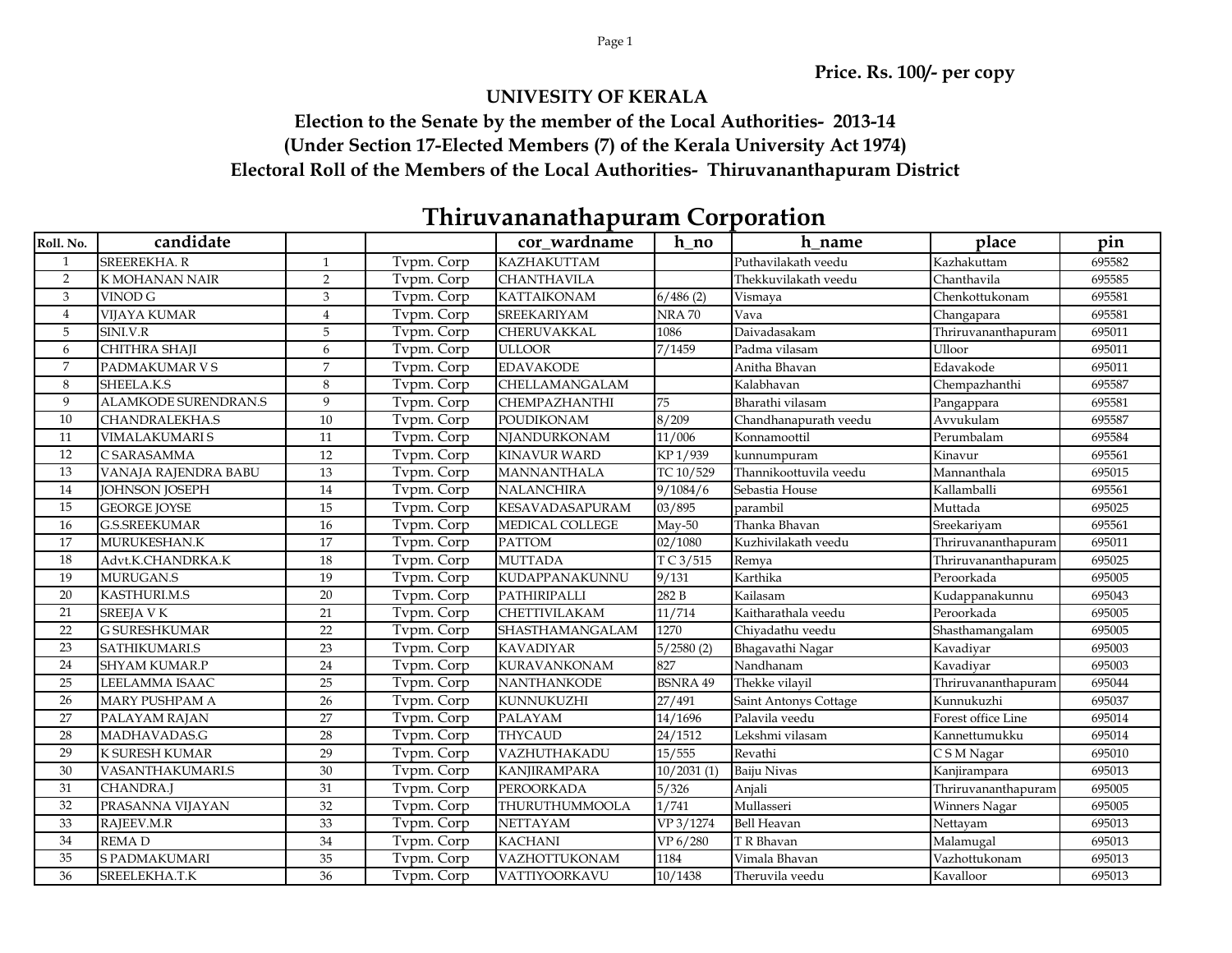| 37       | SHEENA.G.S                  | 37         | Tvpm. Corp | <b>KODUNGANOOR</b>      | 52            | Laksham veedu             | Kodunganoor         | 695013 |
|----------|-----------------------------|------------|------------|-------------------------|---------------|---------------------------|---------------------|--------|
| 38       | <b>HAPPY KUMAR.G</b>        | 38         | Tvpm. Corp | PTP NAGAR               | 6/538         | Marankode chinivila veedu | PTP Nagar           | 695013 |
| 39       | <b>GEETHAKUMARI.A</b>       | 39         | Tvpm. Corp | <b>PANGODE</b>          | 7/1789(3)     | Sabhalyam                 | Sree Chithra Nagar  | 695006 |
| $40\,$   | RAJESH.P.R                  | 40         | Tvpm. Corp | THIRUMALA               | 8/1718        | Krishnavilasam            | Thirumala           | 695006 |
| 41       | RADHA.N                     | 41         | Typm. Corp | VALIYAVILA              | 6/2075(2)     | Puliyanapuram             | Karimonkulam        | 695013 |
| 42       | K MAHESWARAN NAIR.K         | 42         | Typm. Corp | <b>POOJAPPURA</b>       | 19/1814(1)    | Hari Sree                 | Thriruvananthapuram | 695012 |
| 43       | HARSHAN.P                   | 43         | Tvpm. Corp | VALIYASALA              | 23/692        | Kunnuvilakom              | Thriruvananthapuram | 605936 |
| $\bf 44$ | <b>SHEEJA MADHU</b>         | $44\,$     | Tvpm. Corp | <b>JAGATHY</b>          | 16/1076(2)    | Thrimoorthi Bhavan        | Thriruvananthapuram | 695014 |
| $45\,$   | <b>JAYASREE.S</b>           | 45         | Tvpm. Corp | <b>KARAMANA</b>         | 20/2399       | Avanakuzhi House          | Karamana            | 695002 |
| 46       | <b>JAYALEKSHMLR</b>         | 46         | Tvpm. Corp | <b>ARANNUR</b>          | 23/1205(2)    | Thiruvonam                | Thriruvananthapuram | 695002 |
| 47       | CHANDRA LEKHA.O.S           | 47         | Typm. Corp | MUDAVANMUGAL            | 19/1520       | Ayilliam                  | Thamalam            | 695012 |
| 48       | SUJITHA KUMAR.C             | 48         | Tvpm. Corp | THRIKANNAPURAM          | 18/1201       | Thekke puthen veedu       | Thrikannapuram      | 695032 |
| 49       | SUDHA.M.S                   | 49         | Tvpm. Corp | <b>NEMOM</b>            | 1802/1        | Thankamma Nivas           | Nemom               | 695020 |
| 50       | GOPAN.M.R                   | 50         | Typm. Corp | PONNUMANGALAM           | 1409          | Radha Mandhavom           | Melancode           | 695020 |
| 51       | PRAVEENA.R.V                | 51         | Tvpm. Corp | PUNNAIKAMUGAL           | 18/953        | Sree Vishakh              | Kunnapuzha          | 695032 |
| 52       | <b>RATHI DEVI.S</b>         | 52         | Tvpm. Corp | PAPPANAMCODE            | 55/966        | Sun Shine                 | Neeramankara        | 695040 |
| 53       | O BEENA                     | 53         | Tvpm. Corp | <b>ESTATE</b>           | 51/643        | Beena Bhavan              | Estate              | 695018 |
| 54       | PUSHPALATHA.S               | 54         | Tvpm. Corp | NEDUMKADU               | 21/601        | Thekkevila veedu          | Nedumkadu           | 695002 |
| 55       | KRISHNANKUTTY.K             | 55         | Tvpm. Corp | <b>KALADY</b>           | 55/815        | Krishnalayam              | Thriruvananthapuram | 695002 |
| 56       | SINDHU.C                    | 56         | Tvpm. Corp | MELAMCODU               | 54/1371       | Penta nivas               | Melamcodu           | 695002 |
| 57       | SUKARNA.A.J                 | 57         | Tvpm. Corp | PUNCHAKARI              | 68/1134(6)    | Surya                     | Pachalloor          | 695027 |
| 58       | SUSHEELA.S                  | 58         | Tvpm. Corp | <b>POONKULAM</b>        | 58            | <b>Jinu Bhavan</b>        | Poonkulam           | 695026 |
| 59       | SUKUMARI.H                  | 59         | Typm. Corp | <b>VENGANOOR</b>        | 1137          | Ayshwaria Bhavan          | Manali              | 695523 |
| 60       | C OMANA                     | 60         | Tvpm. Corp | <b>MULLOOR</b>          | 600           | Melekuzhiyam vila         | Keedarakuzhi        | 695526 |
| 61       | SADANANDHAN THAI            | 61         | Tvpm. Corp | <b>KOTTAPPURAM</b>      | 13/392        | Thoppuvila veedu          | Kottappuram         | 695521 |
| 62       | <b>GLADIS ALEX</b>          | 62         | Tvpm. Corp | <b>VIZHINJAM</b>        | 6/759         | Glad villa                | Kottappuram         | 695521 |
| 63       | K H SUDHEERKHAN             | 63         | Tvpm. Corp | <b>HARBOUR</b>          |               | Valiyaparambu             | Valiyaparambu       | 695521 |
| 64       | NEDUMOM I MOHANAN           | 64         | Tvpm. Corp | <b>VELLAR</b>           | 66/2480       | Vishwaleela               | Vazhamuttam         | 695527 |
| 65       | A G KRISHNAVENI             | 65         | Tvpm. Corp | THIRUVALLAM             | 2323          | Sree Vishakh              | Thiruvallam         | 695027 |
| 66       | SHERLY.J                    | 66         | Tvpm. Corp | <b>POONTHURA</b>        | 47/221        | Pallivilakom purayidam    | Poonthura           | 695026 |
| 67       | A MUJEEB RAHMAN             | 67         | Tvpm. Corp | AMBALATHARA             | 43/726        | Shams                     | Kallattumukku       | 695009 |
| 68       | <b>M B RESHMI</b>           | 68         | Tvpm. Corp | <b>KAMALESHWARAM</b>    | 43/549(1)     | Reshmi                    | Arvankuzhi          | 695009 |
| 69       | M VIJAYAN                   | 69         | Tvpm. Corp | <b>KALIPPANKULAM</b>    | 49/830(1)     | Vijaya Nivas              | Kuthukallinmoodu    | 695009 |
| 70       | C JAYAN                     | 70         | Tvpm. Corp | <b>ATTUKAL</b>          | 22/481(2)     | Koippurath veedu          | Komchiravila        | 695009 |
| 71       | <b>USHA SATHEESH</b>        | $71\,$     | Tvpm. Corp | <b>CHALAI</b>           | 39/1391       | Girija Bhavan             | Chalai              | 695036 |
| 72       | P SASIKUMARAN NAIR          | 72         | Typm. Corp | <b>MANACAUD</b>         | 40/1220(5)    | Devu Nivas                | Thiruvananthapuram  | 695009 |
| 73       | <b>B MOHANAN NAIR</b>       | 73         | Tvpm. Corp | <b>KURIYATHI</b>        | 41/1237       | Deepak Nivas              | Thiruvananthapuram  | 695009 |
| 74       | <b>S SALEEM</b>             | $74\,$     | Tvpm. Corp | PUTHENPALLI             | 46/436        | Halma House               | S M Lake            | 695026 |
| 75       | R SURESH KUMAR              | 75         | Typm. Corp | MANIKYAVILAKOM          | 46/564        | Koprapura veedu           | Poonthura           | 695026 |
| $76\,$   | MUHAMMED IQBAL              | 76         | Typm. Corp | <b>BEEMAPALLI EAST</b>  | 45/491/1      | Kuzhivilakam purayidam    | Vallakadavu         | 695008 |
| 77       | <b>PETRICIA</b>             | 77         | Tvpm. Corp | <b>BEEMAPALLI</b>       | 45/1027       | Katharine Cottage         | Cheriyathura        | 695008 |
| 78       | <b>B RAJENDRAN (B RAJU)</b> | ${\bf 78}$ | Typm. Corp | MUTTATHARA              | 36/1605       | Makayiram                 | Thiruvananthapuram  | 695008 |
| 79       | S VIJAYAKUMAR               | 79         | Tvpm. Corp | SREEVARAHAM             | 172           | Lekshmi vilasam           | Thiruvananthapuram  | 695009 |
| 80       | <b>S UDAYALEKSHMI</b>       | 80         | Typm. Corp | <b>FORT</b>             | 37/1398       | Anusha                    | Fort                | 695023 |
| 81       | <b>R HARIKUMAR</b>          | 81         | Tvpm. Corp | <b>THAMBANOOR</b>       | 26/1619       | Ram Nivas                 | Govt Press Road     | 695001 |
| 82       | P S SAROJAM                 | 82         | Typm. Corp | <b>VANCHIYOOR</b>       | $27/1359 - 1$ | Pavizha Dweep             | Vanchiyoor          | 695035 |
| 83       | P RAJENDRAN NAIR            | 83         | Tvpm. Corp | <b>SREEKANTESHWARAM</b> | 28/1380       | Ushus Jyothi              | Sreekanteshwaram    | 695023 |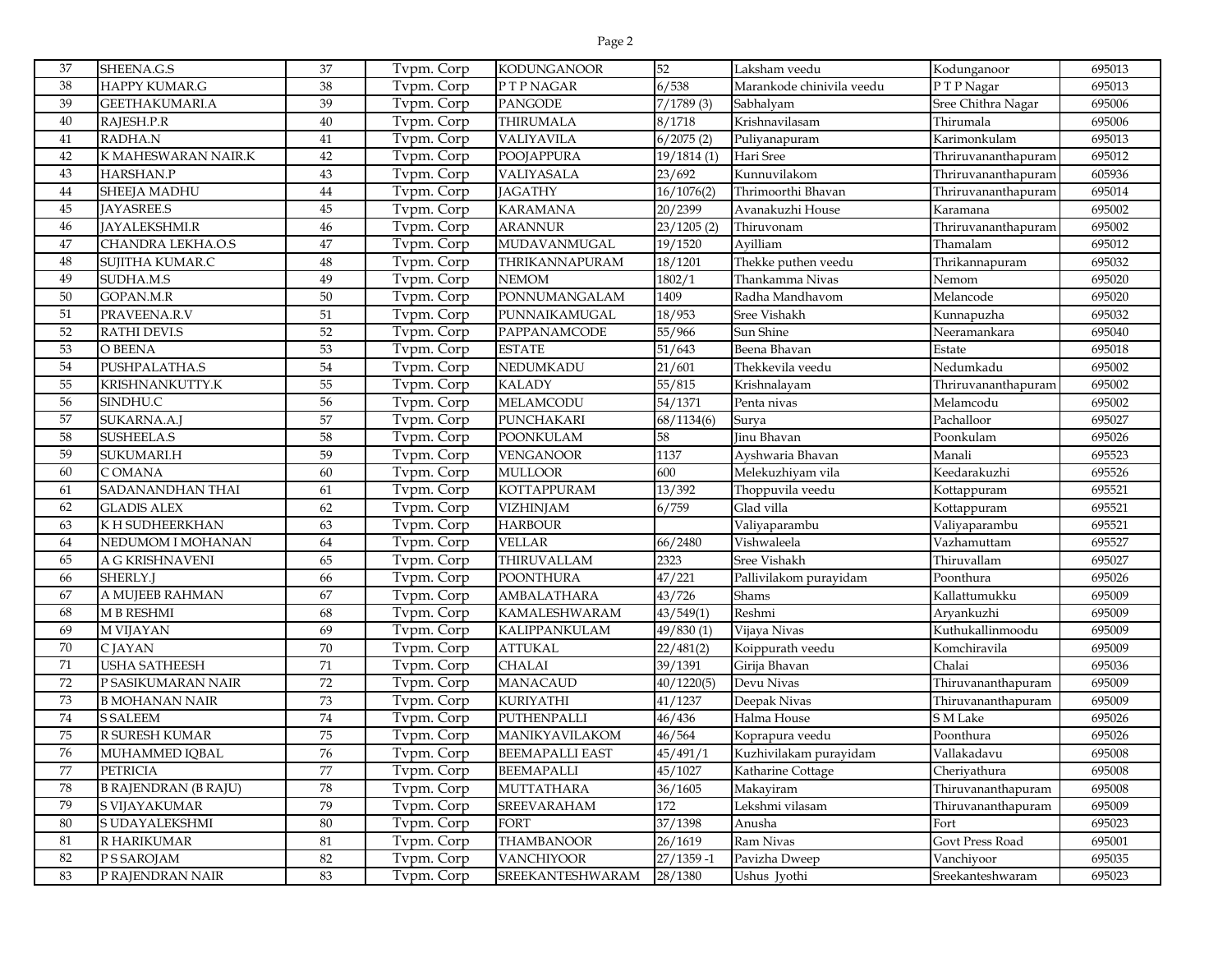| 84         | P PADMAKUMAR                 | 84              | Tvpm. Corp                     | PERUNTHANNI                         | 36/858(6)    | <b>Sree Padmam</b>       | Thiruvananthapuram    | 695008           |
|------------|------------------------------|-----------------|--------------------------------|-------------------------------------|--------------|--------------------------|-----------------------|------------------|
| 85         | P ASHOK KUMAR                | 85              | Tvpm. Corp                     | PALKULANGARA                        | <b>MRA72</b> | Reshmi                   | Thiruvananthapuram    | 695024           |
| 86         | <b>S SHANTHINI</b>           | 86              | Tvpm. Corp                     | CHACKAI                             | 2302         | Muttumbil House          | Karikkakam            | 695007           |
| 87         | TONY OLIVER                  | 87              | Typm. Corp                     | VALIYATHURA                         | 44/942       | Henna Cottage            | Valiyathura           | 695008           |
| 88         | <b>SHAJEEDA NAZAR</b>        | 88              | Typm. Corp                     | VALLAKADAVU                         | 35/520       | Vinitha Manzil           | Priyadarshini Nagar   | 695008           |
| 89         | <b>G LATHA MANGESHKAR</b>    | 89              | Typm. Corp                     | SHANGUMUGHAM                        | 34/364       | Hill House               | Thiruvananthapuram    | 695007           |
| 90         | <b>BOSCO D SILVA</b>         | 90              | Typm. Corp                     | VETTUKADU                           | 32/276       | Sindhi Bhavan            | Kochuveli             | 695021           |
| 91         | <b>SURESHKUMAR</b>           | 91              | Tvpm. Corp                     | <b>KARIKKAGAM</b>                   | 79/828       | Padmalayam               | Karikkakam            | 695007           |
| 92         | P K GOPAKUMAR                | 92              | Tvpm. Corp                     | <b>KADAGAMPALLI</b>                 | 30/279       | Sree Nilavam             | Kadakampalli          | 695023           |
| 93         | <b>B SHRUTHI</b>             | 93              | Tvpm. Corp                     | <b>PETTAH</b>                       | 30/1545      | Thoppil veedu            | Thiruvananthapuram    | 695024           |
| 94         | KUMARI PADMANABHAN           | 94              | Tvpm. Corp                     | <b>KANNAMOOLA</b>                   | 13252        | Revathi House            | Thiruvananthapuram    | 695011           |
| 95         | N AJITH KUMAR                | 95              | Typm. Corp                     | <b>ANAMUGHAM</b>                    | 14/2062      | Lekshmi Vihar            | Venpalavattam         | 695029           |
| 96         | <b>S SURESH KUMAR</b>        | 96              | Typm. Corp                     | <b>AKKULAM</b>                      | 06/02279     | Churandivila veedu       | Prasanth Nagar        | 695011           |
| 97         | VASANTHA SUKUMARAN           | 97              | Tvpm. Corp                     | <b>KULATHUR</b>                     | 04/1433      | Panchavadi               | Manvilla              | 695583           |
| 98         | <b>M S SANGEETHA</b>         | 98              | Tvpm. Corp                     | <b>ATTIPRA</b>                      | 03/1003      | Thalekattil veedu        | Arasummoodu           | 695583           |
| 99         | <b>JOLY DAVID</b>            | 99              | Tvpm. Corp                     | POUNDKADAVU                         | 81/292       | Alex Nivas               | Valiya Veli           | 695021           |
| 100        | <b>JERALD SILVA</b>          | 100             | Tvpm. Corp                     | <b>PALLITHURA</b>                   | $1/1120-3$   | Pakittu                  | Shanthi Nagar         | 695582           |
|            |                              |                 |                                | Thiruvananthapuram Muncipality      |              |                          |                       |                  |
|            |                              |                 |                                |                                     |              |                          |                       |                  |
| Roll. No.  | mun_wardname                 | un_wardno       |                                | mun_wardname                        | h no         | h_name                   | place                 | pin              |
| 101        | <b>AARALUMMOODU</b>          |                 | Neyyattinkara                  | AARALUMMOODU                        | 116          | Kaithottukonam           | Aaralummoodu          | 695501           |
| 102        | PUTHANAMBALAM                | $\overline{2}$  | Neyyattinkara                  | PUTHANAMBALAM                       | 201          | Geetha Nivas             | Aaralummoodu          | 695123           |
| 103        | MOONNUKALLINMOODU            | 3               | Neyyattinkara                  | MOONNUKALLINMOODU                   |              | Sindhu Bhavan            | Athiyannoor           | 695123           |
| 104        | KOOTTAPPANA                  | $\bf{4}$        | Neyyattinkara                  | <b>KOOTTAPPANA</b>                  |              | Saraswathi Mandiram      | Neyyattinkara         | 695121           |
| 105        | PALLIVILAKAM                 | 5               | Neyyattinkara                  | PALLIVILAKAM                        |              | Mithila                  | Neyyattinkara         | 695121           |
| 106        | PUNNAYKKADU                  | 6               | Neyyattinkara                  | PUNNAYKKADU                         |              | Prasanth Bhavan          | Punnaykkadu           | 695126           |
| 107        | <b>KALATHUVILA</b>           | $\overline{7}$  | Neyyattinkara                  | <b>KALATHUVILA</b>                  |              | Thinavila puthen veedu   | Kalathuvila           | 695126           |
| 108        | <b>VATAKODE</b>              | 8               | Neyyattinkara                  | VATAKODE                            | 607          | Therivila puthen veedu   | Vatakode              | 695126           |
| 109        | MUTTAYKKADU                  | 9               | Neyyattinkara                  | MUTTAYKKADU                         | 914          | <b>Jose Nivas</b>        | Muttaykkadu           | 695126           |
| 110        | <b>ILAVANIKKARA</b>          | 10              | Neyyattinkara                  | <b>ILAVANIKKARA</b>                 |              | Akhila Cottage           | Ilavanikkara          | 695512           |
| 111        | MAMBAZHAKKARA                | 11              | Neyyattinkara                  | MAMBAZHAKKARA                       | 1024<br>413  | S.A.Bhavan               | Mambazhakkara         | 695126<br>695126 |
| 112        | MULLARAVILA                  | 12              | Neyyattinkara                  | MULLARAVILA                         |              | Sastha Sadanam           | Mullaravila           |                  |
| 113        | PERUMBAZHUTHUR               | 13              | Neyyattinkara<br>Neyyattinkara | PERUMBAZHUTHUR                      | 4/936        | Athira Nivas<br>Rohini   | Neyyattinkara         | 695126           |
| 114        | AALAMPOTTA<br><b>PLAVILA</b> | 14<br>15        | Neyyattinkara                  | <b>AALAMPOTTA</b><br><b>PLAVILA</b> |              | Nandhanam                | Aalampotta<br>Plavila | 695126<br>695121 |
| 115<br>116 | THOZHUKKAL                   | 16              | Neyyattinkara                  | THOZHUKKAL                          | 19           | Nellivila                | Thozhukkal            | 695121           |
| 117        | <b>VAZHUTHUR</b>             | 17              | Neyyattinkara                  | <b>VAZHUTHUR</b>                    | 09/057       | Kuzhiyamvila veedu       | Neyyattinkara         | 695121           |
| 118        | <b>KOLLAVAMVILA</b>          | 18              | Neyyattinkara                  | <b>KOLLAVAMVILA</b>                 | 07/195       | Kattuvetti veedu         | Irumbil               | 695126           |
| 119        | THAVARAVILA                  | 19              | Neyyattinkara                  | THAVARAVILA                         |              | Nankammachi vilakom      | Parayikkottukonam     | 695122           |
| 120        | <b>KULATHAMAL</b>            | 20              | Neyyattinkara                  | <b>KULATHAMAL</b>                   |              | Nirmala Nivas            | Kulathamal            | 695122           |
| 121        | CHAYIKKOTTUKONAM             | $\overline{21}$ | Neyyattinkara                  | CHAYIKKOTTUKONAM                    |              | Nelli villa veedu        | Chayikkottukoam       | 695122           |
| 122        | <b>MARUTHATHUR</b>           | 22              | Neyyattinkara                  | <b>MARUTHATHUR</b>                  |              | Karithalackal            | Kannamkuzhi           | 695122           |
| 123        | <b>IRUMBIL</b>               | 23              | Neyyattinkara                  | <b>IRUMBIL</b>                      | 8/518        | Kanchivila veedu         | Irumbil               | 695121           |
| 124        | <b>FORT</b>                  | $24\,$          | Neyyattinkara                  | FORT                                |              | Athira                   | Nevyattinkara         | 695121           |
| 125        | <b>NLANGAMURI</b>            | $\overline{25}$ | Neyyattinkara                  | <b>NLANGAMURI</b>                   | 475 A        | Charivuthattu vila veedu | Neyyattinkara         | 695121           |
| 126        | KRISHNAPURAM                 | 26              | Neyyattinkara                  | <b>KRISHNAPURAM</b>                 | 20           | <b>B C N Cottage</b>     | Neyyattinkara         | 695121           |
| 127        | <b>RAMESWARAM</b>            | $\overline{27}$ | Neyyattinkara                  | <b>RAMESWARAM</b>                   | 9/299        | Vattavila puthen veedu   | Neyyattinkara         | 695121           |
| 128        | NARAYANAPURAM                | $28\,$          | Neyyattinkara                  | NARAYANAPURAM                       |              | Nellivilakom veedu       | Amaravila             | 695122           |
| 129        | AMARAVILA                    | 29              | Neyyattinkara                  | <b>AMARAVILA</b>                    |              | Nanniarathala veedu      | Amaravila             | 695122           |
|            |                              |                 |                                |                                     |              |                          |                       |                  |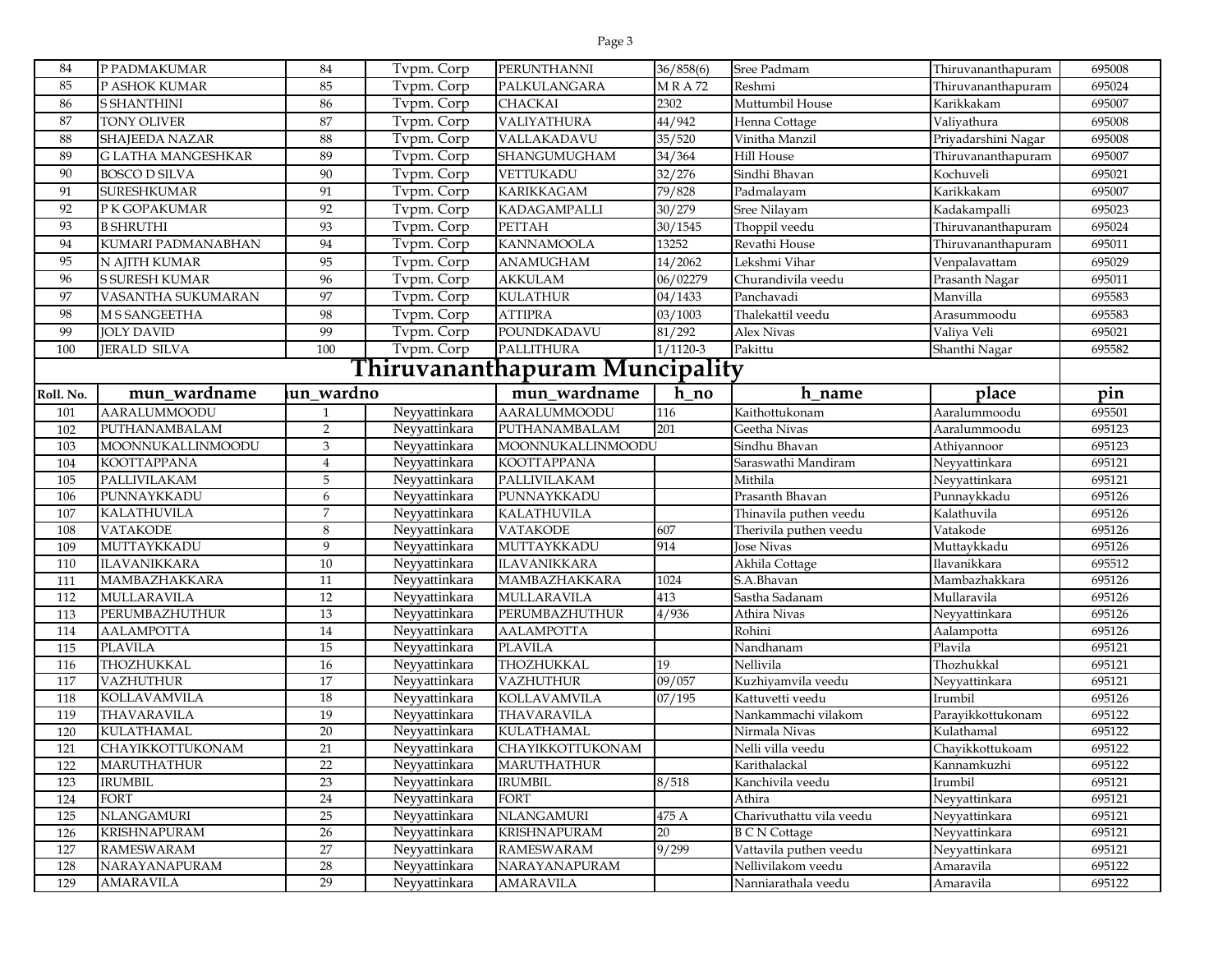|--|--|

| 130       | PULLAMALA           | 30              | Neyyattinkara | PULLAMALA           | 359                  | Velakudi vila veedu                       | Amaravila                       | 695121 |
|-----------|---------------------|-----------------|---------------|---------------------|----------------------|-------------------------------------------|---------------------------------|--------|
| 131       | PIRAYUMMOODU        | 31              | Neyyattinkara | PIRAYUMMOODU        | 314                  | Manathala Valiathota                      | Neyyattinkara                   | 695121 |
| 132       | <b>OLATHANNI</b>    | 32              | Neyyattinkara | <b>OLATHANNI</b>    |                      | Narakom kuzhi Kadayaraputhen ve Olathanni |                                 | 695121 |
| 133       | <b>CHUNDAVILA</b>   | $\overline{33}$ | Neyyattinkara | <b>CHUNDAVILA</b>   | 327                  | Renju Bhavan                              | Olathanni                       | 695121 |
| 134       | ATHAZHAMANGALAM     | 34              | Neyyattinkara | ATHAZHAMANGALAM     | 391                  | Puthuval puthen veedu                     | Kavalakulam                     | 695121 |
| 135       | KAVALAKULAM         | 35              | Neyyattinkara | <b>KAVALAKULAM</b>  |                      | Jiji Bhavan                               | Neyyattinkara                   | 695121 |
| 136       | PANANGATTUKARI      | 36              | Neyyattinkara | PANANGATTUKARI      |                      | Mel Pazhottukuzhi veedu                   | Olathanni                       | 695121 |
| 137       | <b>NILAMEL</b>      | 37              | Neyyattinkara | <b>NILAMEL</b>      |                      | Kadayil veedu                             | Neyyattinkara                   | 695121 |
| 138       | <b>MANALOOR</b>     | 38              | Neyyattinkara | <b>MANALOOR</b>     |                      | S.J.Sadanam                               | Neyyattinkara                   | 695121 |
| 139       | OORUTTUKAALA        | 39              | Neyyattinkara | OORUTTUKAALA        |                      | Chandravilasam                            | Ooruttukaala                    | 695121 |
| 140       | AALUMMOODU          | 40              | Neyyattinkara | <b>AALUMMOODU</b>   |                      | Ayshwaria                                 | Neyyattinkara                   | 695121 |
| 141       | <b>TOWN</b>         | 41              | Neyyattinkara | <b>TOWN</b>         |                      | Thottuvarambil veedu                      | Neyyattinkara                   | 695121 |
| 142       | <b>BRAHMAMKODE</b>  | 42              | Neyyattinkara | <b>BRAHMAMKODE</b>  |                      | Padma                                     | Athivannoor                     | 695123 |
| 143       | <b>ATHIYANNOOR</b>  | 43              | Neyyattinkara | <b>ATHIYANNOOR</b>  | 283                  | Nettarathala puthen veedu                 | Athivannoor                     | 695123 |
| 144       | VAZHIMUKKU          | 44              | Neyyattinkara | VAZHIMUKKU          | 101                  | Haider Palace                             | Vazhimukku                      | 695501 |
|           |                     |                 |               |                     |                      |                                           |                                 |        |
| Roll. No. | mun_wardname        | un_wardno       |               | mun_wardname        | $h_{n}$              | h name                                    | place                           | pin    |
| 145       | KALLUVARAMBU        | $\mathbf{1}$    | Nedumangad    | KALLUVARAMBU        | 39/245               | Vedarukonath veedu                        | Poovathoor                      | 695561 |
| 146       | <b>IRINCHIYAM</b>   | 2               | Nedumangad    | <b>IRINCHIYAM</b>   | 212                  | Ooralikonath veedu                        | Irinchiyam                      | 695561 |
| 147       | <b>KUSARKODE</b>    | 3               | Nedumangad    | <b>KUSARKODE</b>    | 3/286                | Nandhanam                                 | Kusarkode                       | 695561 |
| 148       | <b>ULIYOOR</b>      | $\overline{4}$  | Nedumangad    | <b>ULIYOOR</b>      | 286                  | Indraneelam                               | Uliyoor                         | 695561 |
| 149       | <b>MANAKODE</b>     | 5               | Nedumangad    | <b>MANAKODE</b>     |                      | Aanamkonam                                | Valikkode                       | 695541 |
| 150       | <b>NETTA</b>        | 6               | Nedumangad    | <b>NETTA</b>        | 480                  | Akhil Bhavan                              | Nedumangad                      | 695541 |
| 151       | NAGARIKUNNU         | $\overline{7}$  | Nedumangad    | NAGARIKUNNU         | 355                  | Mandapathin vila                          | Nagarikunnu                     | 695541 |
| 152       | <b>KACHERI</b>      | 8               | Nedumangad    | <b>KACHERI</b>      | 13/125               | Ayshwaria                                 | Kuppakonam                      | 695541 |
| 153       | <b>TOWN</b>         | 9               | Nedumangad    | <b>TOWN</b>         | 08/035               | Radha vilasam                             | Nedumangad                      | 695541 |
| 154       | MUTHAMKONAM         | 10              | Nedumangad    | MUTHAMKONAM         | 10/172               | Krishna vilasam                           | Nedumangad                      | 695541 |
| 155       | <b>KODIPPURAM</b>   | 11              | Nedumangad    | <b>KODIPPURAM</b>   | 232                  | Sree Nilayam                              | Kollamkavu                      | 695561 |
|           |                     | 12              | Nedumangad    | <b>KOLLAMKAVU</b>   |                      | Sindhu Bhavan                             |                                 | 695541 |
| 156       | KOLLAMKAVU          |                 |               |                     | 7/148                |                                           | Nedumangad                      |        |
| 157       | PULIPPARA           | 13              | Nedumangad    | PULIPPARA           |                      | Sree Nilayam                              | Nedumangad                      | 695541 |
| 158       | <b>VANDA</b>        | 14              | Nedumangad    | <b>VANDA</b>        |                      | Elavinkuzhi veedu                         | Vanda                           | 695541 |
| 159       | <b>MUGHAVOOR</b>    | 15              | Nedumangad    | <b>MUGHAVOOR</b>    |                      | Jaya Cottage                              | Nedumangad                      | 695541 |
| 160       | KORILIYODU          | 16              | Nedumangad    | <b>KORILIYODU</b>   | 199                  | Beena Bhavan                              | $\overline{\text{N}}$ edumangad | 695541 |
| 161       | PATHINARAMKALLU     | 17              | Nedumangad    | PATHINARAMKALLU     | 3/115                | Thiruvathira                              | I S R O Junction                | 695541 |
| 162       | <b>MANNOR KONAM</b> | 18              | Nedumangad    | <b>MANNOR KONAM</b> | 1/22(3)              | Surjith Bhavan                            | Mannorkonam                     | 695541 |
| 163       | VALIYAMALA          | 19              | Nedumangad    | VALIYAMALA          | 400                  | Padmodayam                                | Valiyamala                      | 695541 |
| 164       | <b>THARATTA</b>     | 20              | Nedumangad    | <b>THARATTA</b>     | 330                  | Aaluvila veedu                            | Nedumangad                      | 695541 |
| 165       | <b>EDAMALA</b>      | 21              | Nedumangad    | <b>EDAMALA</b>      | 4/251                | Paramugal Thadatharikath veedu            | Nedumangad                      | 695341 |
| 166       | PADAVALLIKONAM      | 22              | Nedumangad    | PADAVALLIKONAM      | 22                   | Nellivila veedu                           | Nedumangad                      | 695541 |
| 167       | <b>KANNARAMKODU</b> | 23              | Nedumangad    | <b>KANNARAMKODU</b> | 5/499                | Krishna vilasam                           | Vanda                           | 695541 |
| 168       | <b>PARANDODE</b>    | $24\,$          | Nedumangad    | <b>PARANDODE</b>    | 333                  | P.M.House                                 | Vanda                           | 695541 |
| 169       | MANCHA              | 25              | Nedumangad    | <b>MANCHA</b>       | 122                  | Honey Malari                              | Nedumangad                      | 695541 |
| 170       | THSWARD             | 26              | Nedumangad    | <b>THSWARD</b>      | 442                  | L.R.Bhavan                                | Mancha                          | 695541 |
| 171       | <b>PERUMALA</b>     | $27\,$          | Nedumangad    | <b>PERUMALA</b>     | 14/396               | Sunitha Bhavan                            | Nedumangad                      | 695541 |
| 172       | <b>MARKET</b>       | 28              | Nedumangad    | <b>MARKET</b>       |                      | P.R. Nilayam                              | Irinchiyam                      | 695541 |
| 173       | PARAMUTTAM          | 29              | Nedumangad    | PARAMUTTAM          | $\overline{21}/1(5)$ | S.S.House                                 | Nedumangad                      | 695541 |
| 174       | PATHAMKALLU         | $30\,$          | Nedumangad    | PATHAMKALLU         |                      | K.P.Nivas                                 | Perumala                        | 695541 |
| 175       | <b>KOPPAM</b>       | 31              | Nedumangad    | <b>KOPPAM</b>       |                      | Pathmavilasam                             | Arasuparanbu, Thottamukku       |        |
|           |                     |                 |               |                     |                      |                                           |                                 |        |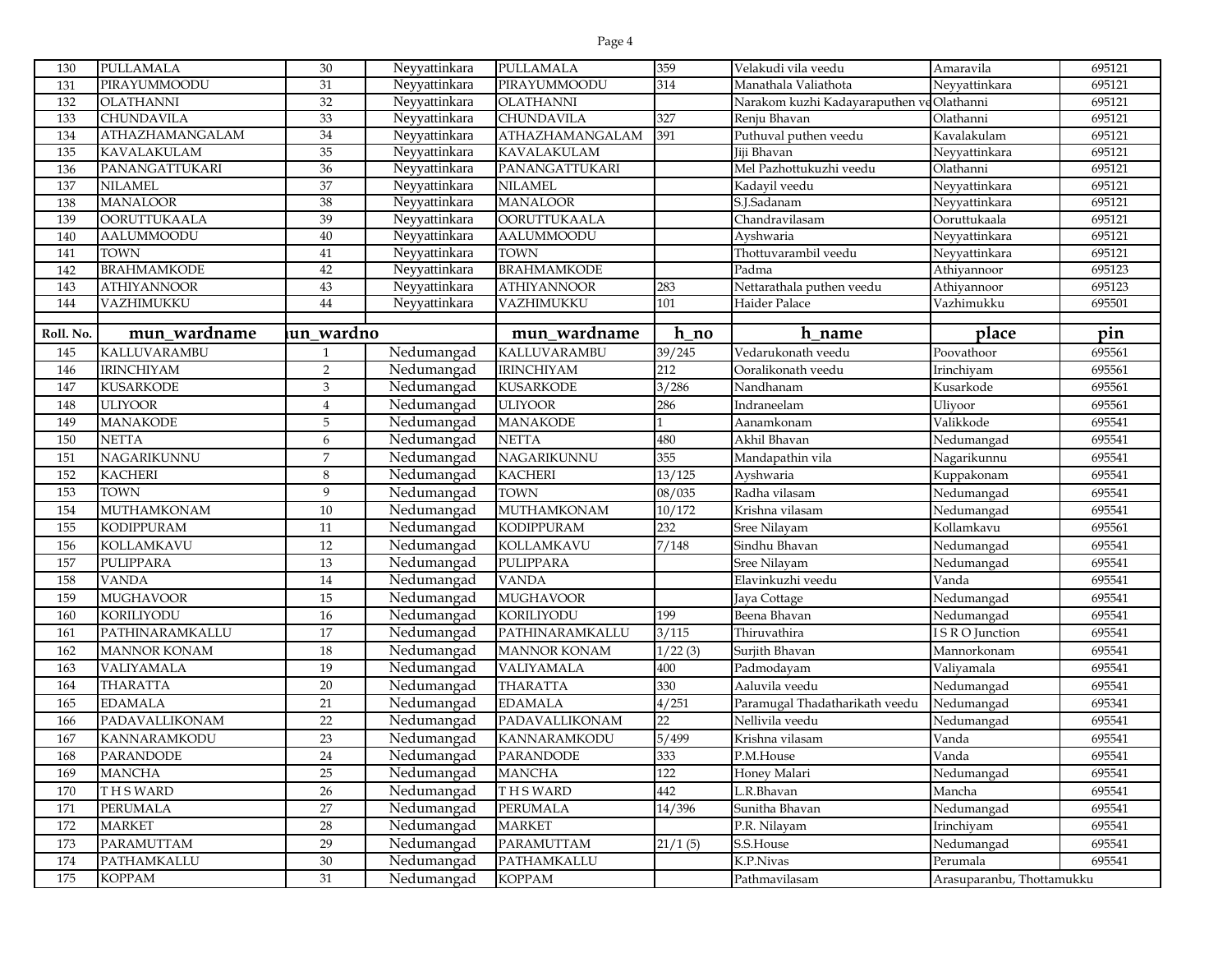| 176       | <b>SANNAGAR</b>     | 32             | Nedumangad                      | SANNAGAR                 |                   | Athira bhavan             | Pulluvila     | 695541 |
|-----------|---------------------|----------------|---------------------------------|--------------------------|-------------------|---------------------------|---------------|--------|
| 177       | ARASUPARAMBU        | 33             | $\overline{\text{N}}$ edumangad | ARASUPARAMBU             | 34/485            | Puzhavoram                | Pariyaram     | 695028 |
| 178       | PERAYATHUKONAM      | 34             | Nedumangad                      | PERAYATHUKONAM           | 198               | Aswathi                   | Poovathoor    | 695561 |
| 179       | PARIYARAM           | 35             | Nedumangad                      | PARIYARAM                | 20/207(1)         | Akshara                   | Nedumangad    | 695541 |
| 180       | <b>CHIRAKONI</b>    | 36             | Nedumangad                      | <b>CHIRAKONI</b>         | 34/278            | Puthuval puthen veedu     | Chirakoni     | 695028 |
| 181       | PUNKUMMOODU         | 37             | Nedumangad                      | PUNKUMMOODU              | 283               | Aji Bhavan                | Punkummoodu   | 695028 |
| 182       | <b>TOWER WARD</b>   | 38             | $\overline{\text{N}}$ edumangad | <b>TOWER WARD</b>        | 500(1)            | Padmavilasaom             | Poovathoor    | 695561 |
| 183       | <b>POOVATHOOR</b>   | 39             | Nedumangad                      | <b>POOVATHOOR</b>        | 253               | Thekke veedu              | Poovathoor    | 695561 |
|           |                     |                |                                 |                          |                   |                           |               |        |
| Roll. No. | mun wardname        | un_wardno      |                                 | mun wardname             | h no              | h_name                    | place         | pin    |
| 184       | <b>KOCHUVILA</b>    | $\mathbf{1}$   | Attingal                        | <b>KOCHUVILA</b>         | 15/50             | Alumoottil House          | Alamcode      | 695102 |
| 185       | <b>ALAMCODE</b>     | 2              | Attingal                        | <b>ALAMCODE</b>          | 438               | Plavila veedu             | Alamcode      | 695102 |
| 186       | POOVANPARA          | 3              | Attingal                        | POOVANPARA               | 15/527            | Kochu vilasam             | Poovanpara    | 695102 |
| 187       | LMS                 | $\overline{4}$ | Attingal                        | L M S                    | 163               | Charuvila veedu           | Attingal      | 695101 |
| 188       | KARICHIYIL          | 5              | Attingal                        | <b>KARICHIYIL</b>        | 20/209            | Geethanjali               | Avanavancheri | 695103 |
| 189       | THACHOORKUNNU       | 6              | Attingal                        | THACHOORKUNNU            | 19/57             | Charuvila veedu           | Attingal      | 695101 |
| 190       | ARATTUKADAVU        | $\overline{7}$ | Attingal                        | ARATTUKADAVU             | 270               | Paravoorkonath veedu      | Avanavancheri | 695103 |
| 191       | AVANAVANCHERI       | 8              | Attingal                        | <b>AVANAVANCHERI</b>     | 7/667             | Krishna vilasam           | Avanavancheri | 695103 |
| 192       | <b>GRAMAM</b>       | 9              | Attingal                        | <b>GRAMAM</b>            | 21/251            | Meena Sadanam             | Avanavancheri | 695103 |
| 193       | VELAMKONAM          | 10             | Attingal                        | VELAMKONAM               | 10/695            | Maruthara Kizhathil veedu | Attingal      | 695101 |
| 194       | <b>KACHERI</b>      | 11             | Attingal                        | <b>KACHERI</b>           | 374               | Karthika Bhavan           | Attingal      | 695101 |
| 195       | MANOMOHANA VILASAM  | 12             | Attingal                        | MANOMOHANA VILASAI 8/244 |                   | Shyam Nivas               | Avanavancheri | 695103 |
| 196       | AMBALAMMUKKU        | 13             | Attingal                        | AMBALAMMUKKU             | 11117             | Rohini                    | Valiaykunnu   | 695101 |
| 197       | CHITTATTINKARA      | 14             | Attingal                        | <b>CHITTATTINKARA</b>    | 23/280            | Kuzhivila veedu           | Valivakunnu   | 695104 |
| 198       | VALIYAKUNNU         | $15\,$         | Attingal                        | VALIYAKUNNU              | 165               | Charuvila puthen veedu    | Valiyakunnu   | 695104 |
| 199       | SEEVELIKONAM        | 16             | Attingal                        | <b>SEEVELIKONAM</b>      | 14/36             | Aswathi Nivas             | Attingal      | 695104 |
| 200       | MUNNUMUKKU          | 17             | Attingal                        | MUNNUMUKKU               | 1/838             | Madhavam                  | Attingal      | 695101 |
| 201       | <b>ATTAKULAM</b>    | 18             | Attingal                        | <b>ATTAKULAM</b>         | 201               | Jaya Nivas                | Attingal      | 695101 |
| 202       | PARVATHYPURAM       | 19             | Attingal                        | PARVATHYPURAM            | 24/121            | Podiyanvila veedu         | Valivakunnu   | 695104 |
| 203       | KANJIRAMKONAM       | 20             | Attingal                        | KANJIRAMKONAM            | 18/35             | Bharathiyam               | Vattavila     | 695101 |
| 204       | <b>RAMACHAMVILA</b> | 21             | Attingal                        | <b>RAMACHAMVILA</b>      | 21/141            | Kunnuvila puthen veedu    | Attingal      | 695101 |
| 205       | CHERUVALLIMUKKU     | 22             | Attingal                        | CHERUVALLIMUKKU          | 590               | Charuvila puthen veedu    | Koduman       | 695101 |
| 206       | <b>KODUMAN</b>      | 23             | Attingal                        | <b>KODUMAN</b>           | 7/489             | Jayasree Vilasam          | Ramachamvila  | 695109 |
| 207       | <b>PALACE</b>       | 24             | Attingal                        | <b>PALACE</b>            | 149               | Punnamon veedu            | Kollampuzha   | 695101 |
| 208       | <b>KUNNATHU</b>     | 25             | Attingal                        | <b>KUNNATHU</b>          | 397               | V.M.Nivas                 | Attingal      | 695101 |
| 209       | TOWN                | 26             | Attingal                        | <b>TOWN</b>              | KSRA 31           | Venuka                    | Attingal      | 695101 |
| 210       | PACHAMKULAM         | 27             | Attingal                        | PACHAMKULAM              | 776               | Akkaravila veedu          | Attingal      | 695101 |
| 211       | THOATTAVARAM        | 28             | Attingal                        | THOATTAVARAM             | 221               | Jaya Nivas                | Attingal      | 695101 |
| 212       | <b>KOTTIYODE</b>    | 29             | Attingal                        | <b>KOTTIYODE</b>         | 29/235            | Vishal                    | Kuzhiyilmukku | 695101 |
| 213       | <b>TOWN HALL</b>    | $30\,$         | Attingal                        | <b>TOWN HALL</b>         | 30/41             | Ayshwaria                 | T B Junction  | 695101 |
| 214       | <b>MELATTINGAL</b>  | 31             | Attingal                        | MELATTINGAL              | 31/62             | Pullavila veedu           | Alamcode      | 695102 |
|           |                     |                |                                 |                          |                   |                           |               |        |
| Roll. No. | mun_wardname        | un_wardno      |                                 | mun wardname             | $h$ <sub>no</sub> | h_name                    | place         | pin    |
| 215       | <b>VILAKKULAM</b>   | $\mathbf{1}$   | Varkala                         | <b>VILAKKULAM</b>        | 58                | Kalluvila veedu           | Idaparambu    | 695141 |
| 216       | <b>IDAPPARAMBU</b>  | $\overline{2}$ | Varkala                         | <b>IDAPPARAMBU</b>       | $\overline{17}$   | Kalluvila veedu           | Varkala       | 695141 |
| 217       | <b>JANATHAMUKKU</b> | $\mathfrak{Z}$ | Varkala                         | <b>JANATHAMUKKU</b>      | 136D/8            | Kalyan Krishna            | N P Vila      | 695141 |
| 218       | KARUNILAKODE        | $\overline{4}$ | Varkala                         | <b>KARUNILAKODE</b>      | 74 B              | Charuvila veedu           | Karunilakode  | 695311 |
|           |                     |                |                                 |                          |                   |                           |               |        |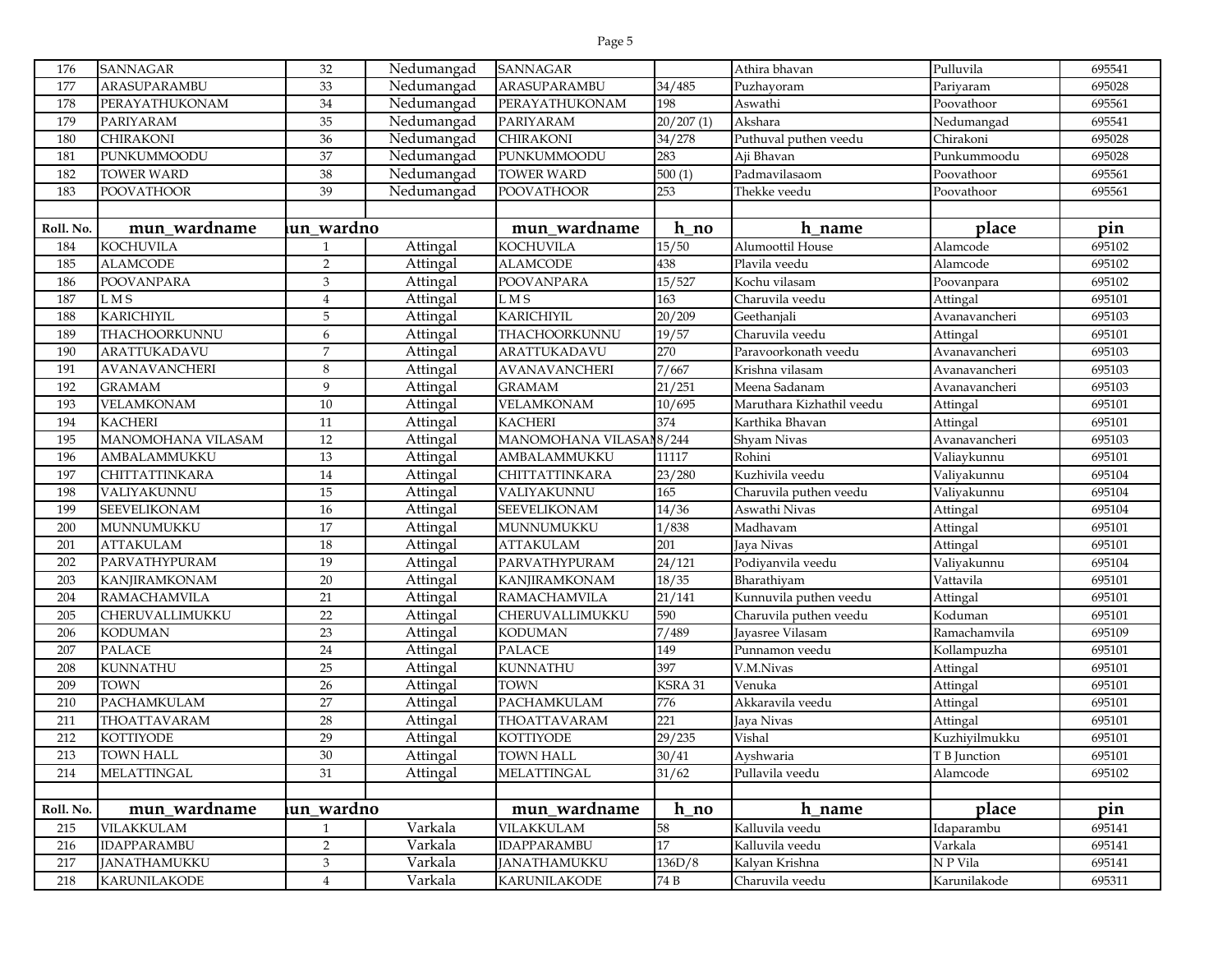| 219       | <b>KALLAZHI</b>        | 5              | Varkala                          | <b>KALLAZHI</b>                       | 45A                 | Vaishak                        | Varkala            | 695341 |
|-----------|------------------------|----------------|----------------------------------|---------------------------------------|---------------------|--------------------------------|--------------------|--------|
| 220       | PULLANIKODE            | 6              | Varkala                          | PULLANIKODE                           | 272                 | Chithralava                    | Pullanikode        | 695311 |
| 221       | AYANIKKUZHIVILA        | $\overline{7}$ | Varkala                          | AYANIKKUZHIVILA                       | 296                 | K.C.Nilayam                    | Varkala            | 695141 |
| 222       | <b>KANNAMBA</b>        | 8              | Varkala                          | <b>KANNAMBA</b>                       | 266                 | Mavila veedu                   | Varkala            | 695141 |
| 223       | <b>NADAYARA</b>        | 9              | Varkala                          | NADAYARA                              | 301                 | Chettivila veedu               | Nadayara           | 695141 |
| 224       | <b>KANWASRAMAM</b>     | 10             | Varkala                          | <b>KANWASRAMAM</b>                    | 6B                  | Bhavani Bhavan                 | Varkala            | 695141 |
| 225       | <b>CHALUVILA</b>       | 11             | Varkala                          | <b>CHALUVILA</b>                      | 221                 | Vazhavila veedu                | Varkala            | 695141 |
| 226       | <b>KALLAMKONAM</b>     | 12             | Varkala                          | KALLAMKONAM                           | 302                 | Leela Bhavanam                 | Varkala            | 695141 |
| 227       | CHERUMKUNNAM           | 13             | Varkala                          | CHERUMKUNNAM                          | 243                 | Kochu veedu                    | Varkala            | 695141 |
| 228       | <b>SIVAGIRI</b>        | 14             | Varkala                          | <b>SIVAGIRI</b>                       | 137                 | Cresant                        | Siva giri          | 695141 |
| 229       | TEACHERS COLOY         | 15             | Varkala                          | <b>TEACHERS COLOY</b>                 | 15/345              | Prasanthi                      | Varkala            | 695145 |
| 230       | <b>RAGHUNATHAPURAM</b> | 16             | Varkala                          | <b>RAGHUNATHAPURAM</b>                | 212                 | Fami Manzil                    | Cherukunnam        | 695141 |
| 231       | PUTHENCHANTHA          | 17             | Varkala                          | PUTHENCHANTHA                         | 360                 | Giri Mandiram                  | Raghunathapuram    | 695141 |
| 232       | THACHANKONAM           | 18             | Varkala                          | THACHANKONAM                          | 221/19              | Rama Sadanam                   | Thachankonam       | 695141 |
| 233       | <b>RAMANTHALI</b>      | 19             | Varkala                          | <b>RAMANTHALI</b>                     | 394                 | Puthenvila                     | Varkala            | 695141 |
| 234       | <b>PANAYIL</b>         | 20             | Varkala                          | <b>PANAYIL</b>                        | 704                 | Anil Bhavan                    | Varkala            | 695141 |
| 235       | VALLAKKADAVU           | 21             | Varkala                          | VALLAKKADAVU                          | 30                  | Kadayilkudi veedu              | Vallakkadavu       | 695141 |
| 236       | PERUMKULAM             | 22             | Varkala                          | PERUMKULAM                            | 134                 | Kovilakom                      | Janardhanapuram    | 695141 |
| 237       | <b>KOATTUMOOLA</b>     | 23             | Varkala                          | <b>KOATTUMOOLA</b>                    | 161                 | A.S.Villa                      | Aliyirakkam        | 695141 |
| 238       | <b>MAITHANAM</b>       | 24             | Varkala                          | <b>MAITHANAM</b>                      | 321                 | Sivagiri                       | Varkala            | 695141 |
| 239       | MUNICIPAL OFFICE       | 25             | Varkala                          | <b>MUNICIPAL OFFICE</b>               | 5/389               | Narasingha Mandriam            | Mundavil           | 695141 |
| 240       | <b>HOSPITAL WARD</b>   | 26             | Varkala                          | HOSPITAL WARD                         | 05/042              | Viswa Nivas                    | Varkala            | 695141 |
| 241       | <b>TEMPLE WARD</b>     | 27             | Varkala                          | <b>TEMPLE WARD</b>                    | 281                 | Medayil veedu                  | Varkala            | 695141 |
| 242       | PAPANASAM              | 28             | Varkala                          | PAPANASAM                             | 863                 | Thenguvila veedu               | Varkala            | 695141 |
| 243       | PARAYIL                | 29             | Varkala                          | PARAYIL                               | 288                 | Anandha Sadanam                | Varkala            | 695141 |
| 244       | <b>MUNDAYIL</b>        | 30             | Varkala                          | <b>MUNDAYIL</b>                       | 315                 | <b>Bindhu Nivas</b>            | Varkala            | 695141 |
| 245       | <b>JAWAHAR PARK</b>    | 31             | Varkala                          | <b>JAWAHAR PARK</b>                   | 48                  | Archana                        | Varkala            | 695141 |
| 246       | PUNNAMOODU             | 32             | Varkala                          | PUNNAMOODU                            | 06/055              | Sasi Vilasam                   | Varkala            | 695141 |
| 247       | KURAKKANNI             | 33             | Varkala                          | <b>KURAKKANNI</b>                     |                     | Arun Nivas                     | Punnammoodu        | 695141 |
|           |                        |                |                                  | Thiruvananthapuram Disrict Panchayath |                     |                                |                    |        |
|           |                        |                |                                  |                                       |                     |                                |                    |        |
| Roll. No. | candidate              | z wardno       |                                  | z_wardname                            | h no                | h_name                         | place              | pin    |
| 248       | SUBAIDA TEACHER.M      | 1              | Thiruvananthapuran CHEMMARUTHY   |                                       | 395                 | Ayshwarya                      | Elakaman           | 695310 |
| 249       | RAJITHA.R.P            | $\overline{2}$ | hiruvananthapuran NAVAIKKULAM    |                                       | 259                 | Puthen veedu                   | Navayikkulam       | 695603 |
| 250       | RAJENDRAN.K            | 3              | Thiruvananthapuran KILIMANOOR    |                                       | 854                 | Anjali                         | Kilimanoor         | 695614 |
| 251       | <b>SUBI RAJAN</b>      | $\overline{4}$ | Thiruvananthapuran KALLARA       |                                       | 186                 | Kanakathattu                   | Palode             | 695562 |
| 252       | <b>REMANI P NAIR</b>   | 5              | Thiruvananthapuran VENJARAMOODU  |                                       | 579                 | Prasara                        | Kadakkal           | 695607 |
| 253       | MANJU.R.J              | 6              | Thiruvananthapuran ANADU         |                                       | 9/204               | Lavanya                        | Anadu              | 695544 |
| 254       | SOPHY THOMAS           | $\overline{7}$ | Thiruvananthapuran PALODE        |                                       | 256                 | Vazhuthanapalli House          | Kochuvila          | 695563 |
| 255       | Advt.BEENA.L           | 8              | Thiruvananthapuran ARYANADU      |                                       | 290                 | Sree Shailam                   | Malavinkeezhu      | 695571 |
| 256       | ANADU JAYAN.B          | 9              | Thiruvananthapuran VELLANAD      |                                       | 358, 359            | Bhasura Vilasam                | Anadu              | 695544 |
| 257       | ANSAJITHA RUSSEL.R.K   | 10             | Thiruvananthapuran POOVACHAL     |                                       | 69                  | Santhosh Bhavan                | Thiruvananthapuram | 695125 |
| $258\,$   | <b>SHINE KUMAR.J</b>   | 11             | Thiruvananthapuran VELLARADA     |                                       | $\frac{1}{10}$ /509 | J.B.House                      | Vellarada          | 695505 |
| 259       | RETHINDRAN.N           | $12\,$         | Thiruvananthapuran KUNNATHUKAL   |                                       | 431                 | Amar Jyothi                    | Manjavilakom       | 695505 |
| 260       | AJITHA.S               | 13             | Thiruvananthapuran PARASSALA     |                                       | 773                 | Tharissu Puthuval puthen veedu | Parasuvakal        | 695508 |
| 261       | <b>USHAKUMARI.S</b>    | 14             | hiruvananthapuran MARIYAPURAM    |                                       | 16/9                | Ushus                          | Chenkal            | 695132 |
| 262       | LENIN.S.CS             | 15             | Thiruvananthapuran KANJIRAMKULAM |                                       | 202                 | KLGSM Bhavan                   | Kanjiramkulam      | 695524 |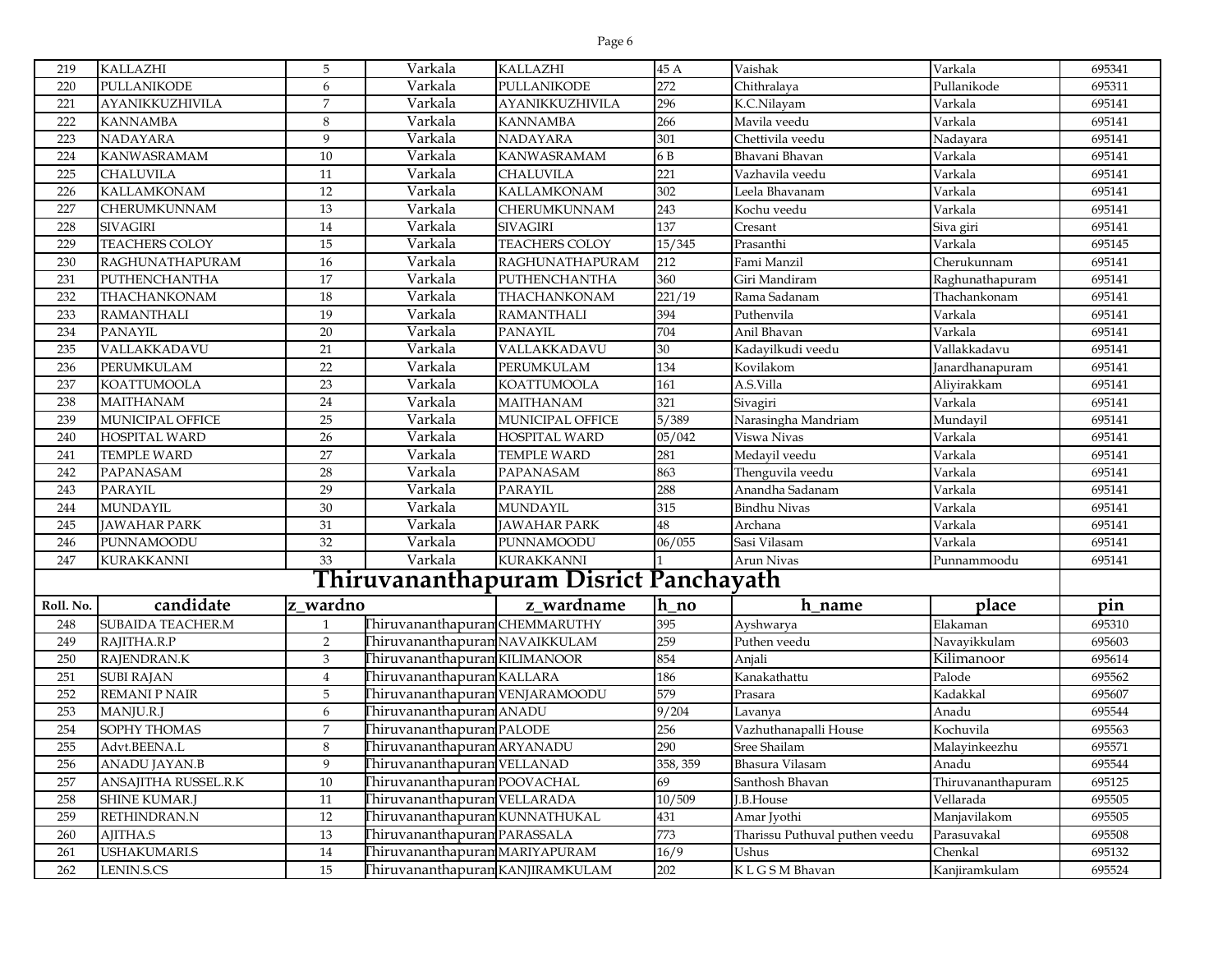| 263       | RAJENDRAN.V                    | 16             | Thiruvananthapuran BALARAMAPURAM  |                                     | 313    | Indrapuri                                    | Sabarimuttam        | 695123 |
|-----------|--------------------------------|----------------|-----------------------------------|-------------------------------------|--------|----------------------------------------------|---------------------|--------|
| 264       | ROOFAS DANIEL.T                | 17             | Thiruvananthapuran VENGANOOR      |                                     | 413    | Janis Villa                                  | Azhakulam           | 695521 |
| 265       | <b>BAIJU.M.R</b>               | 18             | Thiruvananthapuran PALLICHAL      |                                     |        | Njana Bhavan                                 | Kattakada           | 695502 |
| 266       | <b>VENUGOPAL.K</b>             | 19             | Thiruvananthapuran MALAYNKEEZHU   |                                     | 4/183  | Padma Nivas                                  | Malayinkeezhu       | 695571 |
| 267       | RAJU.M.S                       | 20             | Thiruvananthapuran KARAKULAM      |                                     | 310 C  | Mannoor House                                | Thiruvananthapuram  | 695607 |
| 268       | <b>SATHEESAN NAIR.G</b>        | 21             | Thiruvananthapuran MUDAKKAL       |                                     | 3/460  | Prasanthi                                    | Thiruvananthapuram  | 695313 |
| 269       | <b>BEEGAM NABEEZA</b>          | 22             | Thiruvananthapuran KANIYAPURAM    |                                     | 11/106 | Rusia Manzil                                 | Kaniyapuram         | 695313 |
| 270       | RAVI.M.R                       | 23             |                                   | Thiruvananthapuran MURUKKUMPUZHA    | 94     | Lal Bhavan                                   | Murukkumpuzha       | 695302 |
| 271       | Advt.SHAILAJA BEEGAM.A         | 24             | Thiruvananthapuran KIZHUVILLAM    |                                     | 456    | Vadakke Bungalow                             | Thiruvananthapuram  | 695102 |
| 272       | SASANKAN.S                     | 25             | Thiruvananthapuran CHIRAYINKEEZHU |                                     | 245    | Sadalekshmi                                  | Kayikkara           | 695307 |
| 273       | S. JULIET                      | 26             | Thiruvananthapuran MANAMPOOR      |                                     |        | Kaliyikkal                                   | Cheriyanoor         |        |
|           |                                |                |                                   | Thiruvananthapuram Block Panchayath |        |                                              |                     |        |
|           |                                |                |                                   |                                     |        |                                              |                     |        |
| Roll. No. | candidate                      | b_wardno       |                                   | b wardname                          | h no   | h_name                                       | place               | pin    |
| 274       | SINDHU.B                       | 1              | Parassala                         | PUTHANKADA                          | 219    | Pavithram                                    | Mulluvila           | 695133 |
| 275       | SALUJA.P.R                     | $\overline{2}$ | Parassala                         | THIRUPURAM                          | 83     | Pana Ninna Puthen veedu                      | Mankkuttam          | 695133 |
| 276       | SAIMON.M.R                     | 3              | Parassala                         | <b>MARYAPURAM</b>                   | 16/400 | M.R.Sadanam                                  | Chenkal             | 695132 |
| 277       | VATTAVILA VIJAYAN              | $\overline{4}$ | Parassala                         | UDIYANKULANGARA                     | 382    | Krishna vilasam                              | Vattavila           | 695132 |
| 278       | <b>BABUKUTTAN NAIR.V</b>       | 5              | Parassala                         | NEDIAYMCODE                         |        | Pooruruttathi                                | Peruvila            |        |
| 279       | <b>ARUN.V</b>                  | 6              | Parassala                         | PARASUVAKKAL                        | 012/95 | P.C.N.House                                  | Parassala           | 695502 |
| 280       | NIRMALAKUMARI.K                | $\overline{7}$ | Parassala                         | TOWN BLOCK DIVISION                 | 12     | S.N.Nivas                                    | Parasuvakkal        | 695508 |
| 281       | <b>SELIN MARY.A</b>            | 8              | $\overline{\mathrm{Par}}$ assala  | CHENKAVILA BLOCK DIV484             |        | Matha Nilayam                                | Holycross Nagar     | 695502 |
| 282       | Advt.LORANCE.F                 | 9              | Parassala                         | <b>KARODE</b>                       | 192    | Ayanivila veedu                              | Erichallur          |        |
| 283       | DHANARAJ.H                     | 10             | Parassala                         | <b>KULATHOOR</b>                    | 14/850 | Vrindhavanam                                 | Edachira            | 695513 |
| 284       | <b>AOUINO SABU</b>             | 11             | Parassala                         | <b>POZHIYOOR</b>                    | 108    | Thathapilla Thoppu                           | Pozhiyoor           | 695513 |
| 285       | <b>BELSI JAYACHANDRAN.M</b>    | 12             | Parassala                         | POOZHIKKUNNU                        | 121    | J.B.Bhavan                                   | Kanjiramthottam     | 695506 |
| 286       | SHINU.V.S                      | 13             | Parassala                         | <b>ARUMANOOR</b>                    | 166    | Kottanvila kadayaraputhen veedu              | Arumanoor           | 695525 |
| 287       | <b>FILMA ALEXANDER</b>         | 14             | $\overline{\text{Parassala}}$     | <b>POOVAR</b>                       | 452    | Naduthura purayidam                          | Poovar              | 695525 |
| 288       | KALLIKKADU BHUVANENDRA         | $\mathbf{1}$   | Perumkadavila                     | <b>KALLIKKADU</b>                   | 148    | Erakonath veedu                              | Kallikkadu          | 695572 |
| 289       | MARYKUTTY KURIYAKOSE           | 2              | Perumkadavila                     | <b>AMBOORI</b>                      | 90     | Indrarikkal veedu                            | Amboori             | 695505 |
| 290       | AMALESWARI.V                   | 3              | Perumkadavila                     | VELLARADA                           | 312    | Thodarikath veedu                            | Manali              | 695505 |
| 291       | SUJATHA KUMARI.P               | $\overline{4}$ | Perumkadavila                     | <b>KILIYOOR</b>                     | 380    | Anashwara                                    | Mannamkonam         | 695525 |
| 292       | DAYANANDHAN.V                  | 5              | Perumkadavila                     | <b>PANACHAMOODU</b>                 | 222    | Sobha Nandhanam                              | Vellarada           | 695505 |
| 293       | Y. RAJU                        | 6              | Perumkadavila                     | KUNNATHUKAL                         |        | Manaluvila Thekkekkara Puthan ve Kunnathukal |                     |        |
| 294       | <b>BINU.V.S</b>                | 7              | Perumkadavila                     | <b>KOLLAYIL</b>                     |        | <b>B.K.Cottage</b>                           | Chavikkottukonam    | 695122 |
| 295       | MANCHAVILAKAM AJI.N            | 8              | Perumkadavila                     | MANCHAVILAKAM                       |        | Girija Bhavan                                | Manchavilakam       | 695503 |
| 296       | <b>MANJU</b>                   | 9              | Perumkadavila                     | PERUMKADAVILA                       | 9/104  | Sandhu vilasam                               | Manaluvila          | 695131 |
| 297       | AMBIKA.P                       | 10             | Perumkadavila                     | <b>PALIYODE</b>                     | 501    | Akshara                                      | Naarani             | 695504 |
| 298       | PRASANNA.G                     | 11             | Perumkadavila                     | <b>ARY ANCODE</b>                   | 508    | S.Cottage                                    | Keezharur           |        |
| 299       | <b>SARA BABY.S</b>             | 12             | Perumkadavila                     | <b>CHEMBOOR</b>                     | 03/054 | V.S.Bhavan                                   | Chemboor            | 695125 |
| 300       | AJAYAKUMAR.L.V                 | 13             | Perumkadavila                     | OTTASEKHARAMANGAL 4/776             |        | Mamal                                        | Ottasekharamangalam | 695125 |
| 301       | SOUMYA BINU.B                  | 14             | Perumkadavila                     | VAZHICHAL                           | 300    | Perumthottathil veedu                        | Vazhichal           | 695505 |
| 302       | UCHAKKADA SURESH.T             | $\mathbf{1}$   | Athiyanoor                        | <b>MUTTACAUD</b>                    | 256    | Mullu vilakku                                | Uchakkada           | 695523 |
| 303       | <b>GEETHA PRABHULLA CHAND!</b> | $\overline{2}$ | Athiyanoor                        | PERINGAMALA                         | 11     | Nalini Nilayam                               | Peringamala         | 695042 |
| 304       | THANKARAJ.C                    | $\mathbf{3}$   | Athiyanoor                        | PAZHATTUVILA                        | 17/232 | Charivuvila veedu                            | Puliyoorkkonam      | 695501 |
| 305       | MARIYAMMA KESARI               | $\overline{4}$ | Athiyanoor                        | AVANAKUZHI                          | 424    | Kesari Bhavan                                | Nellimoodu          | 695524 |
| 306       | SASIDHARAN NAIR.K.P            | 5              | Athiyanoor                        | KAMUKINCODU                         | 3/280  | Ayilliam                                     | Nevattinkara        | 695121 |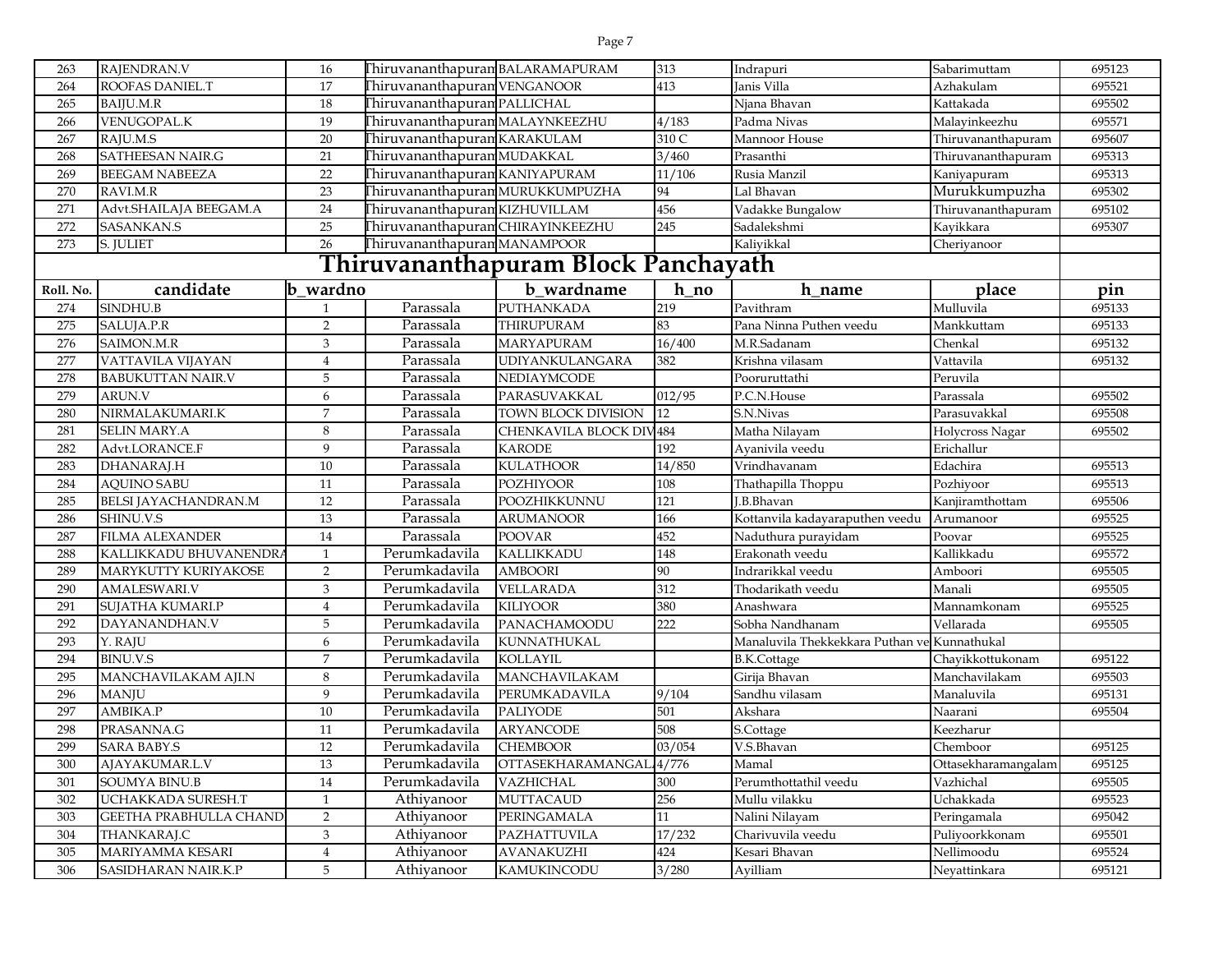| 307 | <b>KOMALAM.S</b>       | 6                         | Athiyanoor                 | <b>VENPAKAL</b>                | 223    | Kalluvila veedu       | Kuruthamkudi     | 695123 |
|-----|------------------------|---------------------------|----------------------------|--------------------------------|--------|-----------------------|------------------|--------|
| 308 | LALITHA.C              | 7                         | Athivanoor                 | NELLIMOODU                     | 672    | Nithil Bhavan         | Kaivan vila      | 695524 |
| 309 | RAVI.K                 | 8                         | Athivanoor                 | KANJIRAMKULAM                  | 767    | Venganinna veedu      | Kaivan vila      | 695524 |
| 310 | ANIL V. SALAM          | 9                         | Athiyanoor                 | <b>LOORTHIPURAM</b>            |        | A.V.S Bhavan          | Pambukala        |        |
| 311 | SHAILAJA.D             | 10                        | Athiyanoor                 | <b>KARUMKULAM</b>              | 410    | Sree Shailam          | Karumkulam       | 695526 |
| 312 | A. LORDON              | 11                        | Athiyanoor                 | <b>PULLUVILA</b>               |        | Pallikettiya Prayidam | Pulluvila        |        |
| 313 | PRASANNAKUMARI.S       | 12                        | Athiyanoor                 | <b>KOTTUKAL</b>                | 496    | Shiva Kripa           | Kottukal         | 695501 |
| 314 | DR.PUSHPA STUVART      | 13                        | Athivanoor                 | <b>VENGANOOR</b>               | 693    | Guru Prakash          | Vellar           | 695527 |
| 315 | THANKAMANI.B           | $\mathbf{1}$              | Nemom                      | PULIYARAKONAM                  |        | Pallivila veedu       | Peyad            | 695573 |
| 316 | SUGANDHI.L             | 2                         | Nemom                      | VILAPPILSALA                   |        | Sheena Bhavan         | Nedunkuzhy       | 695543 |
| 317 | <b>BINU THOMAS</b>     | 3                         | $\overline{\text{N}}$ emom | MALAYANKEEZHU                  |        | T.Cottage             | CSI Junction     | 695571 |
| 318 | SANTHA PRABHAKARAN.P   | $\overline{4}$            | Nemom                      | <b>MARANALLUR</b>              | 180    | Prabha Nivas          | Kandala          | 695512 |
| 319 | SHIBU.G                | 5                         | Nemom                      | OORUTTAMBALAM                  |        | Plavila puthen veedu  | Ooruttambalam    | 695507 |
| 320 | RAJESH.C.R             | 6                         | Nemom                      | VALIYARATHALA                  |        | Chandra               | Krishnapuram     | 695020 |
| 321 | SHEELA.K.P             | $\overline{7}$            | Nemom                      | <b>BALARAMAPURAM DIVIS 516</b> |        | K.P.S.Bhavan          | Athivanoor       | 695123 |
| 322 | Advt.AGNUS RANI.G.D    | 8                         | Nemom                      | <b>ANTHIYOOR</b>               |        | Plavila puthen veedu  | Mangalathkonam   | 695509 |
| 323 | VASANTHA.P             | 9                         | Nemom                      | POONKODU                       | 741    | Plavila puthen veedu  | Thannivila       | 695501 |
| 324 | KAKKAMOOLA BIJU.A      | 10                        | Nemom                      | <b>POONKULAM</b>               |        | Pallathukakkal        | Kakkamoola       | 695042 |
| 325 | NIRMALAKUMARI.B        | 11                        | Nemom                      | VELLAYANI                      | 82     | Shivodhayam           | Vellayani        | 695020 |
| 326 | GIRIJA SOMASEKHARAN.S  | 12                        | Nemom                      | PRAVACHAMBALAM                 | 705    | Girijalayam           | Mottamoodu       | 695020 |
| 327 | <b>VIKRAMAN.B</b>      | 13                        | Nemom                      | PALLICHAL                      | 742    | Sankar Bhavan         | Thumbode         | 695501 |
| 328 | Advt.MANIKANTAN.M      | 14                        | Nemom                      | <b>MACHEL</b>                  |        | Neelanchalmele veedu  | Naruvammoodu     | 695009 |
| 329 | JAYAKUMARAN NAIR.K     | 15                        | Nemom                      | <b>PERUKAVU</b>                |        | Krishna Saras         | Perukavu         | 695573 |
| 330 | <b>EDWIN GEORGE.G</b>  | 16                        | Nemom                      | <b>PEYAD</b>                   |        | Christ Nilayam        | Pevad            | 695573 |
| 331 | SOBHA.B                | $\mathbf{1}$              | Pothencode                 | <b>AZHOOR</b>                  |        | Charuvila veedu       | Kurakkadu        | 695104 |
| 332 | <b>BINDHU.C</b>        | $\overline{2}$            | Pothencode                 | <b>MUTTAPPALAM</b>             | 8      | Karunyam              | Muttappalam      | 695305 |
| 333 | AJITH KUMAR.K.S        | 3                         | Pothencode                 | <b>VELLOOR</b>                 | 15/3   | Saradha Bhavan        | Murukkumpuzha    | 695302 |
| 334 | SOBHANAKUMARI.S        | $\overline{4}$            | Pothencode                 | <b>KUDAVOOR</b>                | 453    | Prayaga               | Punnaikunnam     | 695313 |
| 335 | NETHAJIPURAM AJITH     | 5                         | Pothencode                 | MURUKKUMPUZHA                  | 2/267  | Maithri Bhavan        | Nethajipuram     | 695589 |
| 336 | A.NOUSHAD              | 6                         | Pothencode                 | <b>MANJAMALA</b>               |        |                       |                  |        |
| 337 | <b>VIMAL KUMAR.B</b>   | $\overline{7}$            | Pothencode                 | <b>POTHENCODE</b>              |        | Kuzhivila veedu       | Pothencode       | 695589 |
| 338 | MUNEER.M               | 8                         | Pothencode                 | ANDOORKONAM                    |        | Karamood puthen veedu | Koithurkonam     | 695584 |
| 339 | <b>SEENA RAJAN</b>     | 9                         | Pothencode                 | <b>KANIYAPURAM</b>             | 10/073 | Variyathu veedu       | Kaniyapuram      | 695301 |
| 340 | <b>NADEERA FAIZAL</b>  | 10                        | Pothencode                 | <b>MAITHANI</b>                | 213/18 | Rameez Manzil         | <b>KARIPPARA</b> | 695316 |
| 341 | VETTUROAD VIJAYAN      | 11                        | Pothencode                 | MENNAMKULAM                    | AP 271 | Aviliam               | Vettu Road       | 695301 |
| 342 | JOLY.P                 | 12                        | Pothencode                 | <b>THUMPA</b>                  | 380    | J J Cottage           | Thumpa           | 695586 |
| 343 | <b>SARITHA SUNI</b>    | 13                        | Pothencode                 | PUTHUKURICHI                   |        | S S Bhavan            | Kadinamkulam     | 695303 |
| 344 | KRISHNAKUMARI.S.L      | $\mathbf{1}$              | Vellanad                   | <b>VITHURA</b>                 | 501    | Thallachira           | Vithura          | 695551 |
| 345 | SAKUNTHALA.O           | $\overline{2}$            | Vellanad                   | <b>ANAPPARA</b>                | 179    | Enjamanpuram          | Anappara         | 695551 |
| 346 | DEEKSHITH.S            | $\ensuremath{\mathbf{3}}$ | Vellanad                   | <b>PARANDODE</b>               | 565    | Vayalarikath veedu    | Aryanadu         | 695542 |
| 347 | MEENANKAL KUMAR.S.S    | $\overline{4}$            | Vellanad                   | ARYANADU                       | 114    | Sree Bhavan           | Meenankal        | 695542 |
| 348 | JAYAPALAN.T            | 5                         | Vellanad                   | <b>KUTTICHAL</b>               |        | J B House             | Kuttichal        | 695574 |
| 349 | PARUTHIPPALLI CHANDRAN | 6                         | Vellanad                   | <b>PEZHUMMOODU</b>             |        | Surjith Bhavan        | Kuttichal        | 695574 |
| 350 | RAJENDRAN.P            | $\overline{7}$            | Vellanad                   | VEERANAMKKAVU                  | 1086   | Smrithi               | Panniyode        | 695572 |
| 351 | ANASOOYA.K             | $\,8\,$                   | Vellanad                   | <b>AMACHAL</b>                 | 125    | Sunivaram             | Kattakada        | 695572 |
| 352 | SHERLY.K               | 9                         | Vellanad                   | <b>KATTAKADA</b>               | 267    | Paradise              | Muthiyavila      | 695572 |
| 353 | JIJI.M                 | 10                        | Vellanad                   | KILLI                          | 198    | Palathadi veedu       | Kuttichal        | 695574 |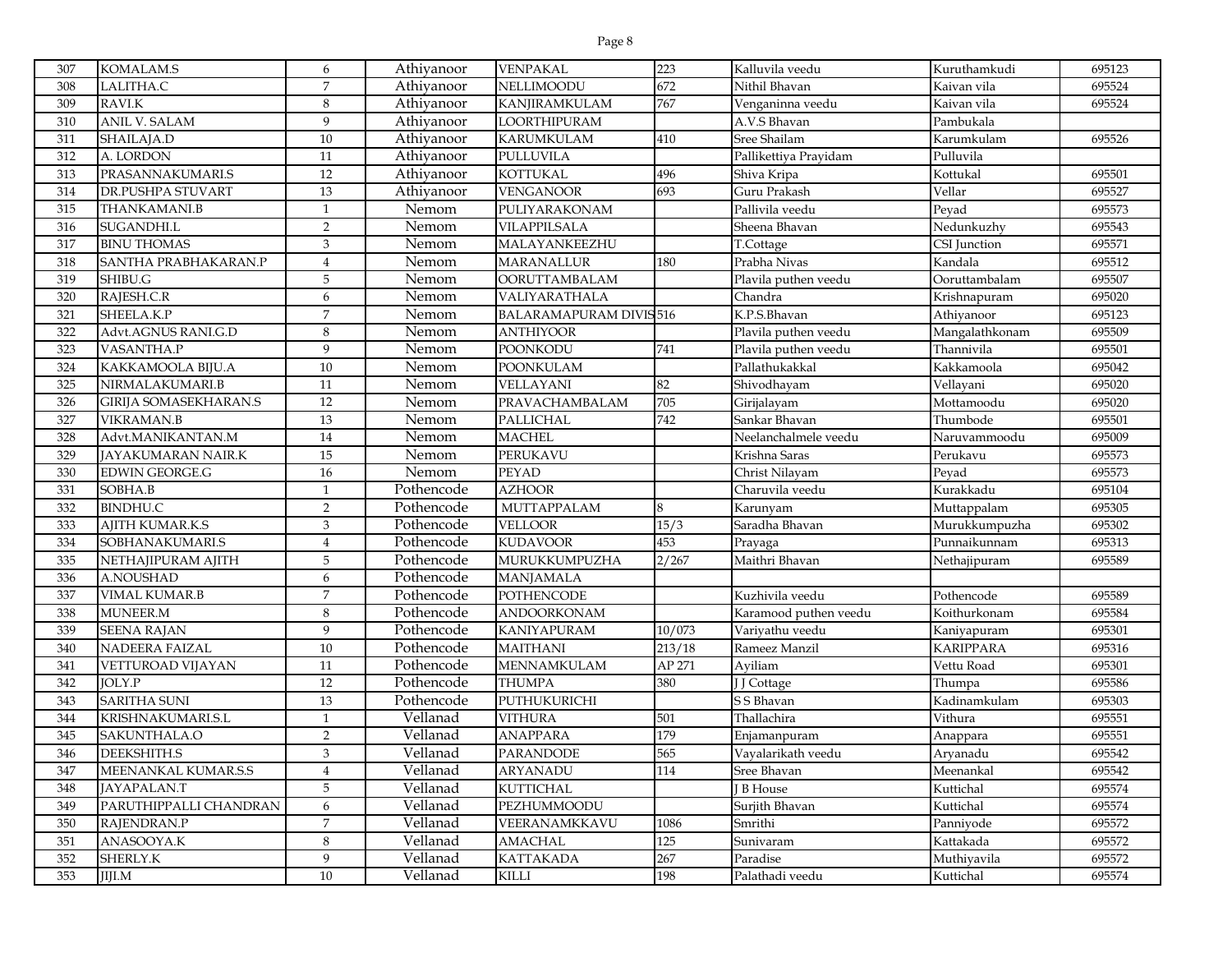| 354 | <b>BINDHU.L</b>             | 11             | Vellanad                        | <b>POOVACHAL</b>     | 1122     | Devi Kripa               | Mini Nagar           | 695572 |
|-----|-----------------------------|----------------|---------------------------------|----------------------|----------|--------------------------|----------------------|--------|
| 355 | KAMALARAJ.P                 | 12             | Vellanad                        | <b>URIYACODE</b>     | 577      | Kanaka Nivas             | Kadukkamoodu         | 695543 |
| 356 | <b>INDHU LEKHA.S</b>        | 13             | Vellanad                        | <b>VELLANAD</b>      | 638      | Vipanchika               | Vellanad             | 695543 |
| 357 | KISHORE.M.L                 | 14             | Vellanad                        | <b>KULAPPADA</b>     | 511      | Kishore Bhavan           | Parandode            | 695542 |
| 358 | SUNILKUMAR.S                | 15             | Vellanad                        | CHAKRAPANIPURAM      | 427/2/15 | Syamala Nilayam          | Uzhamalackal         | 695542 |
| 359 | SOBHANA GEORGE              | 16             | Vellanad                        | THOLICODU            | 06/069   | Palliveedu               | Thottumukku          | 695551 |
| 360 | SUNITHA.V.I                 | $\mathbf{1}$   | Nedumangad                      | <b>PANAVOOR</b>      | 249 B    | Abinandh Bhavan          | Panavamuttam         | 695561 |
| 361 | KISHORE.S.V                 | $\sqrt{2}$     | Nedumangad                      | <b>AATTUKAL</b>      | 511      | Kattackalil veedu        | Aattukal             | 695541 |
| 362 | VIJAYAMMA.R                 | $\mathfrak{Z}$ | $\overline{\text{N}}$ edumangad | <b>CHULLIMANOOR</b>  | 519      | Haritha                  | Anadu                | 695544 |
| 363 | HARI CHANDRAN.K.P           | $\overline{4}$ | Nedumangad                      | <b>ARUVIKKARA</b>    | 62       | Vaishnavam               | Kalathara            | 695541 |
| 364 | SOBHANA DAS.J               | 5              | Nedumangad                      | <b>CHERIYAKONNI</b>  | 10/137   | Kizhakkekara veedu       | Mailam               | 695013 |
| 365 | SHAJU.B                     | 6              | Nedumangad                      | <b>KACHANI</b>       | 10       | Saraswathi Bhavan        | Kalathukal           | 695564 |
| 366 | LALITHAMBIKA.P              | 7              | Nedumangad                      | <b>KARAKULAM</b>     | 673      | Chothi Nilayam           | Karakulam            | 695564 |
| 367 | SUDHARMA.J.L                | 8              | Nedumangad                      | <b>MARUTHOOR</b>     | 529      | Thannimood vila          | Karakulam            | 695564 |
| 368 | R. KRISHNAN                 | 9              | Nedumangad                      | VATTAPPARA           | 18/153   | Ansi Cottage             | Kallayam             | 695043 |
| 369 | LATHAKUMARI.S               | 10             | Nedumangad                      | NANNATTUKAVU         | 3/155    | S.R.Bhavan               | Neduveli             | 695615 |
| 370 | <b>BEENA.S.S</b>            | 11             | Nedumangad                      | VETTINADU            |          | Anjaneyam                | Vettinadu            | 695028 |
| 371 | ANADU G CHANDRAN            | 12             | Nedumangad                      | <b>VENKAVILA</b>     | 89       | Krishna vilasam          | Anadu                | 695544 |
| 372 | <b>SUMAIRA BEEVI.R</b>      | 13             | Nedumangad                      | <b>THEKKADA</b>      | 361      | Paranki Madom vila       | Kanyakulangara       |        |
| 373 | <b>RAVEENDRAN NAIR.V</b>    | $\mathbf{1}$   | Vamanapuram                     | <b>VAMANAPURAM</b>   | 135      | Perumankara veedu        | Kalamachal           | 695606 |
| 374 | KRISHNAPRASAD.B.L           | $\overline{2}$ | Vamanapuram                     | <b>KALLARA</b>       |          | Lalitha Bhavan           | Pacha                | 695562 |
| 375 | KUMARI SHEELA.L.B           | 3              | Vamanapuram                     | MITHRUMMALA          | 375      | Kizhakkevila veedu       | Parappil             | 695610 |
| 376 | SASIKALA.M                  | $\bf{4}$       | Vamanapuram                     | <b>PANGODE</b>       | 450      | Kala Nivas               | Bharathannoor        | 695616 |
| 377 | ANU A NAIR(ANU.A.J)         | 5              | Vamanapuram                     | <b>BHAATHANNOOR</b>  |          | Ushus                    | Palode               | 695562 |
| 378 | PAVITHRA KUMAR.B            | 6              | Vamanapuram                     | <b>EDINJAR</b>       |          | Lekha Sadanam            | Peringammala         | 695563 |
| 379 | <b>JUMAILA SATHAR.L</b>     | 7              | Vamanapuram                     | <b>PERINGAMMALA</b>  | 1390     | Star Building            | Peringammala         | 695563 |
| 380 | MANJU.I                     | 8              | Vamanapuram                     | <b>PALODE</b>        | 117      | Kattackalil veedu        | Nanniyode            | 695562 |
| 381 | USHA VIJAYAN.G              | 9              | Vamanapuram                     | <b>NANNIYODE</b>     | 533      | Ushus                    | Nannivode            | 695562 |
| 382 | SHAJI.M.S                   | 10             | Vamanapuram                     | PULLAMPARA           | 678      | Shaji Manzil             | Venjaramoodu         | 695607 |
| 383 | PURUSHOTHAMAN NAIR.G        | 11             | Vamanapuram                     | THALAYAL             |          | Udaya Bhavan             | Vamanapuram          | 695607 |
| 384 | SAJEEVAN.K                  | 12             | Vamanapuram                     | PIRAPPANCODE         |          | Koorimood Sathish Bhavan | Kakkottukunn, Palode |        |
| 385 | KALAKUMARI.G                | 13             | Vamanapuram                     | KOLIYACCODE          | 605 B    | Akhil & Bikhil           | Parackkal            | 695607 |
| 386 | <b>BINU.M.S</b>             | 14             | Vamanapuram                     | <b>NELLANADU</b>     |          | Neerchal Colony          | Nellanadu            | 695607 |
| 387 | <b>BABY SULEKHA.G</b>       | 15             | Vamanapuram                     | MANIKKAMANGALAM      |          | Prabatham                | Venjaramoodu         | 695607 |
| 388 | ANZAR.A                     | 1              | Kilimanoor                      | PALLIKKAL            |          | Anzar Manzil             | Pallikkal            | 695604 |
| 389 | NIHAS.A                     | $\overline{2}$ | Kilimanoor                      | <b>MADAVOOR</b>      | 442      | Manthanath Kattil veedu  | Pallikkal            | 695604 |
| 390 | JAYAKRISHNAN.M.R            | 3              | Kilimanoor                      | THUMBODU             |          | Vijaya Vilasam           | Madavoor             | 695602 |
| 391 | MANJU.S                     | $\overline{4}$ | Kilimanoor                      | PONGANADU            | 298      | Anavilachira veedu       | Panappamkunnu        | 695602 |
| 392 | REILB.S                     | 5              | Kilimanoor                      | <b>KILIMANOOR</b>    | 122      | Saji Bhavan              | Kilimanoor           | 695601 |
| 393 | <b>BINDHU RAMACHANDAN.D</b> | 6              | Kilimanoor                      | PAZHAYAKUNNUMMEL 374 |          | Ajin Sadanam             | Thattathumala        | 695614 |
| 394 | <b>BEENA.T.V</b>            | 7              | Kilimanoor                      | <b>MANJAPPARA</b>    | 378      | Charuvila veedu          | Koduvazhannoor       | 695612 |
| 395 | <b>AYSHA RASHEED</b>        | 8              | Kilimanoor                      | <b>PULIMATH</b>      |          | Shamy Vilas              | Pulimath             | 695612 |
| 396 | <b>SUNITHA.B</b>            | 9              | Kilimanoor                      | KODUVAZHANNOOR       |          | Thundil veedu            | Koduvazhannoor       | 695622 |
| 397 | SUNI.S.K                    | 10             | Kilimanoor                      | <b>NAGAROOR</b>      | 424      | Apsara                   | Vellalloor           | 695601 |
| 398 | SMITHA.D                    | 11             | Kilimanoor                      | VELLALLOOR           | 1009     | Shravanam                | Kadavila             | 695102 |
| 399 | PADMAKUMARI.T               | 12             | Kilimanoor                      | <b>VANCHIYOOR</b>    |          | Karthika                 | Vanchiyoor           | 695102 |
| 400 | LISYMANI.G                  | 13             | Kilimanoor                      | <b>KARAVARAM</b>     | 21       | Gokulam                  | Karavaram            | 695605 |
|     |                             |                |                                 |                      |          |                          |                      |        |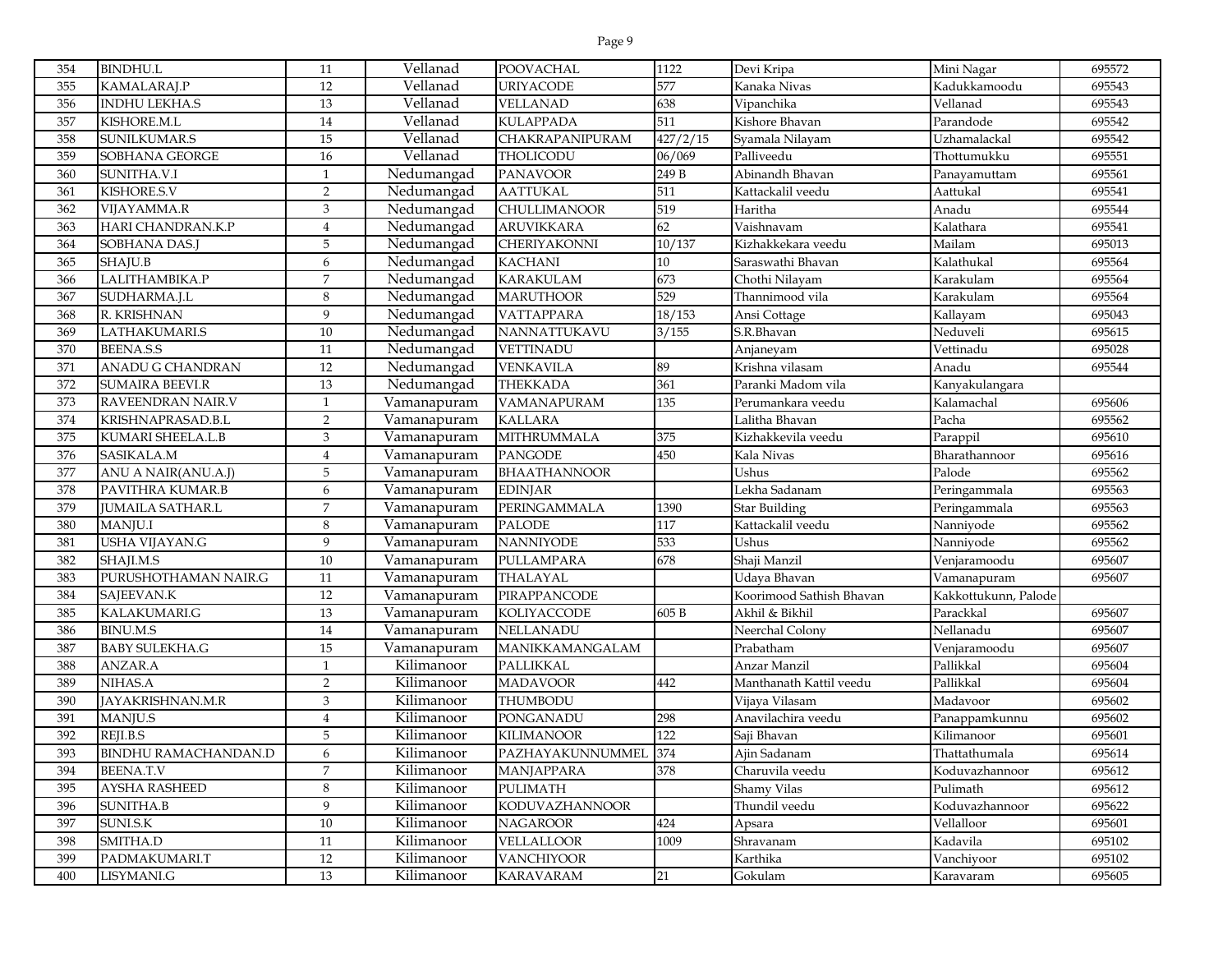| 401        | THAJUDEEN AHAMMAD                | 14             | Kilimanoor             | <b>NAVAYIKULAM</b>                  |               | Velankonam                               | Navayikulam               | 695605           |
|------------|----------------------------------|----------------|------------------------|-------------------------------------|---------------|------------------------------------------|---------------------------|------------------|
| 402        | <b>BINU.C</b>                    | 15             | Kilimanoor             | THRIKKOVILVATTOM                    |               | Kunnuvila puthen veedu                   | Navavikulam               | 695603           |
| 403        | YESUDASAN STEPHEN.S              | $\mathbf{1}$   | Chirayinkeezhu         | <b>KAIKKARA</b>                     | 510           | Plamood veedu                            | Anjuthengu                | 695309           |
| 404        | <b>NEWTON AKBAR</b>              | 2              | Chirayinkeezhu         | <b>VAKKOM</b>                       | 185           | Punkaimoodu                              | Vakkom                    | 695308           |
| 405        | SUBASHINI.V                      | 3              | Chirayinkeezhu         | NILAKKAMUKKU                        | 43            | Konnavil veedu                           | Vakkom                    | 695308           |
| 406        | <b>NAZEEMA BEEVI.A</b>           | $\overline{4}$ | Chirayinkeezhu         | <b>KEEZHATTINGAL</b>                |               | Janatha Building                         | Keezhattingal             | 695102           |
| 407        | <b>KARUNAKARAN NAIR.P</b>        | 5              | Chirayinkeezhu         | <b>MUDAKKAL</b>                     | 27            | Kattilputhen veedu                       | Elamba                    | 695103           |
| 408        | AMBIKA.O.S                       | 6              | Chirayinkeezhu         | VALAKKADU                           |               | Chaykkottu                               | Korani                    | 695020           |
| 409        | VENUGOPALAN NAIR.G               | $\overline{7}$ | Chirayinkeezhu         | <b>EDAKKODU</b>                     |               | Arva Bhavan                              | Edakkodu                  | 695020           |
| 410        | <b>KUMAR.S</b>                   | 8              | Chirayinkeezhu         | <b>PURAVOOR</b>                     | 145           | S.V.Nivas                                | Kattumpuram               | 695104           |
| 411        | SHAILAJA SATHYADEVAN             | 9              | Chirayinkeezhu         | <b>KIZHUVILLAM</b>                  | 133           | Shailaja Bhavan                          | Sivakrishnapuram          | 695314           |
| 412        | <b>CHANDRASEKARAN NAIR.G</b>     | 10             | Chirayinkeezhu         | CHIRAYINKEEZHU                      | 165           | Adikalath veedu                          | Melkadakkavoor            | 695306           |
| 413        | MANIKANDAN.P                     | 11             | Chirayinkeezhu         | <b>SARKKARA</b>                     | 426           | Chakkiyam mukhath veedu                  | Chiravinkeezhu            | 695304           |
| 414        | RAJINI.R                         | 12             | Chirayinkeezhu         | <b>KADAKKAVOOR</b>                  | 79            | Pooja                                    | Kadakkavoor               | 695306           |
| 415        | <b>JOSEPHIN MARTIN.J</b>         | 13             | Chirayinkeezhu         | ANCHUTHENGU                         | 278           | M.J.Vihar                                | Mambally                  | 695306           |
| 416        | SARADAMMA.B                      | 1              | Varkala                | <b>KAPPIL</b>                       | 373           | Lekshmi Vilasam                          | Kappil                    | 695311           |
| 417        | LEELA.A                          | 2              | Varkala                | <b>ELAKAMAN</b>                     | 394           | Nedivavila                               | Hariharapuram             | 695310           |
| 418        | RAVINDRANATH.K.K                 | 3              | Varkala                | PALAYAMKUNNU                        | 6             | Kaliyilil veedu                          | Elakaman                  | 695310           |
| 419        | MANOHARAN UNNITHAN.S             | $\overline{4}$ | Varkala                | <b>CHEMMARUTHI</b>                  | 871           | Ayyappanvila veedu                       | Chemmaruthi               | 695146           |
| 420        | RAMMOHAN.S                       | 5              | Varkala                | MUTTAPPALAM                         | 16/579        | Chithambaram                             | Srinivasapuram            | 695145           |
| 421        | <b>DHANYA SABU</b>               | 6              | Varkala                | VADASSERIKONAM                      | 614           | Guru Kripa                               | Vadasserikonam            | 695143           |
| 422        | SIVASANKARAN NAIR.V              | $\overline{7}$ | Varkala                | <b>OTTOOR</b>                       | 356           | Ushus                                    | Mavinmoodu                | 695605           |
| 423        | <b>KULIRMA.S</b>                 | 8              | Varkala                | <b>MANAMPOOR</b>                    | 382           | Kizhakkethil veedu                       | Manampoor                 | 695611           |
| 424        | SURENDRAN.S                      | 9              | Varkala                | <b>KAVALAYOOR</b>                   | 218           | Panthukulam Puthen veedu                 | Perumkulam                | 695102           |
| 425        | VIJAYA BALAKRISHNAN.M            | 10             | Varkala                | <b>CHERUNNIYOOR</b>                 | 215           | Sri Ranga                                | Thettikulam               | 695144           |
| 426        | <b>VARKALA JOY</b>               | 11             | Varkala                | <b>VENNIKODE</b>                    |               | Bhoomika                                 | Cherunniyoor              | 695142           |
| 427        | <b>REENA.V</b>                   | 12             | Varkala                | <b>VETTOOR</b>                      | 348           | Maleduthumvila veedu                     | Vettor                    | 695312           |
| 428        | SUNITHA VIJAYAN                  | 13             | Varkala                | <b>EDAVA</b>                        | 358           | Palavila veedu                           | Venkulam                  | 695311           |
|            |                                  |                |                        | Thiruvananthapuram Grama Panchayath |               |                                          |                           |                  |
| Roll. No.  | candidate                        | g_wardno       |                        | g_wardname                          | h no          | h name                                   | place                     | pin              |
| 429        | KRISTAL SHEEBA.Y.D               | $\mathbf{1}$   | PARASSALA              | <b>KOTTAKKAKOM</b>                  | 281           | Anu Cottage                              | Parasuvakal               | 695508           |
| 430        | KOLLIYODE SATHYANESAN            | $\sqrt{2}$     | PARASSALA              | <b>NEDIYAMCODE</b>                  |               | Kolliyode Veedu                          | Parasuvakal               | 695508           |
| 431        | JAYAKUMAR.G                      | 3              | PARASSALA              | <b>PERUVILA</b>                     | PP 2/661      | Aluninnakarakad veedu                    | Parasuvakal               | 695508           |
| 432        | <b>KENSILALI</b>                 | $\overline{4}$ | PARASSALA              | PULLOORKONAM                        | 633           | Panadhadikonam                           | Parasuvakal               | 695508           |
| 433        | <b>SAVITHRI KUMARI</b>           | 5              | PARASSALA              | PARASUVAKAL                         | 815           | Ajin Nivas                               | Parasuvakal               | 695508           |
| 434        | ADUMANKADU VIJAYAN.B             | 6              | PARASSALA              | <b>ADUMANKADU</b>                   | 611           | Adumankadu Kizhake Puthen                | Parasuvakal               | 695508           |
| 435        | <b>ABDUL NAZAR.A</b>             | 7              | PARASSALA              | IDICHAKKA PLAMOODU 61               |               | Ashiq Manzil                             | Idichakka Plamoodı        | 695508           |
| 436        | LALITHA.J                        | 8              | PARASSALA              | PAVATHIYANVILA                      |               | Nekkamkuzhi                              | Pavathiyanvila            | 695502           |
| 437        | VASANTHAKUMARI.L                 | 9              | PARASSALA              | <b>KARUMANOOR</b>                   | 623           | V S Bhavan                               | Karumanoor                | 695502           |
| 438        | AMBROSE.Y                        | 10             | PARASSALA              | NEDUVANVILA                         |               | Arulakam                                 | Neduvanvila               |                  |
| 439        | <b>BEENA.S</b>                   | 11             | PARASSALA              | KODAVILAKOM                         | 214           | Padinjattinkara puthen veedu Kodavilakom |                           | 695502           |
| 440        |                                  |                | PARASSALA              | MURYANKARA                          | 9/616         | Chellan Bhavan Kuzhivila                 | Muryankara                | 695502           |
| 441        |                                  |                |                        |                                     |               |                                          |                           |                  |
|            | ALEX.C                           | 12             |                        |                                     |               |                                          |                           |                  |
|            | CYRUS.H                          | $13\,$         | PARASSALA              | <b>MULLUVILA</b>                    | PP 11/356     | Nediyasalavila veedu                     | Muryankara                | 695502           |
| 442        | <b>VIJAYA KUMAR.D</b>            | 14             | PARASSALA              | TOWN WARD                           | 654 A         | Kannetti veedu                           | Parassala                 | 695502           |
| 443<br>444 | USHAKUMARI.E.S<br>SUSHEELA BAI.C | $15\,$<br>16   | PARASSALA<br>PARASSALA | NADUTHOTTAM<br><b>INCHIVILA</b>     | 387<br>16/175 | Rohini Nivas<br><b>S</b> R Bhavan        | Karali<br>Chettikulangara | 695502<br>695502 |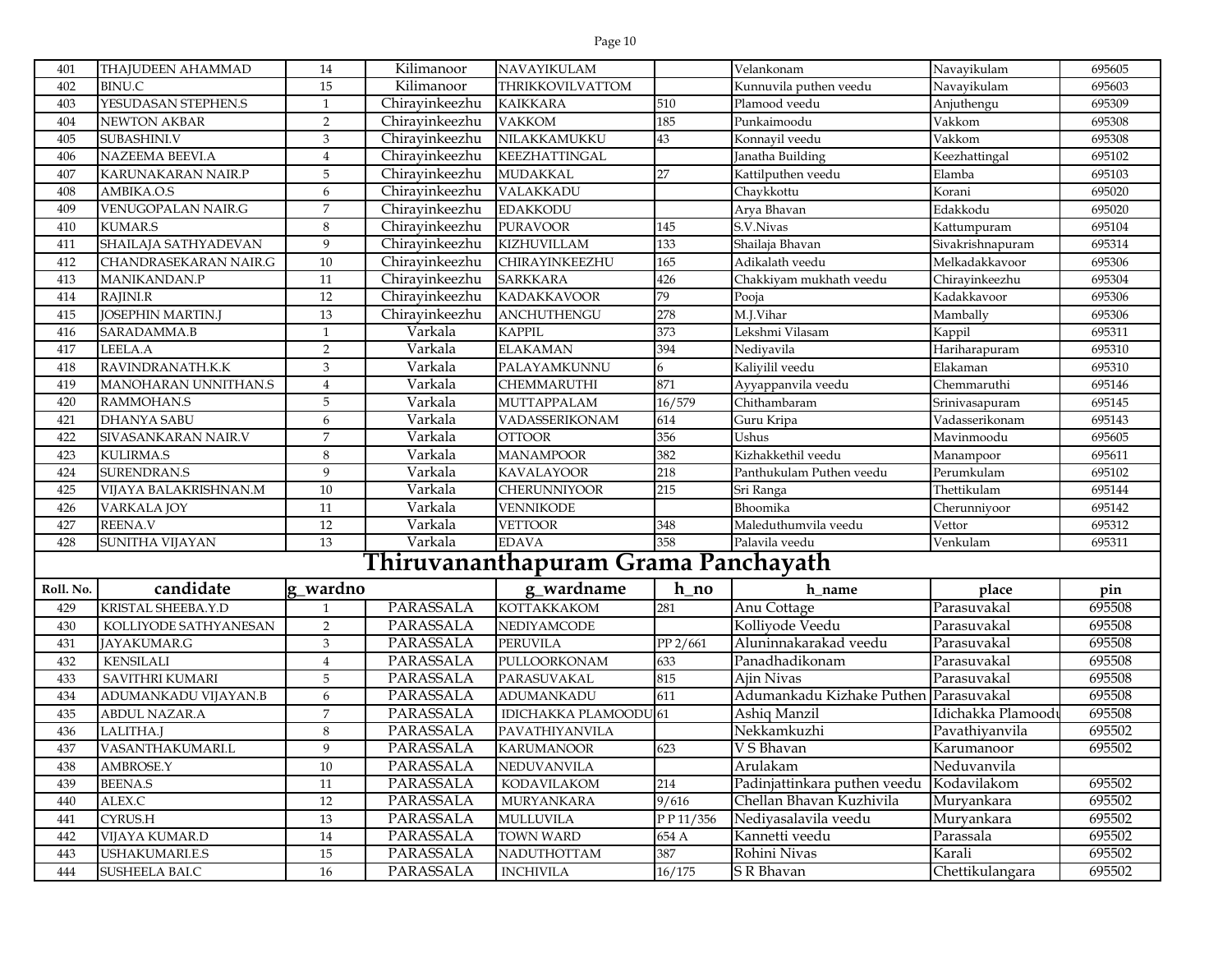| 445       | <b>MAHILA KUMARI.G</b>      | 17              | PARASSALA | <b>AINKAMAM</b>         | 15/98            | Sumi Bhavan                | Karimbanavila     | 695502 |
|-----------|-----------------------------|-----------------|-----------|-------------------------|------------------|----------------------------|-------------------|--------|
| 446       | KUTTAPPAN.V                 | 18              | PARASSALA | <b>VANYAKODE</b>        |                  | Mele kallu vila veedu      | Vanyakode         | 695502 |
| 447       | SUDHAMANI.K                 | 19              | PARASSALA | CHERUVARAKONAM          |                  | Elluvila puthen veedu      | Mundaplavila      | 695502 |
| 448       | STHANU PRASAD.P.S           | 20              | PARASSALA | <b>MURIYATHOTTU</b>     | 11/454           | Palavilakam                | Parassala         | 695502 |
| 449       | SAROJINI.T.K                | 21              | PARASSALA | KEEZHETHOTTAM           | 260              | Santhwanam                 | Pavathiyanvila    | 695502 |
| 450       | VIJAYA KUMAR.D              | 22              | PARASSALA | <b>MELEKONAM</b>        | 988              | Vijay Bhavan               | Anchaalikonam     | 695502 |
| 451       | SUSHEELA.C                  | 23              | PARASSALA | <b>PONNAMKULAM</b>      |                  | Nedupazhanji veedu         | Parasuvakal       | 695508 |
| 452       | AMALORPAVAM.T               | $\mathbf{1}$    | Karode    | VADAKKE PUTHU VEEDU 513 |                  | Chaithram                  | NJARAKKALA        | 695128 |
| 453       | <b>HEPSI BALA</b>           | $\overline{2}$  | Karode    | PLAMOOTUKADA            | 159              | S.H. Bhavan                | Kuruvikkad        | 695128 |
| 454       | <b>BINDHU ROBINSON.S</b>    | 3               | Karode    | <b>AYIRA</b>            | 647              | Pazhukkad veedu            | Aira              | 695502 |
| 455       | SHIJU.P.P                   | 4               | Karode    | VADOORKONAM             |                  | Paruthivila veedu          | Choorakuzhi       | 695502 |
| 456       | SHINOJI.G.S                 | 5               | Karode    | PUTHUPURACKAL           |                  | Thiruvathira               | Chenkavila        | 695502 |
| 457       | HAJIKUMAR. V                | 6               | Karode    | <b>CHENKAVILA</b>       |                  | N.U.P. Building            | Chengavila        | 695502 |
| 458       | AGNUS.T                     | $\overline{7}$  | Karode    | <b>AMBILIKONAM</b>      | 309              | Poovarnathala vila         | Ambilikonam       | 695502 |
| 459       | SOUMYA V NAIR               | 8               | Karode    | <b>KAANTHALLOOR</b>     | 8/104            | Krishna Jyothis            | Karode            | 695128 |
| 460       | RAJENDRAN NAIR.M            | 9               | Karode    | <b>MARADY</b>           |                  | Cherukuzhikara             | Karode            | 695506 |
| 461       | <b>BINDHU.P</b>             | 10              | Karode    | <b>KARODE</b>           | 379              | Kulanthalackal veedu       | Karode            | 695506 |
| 462       | SALEELA.K                   | 11              | Karode    | <b>KUZHINJAM VILA</b>   | $\overline{362}$ | Kizhekuzhinjan vila        | Karode            | 695506 |
| 463       | EDWIN SAM.C                 | 12              | Karode    | <b>AMBANA VILA</b>      | 286              | Seenai                     | Ambana vila       | 695506 |
| 464       | JOHN.M                      | $13\,$          | Karode    | <b>KUNNIYODE</b>        |                  | Jim villa                  | Kunniyode         | 695506 |
| 465       | VIJAYAN.S                   | 14              | Karode    | <b>KAAKKAVLA</b>        | 871              | Thunduvila veedu           | Pozhiyoor         | 695513 |
| 466       | <b>ANITHA.B</b>             | $\overline{15}$ | Karode    | <b>PUTHUSSERI</b>       | 1115             | K.K. Vilakam               | Pozhiyoor         | 695513 |
| 467       | PRAMILA KUMARI.P.R          | 16              | Karode    | PUTHIYA UCHAKKADA       | 10/915           | P.R.Nivas                  | Pazhaya Uchakkada | 695506 |
| 468       | SUSEELA.A                   | 17              | Karode    | PAZHAYA UCHAKKADA       | 134              | Kunninpuram                | Karode            | 695506 |
| 469       | RABI.C                      | 18              | Karode    | <b>VENKULAM</b>         |                  | Ashar Bhavan               | Pazhaya Uchakkada | 695506 |
| 470       | SEBASTIAN.C                 | 19              | Karode    | CHAROTTUKONAM           | 390              | Shaiju Bhavan              | Karode            | 695506 |
| 471       | RAJU.P                      | 1               | Kulathoor | VENGADAMBU              |                  | Kalluvila veedu            | Vengadambu        | 695506 |
| 472       | SANTHOSH KUMAR.K            | 2               | Kulathoor | POOZHIKKUNNU            |                  | Manikya vilakam            | Naloorvattam      | 695128 |
| 473       | STEPHEN ZAKARIAS            | 3               | Kulathoor | NALOORVATTAM            | 184              | Perumarathinvila veedu     | Naloorvattam      | 695128 |
| 474       | GIRIJA.P                    | $\overline{4}$  | Kulathoor | CHERUNALPPAZHINJI       | 59               | Kalluvila veedu            | Naloorvattam      | 695128 |
| 475       | RAJI.V                      | 5               | Kulathoor | HIGH SCHOOL WARD        |                  | Manikya vilakath veedu     | Naloorvattam      | 695128 |
| 476       | LATHIKA PUSHPAM.T           | 6               | Kulathoor | <b>KULATHOOR</b>        | 6/772            | Kuzhivilakath veedu        | Kulathoor         | 695506 |
| 477       | SANANDA RAJ.K.A             | $\overline{7}$  | Kulathoor | <b>UCHAKKADA</b>        | $1/7$ KD         | Kamala Vilasam             | Viraly            | 695506 |
| 478       | JINESH.P.N                  | 8               | Kulathoor | PERUMPAZHINJI           | 11/440           | Kinattinkara vilakam veedu | Pozhiyoor         | 695513 |
| 479       | <b>FRIJINI.S</b>            | 9               | Kulathoor | <b>POZHIYOOR</b>        | 503              | Janifer villa              | Uchakkada         | 695506 |
| 480       | <b>JERLIN MARY.M</b>        | 10              | Kulathoor | POYPALLIVILAKOM         | KP10             | <b>Fisherman Colony</b>    | South Kollangode  | 695513 |
| 481       | REMANI DAS.A                | 11              | Kulathoor | <b>KOLLANGODE</b>       |                  | Poypallivilakom            | South Kollangode  | 695513 |
| 482       | VINSENT.P                   | 12              | Kulathoor | <b>MULLASSERI</b>       | 144              | Pallivilakom               | Pallivilakom      | 695513 |
| 483       | SOBHA STEPHEN               | 13              | Kulathoor | <b>PARUTHIYOOR</b>      | 274              | Puthuval purayidam         | Paruthiyoor       | 695513 |
| $\bf 484$ | POZHIYOOR JOHNSON.S         | $14\,$          | Kulathoor | POZHIKKARA BEACH        |                  | Kaavuvila House            | Pozhiyoor         | 695513 |
| 485       | <b>LAILA SURESH.B</b>       | 15              | Kulathoor | <b>ATTUPURAM</b>        | 243              | Kuruvithottam veedu        | Attupuram         | 695506 |
| 486       | <b>SUJATHA SUNIL</b>        | 16              | Kulathoor | VIRALIPURAM             | 16/377           | S.S. Bhavan                | Attupuram         | 695506 |
| 487       | UNNIKRISHNAN.N              | $17\,$          | Kulathoor | <b>ARUVALLOOR</b>       | 625              | Vishwa Vihar               | Aruvalloor        | 695128 |
| 488       | SUNITHA KUMARI.N            | 18              | Kulathoor | KOTTAIKKAKOM            |                  | Thiruvathira               | Kulathoor         | 695128 |
| 489       | PUSHPASANAN NAIR.V.K        | 19              | Kulathoor | <b>OORAMVILA</b>        | KP 3/1283        | Pournami                   | Kulathoor         | 695506 |
| 490       | SUDHARJUNAN.G               | $20\,$          | Kulathoor | MAVILAKADAVU            | 55               | Kripa Cottage              | Kulathoor         | 695506 |
| 491       | <b>BINDHU CHANDRA DAS.D</b> | $\mathbf{1}$    | Chenkal   | <b>KEEZHKOLLA</b>       | 374              | Ayaniyarathala veedu       | Keezhkolla        | 695132 |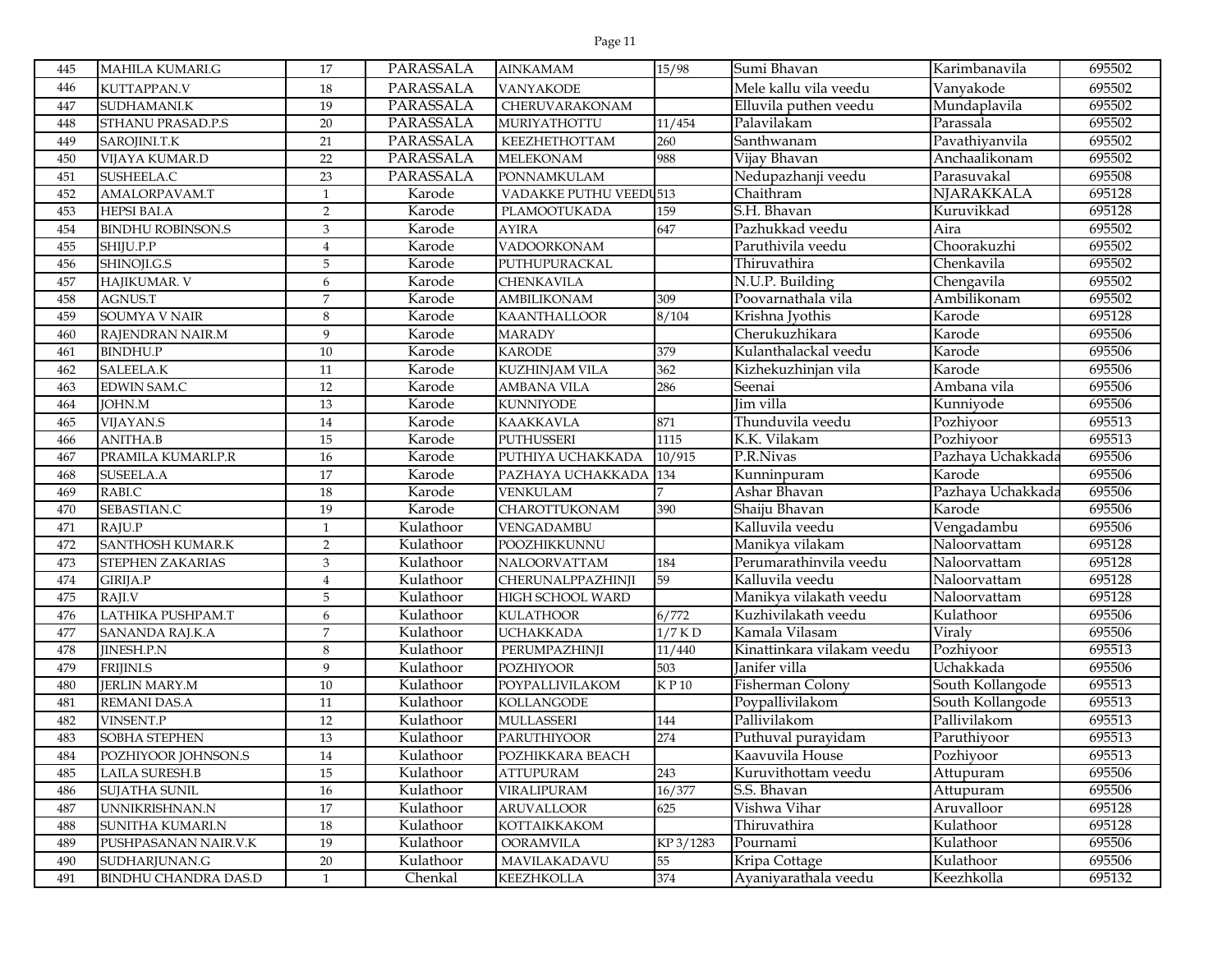| 492       | <b>HELEN BABU.T.S</b>  | 2                | Chenkal    | <b>VATTAVILA</b>              | 223      | Prabha Mandiram                             | Vattavila          | 695132 |
|-----------|------------------------|------------------|------------|-------------------------------|----------|---------------------------------------------|--------------------|--------|
| 493       | <b>SASI KALA.S</b>     | 3                | Chenkal    | KUDUBOTTUKONAM                |          | Karackad puthuval puthen vee Kudubottukonam |                    | 695122 |
| 494       | <b>AJITH KUMAR.K</b>   | $\overline{4}$   | Chenkal    | KOCHOTTUKONAM                 | 359      | Edavilarakath veedu                         | Udiyankulangara    | 695127 |
| 495       | JALAJA.K               | 5                | Chenkal    | <b>UDIYANKULANGARA</b>        | 363      | <b>J.J.</b> Bhavan                          | Alatharavilakom    | 695122 |
| 496       | SURENDRAN.C            | 6                | Chenkal    | <b>KOTTAMAM</b>               | 178      | Kalayilvila puthen veedu                    | Kottamam           | 695122 |
| 497       | <b>RANI MOHAN</b>      | 7                | Chenkal    | <b>ARAYOOR</b>                | 539      | Ananthapuri                                 | Arayoor            | 695122 |
| 498       | GIRIJA.R               | 8                | Chenkal    | ARAYOOR KIZHAKKU              | 296      | Sarath Bhavan                               | Aravoor            | 695122 |
| 499       | PAUL RAJ.A             | 9                | Chenkal    | <b>PONVILA</b>                | 539      | P.S.Bhavan                                  | Vaniyankala        | 695122 |
| 500       | VINSENT.Y.R            | 10               | Chenkal    | THOTTINKARA                   | 607      | V.S. Nivas                                  | Thottinkara        | 695128 |
| 501       | NIRMALA KUMARI.J       | 11               | Chenkal    | <b>PORANOOR</b>               | 230      | Kanthalatharishu                            | Poranoor           | 695128 |
| 502       | <b>BHASKARAN.K</b>     | 12               | Chenkal    | MELAMMAKAM                    | 259      | Nullivila veedu                             | Melammakam         | 695127 |
| 503       | RAJA RAM MANO MOHANAKI | 13               | Chenkal    | <b>KODANKARA</b>              | 407      | Manu Bhavan                                 | Kodankara          | 695132 |
| 504       | THRESIA SELVISTER.R    | 14               | Chenkal    | <b>MARYAPURAM</b>             |          | Angel Sadan                                 | Maryapuram         | 695127 |
| 505       | RAJ KUMAR.G            | 15               | Chenkal    | <b>KUNNAN VILA</b>            | CP 2/593 | Padipura vilakom                            | Kunnan vila        | 695132 |
| 506       | CHENKAL VIJAYAKUMAR    | 16               | Chenkal    | CHENKAL KIZHAKKU              | 258      | <b>Jiji Nivas</b>                           | Chenkal            | 695132 |
| 507       | SUGANTHI.A             | 17               | Chenkal    | <b>CHENKAL</b>                | 556      | Thattarasseri House                         | Chenkal            | 695132 |
| 508       | PUSHPA RANI.M          | 18               | Chenkal    | <b>VLATHANKARA KIZHAK 188</b> |          | Pattimon veedu                              | Vlathankara Kizhak | 695134 |
| 509       | <b>VIMALA.A</b>        | 19               | Chenkal    | KEEZHAMMAKOM                  | 191      | Arun Bhavan                                 | Machiyode          | 695134 |
| 510       | T. PRABHAKARAN         | 20               | Chenkal    | VLATHANKARA                   |          | Valiyapuruthiyam Vilaveedu                  | Vlathankara        |        |
| 511       | PAPPA.C                | 21               | Chenkal    | <b>NOCHIYOOR</b>              | CP 415   | V P Sadanam                                 | Nochiyoor          | 695132 |
| 512       | SUDHA.B                | $\mathbf{1}$     | Thirupuram | <b>MULLUVILA</b>              | 155      | Perunthottam                                | Mulluvila          | 695133 |
| 513       | <b>KRISTHU DAS.L</b>   | $\overline{2}$   | Thirupuram | <b>IRUVAIKONAM</b>            | 129      | Parayamvila veedu                           | Iruvaikonam        | 695133 |
| 514       | <b>AJI KUMARJ.S</b>    | 3                | Thirupuram | <b>KUMILI</b>                 | 241      | laksham veedu                               | Kumili             | 695133 |
| 515       | SAJU.S                 | $\bf{4}$         | Thirupuram | <b>KALUM MUKHAM</b>           |          | Nulliyode                                   | Thirupuram         | 695133 |
| 516       | MINI.S.S               | 5                | Thirupuram | PAZHAYA KADA                  | 236      | <b>B.B.Cottage</b>                          | Puthen kada        | 695133 |
| 517       | SHAIJU.V.N             | 6                | Thirupuram | MANNAKKALU                    | V/43     | Pottayil veedu                              | Mannakkalu         | 695133 |
| 518       | GHOSH.P.S              | 7                | Thirupuram | KANJAMPAZHINJI                | 359      | Devika                                      | Thirupuram         | 695525 |
| 519       | SMITHA.S               | 8                | Thirupuram | THIRUPURAM                    | 249      | Varavukala veedu                            | Thirupuram         | 695133 |
| 520       | SABU.S.L               | 9                | Thirupuram | PLANTHOTTAM                   | 70 (IX)  | S.L.Cottage                                 | Thirupuram         | 695133 |
| 521       | RATHNABAI.N            | 10               | Thirupuram | PUTHENKADA                    | 395      | Punakkad veedu                              | Thirupuram         | 695133 |
| 522       | <b>RAMEENA BALJ</b>    | 11               | Thirupuram | PATHANAVILA                   | 283      | P.V.Bangalow                                | Thirupuram         | 695525 |
| 523       | SHUBADAS.R             | 12               | Thirupuram | MANKOOTTAM                    | 196      | Koottaninnathil                             | Thirupuram         | 695133 |
| 524       | PUSHPALEELA.A          | 13               | Thirupuram | PULAVANGAL                    | 187      | Pulavangal Laksham veedu                    | Thirupuram         | 695133 |
| 525       | Advt. GUNAMONY.C       | 14               | Thirupuram | PURUTHIVILA                   | TP 12/23 | Kristal Mandiram                            | Mankoottam         | 695133 |
|           |                        |                  |            |                               |          |                                             |                    |        |
| Roll. No. | candidate              | g_wardno         | g_wardname | h_no                          | h_name   | place                                       | pin                |        |
| 526       | <b>LORENCE.</b>        | 1                | Poovar     | <b>PARANIYAM</b>              | PP 1/11  | Dream Land                                  | Paraniyam          | 695525 |
| 527       | <b>SAM DEV.V.K</b>     | $\overline{2}$   | Poovar     | KALAITHOTTAM                  | 8/341    | <b>Bindhu Nivas</b>                         | Arumanoor          | 695525 |
| 528       | <b>BAHULEYAN.K</b>     | $\mathfrak{Z}$   | Poovar     | <b>ARASUMMOODU</b>            | 183      | Krishna Sadanam                             | Arumanoor          | 695525 |
| 529       | SOMAN.N.R              | $\overline{4}$   | Poovar     | <b>KANJAMPAZHINJI</b>         |          | Mekkekudi vilakath veedu                    | Kanjampazhinji     | 695525 |
| 530       | USHA. A                | 5                | Poovar     | ARUMANOOR                     | 252      | Shivas Vilasam                              | Arumanoor          | 695525 |
| 531       | <b>DEVA RAJAN.R</b>    | $\boldsymbol{6}$ | Poovar     | SOOLAMKUDI                    |          | Krishna Bhavan                              | Poovar             | 695525 |
| 532       | SHAILAJA.K             | $\overline{7}$   | Poovar     | POOVAR BUND                   | 110      | Paravil                                     | kalingavilakom     | 695525 |
| 533       | ZEENATH.A              | $\,8\,$          | Poovar     | POOVAR TOWN                   | 165      | Thekketheruvu                               | Poovar             | 695525 |
| 534       | <b>ANTO MARSALIN</b>   | 9                | Poovar     | <b>POOVAR</b>                 | 9/211    | Maliyekkal House9                           | Poovar             | 695525 |
| 535       | SUNITHA METLINKARI.M   | $10\,$           | Poovar     | VARA VILA THOPPU              | 131      | Erikala veedu                               | Poovar             | 695525 |
| 536       | <b>VIOLET STANLY</b>   | 11               | Poovar     | <b>BEACH</b>                  |          | Erikalavila                                 | Poovar             | 695525 |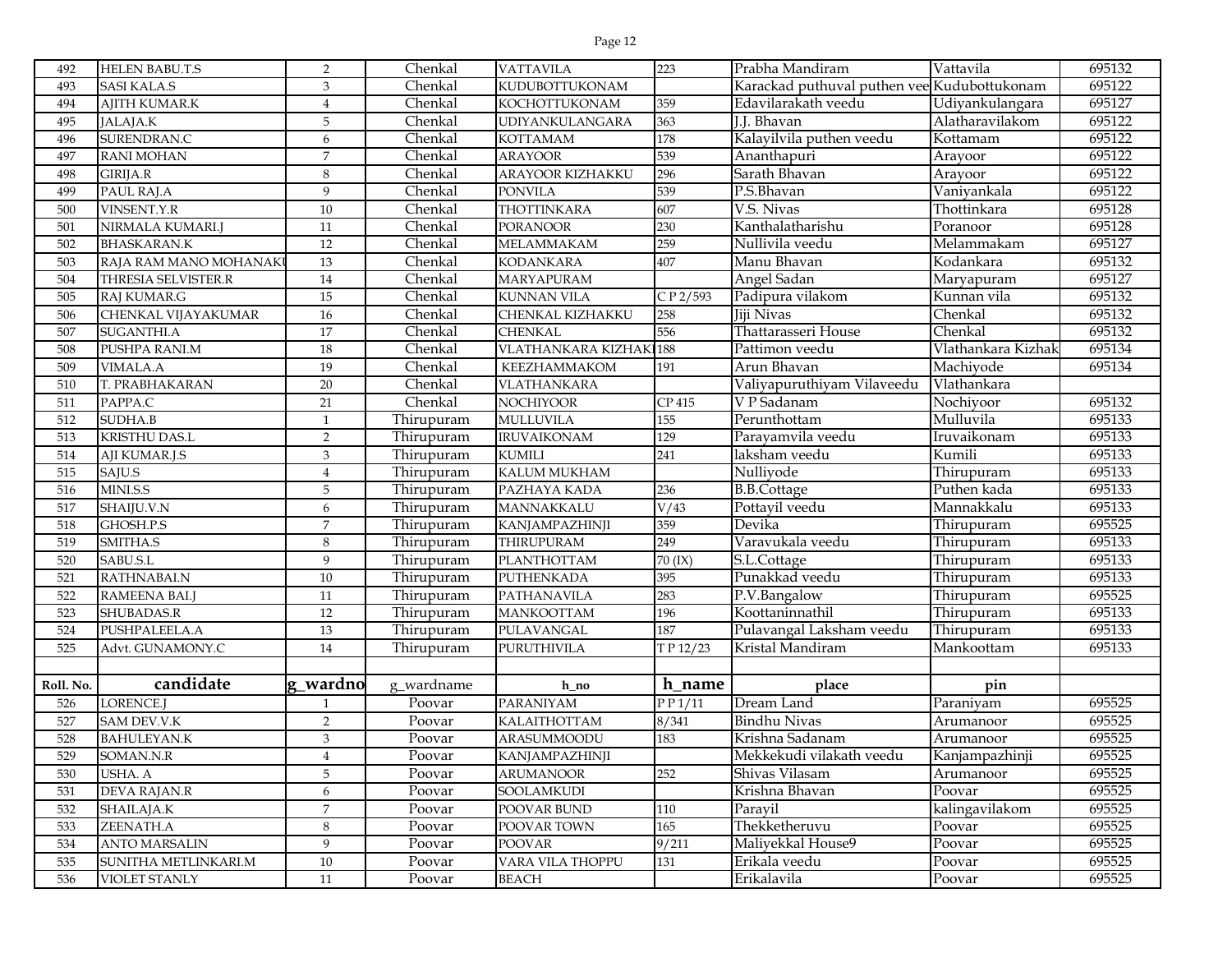| 537 | LATHA.B                         | 12                        | Poovar      | <b>ERIKALUVILA</b>    |           | Padmasree                                  | Poovar          | 695525 |
|-----|---------------------------------|---------------------------|-------------|-----------------------|-----------|--------------------------------------------|-----------------|--------|
| 538 | PRAVEENA KUMARI.M.L             | 13                        | Poovar      | T B                   | 303       | Revathi Bhavan                             | Poovar          | 695525 |
| 539 | VINOD KUMAR.S.V                 | 14                        | Poovar      | <b>KALINGAVILAKOM</b> |           | Vasantha Vilasam                           | kalingavilakom  | 695525 |
| 540 | <b>JASMINE JYOTHI</b>           | $\overline{15}$           | Poovar      | <b>CHEKKADI</b>       | 93        | Dharpavila                                 | Poovar          | 695525 |
| 541 | USHAKUMARI.B                    | $\mathbf{1}$              | Vellarada   | <b>MEETTHI</b>        | 302       | Raj Bhavan                                 | Vayalingal      | 695501 |
| 542 | <b>CHARLET.R</b>                | $\overline{2}$            | Vellarada   | <b>AMBALAM</b>        | 477       | Vellachimamood                             | Kallimood       | 695125 |
| 543 | SUGANDHI.C                      | $\ensuremath{\mathsf{3}}$ | Vellarada   | <b>ANAPPARA</b>       | VP 10/537 | <b>Bijil Bhavan</b>                        | Ponnambi        | 695505 |
| 544 | SASIDHARAN.C                    | $\overline{4}$            | Vellarada   | <b>KOVILOOR</b>       | 485       | Ravindra Vilasam                           | Nellisseri      | 695505 |
| 545 | RAJ.T.L                         | 5                         | Vellarada   | <b>KOOTHALI</b>       | VII/45    | Kripa Sagar                                | Koothali        | 695505 |
| 546 | VIJAYAKUMARI.R.S                | 6                         | Vellarada   | KAKKATHOOKKI          | 422       | Pratheesh Bhavan                           | Pannimala       | 695505 |
| 547 | LATHA KUMARI.R                  | 7                         | Vellarada   | <b>ARATTUKUZHI</b>    |           | K.M Bhavan                                 | Arattukuzhi     | 695505 |
| 548 | <b>JAYANTHI.S</b>               | 8                         | Vellarada   | <b>PANNIMALA</b>      | 185       | C.J. House                                 | Karuppuvali     | 695505 |
| 549 | MANGAL DAS.K.G                  | 9                         | Vellarada   | <b>VELLARADA</b>      | 685       | Salala Cottage                             | Vellarada       | 695505 |
| 550 | NALINA KUMARAN.V                | 10                        | Vellarada   | ANJUMARANKALA         |           | Pottuvilakath veedu                        | Kudappanamood   | 695505 |
| 551 | SATHYARAJAN.S                   | 11                        | Vellarada   | <b>KILIYOOR</b>       | 253       | Pallivila puthen veedu                     | Kiliyoor        | 695505 |
| 552 | <b>SUNITHA.B</b>                | 12                        | Vellarada   | <b>MANNOOR</b>        | 317       | Ajaya Bhavan                               | Pattamthalackal | 695505 |
| 553 | SHAJI KOOTHALI                  | 13                        | Vellarada   | <b>PONNAMBI</b>       | 189       | Plankoodivil                               | Koothali        | 695505 |
| 554 | <b>VINAYAKUMAR.S.B (SREENI)</b> | 14                        | Vellarada   | MANATHOTTAM           | 14/440    | Sree Rangam                                | Vellarada       | 695505 |
| 555 | SHAJI KUMAR.T                   | 15                        | Vellarada   | <b>PANACHAMOOD</b>    | 343       | Vengode Vadakinkara veedu                  | Panachamood     | 695505 |
| 556 | ASHOK KUMAR.C                   | 16                        | Vellarada   | <b>KRISHNAPURAM</b>   | 440       | Avilliam Bhavan                            | Vengode         | 695505 |
| 557 | JAGADHAM.K                      | 17                        | Vellarada   | <b>VENGODE</b>        | 312       | Vengode Vadakkinkara                       | Vengode         | 695505 |
| 558 | SUNITHA.H                       | 18                        | Vellarada   | PANJAMKUZHI           | 257       | Sujin Nivas                                | Kurakode        | 695505 |
| 559 | <b>BINDHU.B</b>                 | 19                        | Vellarada   | <b>KARIKKAMANKODE</b> | 215       | <b>Sree</b>                                | Kudayal         | 695505 |
| 560 | <b>LALITHA KUMARI.S</b>         | 20                        | Vellarada   | <b>MUNDANADU</b>      | 610       | Shiva Vilasam puthen veedu                 | Karikkamankode  | 695505 |
| 561 | SREEKALA.A                      | 21                        | Vellarada   | DALUM MUKHAM          | 141       | Archana                                    | Mangottuvilakom | 695125 |
| 562 | <b>CHANDRAN.S</b>               | 22                        | Vellarada   | PATTAMTHALACKAL       | 136       | Ambadi Bhavan                              | Pattamthalackal | 695125 |
| 563 | DEVADASAN MESTHIRI.A            | 23                        | Vellarada   | <b>KALLIMOOD</b>      | 349       | Rathna vilasam                             | Kiliyoor        | 695505 |
| 564 | LAILA.D                         | $\mathbf{1}$              | Kunnathukal | <b>ANAVOOR</b>        | 137       | S.L. Vilasam                               | Anavoor         | 695124 |
| 565 | <b>BINDHUKUMARI.L</b>           | $\overline{2}$            | Kunnathukal | <b>MANAVARI</b>       | 118       | Sarayu                                     | Anavoor         | 695124 |
| 566 | <b>ANILA KUMARI.S</b>           | 3                         | Kunnathukal | <b>KORANAMOODE</b>    |           | Anayikonam                                 | Anavoor         | 695124 |
| 567 | RAJESH.S                        | $\overline{4}$            | Kunnathukal | <b>ARUVIYODE</b>      |           | Kunninpuram                                | Koranamkode     | 695124 |
| 568 | SAJITHA.N                       | 5                         | Kunnathukal | <b>NARANY</b>         | 240       | Akshai Bhavan                              | Aruviyode       | 695504 |
| 569 | <b>GEORGE WILSON.T</b>          | 6                         | Kunnathukal | <b>KAIVANKALA</b>     |           | Kaavinpuram veedu                          | Kottukonam      | 695504 |
| 570 | THATHALAM RAJU.T                | $\overline{7}$            | Kunnathukal | <b>ELLUVILA</b>       |           | Roshnalayam                                | Elluvila        | 695504 |
| 571 | SATHEESH CHANDRAN.N             | 8                         | Kunnathukal | <b>KUDAYAL</b>        | 544       | Sri Shailam                                | Kudayal         | 695505 |
| 572 | REJI.M                          | 9                         | Kunnathukal | CHERIYAKOLLA          | 700       | Reji Bhavan                                | Cheriyakolla    | 695504 |
| 573 | <b>REKHA.D</b>                  | 10                        | Kunnathukal | <b>NILAMAMOODE</b>    | 752       | Rakhi bhavan                               | Pandarathara    | 695504 |
| 574 | <b>SHEEBA RANI.K.S</b>          | 11                        | Kunnathukal | <b>KOTTUKONAM</b>     | 412       | Nediya vila puthen veedu                   | Thresiyapuram   | 695504 |
| 575 | SREEKALA.S                      | 12                        | Kunnathukal | <b>KARAKONAM</b>      |           | Kala Bhavan                                | Karakonam       | 695504 |
| 576 | VINOD.T                         | $13\,$                    | Kunnathukal | KUNNATHUKAL           | $1081\,$  | Prasantham                                 | Kunnathukal     | 695504 |
| 577 | THANKAM.B                       | 14                        | Kunnathukal | <b>CHAVADY</b>        |           | Chemmanthattu puthen veedu Meriyamkode     |                 | 695504 |
| 578 | VINOD.S.S                       | 15                        | Kunnathukal | <b>MAANINADU</b>      | 646       | Pinakarathala puthen veedu                 | Kunnathukal     | 695504 |
| 579 | <b>JANET</b>                    | 16                        | Kunnathukal | VANDITHADAM           | 183       | Palara vilakom                             | Palaravilakom   | 695504 |
| 580 | <b>ANILKUMAR.V</b>              | 17                        | Kunnathukal | <b>MUVERIKARA</b>     | 458       | Pottanchira vilakath puthen ve Kunnathukal |                 | 695504 |
| 581 | SMITHA.V                        | 18                        | Kunnathukal | KALAYIL               |           | Kollakudi vilakom                          | Kalayil         | 695504 |
| 582 | THRESIA.M.D                     | 19                        | Kunnathukal | <b>KURUVADU</b>       | KP 2/513  | Sree Bhavan                                | Aruviyode       | 695504 |
| 583 | SUKUMARAN NAIR.J                | 20                        | Kunnathukal | KOTTACKAL             | 1274      | S.S. Bhavan                                | Kottackal       | 695124 |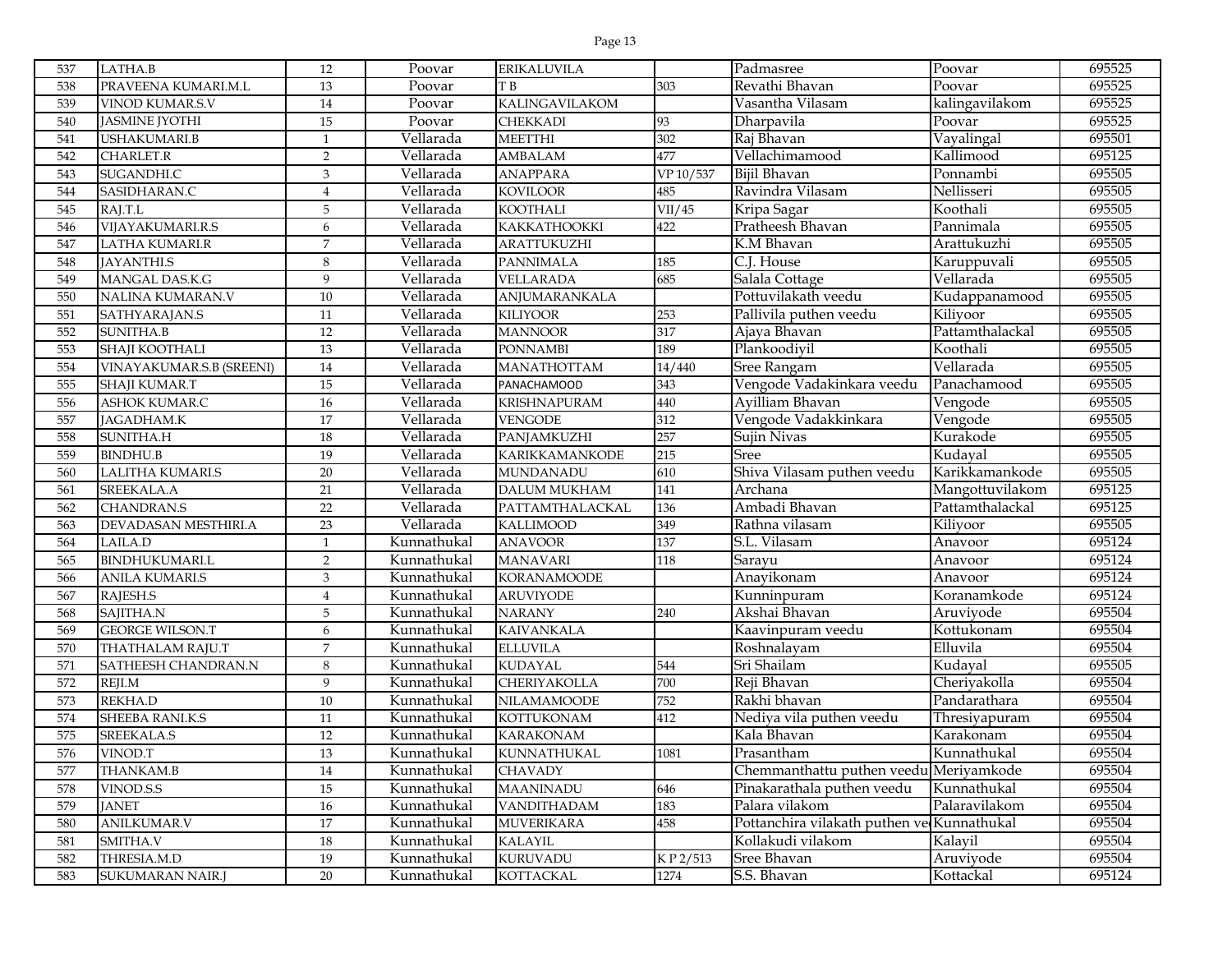| 584 | RATHEESH.T                     | 21               | Kunnathukal   | <b>PALIYODE</b>      |                      | Varuvilakom veedu                          | Paliyode           | 695124 |
|-----|--------------------------------|------------------|---------------|----------------------|----------------------|--------------------------------------------|--------------------|--------|
| 585 | <b>SUNIL KUMAR.D</b>           | $\mathbf{1}$     | Kollavil      | NADOORKOLA           |                      | Thankavila puthen veedu                    | kollayil           | 695122 |
| 586 | THANKARAJ.A                    | $\overline{2}$   | Kollavil      | PERUMBOTTUKONAM      | 292                  | Perigottuvilakathu puthen veed Nadoorkolla |                    | 695122 |
| 587 | PRIYA.N.S                      | 3                | Kollayil      | MANGOTTUKONAM        | 76                   | Perunthoormele puthen veedu Mangottukonam  |                    | 695122 |
| 588 | RAJU.J                         | $\overline{4}$   | Kollayil      | MALAYIKKADA          | 86                   | Kunjikode veedu                            | kollavil           | 695503 |
| 589 | SHAILAJA KUMARI.T.S            | 5                | Kollavil      | MANJAVILAKOM         | 254                  | Manmohans                                  | Manjavilakom       | 695503 |
| 590 | LEKHA.Y                        | 6                | Kollavil      | PANKOTTUKONAM        | $\overline{2}$       | Thiruvathira                               | Manjavilakom       | 695503 |
| 591 | NELSON.L                       | $\overline{7}$   | Kollayil      | <b>POOVATHOOR</b>    |                      | L.R.N. Nivas                               | Poovathoor         | 695503 |
| 592 | SASIKALA MEKOLLA               | 8                | Kollayil      | CHARUVILAKOM         | 51                   | Sasikala mandiram                          | Mekolla            |        |
| 593 | PRASANNA.J                     | 9                | Kollayil      | <b>MEKKOLA</b>       | 395                  | A.P.Cottage                                | Nediyamkode        | 695503 |
| 594 | <b>WATSON.T</b>                | 10               | Kollayil      | DHANUVACHAPURAM      | 809                  | Chirathala vilakath veedu                  | Dhanuvachapuram    | 695503 |
| 595 | <b>JISHA.J</b>                 | 11               | Kollayil      | <b>KOTTAMAM</b>      | 917                  | Jisha Bhavan                               | Vazhuthottukonam   | 695503 |
| 596 | <b>BAIJU.G</b>                 | 12               | Kollayil      | PUTHUSSERI MADAM     | 83                   | Punartham                                  | Nadoorkolla        | 695122 |
| 597 | <b>MARY BINDHU.G</b>           | 13               | Kollavil      | AIYDUKONDA KANY      | 119                  | Muthalakottukonam veedu                    | Dhanuvachapuram    | 695122 |
| 598 | RAJKUMAR.R                     | 14               | Kollavil      | UDIYANKULANGARA      | 156                  | Varuvila veedu                             | Udiyankulangara    | 695122 |
| 599 | LATHAKUMARI MOHAN KUM          | 15               | Kollayil      | <b>DEVESWARAM</b>    | 497/11               | Giri Soudham                               | Nadoorkolla        | 695122 |
| 600 | ANANDA KUMARAN.M               | 16               | Kollayil      | PANAYAM MOOLA        | 16/79                | Ettukulangara puthuputhen ve Nadoorkolla   |                    | 695122 |
| 601 | NIRMALA.B                      | $\mathbf{1}$     | Perumkadavila | PAZHA MALA           | PP 2/1006            | Kallampotta veedu                          | Perungadavila      | 695124 |
| 602 | VIJAYAKUMARI.L                 | $\overline{2}$   | Perumkadavila | <b>ANKODE</b>        |                      | <b>Sree Radhika</b>                        | Ankode             | 695124 |
| 603 | KANAKODE BALARAJ.J             | 3                | Perumkadavila | PALKULANGARA         | $\overline{P}P1/688$ | Palkulangara veedu                         | Palkulangara       | 695124 |
| 604 | <b>VEENITHA KUMARI</b>         | $\overline{4}$   | Perumkadavila | <b>ALATHOOR</b>      | 27                   | Krishna Nivas                              | Alathoor           | 695124 |
| 605 | <b>ANIL</b>                    | 5                | Perumkadavila | <b>THATHIYOOR</b>    |                      | Abhayam                                    | Marayamuttam       | 695131 |
| 606 | KUSUMAKUMARI.D                 | 6                | Perumkadavila | <b>THRIPALAVOOR</b>  | 202                  | Nandhanam                                  | Thripalavoor       | 695503 |
| 607 | <b>SOMAN NAIR.K</b>            | 7                | Perumkadavila | <b>ARUVIKKARA</b>    |                      | Durga Nivas                                | Perungadavila      | 695503 |
| 608 | MANJUSHA JAYAN.O.S             | 8                | Perumkadavila | <b>VADAKARA</b>      | 490                  | Chekalavilakath                            | Perumkadavila      | 695131 |
| 609 | <b>BABY.S</b>                  | 9                | Perumkadavila | <b>CHULIYOOR</b>     | 493                  | Reena Bhavan                               | Chuliyoor          | 695131 |
| 610 | VIJAYAKUMAR.M                  | 10               | Perumkadavila | ANAMUGHAM            | 248                  | Saras Bhavan                               | Marayamuttam       | 695131 |
| 611 | <b>BINDHU.S</b>                | 11               | Perumkadavila | <b>MARAYA MUTTAM</b> | 450                  | Azhanthavila veedu                         | Marayamuttam       | 695131 |
| 612 | SUDHAKARAN.K                   | 12               | Perumkadavila | <b>ARUVIPPURAM</b>   | $\overline{P}P4/176$ | Karthika                                   | Perungadavila      | 695126 |
| 613 | <b>MEENA.S</b>                 | 13               | Perumkadavila | <b>AIROOR</b>        |                      | Geetha Bhavan                              | Airoor             | 695126 |
| 614 | SUGANAN.K                      | 14               | Perumkadavila | THATHAMALA           | 131                  | Kesava Mandiram                            | Aruvippuram        | 695126 |
| 615 | AMBALATHARAYIL GOPAKUN         | 15               | Perumkadavila | PULIMAMKODE          |                      | Ambalatharayil                             | Marayamuttam       | 695131 |
| 616 | <b>SURESH KUMAR.S</b>          | 16               | Perumkadavila | PERUNGADAVILA        | 16 (15) 250          | Plakalapadu puthen veedu                   | Perungadavila      | 695124 |
| 617 | SAJAYA KUMAR.K.K               | $\mathbf{1}$     | Aryankode     | <b>KEEZHARUR</b>     | AP 15/655            | Ajasaja Nivas                              | Keezharur          | 695130 |
| 618 | SINI.S                         | $\overline{2}$   | Aryankode     | ARYANKODE            | 101                  | Marutha Mangalam                           | Kuttiyanikadu      | 695130 |
| 619 | SIVANKUTTY.K                   | 3                | Aryankode     | <b>VELLANKAL</b>     | 343                  | Siva Sakthi                                | Aryankode          | 695125 |
| 620 | <b>GEETHA RAJASEKHARAN.C.S</b> | $\sqrt{4}$       | Aryankode     | <b>IDAVAL</b>        | 4/707                | Gopala Mandiram                            | Ottasekaramangalar | 695125 |
| 621 | JEEVAN KUMAR.A.S               | 5                | Aryankode     | <b>KALAYIL</b>       | 318                  | Kulamvilakath veedu                        | Chempooru          | 695125 |
| 622 | ANEESH.C                       | $\boldsymbol{6}$ | Arvankode     | <b>CHILAMPARA</b>    |                      | Chaithanya Nivas                           | Chilampara         | 695125 |
| 623 | SUJITHA.P                      | 7                | Aryankode     | MANCHAMKODE          | AP 2/319             | Mullankuzhi Rodarikath veedu Manchamkode   |                    | 695125 |
| 624 | <b>GEETHA KUMARI.R</b>         | 8                | Aryankode     | <b>CHEMPOORU</b>     | 495                  | Mekkumkara puthen veedu                    | Chempooru          | 695125 |
| 625 | <b>GEETHA.L</b>                | 9                | Arvankode     | KARIKKOTTUKUZHI      | 452                  | Kadayara veedu                             | Chempooru          | 695125 |
| 626 | <b>BINIJA SAJI.B</b>           | 10               | Aryankode     | <b>MANNAMKONAM</b>   | 40                   | Vandhanam                                  | Mannamkonam        | 695125 |
| 627 | SHERLY.K                       | 11               | Aryankode     | THUDALI              |                      | Vadakkumkara puthen veedu Thudali          |                    | 695125 |
| 628 | SUNDARESAN.Y.G                 | 12               | Aryankode     | <b>MUKKOLAVILA</b>   |                      | Chirakunnu Rodarikath veedu Mukkolavila    |                    | 695125 |
| 629 | OMANA AMMA.A                   | $13\,$           | Aryankode     | MAILACHAL            | AP 4/522             | Sreevalsom                                 | Mailachal          | 695125 |
| 630 | <b>USHA KUMARI.G</b>           | 14               | Aryankode     | KUTTIYAYANIKADU      | 89                   | Ashika Bhavan                              | Aryankode          | 695130 |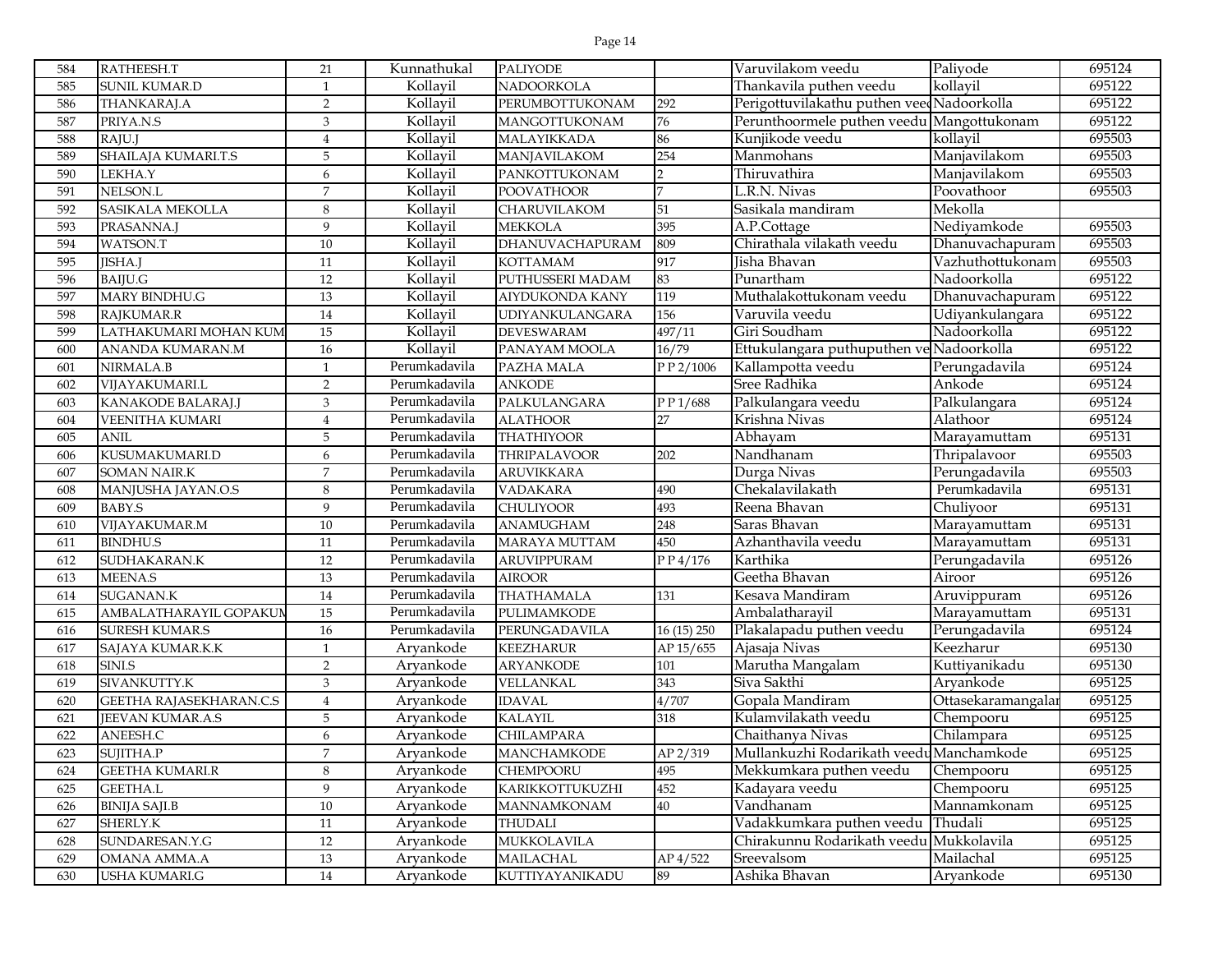| 631       | RAJEENDRAN.M             | 15             | Aryankode                       | <b>KAVALLOOR</b>                          | 877      | Rajendra vilasam                          | Kavalloor          | 695130 |
|-----------|--------------------------|----------------|---------------------------------|-------------------------------------------|----------|-------------------------------------------|--------------------|--------|
| 632       | SASIKALA.T               | 16             | Aryankode                       | PASUVANNARA                               | 641      | Edavilakath puthen veedu                  | Pasuvennara        | 695130 |
| 633       | SISUPALAN.S              | $\mathbf{1}$   | Ottasekaramangalam POOZHANADU   |                                           | 272      | Mambazha veedu                            | Poozhanadu         | 695125 |
| 634       | MINARVA SUKUMARAN.K      | 2              | Ottasekaramangalam ALACHALKONAM |                                           | 10/163   | Renjith Bhavan                            | Kuravara           | 695125 |
| 635       | VIJAYAKUMARI.D           | 3              | Ottasekaramangalan MANAKALA     |                                           | 500      | Chettikunnu                               | Chettikunnu        | 695125 |
| 636       | SATHI.R                  | $\overline{4}$ | Ottasekaramangalam PEREKONAM    |                                           | 88       | <b>Vincent Nivas</b>                      | Perekonam          | 695125 |
| 637       | GEETHAKUMARI SISUPALAN.I | 5              | Ottasekaramangalan KALIVILAKOM  |                                           |          | Panavilakath veedu                        | Kalivilakom        | 695125 |
| 638       | VINOD.S.O                | 6              | Ottasekaramangalam VAZHICHAL    |                                           | 5/411    | Omana Mandiram                            | Vittiyode          | 695510 |
| 639       | SREEDHARAN THRISEELAN.N  | $\overline{7}$ | Ottasekaramangalam PLAMPAZINJI  |                                           |          | Ayodhya                                   | Vazhichal          | 695125 |
| 640       | SHIBU.B                  | 8              | Ottasekaramangalam VATTAPARAMBU |                                           | 385      | Kripa Nivas                               | Valikode           | 695125 |
| 641       | <b>USHAKUMARI.S</b>      | 9              |                                 | Ottasekaramangalan OTTASEKARAMANGALAI 193 |          | D U Nivas                                 | Ottasekaramangalaı | 695125 |
| 642       | <b>CHNADRA BABU.T</b>    | 10             | Ottasekaramangalam KURAVARA     |                                           | OP 4/93  | Pulathoor Mannadi veedu                   | Kuravara           | 695125 |
| 643       | VASANTHA AJITHKUMAR.K    | 11             | Ottasekaramangalan VALIKODE     |                                           | 6/193    | Kuttara Akarathvila veedu                 | Ottasekaramangalar | 695125 |
| 644       | <b>BALAKRISHNAN.M</b>    | 12             |                                 | Ottasekaramangalam MANDAPATHINKADAVU      |          | Ayshwaria                                 | Mandapathinkadav   | 695125 |
| 645       | JAYAPRABHA.S             | 13             | Ottasekaramangalam KUNNANADU    |                                           | 166      | Manju Bhavan                              | Pakkottukonam      | 695125 |
| 646       | <b>SANDHYA RANI.S</b>    | 14             | Ottasekaramangalan KADAMPRA     |                                           | 158      | Iruparathalackal veedu                    | Kadampra           | 695125 |
|           |                          |                |                                 |                                           |          |                                           |                    |        |
| Roll. No. | candidate                | g_wardno       |                                 | g_wardname                                | h no     | h name                                    | place              | pin    |
| 647       | THANKACHI.T              | $\mathbf{1}$   | Kallikkadu                      | THEVANCODE`                               | KP 1/463 | Achu Bhavan                               | Kallikkadu         | 695572 |
| 648       | CHITHRA UDAYAN.V         | 2              | Kallikkadu                      | <b>VLAVETTY</b>                           | 31       | Ganga House                               | Vlavetty           | 695574 |
| 649       | <b>CHANDRIKA.S.R</b>     | 3              | Kallikkadu                      | PERUNKULANGARA                            | 276      | Chandrika Bhavan                          | Perunkulangara     | 695572 |
| 650       | KUMARI.L.K               | $\overline{4}$ | Kallikkadu                      | NEYYARDAM                                 | 65       | Shanthalayam                              | Neyyardam          | 695572 |
| 651       | MATHEWKUTTY.M.M          | 5              | Kallikkadu                      | KALATTUKAVU                               | 5/188    | Mailakuzhi House                          | Edavachal          | 695572 |
| 652       | <b>CHANDRA MOHAN.S.R</b> | 6              | Kallikkadu                      | NIRAPPUKALA                               | 83       | Chandra Nivas                             | Daivapura          | 695572 |
| 653       | SIDHARDHAN M.A           | $\overline{7}$ | Kallikkadu                      | <b>VAVODE</b>                             | 71       | Road Arikath veedu                        | Mailakkara         | 695572 |
| 654       | SHYAM LAL.S              | 8              | Kallikkadu                      | <b>KALIPARA</b>                           |          | Thottath veedu                            | Aduvalli           | 695572 |
| 655       | VINOD.G                  | 9              | Kallikkadu                      | MANJADI MOODU                             |          | Pullimood veedu                           | Manjadimoodu       | 695572 |
| 656       | SANUMATHI.L              | 10             | Kallikkadu                      | CHAMAVILAPPURAM                           | 198      | Soumya bhavan                             | Chamavilapuram     | 695572 |
| 657       | VINODKUMAR.B             | 11             | Kallikkadu                      | MAILAKARA                                 | 11/125   | Kamalalayam                               | Mailakkara         | 695572 |
| 658       | AJITHA KUMARI.B          | 12             | Kallikkadu                      | PERINJAMKADAVU                            | 227      | Akhila Bhavan                             | Perinjamkadavu     | 695572 |
| 659       | <b>JAYAKUMARI.S</b>      | 13             | Kallikkadu                      | <b>KALLIKADU</b>                          | 355      | Kannettil puthen veedu                    | Kallikadu          | 695572 |
| 660       | THOMAS GEORGE KALAYIL    | $\mathbf{1}$   | Amboori                         | <b>MAYAM</b>                              | 1/181    | Kalayil                                   | Mayam              | 695505 |
| 661       | FRANCIS.P                | 2              | Amboori                         | PANCHAYAT OFFICE                          | 5/191    | Munnanal House                            | Amboori            | 695505 |
| 662       | ELIYAMMA THOMAS          | 3              | Amboori                         | THODUMALA                                 | 342      | Vettukallel veedu                         | Kareekuzhi         | 695505 |
| 663       | <b>LALI JOHN</b>         | $\overline{4}$ | Amboori                         | AMBOORI                                   | 391      | Palakkad veedu                            | Amboori            | 95505  |
| 664       | <b>LUISY MAANIKUTTY</b>  | 5              | Amboori                         | <b>KUTTAPPU</b>                           | 254      | Vadakkethuruthel                          | Amboori            | 695505 |
| 665       | SHAJI.B                  | 6              | Amboori                         | THEKKUMPARA                               | 347      | Kalluvila rodarikath veedu                | Kuttappu           | 695505 |
| 666       | <b>BINU MULLAPPALLI</b>  | 7              | Amboori                         | <b>KANNANOOR</b>                          | 222      | Mullappalli House                         | Kannanoor          | 695511 |
| 667       | SHEEBA MOHAMMED FAISAL   | 8              | Amboori                         | KUDAPPANAMOODU                            | 137      |                                           | Kudappanamood      | 695505 |
| 668       | LEELAMMA RAVINDRAN       | 9              | Amboori                         | THUDIYAMKONAM                             | 389      | Thaithottam                               | Thudiyamkonam      | 695505 |
| 669       | <b>SEENA SALINKUMAR</b>  | 10             | Amboori                         | PURUTHIPARA                               | 354      | Sindhu Sadanam                            | Puruthipara        | 695505 |
| 670       | <b>VALSALA RAJU.B</b>    | 11             | Amboori                         | CHIRAYAKODE                               | 353      | Sibi Bhavan                               | Kandamthitta       | 695572 |
| 671       | KRISHANANKUTTY KANI      | 12             | Amboori                         | <b>KUTTAMALA</b>                          | 42       |                                           | Puravimala         | 695505 |
| 672       | <b>MADHU.S</b>           | 13             | Amboori                         | KANDAMTHITTA                              | 13/351   | Charuvila veedu                           | Perekonam          | 695125 |
| 673       | LEKHA.S                  | 1              | Athiyanoor                      | <b>RAMAPURAM</b>                          | 286      | Kalatharamele puthen veedu                | Plavila            | 695123 |
| 674       | GOPAKUMAR.R              | $\overline{2}$ | Athiyanoor                      | <b>ATHIYANOOR</b>                         | 459      | Padma Mandiram                            | Ramapuram          | 695123 |
| 675       | SUDHAKUMARI.S            | 3              | Athiyanoor                      | ARANGAMUGAL                               | 360      | Kottuthalakuzhi mele puthen y Arangamugal |                    | 695123 |
|           |                          |                |                                 |                                           |          |                                           |                    |        |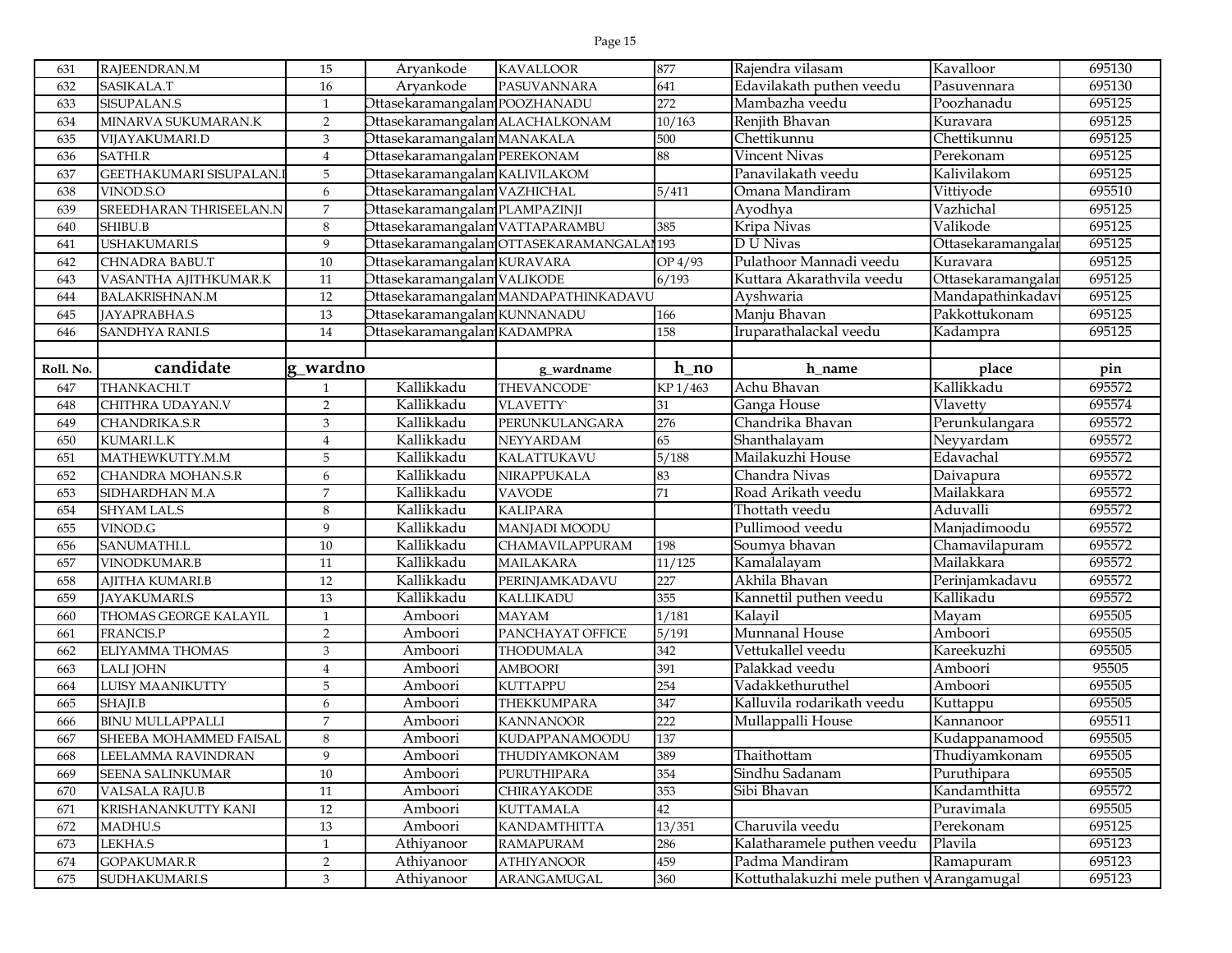| 676     | <b>ASHOK KUMAR.S</b>      | $\overline{4}$ | Athiyanoor    | OORUTTUKALA              | 4/496           | Kamala vilasam             | Ooruttukala         | 695121 |
|---------|---------------------------|----------------|---------------|--------------------------|-----------------|----------------------------|---------------------|--------|
| 677     | SASIKUMAR.A.P             | 5              | Athiyanoor    | KODANGAVILA              | 4/117           | Arun Nivas                 | Athiyanoor          | 695123 |
| 678     | SHIJI.V.M                 | 6              | Athiyanoor    | <b>KAMUKINCODE</b>       | 789             | Sree Lakshmi Bhavan        | Venpakal            | 695123 |
| 679     | VIJAYAKUMAR.S             | $\overline{7}$ | Athiyanoor    | <b>SASTHAMTHALA</b>      | 869             | Ambadi                     | Manaluvila          | 695123 |
| 680     | SANDHYA.L                 | 8              | Athiyanoor    | VENPAKAL                 | 99              | Vrindhavanam               | Venpakal            | 695123 |
| 681     | <b>KODANGAVILA</b>        |                |               |                          |                 |                            |                     |        |
|         | VIJAYAKUMAR               | 9              | Athiyanoor    | <b>BHASKARA NAGAR</b>    | 4/350           | Kumar Mandiram             | Bhaskara Nagar      | 695123 |
| 682     | <b>MAYARANI.S</b>         | 10             | Athiyanoor    | <b>ARNAGAL</b>           | 151             | Poonthopumele Bungalow     | Venpakal            | 695123 |
| 683     | <b>GIRIJA.K</b>           | 11             | Athiyanoor    | <b>PONGIL</b>            | 597             | Pazhaya veedan             | Venpakal            | 695123 |
| 684     | SHIJU.K.V                 | 12             | Athiyanoor    | NELLIMOODE               | 64              | Vadakarikath puthen veedu  | Nellimoode          | 695541 |
| 685     | RAJAGOPAL.G.L             | 13             | Athiyanoor    | <b>KANNARAVILA</b>       | 5/340           | Nellivila puthen veedu     | Athiyanoor          | 695524 |
| 686     | VASANTHA.G                | 14             | Athiyanoor    | POOTHAMCODE              | 178             | <b>Bhaskar Nagar</b>       | Poothamcode         | 695123 |
| 687     | <b>KUMARI.S</b>           | $15\,$         | Athiyanoor    | <b>MARUTHAMCODE</b>      | 748             | Kumari Bhavan              | Avanakuzhi          | 695123 |
| 688     | <b>JAYAKUMARI.S</b>       | 16             | Athiyanoor    | SABARIMUTTAM             | 76              | Pallimele veedu            | Kamukincode         | 695123 |
| 689     | SUNIL KUMAR.V.P           | 17             | Athiyanoor    | <b>THANNIMOODE</b>       | 10/530          | Manaluvila veedu           | Athiyanoor          | 695123 |
| 690     | SHIBU.G.R                 | $\mathbf{1}$   | Kanjiramkulam | <b>KAZHIVOOR</b>         |                 | Mulluvila                  | Mulluvila vadakarik | 695526 |
| 691     | NITHEESH.S                | 2              | Kanjiramkulam | <b>KAIVAN VILA</b>       |                 | Ravi Nagar, Harijan Colony | Nediyakala          | 695526 |
| 692     | AKHILA.S.S                | 3              | Kanjiramkulam | THADATHIKULAM            | 4/103           | Arun Nivas                 | Kanjiramkulam       | 695524 |
| 693     | WILFRED.C                 | $\overline{4}$ | Kanjiramkulam | MOONU MUKKU              |                 | Kristhudas Bhavan          | Munnu mukku         | 695526 |
| 694     | <b>SARASI KUTTAPPAN</b>   | 5              | Kanjiramkulam | KANJIRAMKULAM TOWN 7/276 |                 | Ajeesh Bhavan              | Kanjiramkulam       | 695524 |
| 695     | ANILKUMAR.V.B             | 6              | Kanjiramkulam | <b>CHEENIVILA</b>        | <b>KJP 635</b>  | Varghese Bhavan            | Cheenivila          | 695524 |
| 696     | SUDHA.G                   | 7              | Kanjiramkulam | NELLIKKAKUZHI            | 7/1315          | Plavuninna puthen veedu    | Kanjiramkulam       | 695524 |
| 697     | NIRMALA THANKARAJ.J       | 8              | Kanjiramkulam | MUZHAKOLKUNNU            | 215             | Karumarakala veedu         | Chani               | 695524 |
| 698     | PRASANNAKUMARI.D          | 9              | Kanjiramkulam | <b>CHANI</b>             | 6/096           | Kalathani veedu            | Chani               | 695524 |
| 699     | SUKUMARAN.P               | 10             | Kanjiramkulam | <b>LOORDIPURAM</b>       | 31              | S.V.Nivas                  | Pottupananinna      | 695524 |
| 700     | SUJATHA.M                 | 11             | Kanjiramkulam | <b>MAVILA</b>            | 182/11          | Das Bhavan                 | Nediyakala          | 695524 |
| 701     | SHIBU.N                   | 12             | Kanjiramkulam | NEDIYAKALA               | 117             | laksham veedu              | Nediyakala          | 695526 |
| 702     | CHANDRAN.P                | 13             | Kanjiramkulam | <b>KARICHAL</b>          | KJP 556         | Chandralayam               | Kanjiramkulam       | 695524 |
| 703     | ANANDAVALLI.P             | 14             | Kanjiramkulam | <b>OOTTARA</b>           | 433             | Shiva Nivas                | Oottara             | 695526 |
| 704     | MONICA YOHANNAN.B.M       | $\mathbf{1}$   | Karumkulam    | PULLUVILA PHC            | 114             | deepu House                | Parambu purayidan   | 695526 |
| 705     | MADHUSUDANAN NAIR.B       | 2              | Karumkulam    | <b>KILITHATTU</b>        | 269             | Devendu                    | Kilithattu          | 695526 |
| 706     | PUSHPAM SIMON.P           | 3              | Karumkulam    | PANCHAYAT OFFICE         | 305             | Happy Home                 | Puthiyathura        | 695526 |
| 707     | <b>VALSALA.S</b>          | $\overline{4}$ | Karumkulam    | NAMPYATHI                | 989             | Angualkadu veedu           | Karumkulam          | 695526 |
| 708     | JAYAKUMARI.Y              | 5              | Karumkulam    | PARUTHIPPARA             | 195             | Muthupurayidam             | Karumkulam          | 695526 |
| 709     | ANITHA MEBAL.K            | 6              | Karumkulam    | PAMBUKALA                | 249             | A T S Villa                | Pambukala           | 695526 |
| 710     | VINCENT.P                 | $\overline{7}$ | Karumkulam    | KALLUMUKKU               | 281             | Thurayadi Thekkekara       | Karumkulam          | 695526 |
| 711     | KURISHAMMA MARIYANAYAI    | 8              | Karumkulam    | <b>KARUMKULAM</b>        | 481             | Thurayadi Thekkekara       | Karumkulam          | 695526 |
| 712     | PRABHAASUNDA              | 9              | Karumkulam    | <b>KOCHUTHURA</b>        | 84              | Valiyavilakom purayidam    | Kochuthura          | 695526 |
| 713     | <b>GLAVIOUS ALEXANDER</b> | 10             | Karumkulam    | <b>AZHAMKAL</b>          | 229             | Karuthaan vila purayidam   | Puthiyathura        | 695526 |
| 714     | <b>JANET YESUDASAN</b>    | 11             | Karumkulam    | PUTHIYATHURA             | 30 <sup>°</sup> | Varuthattu purayidam       | Puthiyathura        | 695526 |
| 715     | PUSHPAM VINCENT.P         | 12             | Karumkulam    | CHEKKITTAVILAKOM         | 11/621          | Chekkittavilakom           | Puthiyathura        | 695526 |
| 716     | <b>RAJU VAREETH.V</b>     | 13             | Karumkulam    | URIYARIKUNNU             | 12/149          | Uriyarikunnu purayidam     | Puthiyathura        | 695526 |
| $717\,$ | STELLAS.V                 | $14\,$         | Karumkulam    | <b>PALLAM</b>            | 284             | Aruthan Thaipurayidam      | Pallam              | 695526 |
| 718     | SMITHA.M                  | 15             | Karumkulam    | <b>IRAYIMMAN THURA</b>   | 12              | Yaga Cottage               | Karumkulam          | 695526 |
| 719     | ALBEENA.L                 | 16             | Karumkulam    | <b>PULLUVILA</b>         | 206             | Kuttivilakom purayidam     | Pulluvila           | 695526 |
| 720     | EDWARD ANTONY DWIVYORI    | 17             | Karumkulam    | CHEMPAKARAMAN THU 159    |                 | Chempakaraman thura        | Pulluvila           | 695526 |
| 721     | SASIDHARAN.V              | 18             | Karumkulam    | <b>KOCHUPALLI</b>        | 182             | Velikettiya vilakom        | Kochuthura          | 695526 |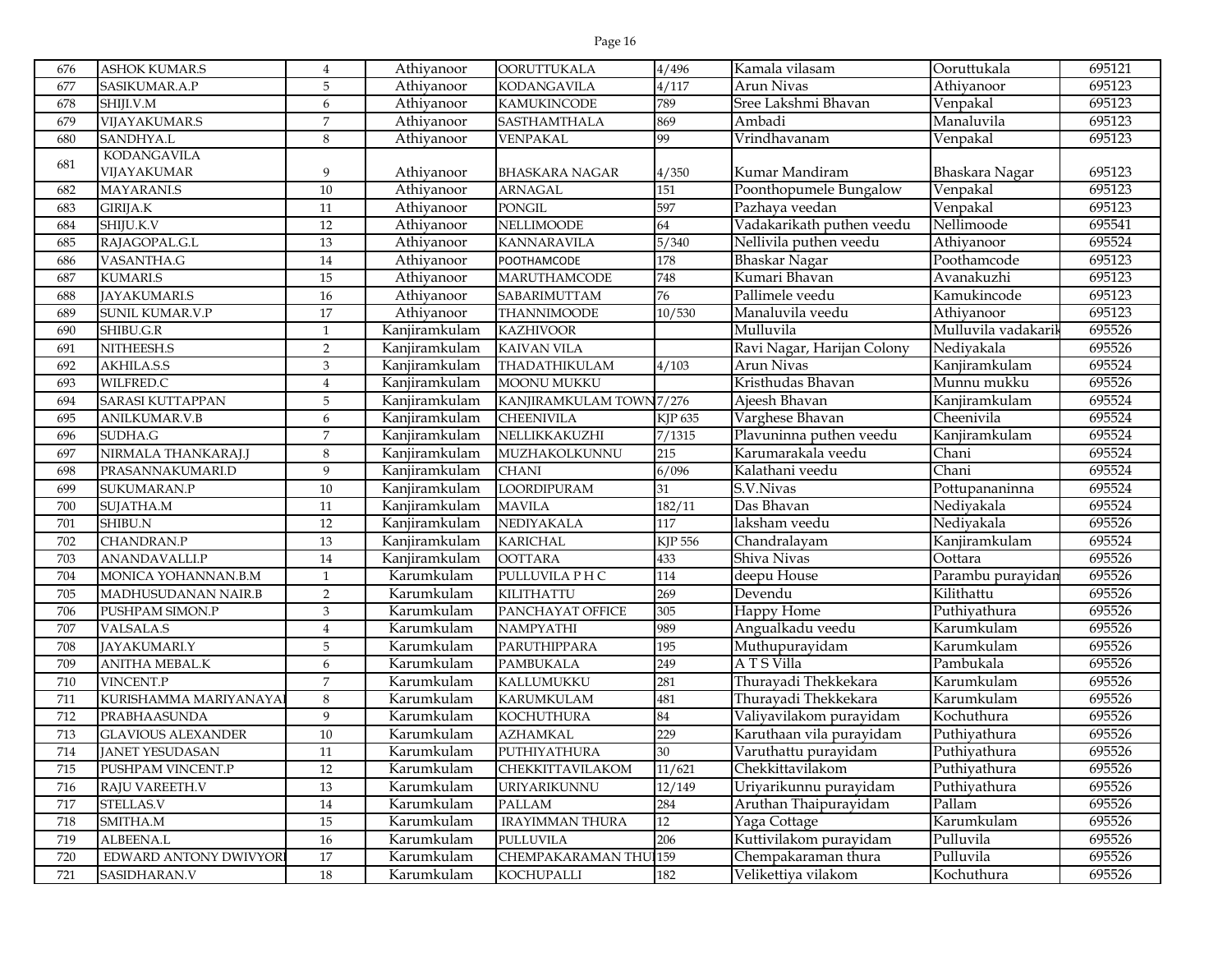| 722     | <b>BEENA.V.T</b>           | $\mathbf{1}$   | Kottukal    | MANNOTTUKONAM         | 330        | Plavila puthen veedu                        | Mannottukonam     | 695501 |
|---------|----------------------------|----------------|-------------|-----------------------|------------|---------------------------------------------|-------------------|--------|
| 723     | <b>BINU.T</b>              | $\overline{2}$ | Kottukal    | AVANAKUZHI            | 375        | Kilavila                                    | Kunjukonam        | 695524 |
| 724     | SIVAKUMAR.B                | 3              | Kottukal    | MANNAKKALU            | 5/191      | Karthika                                    | Valiyavila        | 695524 |
| 725     | PRAMEELA.D                 | $\sqrt{4}$     | Kottukal    | KOLLAMKONAM           | 11/169     | Gopika Nivas                                | Nellimoode        | 695524 |
| 726     | CHANDRALEKHA.K             | 5              | Kottukal    | KUZHIVILAKONAM        |            | <b>Arun Nivas</b>                           | Kottukal          | 695524 |
| 727     | SHAJI KUMAR.S              | 6              | Kottukal    | SRI NARAYANAPURAM     | 346        | Maavilakadayara veedu                       | Vengapotta        | 695524 |
| 728     | <b>BHASKARAN.M</b>         | $\overline{7}$ | Kottukal    | <b>MOOLAKKARA</b>     | 37         | Kamala Bhavan                               | kottukal          | 695501 |
| 729     | THULASIBAI PRABHAKARAN     | $\,8\,$        | Kottukal    | <b>CHOWARA</b>        |            | Panavilathattu veedu                        | Chowara           | 695501 |
| 730     | <b>LEELA THEERTHUDASAN</b> | 9              | Kottukal    | AMBALATHUMOOLA        | 8/684      | Fevi House                                  | Adimalathura      | 695501 |
| 731     | <b>LEEN XAVIER</b>         | 10             | Kottukal    | <b>ADIMALATHURA</b>   |            | Jani House                                  | Adimalathura      | 695501 |
| 732     | GOPAN.Y.S                  | 11             | Kottukal    | <b>PULINKUDI</b>      |            | Y.S.G.Bhavan                                | Pulinkudi         | 695521 |
| 733     | SURENDRAN.S                | 12             | Kottukal    | <b>CHAPPATH</b>       | PK 12/292  | Vaishak Bhavan                              | Chappath          | 695501 |
| 734     | SIVARJAN.D                 | 13             | Kottukal    | THEKKEKONAM           | 181        | Raj Bhavan                                  | <b>PULINKUDI</b>  | 695521 |
| 735     | GEETHAKUMARI.R             | 14             | Kottukal    | PUNNAKULAM            | 53         | Vattavila Kizhakkarukath chee Cheenivila    |                   | 695501 |
| 736     | SHANTHAKUMARI.S            | 15             | Kottukal    | OFFICE WARD           | 36         | Punnavila veedu                             | Kottukal          | 695501 |
| 737     | ELIYAMMA.M.T               | 16             | Kottukal    | MARUTHOORKONAM        |            | Grace Bhavan                                | Vattavila         | 695501 |
| 738     | USHAKUMARI.B               | 17             | Kottukal    | PAYATTUVILA           | 715        | Usha Nivas                                  | Payattuvila       | 695501 |
| 739     | <b>GEETHA RANI.A.K</b>     | 18             | Kottukal    | PULIYOORKONAM         | 511        | A.K.Nivas                                   | Pavattuvila       | 695501 |
| 740     | <b>BINDHU.K</b>            | 19             | Kottukal    | <b>PULIVILA</b>       | 194        | Kuzhivila veedu                             | Puliyoorkonam     | 695501 |
| 741     | MANIKANDAN.C               | $\mathbf{1}$   | Venganoor   | <b>VELLAR</b>         | 1/460      | P.M. Nivas                                  | Kovalam Jn        | 695527 |
| 742     | SREEKUMAR.R.S              | $\overline{2}$ | Venganoor   | <b>KADAVINMOOLA</b>   | 561        | R.S. Nivas                                  | Muttackadu        | 695523 |
| 743     | NALINI MANIKANDAN.T        | 3              | Venganoor   | MUTTACKADU            | 18         | Aswathi Bhavan                              | Muttackadu        | 695527 |
| 744     | <b>SATHEESH KUMAR.K</b>    | $\bf{4}$       | Venganoor   | PANANGODU             |            | Anu Sree                                    | Panangodu         | 695523 |
| 745     | C. GIRIJA                  | 5              | Venganoor   | <b>VENNIYOOR</b>      |            | Kattukulam Puthan Veedu                     | Vennivoor         |        |
| 746     | <b>JAYAKUMARI.S</b>        | 6              | Venganoor   | <b>NELLIVILA</b>      | 796        | Therivila                                   | Vavwamoola        | 695523 |
| 747     | SHERLY RAJAYYAN            | 7              | Venganoor   | <b>MAVUVILA</b>       | 7/230      | Deepthi Nivas                               | Vennivoor         | 695523 |
| 748     | NIRMALA SATHEESHAN         | 8              | Venganoor   | OFFICE WARD           | 35         | Uthingattuvila Naduthattu vee Venganoor     |                   | 695523 |
| 749     | <b>SREEKUMAR.K</b>         | 9              | Venganoor   | PERINGAMALA           |            | Padmaja Mandiram                            | Venganoor         | 695523 |
| 750     | RAMACHANDRAN.J             | 10             | Venganoor   | <b>IDUVA</b>          | 175        | Plavila puthen veedu                        | Iduva             | 695501 |
| 751     | MANGALATHUKONAM RAJU       | 11             | Venganoor   | MANGALATHUKONAM       | 232        | Melethil veedu                              | Mangalathukonam   | 695509 |
| 752     | PEETHAMBARAN.V             | 12             | Venganoor   | KATTACHALKUZHI        | 14/26      | Rahul Nivas                                 | Kattachalkuzzhi   | 695509 |
| 753     | VASANTHA KUMARI BALACH     | 13             | Venganoor   | CHAVADINADA           | 651        | Pandaravilakath vadakkathil v               | Chavadinada       | 695523 |
| 754     | <b>ANILKUMAR.S</b>         | 14             | Venganoor   | <b>SISILYPURAM</b>    | 230        | Thekkevilakath Mele veedu                   | Sisilypuram       | 695523 |
| 755     | INDHU SREEKUMAR.K.S        | 15             | Venganoor   | <b>VENGANOOR</b>      | 95         | $\overline{\mathrm{Pr}}$ anavam             | Venniyoor         | 695523 |
| 756     | PRASANNA.S                 | 16             | Venganoor   | DR.AMBEDKAR GRAMAN 58 |            | Vettuvila veedu                             | Venganoor         | 695523 |
| 757     | <b>SELEENA.N</b>           | 17             | Venganoor   | KALLUVETTAN KUZHI     | 301        | Ponguvila                                   | Kalluvettan kuzhi | 695523 |
| 758     | CHITHRA LEKHA.S            | 18             | Venganoor   | <b>AZHAKULAM</b>      | 308        | Chithra Bhavan                              | Azhakulam         | 695521 |
| 759     | RAMACHANDRA KUMAR.K        | 19             | Venganoor   | THOZHICHIL            | 9/284      | Velayudha Mandiram                          | Thozhichil        | 695521 |
| 760     | <b>BINU.J.L</b>            | 20             | Venganoor   | <b>KOVALAM</b>        | 10/207     | Ushus                                       | Kovalam           | 695527 |
| $761\,$ | <b>BHASURANGAN.N</b>       | $\mathbf{1}$   | Maranalloor | <b>KUZHIVILA</b>      |            | Bhasura                                     | Maranalloor       | 695512 |
| 762     | SUDHARMAN.K                | $\overline{2}$ | Maranalloor | <b>AZHAKAM</b>        | MP 11/1090 | Chithira                                    | Maranalloor       | 695512 |
| 763     | <b>JALAJA KUMARI.S</b>     | 3              | Maranalloor | <b>KANDALA</b>        | 560        | P.S. Sadanam                                | Erayamcode        | 695512 |
| 764     | SULOCHANA.A                | $\overline{4}$ | Maranalloor | THOONGAMPARA          | 303        | Roadarikath veedu                           | Thoongampara      | 695572 |
| 765     | <b>USHAKUMARI.S</b>        | 5              | Maranalloor | <b>ARUMALOOR</b>      | 1320       | Navacode Kizhakkinkara Thad Puthenkavu vila |                   | 695512 |
| 766     | <b>BINU.S</b>              | 6              | Maranalloor | <b>KOTTAMPALLI</b>    | 574        | Anandham                                    | Kottampalli       | 695512 |
| 767     | SHALINI.S                  | $\overline{7}$ | Maranalloor | <b>KARINGAL</b>       | 1084       | Aparna Bhavan                               | Poovanvila        | 695512 |
| 768     | MURALIDHARAN NAIR.P        | 8              | Maranalloor | OFFICE WARD           | 580        | Unniyam vilakath veedu                      | Thoongampara      | 695512 |
|         |                            |                |             |                       |            |                                             |                   |        |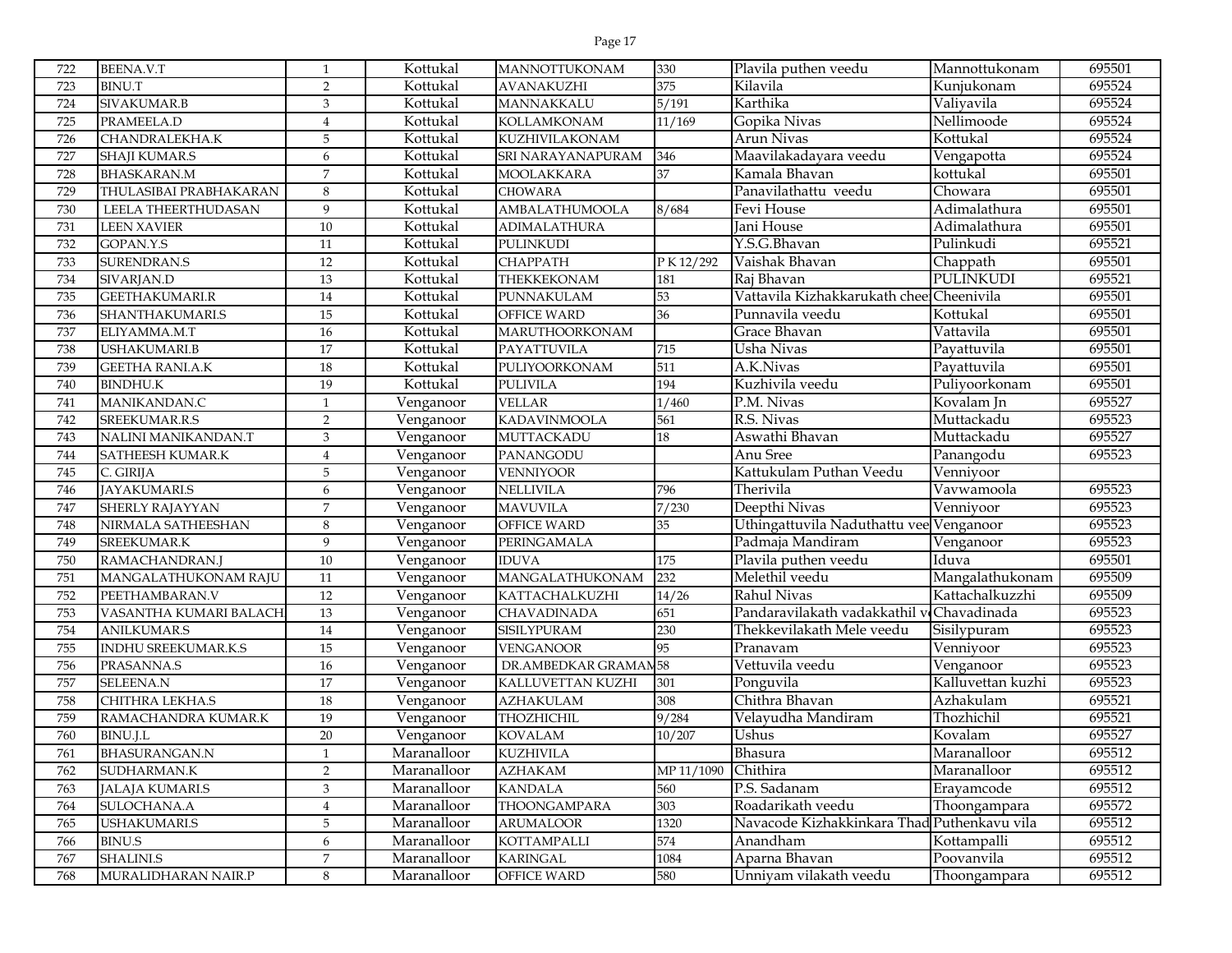| 769 | SANALKUMAR.A.L            | 9              | Maranalloor   | <b>KOOVALASSERI</b>    | 314                   | Chembari Roadarikath veedu Koovalasseri     |                     | 695512  |
|-----|---------------------------|----------------|---------------|------------------------|-----------------------|---------------------------------------------|---------------------|---------|
| 770 | ANILKUMAR.R.S             | 10             | Maranalloor   | <b>ARUVIKKARA</b>      | 9/251                 | Anil Bhavan                                 | Punnavoor           | 695512  |
| 771 | LINI.V.S                  | 11             | Maranalloor   | VELIYAMCODE            | 589                   | Kurukkanavoor                               | Kurukkanavoor       | 695126  |
| 772 | <b>BEENA.S</b>            | 12             | Maranalloor   | MELARIYODU             | 573                   | Kattiyarathala veedu                        | Veliyamcode         | 695512  |
| 773 | SHEEBA MOL.V.V            | 13             | Maranalloor   | MANNADIKONAM           | 1366                  | Konathvadakkekara veedu                     | Vandannoor          | 695126  |
| 774 | SAJIKUMAR.K.P             | 14             | Maranalloor   | <b>VANDANNOOR</b>      | 611                   | Saji Bhavan                                 | Thevaracode         | 695501  |
| 775 | KUMARI.G.S.REKHA          | 15             | Maranalloor   | VETTAMANGALAM          |                       | Krishna Bhavan                              | Vandannoor          | 695126  |
| 776 | PREMAVALLY.S              | 16             | Maranalloor   | <b>ERUTHAVOOR</b>      | 598/5                 | Puthusseri Kizhakkinkara                    | Rassal puram        | 695501  |
| 777 | RAJENDRAN.K               | 17             | Maranalloor   | KILIKOTTUKONAM         | 1156                  | Plavarathalackal puthen veedu Neeramankuzhi |                     | 695501  |
| 778 | INDHULEKHA.V.A            | 18             | Maranalloor   | OORUTTAMBALAM          |                       | Ambalamuttam                                | Ooruttambalam       | 695507  |
| 779 | ERUTHAVOOR CHANDRAN       | 19             | Maranalloor   | MARANALLOOR            | 2/977                 | Shalini Mandiram                            | Maranalloor         | 695512  |
| 780 | <b>BINDHU SREEKUMAR.V</b> | 20             | Maranalloor   | <b>CHEENIVILA</b>      | 530                   | Vijayamma Bhavan                            | Perumulloor         | 695507  |
| 781 | KUMARI MAYA.P.S           | 21             | Maranalloor   | <b>PERUMULLOOR</b>     | 586                   | Bhagavathi Vilasam                          | Plavila             | 695507  |
| 782 | RAVINDRAN.M               | $\mathbf{1}$   | Balaramapuram | <b>ERUTHAVOOR</b>      | 243                   | Edakonam kulathil veedu                     | Thembamuttam        | 695501  |
| 783 | RAJITH KUMAR.S            | $\overline{2}$ | Balaramapuram | <b>RASSAL PURAM</b>    | 342                   | Kizhakkinkara veedu                         | Rassal puram        | 695501  |
| 784 | AJITHA.N                  | $\mathfrak{B}$ | Balaramapuram | <b>PARAKUZHI</b>       | 1243                  | Pottavila puthen veedu                      | Villikulam          | 695501  |
| 785 | SUSEELA.S                 | $\overline{4}$ | Balaramapuram | PUNNACKADU             | 94                    | Nainakonath kuzhivila veedu                 | Punnackadu          | 695126  |
| 786 | <b>KUMAR.A</b>            | 5              | Balaramapuram | THALAYAL               | 457                   | Aluvila puthen veedu                        | Balaramapuram       | 695501  |
| 787 | SATHEESH KUMAR.B          | 6              | Balaramapuram | <b>PULLIYIL</b>        | 757                   | Saraswathy Bhavan                           | Balaramapuram       | 695501  |
| 788 | SIVAKUMAR.A               | $\overline{7}$ | Balaramapuram | <b>TOWN WARD</b>       | 7/635                 | Kuzhivila puthen veedu                      | Idamanakuzhi        | 695501  |
| 789 | HEMALATHA.R               | 8              | Balaramapuram | <b>THOPPU</b>          | 159                   | <b>Srimony Nivas</b>                        | Balaramapuram       | 695501  |
| 790 | <b>BABU.S</b>             | 9              | Balaramapuram | <b>ANTHIYOOR</b>       | 245/10                | Kannan thoppu                               | Balaramapuram       | 695123  |
| 791 | SINDHU.S                  | 10             | Balaramapuram | <b>RAMAPURAM</b>       | 245                   | Kannan thoppu veedu                         | Anthiyoor           | 695123  |
| 792 | SREEKUMAR.T.S             | 11             | Balaramapuram | KOTTUKALKONAM          | 620                   | Kumar Building                              | Mavaramthottam      | 695509  |
| 793 | SINDHU.V                  | 12             | Balaramapuram | PALACHALKONAM          | 127                   | Nannamkuzhi puthen veedu                    | Palachalkonam       | 6955089 |
| 794 | USHAKUMARI.L              | 13             | Balaramapuram | PANAYARAKUNNU          | 92                    | Raj Bhavan                                  | Balaramapuram       | 695509  |
| 795 | Advt.VINCENT D PAUL       | 14             | Balaramapuram | <b>NELLIVILA</b>       | 7/877                 | Karunya, Vattavilakath veedu Balaramapuram  |                     | 695501  |
| 796 | RANI.R                    | 15             | Balaramapuram | <b>IDAMANKUZHI</b>     | 1001                  | Konthachivilakom puthen veedBalaramapuram   |                     | 695501  |
| 797 | Advt.FREDERIC SHAJI.M.M   | 16             | Balaramapuram | R C THERUVU            | $\overline{BP}$ 6/608 | Shaji Bhavan                                | Balaramapuram       | 695501  |
| 798 | ARSHAD.A                  | 17             | Balaramapuram | <b>CHAMAVILA</b>       | 6/658                 | Musaifa Manzil                              | Balaramapuram       | 695501  |
| 799 | THANKAMAN.O.G             | 18             | Balaramapuram | <b>AITHIYOOR</b>       | 18/276                | V.T.Ramdevi Bhavan                          | Balaramapuram       | 695501  |
| 800 | <b>RAMLA BEEVI.S</b>      | 19             | Balaramapuram | <b>MANALI</b>          | 692                   | Kacherithoppu                               | Balaramapuram       | 695501  |
| 801 | RAJALEKSHMI.V.N           | 20             | Balaramapuram | OFFICE WARD            | 196                   | Varuvilakath veedu                          | Balaramapuram       | 695501  |
| 802 | SASIKALA SUGATHAN.B       | $\mathbf{1}$   | Pallichal     | PAMAMCODE              | PP 1/790              | M.S. Nivas                                  | Pamamcode           | 695019  |
| 803 | THAKIDI APPUKUTTAN.B      | $\overline{2}$ | Pallichal     | MOOKKUNNIMALA          | 841                   | Thakidivil veedi                            | Edakkodu            | 695020  |
| 804 | SUJATHA.T                 | 3              | Pallichal     | <b>KANNANCODE</b>      |                       | Uthradam House                              | Kulangarakonam      | 695571  |
| 805 | NARENDRA.V                | $\overline{4}$ | Pallichal     | KULANGARAKONAM         |                       | Shanthi Bhavan                              | Mulackal            | 695571  |
| 806 | <b>BINDHU.V</b>           | 5              | Pallichal     | NADUKKADU              | 4/1036                | Bindhu Bhavan                               | Nadukkadu           | 695020  |
| 807 | RAKESH.K                  | 6              | Pallichal     | <b>NARUVAMOODU</b>     |                       | K.S. Nilayam                                | Nadukkadu           | 695020  |
| 808 | PADMAKUMARI.R             | 7              | Pallichal     | VELLAPPALLY            |                       | Edavilakath Mele puthen veed: Naruvamoodu   |                     | 695020  |
| 809 | AIDA.V                    | $\,8\,$        | Pallichal     | MUKKAMPALAMOODU        | 420                   | Sathyan Cottage                             | Mukkampalamoodu     | 695020  |
| 810 | PUSHPAKUMARI.S            | 9              | Pallichal     | THANNIVILA             | 1335                  | Kuzhivilakath veedu                         | Pallichal Grama Par | 695001  |
| 811 | AJITHA.B                  | $10\,$         | Pallichal     | VADAKKEVILA            | 1054                  | Plavila veedu (Abi bhavan)                  | Balaramapuram       | 695501  |
| 812 | SUNU.C.R                  | 11             | Pallichal     | <b>POONKODE</b>        |                       | Vibhalayam                                  | Mudavoorpara        | 695501  |
| 813 | SHAJI.K                   | $12\,$         | Pallichal     | <b>BHAGAVATHI NADA</b> | 386                   | Swapna Bhavan                               | Bhagavathi Nada     | 695501  |
| 814 | SIVAKUMAR.V               | $13\,$         | Pallichal     | <b>KELESWARAM</b>      | PP 12/101             | Bhagavathi Vilasam                          | Pallichal           | 695001  |
| 815 | MANOJ.A.T                 | $14\,$         | Pallichal     | OFFICE WARD            | 763                   | Prasanth                                    | Punnamood           | 695020  |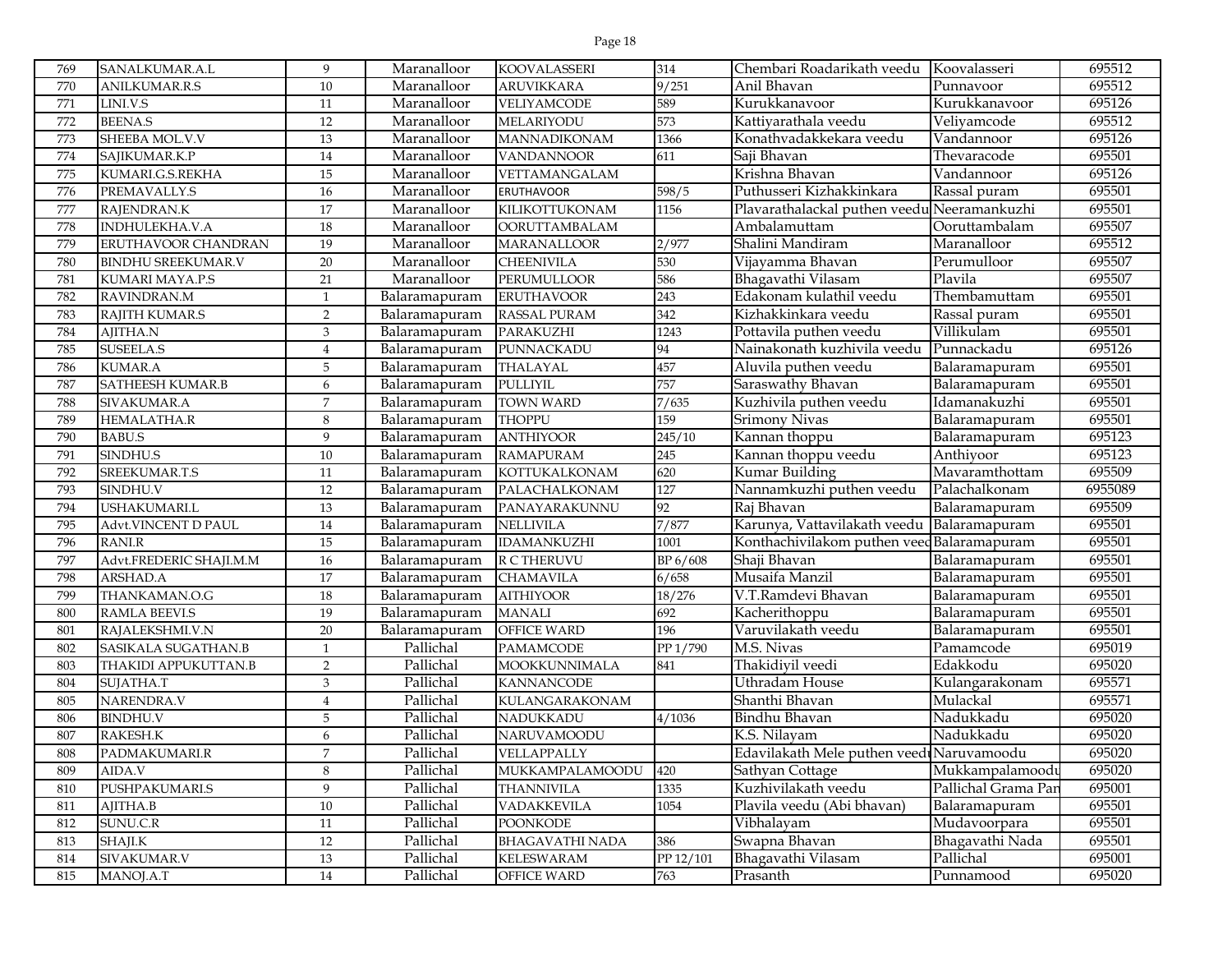| 816       | <b>MALLIKA.T</b>        | 15             | Pallichal     | <b>VEDIVECHAN KOVIL</b>  | 443                    | <b>Jithu Nivas</b>                      | Pallichal        | 695020 |
|-----------|-------------------------|----------------|---------------|--------------------------|------------------------|-----------------------------------------|------------------|--------|
| 817       | VIJAYAN.V               | 16             | Pallichal     | <b>KURANDIVILA</b>       | 368                    | Vishwamithra                            | Kurandivila      | 695020 |
| 818       | JAYALATHIKA.L           | 17             | Pallichal     | <b>AYANIMOODU</b>        |                        | Sumi Nivas                              | Vedivechan Kovil | 695501 |
| 819       | KOMALAKUMARI.C          | $18\,$         | Pallichal     | <b>MOTTAMOODU</b>        | 285                    | <b>Babu Bhavan</b>                      | Vellamkettuvila  | 695020 |
| 820       | <b>AMBILI.K</b>         | 19             | Pallichal     | <b>PERINGODE</b>         | $\overline{PP}$ 3/1036 | Kaithurkonath veedu                     | Pallichal        | 695020 |
| 821       | SANDHYA SATHIKUMAR.A.S  | 20             | Pallichal     | <b>EDAKKODU</b>          | 40                     | Sandthya bhavan                         | Edakkodu         | 695020 |
| 822       | SATHEESH KUMAR.S        | 21             | Pallichal     | <b>PALLICHAL</b>         |                        | Dhalam                                  | Nemom            | 695020 |
| 823       | <b>MALLIKA DAS.K</b>    | 22             | Pallichal     | KUNDARATHERI             |                        | Maavuvila veedu                         | Kundaratheri     | 695020 |
| 824       | PRAMOD SADASIVAN        | 23             | Pallichal     | PRAVACHAMBALAM           |                        | Pulluvilakath veedu                     | Pallichal        | 695020 |
|           |                         |                |               |                          |                        |                                         |                  |        |
| Roll. No. | candidate               | g_wardno       |               | g_wardname               | $h$ no                 | h_name                                  | place            | pin    |
| 825       | SINDHU RAJENDRAN        | $\mathbf{1}$   | Malayinkeezhu | <b>MANJADI</b>           | MP 3/446               | Raj Bhavan                              | Manjadimoodu     | 695573 |
| 826       | <b>BINDHU.O.G</b>       | 2              | Malayinkeezhu | <b>SREE KRISHNAPURAM</b> | 566                    | Chandra vilasam                         | Malayinkeezhu    | 695571 |
| 827       | <b>CHANDRAN NAIR.S</b>  | 3              | Malayinkeezhu | <b>ARUVIPPARA</b>        | 314                    | Karthika Bhavan                         | Palottuvila      | 695571 |
| 828       | MEENA.M                 | $\overline{4}$ | Malayinkeezhu | <b>MAVOTTUKONAM</b>      | 424                    | Nadu Veedu                              | Anthiyoorkonam   | 695571 |
| 829       | ANITHA.L                | 5              | Malayinkeezhu | <b>CHITTIYOORCODE</b>    |                        | Gokulam                                 | Pazhaya Road     | 695571 |
| 830       | KALA.S                  | 6              | Malayinkeezhu | MALAYINKEEZHU            | 594                    | $\overline{\text{M}}$ ayooram           | Malayinkeezhu    | 695571 |
| 831       | PEETER.K                | $\overline{7}$ | Malayinkeezhu | <b>MEPPUKADA</b>         | MP 6/558               | Pillaveettu vilakath beedu              | Meppukada        | 695571 |
| 832       | MERCY.S                 | 8              | Malayinkeezhu | ANTHIYOORKONAM           | MP 4/273               | Neerottukonam                           | Anthiyoorkonam   | 695571 |
| 833       | SINDHU KUMARI ASHOK KUM | 9              | Malayinkeezhu | <b>BLOCK OFFICE</b>      | 506 A                  | Siva sailam                             | Kunnumpara       | 695507 |
| 834       | <b>BHASURA.P</b>        | 10             | Malayinkeezhu | <b>GOVINDA MANGALAM</b>  | 370                    | S.B.Sadanam                             | Ooruttambalam    | 695507 |
| 835       | SAROJINI.R              | 11             | Malayinkeezhu | MARUKIL PERUMANA         | 62                     | Sree Kalabhavan                         | Govinda Mangalam | 695507 |
| 836       | SANDHYA.P               | 12             | Malayinkeezhu | <b>ARUVACODE</b>         | 253                    | Vishnu Bhavan                           | Aruvacode        | 695507 |
| 837       | GOPAN.V                 | 13             | Malayinkeezhu | VALIYARATHALA            | 782                    | Kettiyathapuram veedu                   | Valiyarathala    | 695507 |
| 838       | VIJAYAKUMAR.V           | $14\,$         | Malayinkeezhu | <b>KUNNUMPARA</b>        | 266 B                  | Chaithram                               | Olippunada       | 695020 |
| 839       | PRASANNAKUMAR.K         | 15             | Malayinkeezhu | <b>MACHEL</b>            | 224                    | Kamukaravilakath veedu                  | Machel           | 695571 |
| 840       | VALSALA KUMARI.A        | 16             | Malayinkeezhu | <b>MANAPPURAM</b>        | 494                    | Kuruvinmugal laksham veedu Kuruvinmugal |                  | 695571 |
| 841       | <b>ANIL KUMAR.G</b>     | 17             | Malayinkeezhu | <b>KOVIL VILA</b>        | 238                    | Lekshmi Vilasam                         | Kovil vila       | 695571 |
| 842       | REMA KUMARI.V.R         | 18             | Malavinkeezhu | <b>OFFICE WARD</b>       | 319                    | Nalukettu vilakath veedu                | Malayinkeezhu    | 695571 |
| 843       | SHIBU LAL.K             | 19             | Malayinkeezhu | THACHOTTUKAVU            | 77                     | Lal Bhavan                              | Malayinkeezhu    | 695571 |
| 844       | DAISY.J.S               | $\mathbf{1}$   | Vilappil      | VELLAIKADAVU             | 322                    | C.C. Cottage                            | Venguzhi         | 695573 |
| 845       | <b>GEORGE KUTTY.A</b>   | $\overline{2}$ | Vilappil      | <b>MAILADI</b>           | 157                    | <b>Ever Green Villa</b>                 | Puliyarakonam    | 695573 |
| 846       | VINOD RAJ.W.S           | 3              | Vilappil      | CHOVALOOR                | 265                    | Sherly Bhavan                           | Chovaloor        | 695573 |
| 847       | SUKUMARAN NAIR.N        | $\bf{4}$       | Vilappil      | PADAVANCODE              |                        | Alavilakath veedu                       | Vilappilsala     | 695573 |
| 848       | OMANA.B                 | 5              | Vilappil      | <b>CHERUKODE</b>         | 460                    | Shiji Bhavan                            | Nedumpara        | 695573 |
| 849       | SODARAN.G               | 6              | Vilappil      | <b>KARODE</b>            | 311                    | Vijaya Nivas                            | Vilappilsala     | 695573 |
| 850       | BIJU.P                  | $\overline{7}$ | Vilappil      | PUTTUMELKONAM            | 144                    | Puthu veedu                             | Karode           | 695573 |
| 851       | <b>CHANDRAN NAIR.G</b>  | 8              | Vilappil      | <b>NOOLIYODE</b>         | 84                     | Pulimoottil veedu                       | Vilappilsalai    | 695573 |
| 852       | SHOBHANA.B              | 9              | Vilappil      | <b>KAVINPURAM</b>        | 2/333                  | Charuvila puthen veedu                  | Mailadi          | 695573 |
| 853       | DAMODHARAN NAIR.R       | 10             | Vilappil      | VILAPPILSALA             | VP 350                 | Arun Bhavan                             | Vilappilsala     | 695573 |
| 854       | KUMARI LATHA.R          | 11             | Vilappil      | <b>KARUVILANCHI</b>      | 580                    | Kamal Bhavan                            | Vittiyampad      | 695573 |
| 855       | RATHI KUMARI.N          | 12             | Vilappil      | MINNAMCODE               | 427                    | M.G.Nivas                               | Minnamcode       | 695573 |
| 856       | <b>AZIZ ALIYARKUNJU</b> | $13\,$         | Vilappil      | THURUTHUM MOOLA          | $3/80$ A               | Fathima Manzil                          | Vittiyam         | 695573 |
| 857       | VANDANA VIJAYAN         | $14\,$         | Vilappil      | <b>ALAKUNNAM</b>         | 356                    | Kizhakkekara puthen veedu               | Bajanamadom Road | 695573 |
| 858       | PANKAJAKSHI.L           | 15             | Vilappil      | HIGH SCHOOL WARD         | 18/420                 | Krishna Vilasam                         | Kundamon bhagam  | 695573 |
| 859       | SUNITHA KUMARI.P        | $16\,$         | Vilappil      | <b>CHIRAYIL</b>          | 581                    | Gopika Nivas                            | Pevad            | 695573 |
| 860       | SONIA.B.N               | $17\,$         | Vilappil      | OFFICE WARD              |                        | Jayana                                  | Peyad            | 695573 |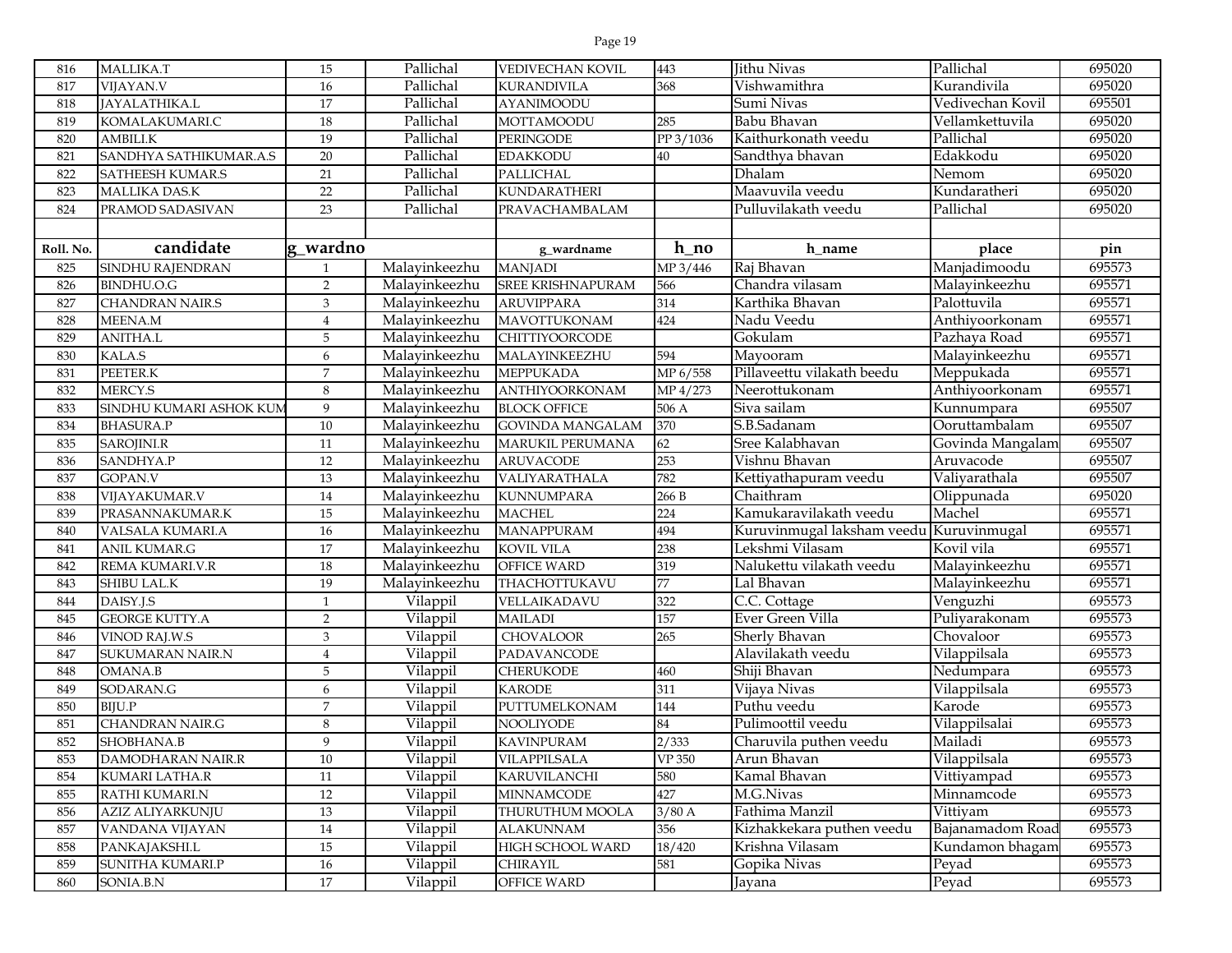| 861 | <b>BHUVANENDRAN GOPALAN</b> | 18              | Vilappil    | <b>PEYAD</b>                |          | Plavarathala veedu       | Alakunnam       | 695573 |
|-----|-----------------------------|-----------------|-------------|-----------------------------|----------|--------------------------|-----------------|--------|
| 862 | <b>CHENTHIL KUMAR.G</b>     | $\overline{19}$ | Vilappil    | <b>VITTIYAM</b>             | 504      | Vayalil puthen veedu     | Vittiyam        | 695573 |
| 863 | SHOBHANA KUMARI.S           | 20              | Vilappil    | PULIYARAKONAM               | 277      | Koovil veedu             | Puliyarakonam   | 695573 |
| 864 | RAJU.R                      | $\mathbf{1}$    | Vilavoorkal | <b>KUNDAMAN BHAGAM</b>      | 469      | <b>B.R.Bhavan</b>        | Kundaman Bhagam | 695573 |
| 865 | <b>MANOJ KUMAR.S</b>        | $\overline{2}$  | Vilavoorkal | <b>KURISUMUTTAM</b>         | 2/249    | Kollakara puthen veedu   | Kollakkara      | 695573 |
| 866 | <b>JOHNY.D</b>              | 3               | Vilavoorkal | PUTHUVEETTU MELE            | VP 6/556 | Rajam House              | Ezhakode        | 695573 |
| 867 | LALI.t                      | 4               | Vilavoorkal | PANANGODU                   | 619      | Lali Bhavan              | Alantharakonam  | 695573 |
| 868 | SHALINI.S                   | 5               | Vilavoorkal | <b>PEYAD</b>                | 444      | Shivananda Vilasam       | Peyad           | 695573 |
| 869 | <b>BINDHU.K</b>             | 6               | Vilavoorkal | PAVACHA KUZHI               | 462      | Ajay Bhavan              | Pavacha Kuzhi   | 695573 |
| 870 | AMBIKA.N.I                  | $\overline{7}$  | Vilavoorkal | <b>EZHAKODE</b>             | 120      | Reshma Bhavan            | Ezhakode        | 695571 |
| 871 | PRASANTH.P                  | 8               | Vilavoorkal | <b>OFFICE WARD</b>          | VP 9/456 | Prasanth Bhavan          | Pottavil        | 695573 |
| 872 | <b>GIREESH KUMAR.G.P</b>    | 9               | Vilavoorkal | <b>POTTAYIL</b>             |          | Priva Nivas              | Pottayil        | 695571 |
| 873 | SUKUMARI.K                  | 10              | Vilavoorkal | VILAVOORKAL                 | 265      | Paduvilakath veedu       | Vilavoorkal     | 695571 |
| 874 | MALAYAM RAKESH.R.S          | 11              | Vilavoorkal | <b>MALAYAM</b>              | 294      | Cheruvallikonam veedu    | Malayam         | 695571 |
| 875 | JAYACHANDRA KUMAR.J.V       | 12              | Vilavoorkal | <b>MOOLAMUN</b>             | 15/161   | Jaya Vilas               | Vizhavoor       | 695571 |
| 876 | <b>HARI PRIYA.K</b>         | 13              | Vilavoorkal | <b>CHUZHATTUKOTTA</b>       | 35       | Mekke veedu              | Chuzhattukotta  | 695571 |
| 877 | JAYANTHI.G                  | 14              | Vilavoorkal | <b>VENGOOR</b>              | 312      | P.J.Bhavan               | Chuzhattukotta  | 695571 |
| 878 | PERUKAV THAMBI.K            | 15              | Vilavoorkal | <b>VIZHAVOOR</b>            | 450      | Karunyam                 | Perukavu        | 695573 |
| 879 | <b>MANJU.S</b>              | 16              | Vilavoorkal | THUDUPOTTUKONAM             | 281      | Devi krishna             | Perukavu        | 695573 |
| 880 | SREEDEVI.V                  | 17              | Vilavoorkal | <b>PERUKAVU</b>             | 547/17   | Vellekonath puthen veedu | Perukavu        | 695573 |
| 881 | PREETHA RANI.S              | $\mathbf{1}$    | Kalliyoor   | PAPPANCHANI                 | 83       | Charuvila puthen veedu   | Palapore        | 695522 |
| 882 | PRASANNA.C                  | $\overline{2}$  | Kalliyoor   | VELLAYANI                   | 90       | Kuttivilakom             | Vellayani       | 695020 |
| 883 | SREELATHA.L                 | 3               | Kalliyoor   | MUKALOORMALA                | 12       | Kaavuvila veedu          | Vazhavila       | 695020 |
| 884 | SAILESH KUMAR.T.K           | $\overline{4}$  | Kalliyoor   | SARVODAYAM                  | 615      | Kumara Bhavan            | Ookode          | 695020 |
| 885 | <b>MANOJ K NAIR.K</b>       | 5               | Kalliyoor   | <b>SANTHIVILA</b>           | KP 8/108 | Souparnika               | Vellayani       | 695020 |
| 886 | POTTAVILA BHASKARAN.K       | 6               | Kalliyoor   | M                           | 434      | Chithira                 | Pravachambalam  | 695020 |
| 887 | LATHAKUMARI.V               | $\overline{7}$  | Kalliyoor   | <b>UPANIYOOR</b>            | 817      | Kollamvilakath veedu     | Kudubanoor      | 695020 |
| 888 | KUPPACKAL RADHAKRISHNA      | 8               | Kalliyoor   | <b>OOKODE</b>               |          | Krishna Nilayam          | Ookode          | 695020 |
| 889 | <b>JAYALEKSHMI.R</b>        | 9               | Kalliyoor   | <b>CHENKODE</b>             | 342      | Sree lakshmi             | Vallamkode      | 695042 |
| 890 | RETHNAMMA.P                 | 10              | Kalliyoor   | VALLAMCODE                  | 134      | Kizhakkumkara veedu      | Ookode          | 695020 |
| 891 | PRASANNAKUMARAN NAIR.A      | 11              | Kalliyoor   | <b>PAKALOOR</b>             | 321      | Mahus                    | Kalliyoor       | 695020 |
| 892 | <b>HELAN.B</b>              | 12              | Kalliyoor   | <b>PUNNAMOODE</b>           | 218      | Puthuval puthen veedu    | Punnamoode      | 695042 |
| 893 | SURESH BABU.P.B             | $13\,$          | Kalliyoor   | OFFICE WARD                 | KP 6/434 | Suresh Bhavan            | Kalliyoor       | 695042 |
| 894 | MINI.A                      | $14\,$          | Kalliyoor   | PERINGAMALA                 | 430      | Krishna bhavanam         | Peringamala     | 695042 |
| 895 | JAYAN.T                     | $\overline{15}$ | Kalliyoor   | KUZHITHALACHAL              | 318      | Jaya Bhavan              | Peringamala     | 695042 |
| 896 | MAHESWARI.B                 | 16              | Kalliyoor   | HOSPITAL WARD               | 721      | Thettivila Thekkariku    | Hospital ward   | 695052 |
| 897 | UDAYAKUMAR.S                | 17              | Kalliyoor   | KANNANKUZHI                 | 111      | Parankimada vila         | Kalliyoor       | 695042 |
| 898 | SINDHU.S                    | $18\,$          | Kallivoor   | <b>KAKKAMOOLA</b>           | 468      | [.S. Bhavan]             | Kakkamoola      | 695042 |
| 899 | SUDHARMA.V                  | 19              | Kalliyoor   | <b>POONKULAM</b>            | 444      | Keerthi Bhavan           | Poonkulam       | 695522 |
| 900 | <b>KUMAR.S</b>              | 20              | Kalliyoor   | SIGNAL STATION              | 414      | Keerthi Bhavan           | Poonkulam       | 695522 |
| 901 | JAYAN.G                     | 21              | Kalliyoor   | AGRICULTURAL COLLEGIKP 1/99 |          | Jithu Bhavan             | Vandithadam     | 695522 |
| 902 | SHOBANA.T                   | $\mathbf{1}$    | Andoorkonam | <b>KARICHARA</b>            | 235      | Aluvila veedu            | Karichara       | 695316 |
| 903 | <b>JALAJA KUMARI.S</b>      | $\overline{2}$  | Andoorkonam | <b>VELLOOR</b>              | 30       | Puthuval veedu           | Kizhavoor       | 695584 |
| 904 | <b>ABDUL RASHEED.S</b>      | $\mathfrak{Z}$  | Andoorkonam | KOITHURKONAM                | 301      | Rahath                   | Koithurkonam    | 695584 |
| 905 | SHIBU.D.P                   | $\overline{4}$  | Andoorkonam | <b>THIRUVELLOOR</b>         | 230      | Sankara mandiram         | Thiruvelloor    | 695584 |
| 906 | SAJINA SULFI.J              | 5               | Andoorkonam | ANDOORKONAM                 | 722      | Bilal manzil             | Andoorkonam     | 695584 |
| 907 | VINUKUMAR.G                 | 6               | Andoorkonam | <b>KEEZHAVOOR</b>           | 6/104    | Geeethalayam             | Keezharur       | 695584 |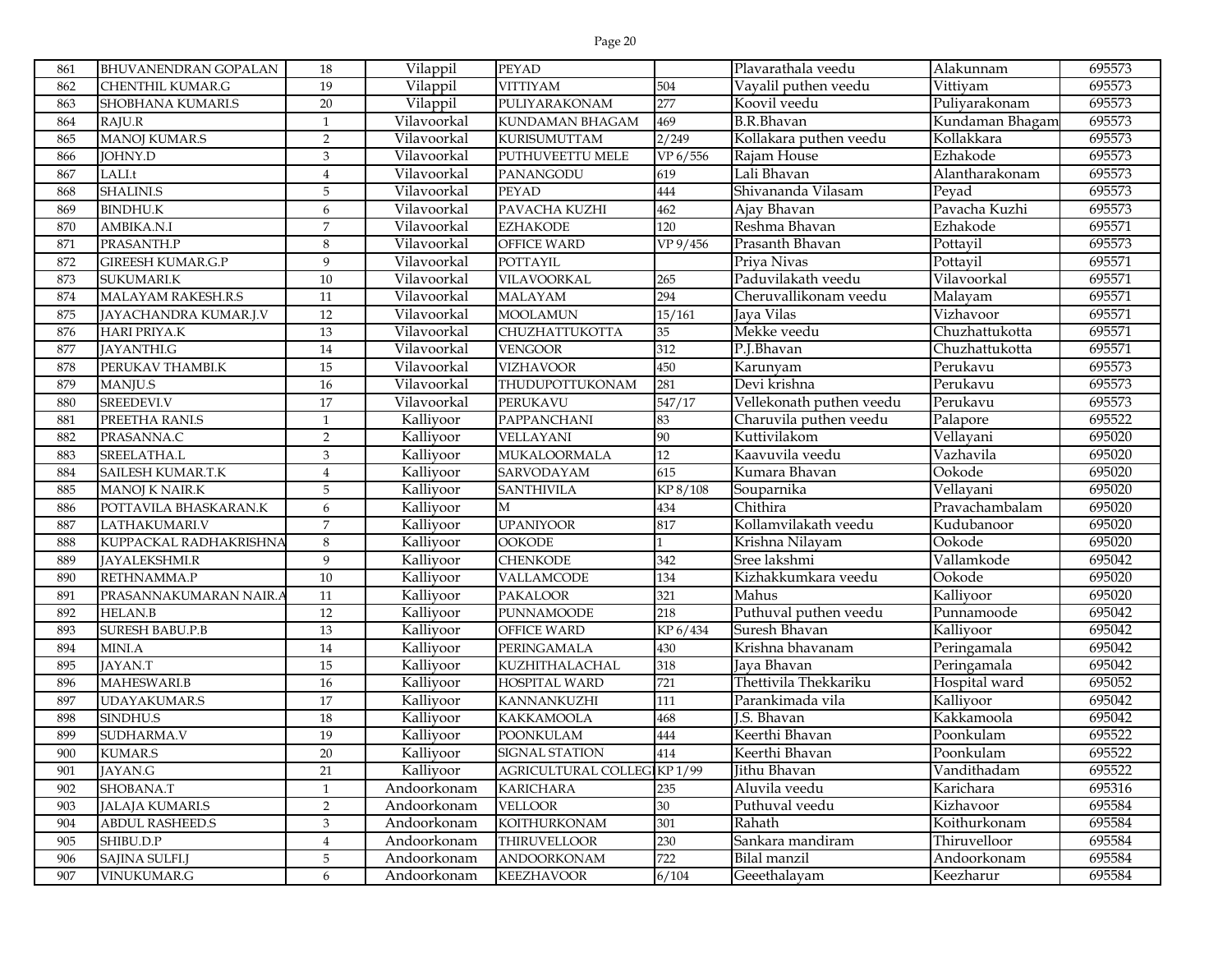| 908 | PARAMBILPALAM NIZAR.S  | 7              | Andoorkonam  | PARAMBILPALAM            | 7                | Panayil puthen veedu     | Parambilpalam    | 695584 |
|-----|------------------------|----------------|--------------|--------------------------|------------------|--------------------------|------------------|--------|
| 909 | SYAMALAKUMARI. C       | 8              | Andoorkonam  | <b>PAICHIRA</b>          | 480              | G.K.Sadanam              | Pallipuram       | 695316 |
| 910 | <b>SEEMA.L</b>         | 9              | Andoorkonam  | PALLICHA VEEDU           | 9                | Puthuval veedu           | Pallipuram       | 695316 |
| 911 | BHUVANACHANDRAN NAIR.9 | 10             | Andoorkonam  | <b>KUNNINAKAM</b>        | 97               | Thundathil veedu         | Kaniyapuram      | 695301 |
| 912 | SREEKUMARI.C           | 11             | Andoorkonam  | <b>KANIYAPURAM</b>       | 322              | vishakam                 | Kaniyapuram      | 695301 |
| 913 | MOHAMMED ASHRAF.M      | 12             | Andoorkonam  | <b>ALUMMOODU</b>         | 14/42            | Aziz Bungalow            | Kaniyapuram      | 695301 |
| 914 | REEJA KOMALAN          | 13             | Andoorkonam  | <b>THEKKEVILA</b>        | 309              | Manakattu vilakath veedu | Kaniyapuram      | 695301 |
| 915 | <b>BUSHRA NAVAZ</b>    | 14             | Andoorkonam  | <b>VALIYA VEEDU</b>      | 513              | Koodaram                 | Kaniyapuram      | 695301 |
| 916 | MAJIDA BEEVI.K         | 15             | Andoorkonam  | PALLIPURAM               | 77               | Manakattil veedu         | Kumily           | 695316 |
| 917 | KRISHNANKUTTY.A        | 16             | Andoorkonam  | <b>KANDAL</b>            | 502              | K.N.K House              | Kaniyapuram      | 695301 |
| 918 | MURALIDHARAN NAIR.B    | 17             | Andoorkonam  | <b>SREEPADAM</b>         | 17/9             | S.L.Nivas                | Karichara        | 695316 |
| 919 | KARICHARA THAHA        | 18             | Andoorkonam  | <b>MAITHANI</b>          | 38               | Ange Manakattil veedu    | Karichara        | 695316 |
| 920 | THANKA BINUKUMAR       | $\mathbf{1}$   | Kadinamkulam | <b>CHERAMAN THURUTHU</b> |                  | Puthuval                 | Puthukuruchi     | 695303 |
| 921 | RATHNAKUMAR.K.P        | 2              | Kadinamkulam | KADINAMKULAM             | 440              | Kizhakkethil             | Kadinamkulam     | 695303 |
| 922 | NADESAN.P              | 3              | Kadinamkulam | <b>KANDAVILA</b>         | 420              | Manakattil veedu         | Kadinamkulam     | 695303 |
| 923 | ABDUL SALAM            | $\overline{4}$ | Kadinamkulam | CHANNANKARA              | 301              | Thazni Nvas              | Anakkapillai     | 695588 |
| 924 | NASEEMA KABEER         | 5              | Kadinamkulam | ANAKKAPILLAI             | 416              | Manakattu vilakom        | Chittattumukku   | 695588 |
| 925 | <b>GEETHA.L</b>        | 6              | Kadinamkulam | PADINJATTUMUKKU          | 410              | Pulivilakom              | Chittattumukku   | 695588 |
| 926 | <b>HARI PRAKASH</b>    | $\overline{7}$ | Kadinamkulam | CHIRACKAL                | 546              | Bungalowil veedu         | Chittattumukku   | 695588 |
| 927 | LAIIU.S                | 8              | Kadinamkulam | CHITTATTUMUKKU           | 170              | Smrithi                  | Chittattumukku   | 695588 |
| 928 | LEKSHMI KUMARI.M       | 9              | Kadinamkulam | MENAMKULAM               | 794              | Krishna Vilasam          | Menam kulam      | 695582 |
| 929 | LENINLAL.M             | 10             | Kadinamkulam | <b>KALPANA</b>           | 10/794           | Leninlal Bhavan          | Kalpana Nagar    | 695588 |
| 930 | SURENDRAN.R            | 11             | Kadinamkulam | VILAYILKULAM             | 320              | S.S. Bhavan              | Kottakari        | 695582 |
| 931 | <b>TELMA JOHN</b>      | 12             | Kadinamkulam | <b>THUMPA</b>            | $\overline{326}$ | Suja Bhavan              | Thumpa           | 695586 |
| 932 | <b>TELMA NELSON</b>    | 13             | Kadinamkulam | <b>ST ANDREWS</b>        | $Mar-01$         | Mary villa               | St.Andrews       | 695586 |
| 933 | REETHA DADLY           | 14             | Kadinamkulam | PUTEHTHOPE SOUTH         | 134              | Simi Nivas               | Puthenthope      | 695586 |
| 934 | <b>JUSTIN.M.S</b>      | 15             | Kadinamkulam | PUTHENTHOPE NORTH        |                  | Thai vilakom             | Puthenthope      | 695586 |
| 935 | <b>BLAICY DIXON</b>    | 16             | Kadinamkulam | <b>VETTUTHURA</b>        | 46               | Aleena House             | Vettuthura       | 695315 |
| 936 | <b>AJITHA ANI</b>      | 17             | Kadinamkulam | <b>PUTHUVAL</b>          | 238              | Saranya Bhavan           | Puthuval         | 695303 |
| 937 | <b>BLAICY ROBERT</b>   | 18             | Kadinamkulam | SHANTHIPURAM             | 318              | Dhinu Mandiram           | Shanthipuram     | 695315 |
| 938 | <b>JOHNSON JOSEPH</b>  | 19             | Kadinamkulam | MARIYANADU SOUTH         | 526              | Nimisha Bhavan           | Mariyanadu       | 695303 |
| 939 | <b>LEELA ANTONY</b>    | 20             | Kadinamkulam | MARIYANADU NORTH         | 205              | Artheeyil purayidam      | Mariyanadu       | 695303 |
| 940 | FELIX.P                | 21             | Kadinamkulam | PUTHUKURICHI EAST        | 387 B            | Theruvil Thaivilakom     | Puthukuruchi     | 695303 |
| 941 | SHEELA GREGORY         | 22             | Kadinamkulam | PUTHUKURUCHI WEST        | 2/596            | Nizil Cottage            | Puthukuruchi     | 695303 |
| 942 | <b>SALIM VAHID</b>     | 23             | Kadinamkulam | PUTHUKURUCHI NORTH 515   |                  | Theruvil Thaivilakom     | Puthukuruchi     | 695303 |
| 943 | PRABHA RAJENDRAN.D     | $\mathbf{1}$   | Mangalapuram | KAILATHUKONAM            | 260              | Kailas                   | Kailathukonam    | 695104 |
| 944 | AJITHA BABU.T          | 2              | Mangalapuram | CHEMPAKAMANGALAM 511     |                  | Kizhakkevila             | Chempakamangalar | 695104 |
| 945 | Advt.ANEEJA.K.S        | 3              | Mangalapuram | <b>POIKAYIL</b>          | $6/157$ A        | S.A.Manzil               | Chempakamangalar | 695104 |
| 946 | VANAJAKUMARI.P         | $\bf 4$        | Mangalapuram | PUNNAIKUNNAM             | 499              | Praveen Nivas            | Punnaikunnam     | 695313 |
| 947 | K. KARUNAKARAN         | 5              | Mangalapuram | <b>KUDAVOOR</b>          |                  | Sheeja Bhavanam          | Valikonam        |        |
| 948 | <b>BINDHU BABU.S</b>   | 6              | Mangalapuram | <b>MURUNGAMON</b>        | 5/448            | <b>Block</b> No 3        | Muttattakonam    | 695313 |
| 949 | SREELATHA.S            | 7              | Mangalapuram | PATTAM                   | 845              | Puthuval veedu           | Kudavoor         | 695313 |
| 950 | ANITHA KUMARI.S        | $8\,$          | Mangalapuram | THONNAIKAL               | 419              | K.V.Nivas                | Thonnaikal       | 695317 |
| 951 | AJALKUMAR.V            | 9              | Mangalapuram | MANGALAPURAM             | 303              | Devaki Bhavan            | Mangalapuram     | 695317 |
| 952 | KHURAISHABEEVI MOHAMMI | 10             | Mangalapuram | <b>KARAMOODU</b>         | 121              | P.V.P House              | Mangalapuram     | 695317 |
| 953 | SUMA.V                 | 11             | Mangalapuram | <b>EDAVILAKOM</b>        | 467              | Aanoor veedu             | Edavilakom       | 695302 |
| 954 | <b>KAVITHA.S</b>       | 12             | Mangalapuram | VARIKKAMUKKU             | 324              | S.S.Bhavan               | Murukkumpuzha    | 695302 |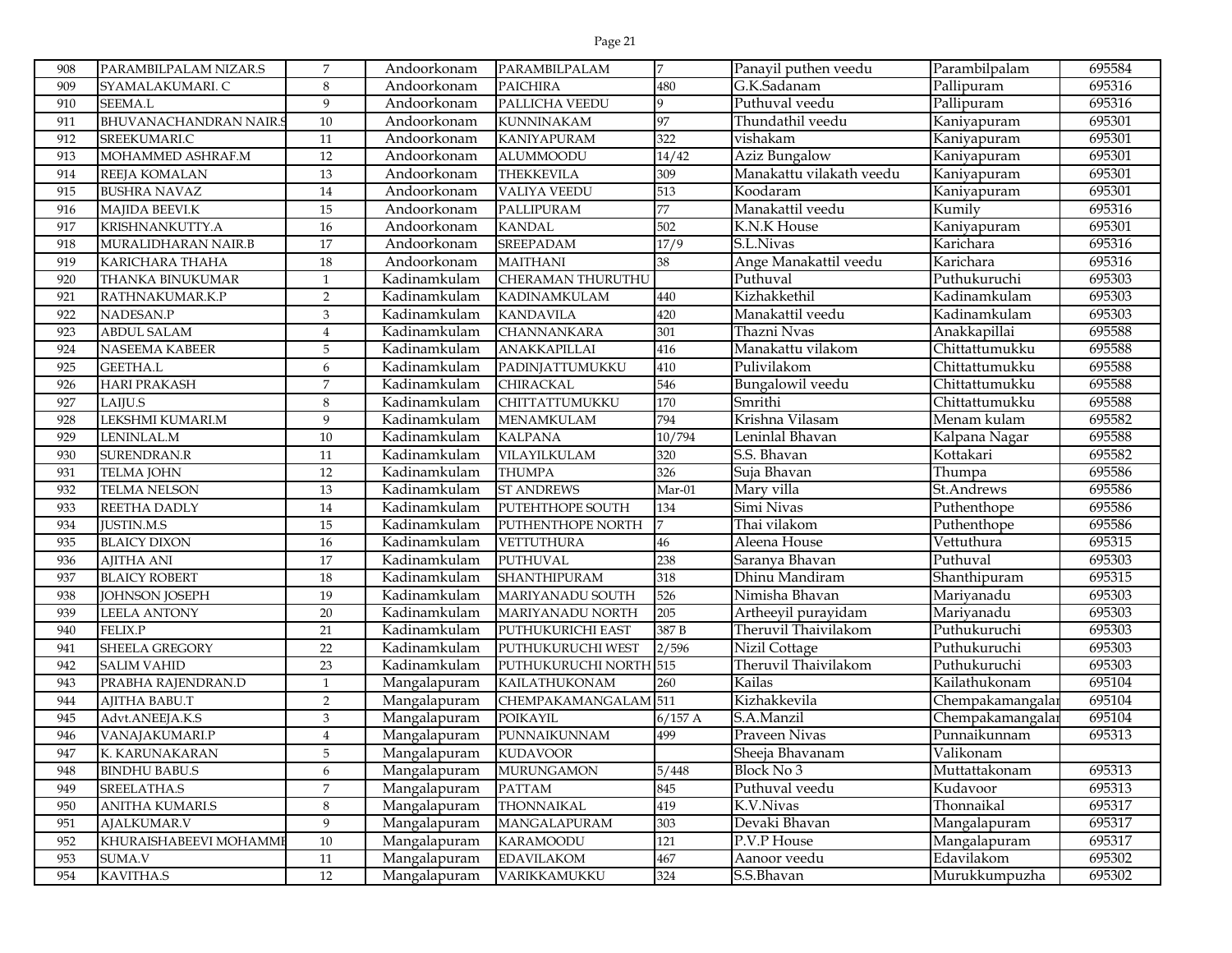| 955  | <b>BINDHU.K</b>        | 13             | Mangalapuram | MURUKKUMPUZHA             | 449                  | Cherukayalkkara puthen veeduMurukkumpuzha   |                  | 695302 |
|------|------------------------|----------------|--------------|---------------------------|----------------------|---------------------------------------------|------------------|--------|
| 956  | <b>BENET GOMEZ</b>     | 14             | Mangalapuram | <b>KOZHIMADA</b>          | 184                  | Thejas                                      | Murukkumpuzha    | 695302 |
| 957  | SHAJI.S                | 15             | Mangalapuram | <b>MUNDACKAL</b>          | MP 13/18 A Shalabham |                                             | Murukkumpuzha    | 695302 |
| 958  | HASHIM.S               | 16             | Mangalapuram | <b>VALIKONAM</b>          | 307 C                | Puthuval puthen veedu                       | Mangalapuram     | 695317 |
| 959  | KAVITHA.S.R            | 17             | Mangalapuram | <b>MULLASSERY</b>         |                      | Ashok Bhavan                                | Murukkumpuzha    | 695302 |
| 960  | MADHU MULLASSERY.T     | 18             | Mangalapuram | KOTTARAKARI               | 605                  | <b>Mullassery House</b>                     | Veyiloor         | 695302 |
| 961  | GOPAKUMAR.G            | 19             | Mangalapuram | <b>VEYILOOR</b>           | 500                  | Varuvilakom veedu                           | Kailathukonam    | 695104 |
| 962  | <b>AJIKUMAR.V</b>      | $20\,$         | Mangalapuram | SASTHAVATTOM              | 441                  | Bhagavathi Mandiram                         | Chempakamangalar | 695104 |
| 963  | SHEEJA.S               | $\mathbf{1}$   | Pothenkode   | <b>MANALAKOM</b>          | 83                   | Aji Nivas                                   | Manalakom        | 695313 |
| 964  | RATHI.M                | 2              | Pothenkode   | NETHAJIPURAM              | 45                   | Thettichira puthuval puthen ve Thettichira  |                  | 695584 |
| 965  | VENUGOPALAN NAIR.K     | 3              | Pothenkode   | THACHAPPALLI              | $PP$ 2/564 (1)       | Krishna Vilasam                             | Pothenkode       | 695313 |
| 966  | Advt.ANUS.A.S          | $\overline{4}$ | Pothenkode   | VAVARA AMBALAM            | 37                   | Anus Vihar                                  | Vavara Ambalam   | 695584 |
| 967  | GIRIJAMBIKA.T.R        | 5              | Pothenkode   | <b>PULIVEEDU</b>          | 164                  | A.R.Bhavan                                  | Vavara           | 695584 |
| 968  | RADHADEVI.S            | 6              | Pothenkode   | <b>POTHENKODE</b>         | 86                   | Ragam                                       | Pothenkode       | 695584 |
| 969  | JASIMUDEEN.K           | 7              | Pothenkode   | <b>PLAMOODU</b>           |                      | Jasim Building                              | Pothenkode       | 695584 |
| 970  | <b>SREEKALA.V</b>      | 8              | Pothenkode   | <b>AYURAPARA</b>          | 179                  | S.S.Nilayam                                 | Ayurapara        | 695584 |
| 971  | JAYACHANDRAN.R         | 9              | Pothenkode   | <b>MELAYVILA</b>          | 9                    | Kulangarikkalmele puthen vee Kattaikonam    |                  | 695584 |
| 972  | MADHU.M                | 10             | Pothenkode   | <b>KATTAIKONAM</b>        | 92                   | M.Madhu                                     | Pothenkode       | 695584 |
| 973  | ANIL.T.R               | 11             | Pothenkode   | <b>EDATHARA</b>           |                      | Geetha Bhavan                               | Pothenkode       | 695584 |
| 974  | <b>BALAMURALI.M</b>    | 12             | Pothenkode   | <b>KAROOR</b>             |                      | Shibu Nivas                                 | Vavara           | 695584 |
| 975  | RADHAMANI.P            | 13             | Pothenkode   | <b>PANIMOOLA</b>          | 52                   | Krishna Nivas                               | Panimoola        | 695584 |
| 976  | <b>JAYAKUMARI.S</b>    | 14             | Pothenkode   | <b>MANNARA</b>            | 33                   | Kadayil veedu                               | Kavuvila         | 695584 |
| 977  | <b>JAMEELA BEEVI.A</b> | 15             | Pothenkode   | <b>MANJAMALA</b>          | 15/368               | Nadhir Manzil                               | Vavara Ambalam   | 695584 |
| 978  | SALAHUDDIN.A           | 16             | Pothenkode   | <b>KALLOOR</b>            | 257                  | A.J.Manzil                                  | Kalloor          | 695313 |
| 979  | SHEEJA BEEGUM.S        | 17             | Pothenkode   | KALLUVAYTTI               | 17/199               | Kalluvattiyil veedu                         | Pothenkode       | 695313 |
| 980  | THONNACKAL RASHEED.E   | 18             | Pothenkode   | VENGODU                   | 237 (441)            | Shanavas Manzil                             | Vengodu          | 695313 |
| 981  | <b>SHABNA SULFI</b>    | $\mathbf{1}$   | Azhoor       | <b>MADANVILLA</b>         | AP 1/1051            | Kizhakkathil House                          | Madanvilla       | 695303 |
| 982  | <b>OMANA.K</b>         | 2              | Azhoor       | <b>AZHOOR TEMPLE</b>      | 409                  | Ange Bhagam                                 | Azhoor           | 695305 |
| 983  | VIJAYAKUMAR.G          | 3              | Azhoor       | <b>GANAPATHIYAM KOVIL</b> |                      | Karickattu vila veedu                       | Kattadi mukku    | 695305 |
| 984  | SANITHA.R              | $\overline{4}$ | Azhoor       | <b>MAVINTE MOODU</b>      | 1055                 | Palavila veedu                              | Koalichira       | 695305 |
| 985  | VIJAYAN.R              | 5              | Azhoor       | <b>KOALICHIRA</b>         | AP3                  | Govindalayam                                | Azhoor           | 695305 |
| 986  | RADHA.C                | 6              | Azhoor       | <b>AZHOOR LPS</b>         |                      | Charuvila veedu                             | Azhoor           | 695305 |
| 987  | Advt.JOY.V             | 7              | Azhoor       | <b>KRISHNAPURAM</b>       |                      | Souhradham                                  | Perunguzhy       | 695305 |
| 988  | Advt. SAIKUMAR.N       | 8              | Azhoor       | MUTTAPPALAM               |                      | Kalluvila veedu                             | Muttappalam      | 695305 |
| 989  | Advt.KRISHNAKUMAR.S    | 9              | Azhoor       | <b>THETTICHIRA</b>        | 12/385               | Prasanna Bhavan                             | Perunguzhy       | 695305 |
| 990  | MANOHARAN.B            | 10             | Azhoor       | <b>GANDHI SMARAKAM</b>    | 7/163                | Manoj Bhavan                                | Sasthavattom     | 695305 |
| 991  | LAILA RAMACHADRAN.S    | 11             | Azhoor       | KANNUKAALI VANAM          | 263                  | Kizhakkumkara puthen veedu Kannukaali vanam |                  | 695305 |
| 992  | THANKAPPAN.P.K         | 12             | Azhoor       | NAALUMUKKU                | 012/40               | Pattavilakath veedu                         | Naalumukku       | 695305 |
| 993  | RAGHUNATHAN NAIR.R     | 13             | Azhoor       | <b>CHILAMPIL</b>          | 7/450                | Aswathi Bhavan                              | Chilampil        | 695305 |
| 994  | <b>SUDHARMA</b>        | $14\,$         | Azhoor       | AKKARAVILA                | 100                  | Green Villa                                 | Perunguzhy       | 695305 |
| 995  | LEELA.G                | 15             | Azhoor       | PERUNGUZHY JUNCTION       |                      | Maraikar vilakom                            | Perunguzhy       | 695305 |
| 996  | AMBIKA.R               | 16             | Azhoor       | PANCHAYATH OFFICE         |                      | Valiyathoppil veedu                         | Perunguzhy       | 695305 |
| 997  | SASIDHARAN.V.K         | 17             | Azhoor       | <b>RAILWAY STATION</b>    | 010/83               | S.S.Nivas                                   | Perunguzhy       | 695305 |
| 998  | Advt. RAFI.M           | $18\,$         | Azhoor       | KOTTARAM THURUTHU         | AP 1/745             | Aluvilakom                                  | Madanvilla       | 695303 |
| 999  | SHUBHA.J               | $\mathbf{1}$   | Kattakada    | PANAYAMCODE               |                      | Thadathinarikath veedu                      | Panayamcode      | 695571 |
| 1000 | <b>REMANI.N</b>        | $\overline{2}$ | Kattakada    | KATTAYKKODE               | 2/266                | Vijaya Bhavan                               | Kattaykkode      | 695572 |
| 1001 | <b>SEENA.I.V</b>       | 3              | Kattakada    | <b>KULATHUMMAL</b>        | 884                  | Charuvila puthen veedu                      | Kattakada        | 695572 |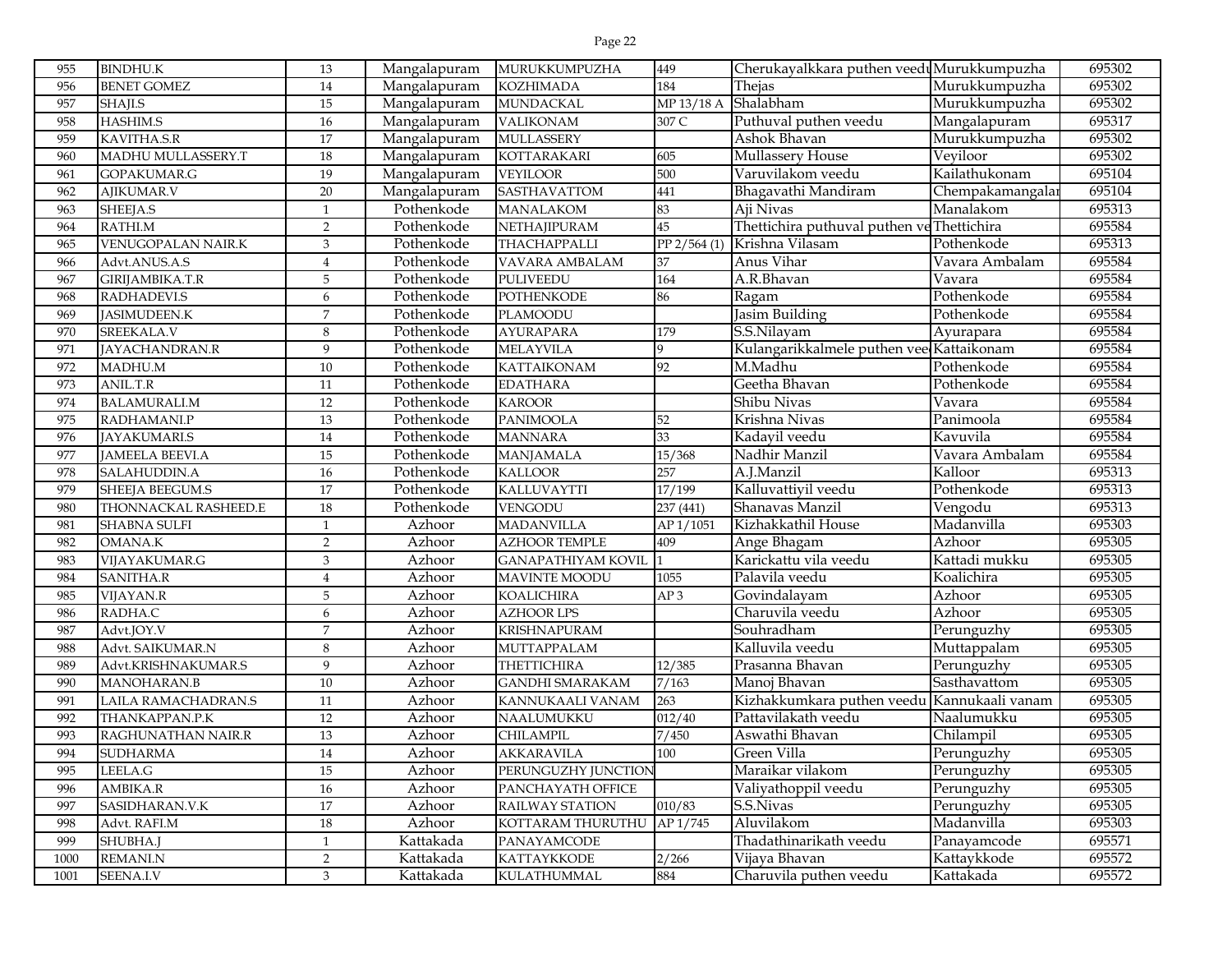| 1002 | SREESAJI.T.S               | $\overline{4}$  | Kattakada | <b>KATTAKADA</b>     | 74        | Ambili Nivas                            | Kattakada       | 695572 |
|------|----------------------------|-----------------|-----------|----------------------|-----------|-----------------------------------------|-----------------|--------|
| 1003 | AMBIKA.J                   | 5               | Kattakada | <b>PLAVOOR</b>       | 223       | Vishnu Nivas                            | Muthiyavila     | 695572 |
| 1004 | <b>JAYAKUMAR.V</b>         | 6               | Kattakada | MANGALAYKKAL         |           | V.J.Nivas                               | Plavoor         | 695572 |
| 1005 | JAYA SHEELA.M.S            | $\overline{7}$  | Kattakada | CHANDRAMANGALAM      | 204       | A.J.Cottage                             | Kumbapuram      | 695572 |
| 1006 | SHYAM.K.V                  | 8               | Kattakada | <b>AMACHAL</b>       |           | Shibu Cottage                           | Amachal         | 695572 |
| 1007 | SHANTHI KRISHNA.V.K        | 9               | Kattakada | <b>KURUTHAMKODE</b>  |           | Aswathi Bhavan                          | Kuruthamkode    | 695572 |
| 1008 | USHAKUMARI.T               | 10              | Kattakada | CHEMPANAKODE         | 486       | Remya Bhavan                            | Chempanakode    | 695572 |
| 1009 | VIKRAMAN NAIR.O.V.R        | 11              | Kattakada | <b>KAANAKKODE</b>    | KP 11/226 | Padma Vilasam                           | Ambalathinkaala | 695571 |
| 1010 | <b>LATHA KUMARI.S</b>      | 12              | Kattakada | AMBALATHINKAALA      | 378       | Achu Nivas                              | Chempanakode    | 695572 |
| 1011 | <b>ANIL KUMAR.K</b>        | 13              | Kattakada | PAARRACHAL           |           | Kumar Mandiram                          | Kollamkonam     | 695572 |
| 1012 | SARATHCHANDRAN NAIR.K      | $\overline{14}$ | Kattakada | KOMBODIYKKAL         | KP 4/421  | Chandra vilasam                         | Amachal         | 695572 |
| 1013 | LASER JOSEPH.J             | 15              | Kattakada | CHETTIKKONAM         | 13/452    | Rinod bhavan                            | Thoongampaara   | 695572 |
| 1014 | RADHA.A                    | 16              | Kattakada | THOONGAMPAARA        |           | Anandhu Bhavan                          | Thoovelorekonam | 695572 |
| 1015 | VIJAYAKUMAR.S              | 17              | Kattakada | <b>PONNARRA</b>      |           | Revathi Bhavan                          | Kudithottukonam | 695572 |
| 1016 | Advt. STEPHEN.G            | 18              | Kattakada | <b>ETTIRUTHY</b>     | 1009      | G.B.Nilayam                             | Puthuvackal     | 695572 |
| 1017 | SASIKALA.N.J               | 19              | Kattakada | <b>KILLI</b>         | 573       | Vijaya vilas                            | Killi           | 695571 |
| 1018 | BIJU.J                     | 20              | Kattakada | <b>KAAVINPURAM</b>   |           | Charuvilakath veedu                     | Killi           | 695571 |
| 1019 | <b>JAYAKUMARI.S</b>        | 21              | Kattakada | <b>KOLLODE</b>       | 106       | Kovilakom                               | Pottankavu      | 695571 |
| 1020 | KONGANAM SREEKUMAR.S       | $\mathbf{1}$    | Vellanad  | <b>KANEYARUPARA</b>  | 169       | Konganath veedu                         | Konganam        | 695541 |
| 1021 | GOPALAKRISHNAN.A           | $\overline{2}$  | Vellanad  | <b>KOTTAVILA</b>     | 11/434    | Thadatharikath veedu                    | Kottavila       | 695543 |
| 1022 | GOPAKUMAR.K                | 3               | Vellanad  | KIDANGUMMAL          |           | Kizhakke veedu                          | Veliyanoor      | 695543 |
| 1023 | RAJALEKSHMI.K.S            | $\bf{4}$        | Vellanad  | <b>VELIYANOOR</b>    |           | Melethil veedu                          | Veliyanoor      | 695543 |
| 1024 | VASANTHAKUMARI.P.N         | 5               | Vellanad  | <b>CHANGA</b>        |           | Mithun Cottage                          | Velivanoor      | 695543 |
| 1025 | <b>ANITHA.S</b>            | 6               | Vellanad  | <b>CHERUKULAM</b>    | 617       | Thadathinarikath veedu                  | Changa          | 695542 |
| 1026 | SHAILAN.J                  | $\overline{7}$  | Vellanad  | PUTHUMANGALAM        | 266/6     | Lekha Sree                              | Cherukulam      | 695542 |
| 1027 | <b>REENA.L</b>             | $\,8\,$         | Vellanad  | <b>PUNALAL</b>       | 327       | Jineesh Bhavan                          | Ayanathukonam   | 695575 |
| 1028 | <b>MANISHA.G</b>           | 9               | Vellanad  | URIAKODU             |           | Mukkola puthen veedu                    | Uriakodu        | 695543 |
| 1029 | SINDHU.G.S                 | 10              | Vellanad  | KAMBANIMUKKU         |           | Sindhu Bhavan                           | Mithranikethan  | 695543 |
| 1030 | <b>BINDHU LEKHA.P</b>      | 11              | Vellanad  | <b>KULAKKODU</b>     |           | Pournami                                | Vellanad        | 695543 |
| 1031 | <b>VELLANAD SASI.V</b>     | 12              | Vellanad  | <b>VELLANAD TOWN</b> | VP 13/114 | Adivila veedu                           | Vellanad        | 95543  |
| 1032 | ROBERT.T                   | 13              | Vellanad  | <b>KANNAMPALLI</b>   |           | Mavara vadakkumkara veedu Kannampalli   |                 | 695543 |
| 1033 | SHEEJA JOHN.J.M            | 14              | Vellanad  | <b>KADUKKAMOODU</b>  |           | V.S.Bhavan                              | Kadukkamoodu    | 695543 |
| 1034 | <b>BINDHU.S</b>            | 15              | Vellanad  | <b>KUTHIRAKULAM</b>  |           | Melekonathvadakkum kara pu Kuthirakulam |                 | 695543 |
| 1035 | GOPALAKRISHNAN NAIR.C      | 16              | Vellanad  | <b>VALIYARA</b>      | 09/030    | Saroja Bhavan                           | Vellanad        | 695543 |
| 1036 | VELLANAD SREEKANDAN.V      | 17              | Vellanad  | MELAMKODU            |           | Vrindavanthoppil veedu                  | Vellanad        | 695543 |
| 1037 | <b>SASIDHARAN NAIR.M</b>   | $\overline{18}$ | Vellanad  | <b>KONGANAM</b>      | 117       | Nithya Nivas                            | Konganam        | 695543 |
| 1038 | VIJAYA VASANTHA RAJ.S      | $\mathbf{1}$    | Poovachal | <b>KONNIYOOR</b>     | 59        | Seyon vila veedu                        | Konniyoor       | 695543 |
| 1039 | SURESHKUMAR.G              | $\overline{2}$  | Poovachal | <b>UNDAPARA</b>      | 255       | Varuvila                                | Konniyoor       | 695575 |
| 1040 | <b>VALSALA.I</b>           | $\,3$           | Poovachal | <b>ALAMUKKU</b>      | 1339      | <b>Jithin Nivas</b>                     | Poovachal       | 695575 |
| 1041 | SUNISOMAN.S                | $\overline{4}$  | Poovachal | KUZHAYKADE           |           | Arapurakuzhi veedu                      | Poovachal       | 695575 |
| 1042 | <b>BALAKRISHNAN NAIR.A</b> | 5               | Poovachal | <b>PULINKODE</b>     | 5/223     | Rohini                                  | Poovachal       | 695575 |
| 1043 | RENUKA KUMARI.D            | 6               | Poovachal | KOVIL VILA           | 175       | Chennukad Mekkum kara veed Kovil vila   |                 | 695575 |
| 1044 | <b>VIJAYADAS.S</b>         | 7               | Poovachal | <b>ILAYKODE</b>      | 1098      | $\overline{\text{V.S}}$ .Bhavan         | Panniyode       | 695575 |
| 1045 | JAYA.D                     | 8               | Poovachal | <b>PANNIYODE</b>     | 588       | Thodiyil veedu                          | Thevankode      | 695572 |
| 1046 | JOHNSON.M.T                | 9               | Poovachal | <b>KALLAMAM</b>      | PP 1067   | Kallamam                                | Kallamam        | 695575 |
| 1047 | <b>BIJUKUMARI.G</b>        | 10              | Poovachal | <b>PATTAKULAM</b>    | 16        | Navsach Villa                           | Kallamam        | 695575 |
| 1048 | SREEDEVI.B                 | 11              | Poovachal | VEERANAKAVU          | 136       | M.K.Vilasam                             | Veeranakavu     | 695572 |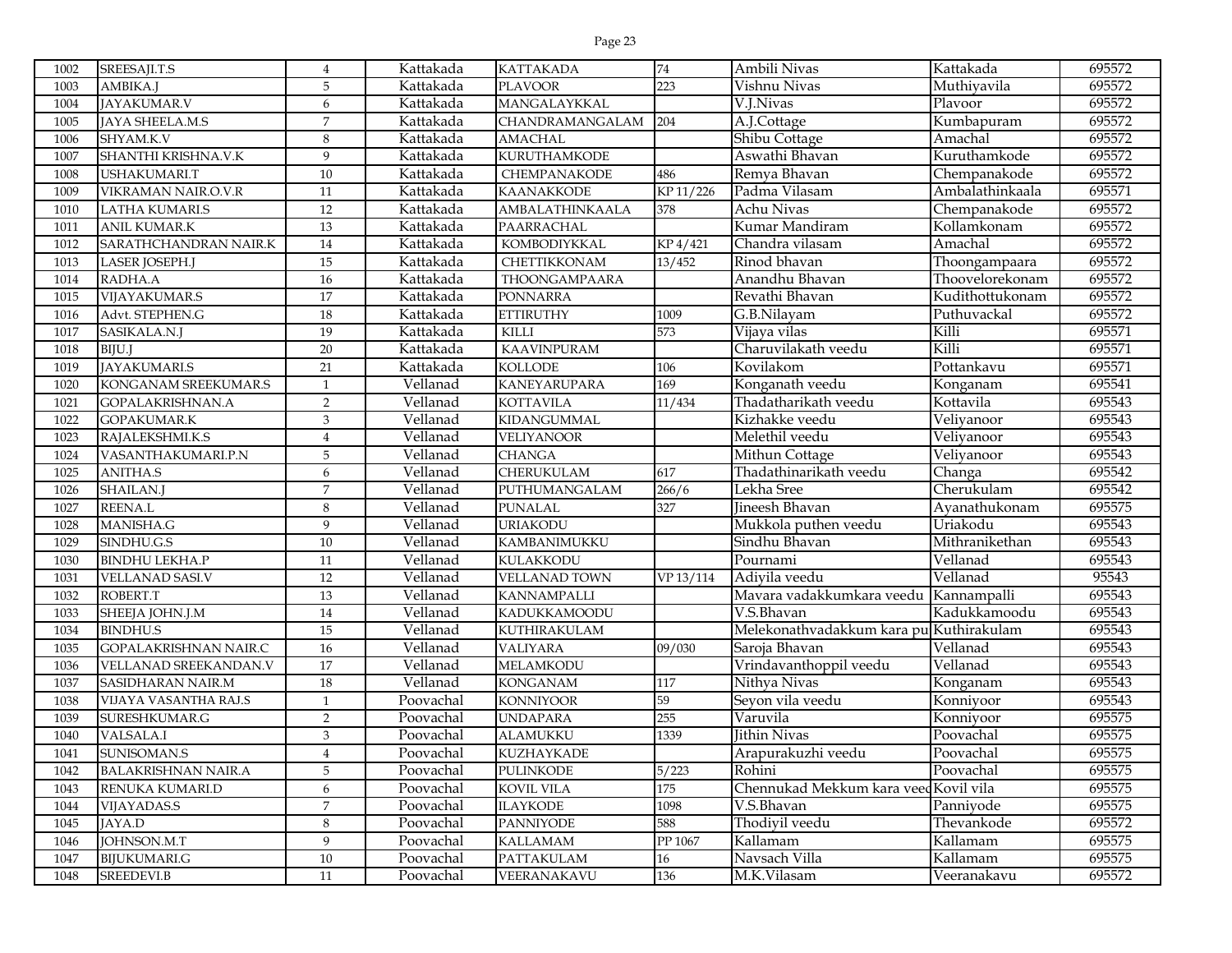| 1049     | <b>BINDHU.I</b>          | 12             | Poovachal | <b>CHAYKULAM</b>        | 100         | Aathira Bhavan            | Chaykulam          | 695572 |
|----------|--------------------------|----------------|-----------|-------------------------|-------------|---------------------------|--------------------|--------|
| 1050     | MARYKUNJU.K.A            | 13             | Poovachal | <b>MYLOTTEMUZHI</b>     | 672         | Thathva Nivas             | Perinjerikonam     | 695572 |
| 1051     | RAJENDRAN NAIR.B         | 14             | Poovachal | <b>ANAKODE</b>          | PP 9/803    | Thoonduvilakath veedu     | Anakode            | 695572 |
| 1052     | SHAILAJA.S               | 15             | Poovachal | <b>MUNDUKONAM</b>       | 14/433      | Kulathinkara puthen veedu | onamkode           | 695575 |
| 1053     | KUMARI MANJUSHA.V.K      | 16             | Poovachal | MUTHIYAVILA             | 836         | Kizhakkumkara veedu       | Udiyanoor          | 695575 |
| 1054     | SHEEJA.G.J               | 17             | Poovachal | THOTTAMBARA             | 777         | Nandhu Bhavan             | Kattakada          | 695572 |
| 1055     | <b>SHAJI DAS</b>         | 18             | Poovachal | <b>KATTAKADA MARKET</b> | 502         | Karunalayam               | Kattakada          | 695572 |
| 1056     | <b>ANITHA.B</b>          | 19             | Poovachal | <b>CHAMAVILA</b>        | 940         | Arun Bhavan               | Chamavila          | 695572 |
| 1057     | KATTAKODE THANKACHAN.I   | 20             | Poovachal | <b>KARIYAMKODE</b>      | 417         | Valoorkonam Thekkumkara   | Kattakode          | 695572 |
| 1058     | <b>BALAS.J</b>           | 21             | Poovachal | PONNEDUTHUKUZHI         | 600         | A.B.Bhavan                | Ponneduthukuzhi    | 695543 |
| 1059     | <b>FASEELA.J</b>         | 22             | Poovachal | <b>POOVACHAL</b>        | 452         | Faseela Manzil            | Poovachal          | 695575 |
| 1060     | SREEDHARAN.C             | 23             | Poovachal | <b>KAPPIKADU</b>        | 390 A       | Vineesh Bhavan            | Poovachal          | 695575 |
| 1061     | <b>BINDHU.B</b>          | $\mathbf{1}$   | Aryanadu  | <b>KEEZPALOOR</b>       | AP 2/172(1) | Nitheesh Bhavan           | Meenankal          | 695542 |
| 1062     | <b>SREEKANTAN NAIR.C</b> | $\overline{2}$ | Aryanadu  | <b>MEENANKAL</b>        |             | Asha Nivas                | Aryanadu           | 695542 |
| 1063     | SARASWATHY.P             | 3              | Aryanadu  | THEVIYARKUNNU           | 702(1)      | Krishna Vilasam           | Avithi             | 695542 |
| 1064     | ASHOKAN.K                | $\overline{4}$ | Aryanadu  | POTTANCHIRA             | 4/15/675    | Anandha Bhavan            | Varakadu           | 695542 |
| 1065     | <b>BABU.A</b>            | 5              | Aryanadu  | <b>EANCHAPURI</b>       | AP 499      | Viji Bhavan               | Eanchapuri         | 695542 |
| 1066     | PRASANTH KUMAR.D.S       | 6              | Aryanadu  | <b>KOKKOTELA</b>        | 585         | Sree vilasam              | kokkotela          | 695542 |
| 1067     | RADHAKRISHNAN.E          | $\overline{7}$ | Aryanadu  | <b>PALEKONAM</b>        | AP 3/221    | Kali veedu                | Palekonam          | 695542 |
| 1068     | <b>IEEIA.S</b>           | 8              | Aryanadu  | <b>IRINJAL</b>          | 87/289      | Kizhakkumkara             | Irinjal            | 695542 |
| 1069     | SHAJITHA BEEVI.N.E       | 9              | Aryanadu  | <b>PALLIVETTA</b>       | AP 1/118    | Rareeram                  | Aryanadu           | 695542 |
| 1070     | SUPRABHA.L.D             | 10             | Aryanadu  | <b>KANJIRAMOODE</b>     | 338         | Thadatharikath veedu      | Aryanadu           | 695542 |
| 1071     | <b>ANILKUMAR.S</b>       | 11             | Arvanadu  | <b>KANAKUZHI</b>        | 283         | Roadarikath veedu         | Punalal            | 695575 |
| 1072     | SARITHA.R.T              | 12             | Aryanadu  | <b>CHOOZHA</b>          | 733         | Rajesh Bhavan             | Aryanadu           | 695542 |
| 1073     | <b>GOKUL DEEP.R.P</b>    | 13             | Aryanadu  | <b>ARYANADU TOWN</b>    | AP 273/3    | Rahul Bhavan              | Parandode          | 695542 |
| 1074     | SHAILAJA.O               | 14             | Aryanadu  | <b>KOTTAIKAKAM</b>      | 92          | Purathe vila veedu        | Kottaikakam        | 695542 |
| 1075     | PRASANNA KUMARI.R        | 15             | Aryanadu  | <b>IRAVUR</b>           | 513/15      | Prasanna Mandiram         | Aryanadu           | 695542 |
| 1076     | SADHEER.A                | 16             | Aryanadu  | VALIYAKALUNKE           | 254/4       | Chantha vila16            | Parandode          | 695542 |
| 1077     | SUNDHARAM.K.P            | 17             | Aryanadu  | <b>PARANDODE</b>        | 364/1       | Sree Sai                  | Parandode          | 695542 |
| 1078     | SHEEJAMOL.C              | 18             | Aryanadu  | PURUTHIPPARA            | 183         | Thenguvila                | Puruthippara       | 695542 |
| 1079     | <b>LV VIPIN</b>          | $\mathbf{1}$   | Vithura   | CHETTACHAL              |             | <b>Vivek Nivas</b>        | Anappara           | 695551 |
| 1080     | K VIJAYAKUMAR            | $\overline{2}$ | Vithura   | <b>GANAPATHIYAMKODE</b> | 2           | Grama Shree               | Shasthamkavu       | 695551 |
| 1081     | RASHEED M M              | 3              | Vithura   | PONNAMCHUNDU            | 1001        | M S Building              | Vithura            | 695551 |
| 1082     | SOBHANA.M                | $\overline{4}$ | Vithura   | <b>MANALI</b>           | 164 A       | Snehalayam                | Chembikunnu        | 695551 |
| 1083     | R LEELAKUMARI            | 5              | Vithura   | <b>KALLAR</b>           | 173         | Latha Bhavan              | Kallar             | 695551 |
| 1084     | <b>ALPHONSE A</b>        | 6              | Vithura   | <b>ANAPPARA</b>         | 533         | Haritha Bhavan            | Anappara           | 695551 |
| 1085     | MARIYAKUTTY              | 7              | Vithura   | <b>BONAKKADU</b>        | 228         | Kizhakkillathe veedu      | Bonakkadu          | 695551 |
| 1086     | <b>GIREESH KUMAR.G.P</b> | 8              | Vithura   | MARUTHAMALA             | 614         | Giressh Bhavan            | Makhi              | 695551 |
| 1087     | <b>SHANTHI G NAIR</b>    | 9              | Vithura   | <b>THEVIYODE</b>        |             | Sunil Nivas               | Anappara           | 695551 |
| $1088\,$ | SHIBURAJ.G.D             | $10\,$         | Vithura   | <b>MONEYRUKI</b>        |             | Anjanam                   | Peppara            | 695551 |
| 1089     | SHANTHA.M                | 11             | Vithura   | PEPPARA                 | 339         | Prasanth Bhavan           | Pathirikode        | 695542 |
| 1090     | <b>USHAKUMAR.C.S</b>     | 12             | Vithura   | <b>MEMALA</b>           | 189         | Anju Bhavan               | Memala             | 695551 |
| 1091     | AMBIKA.L                 | 13             | Vithura   | THALLACHIRA             | 12          | Vishnu Bhavan             | Thallachira        | 695551 |
| 1092     | SHIHABUDEEN.A.K          | 14             | Vithura   | MULAKKOTTUKARA          | 515 A       | Shaal House               | Vithura            | 695551 |
| 1093     | PUSHPALATHA.G            | 15             | Vithura   | <b>VITHURA</b>          | 1004        | KP Bhavan                 | Vithura            | 695551 |
| 1094     | SHEELA KUMARI.K          | 16             | Vithura   | <b>KOPPAM</b>           | 14/439      | Amritha Bhavan            | Near Panchayath Of | 695551 |
| 1095     | PRAKASH.P.K              | 17             | Vithura   | <b>CHENNANPARA</b>      | 555         | Mankunnil veedu           | Chennanpara        | 695551 |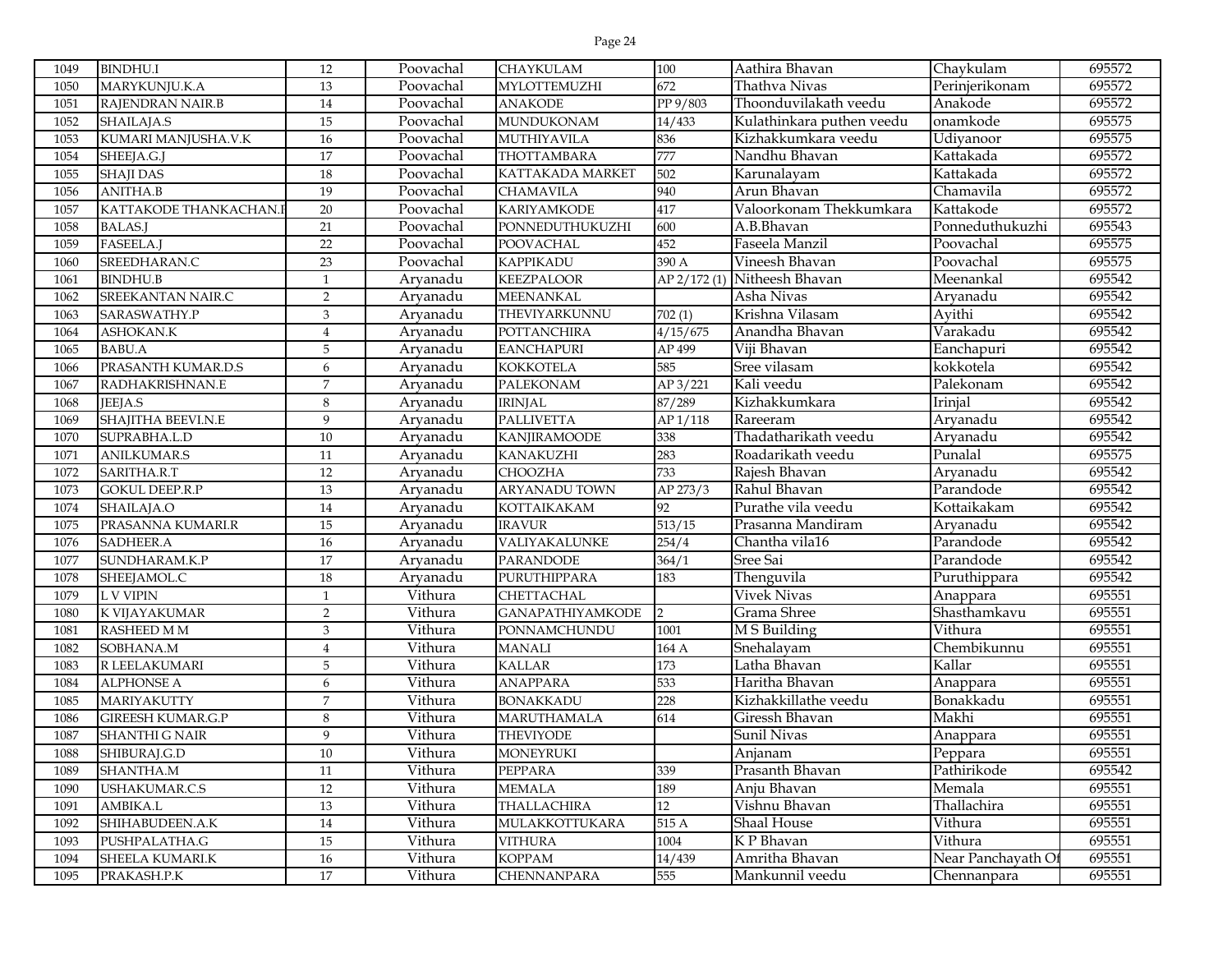| 1096 | SUDHARSANAN.R            | $\mathbf{1}$    | Kuttichal    | <b>KUTTICHAL</b>      | 280        | Thadatharikath veedu                   | Manthikalam         | 695574 |
|------|--------------------------|-----------------|--------------|-----------------------|------------|----------------------------------------|---------------------|--------|
| 1097 | <b>KUSALA KUMARI.S</b>   | $\overline{2}$  | Kuttichal    | PACHAKADU             | 410        | Chappath Roadarikath veedu             | Chappath            | 695574 |
| 1098 | <b>AJITH P ARUKIL</b>    | 3               | Kuttichal    | <b>ARUKIL</b>         | 166        | Sri Nikethan                           | Arukil              | 695574 |
| 1099 | Advt.SATHEESH KUMAR.F    | $\overline{4}$  | Kuttichal    | <b>UTHARAMCODE</b>    |            | Roadarikath veedu                      | Kuttichal           | 695574 |
| 1100 | <b>BAIJU.V.S</b>         | 5               | Kuttichal    | <b>KODUKKARA</b>      | 78         | <b>Sree Shailam</b>                    | Uthramcode          | 695574 |
| 1101 | JAYASREE.P.S             | 6               | Kuttichal    | <b>ELIMALA</b>        | 336        | Parakonam Mekkumkara puth Kottoor      |                     | 695574 |
| 1102 | <b>SREEDEVI SURESH.S</b> | 7               | Kuttichal    | <b>CHONNAMPARA</b>    | 532        | Surya House                            | Chonnampara         | 695574 |
| 1103 | <b>SURESH MITHRA.F</b>   | 8               | Kuttichal    | <b>KOTTOOR</b>        | 600        | Vrindhavanam                           | Valippara           | 695574 |
| 1104 | JAGADHAMMA.K.B           | 9               | Kuttichal    | <b>KALLIYAL</b>       | 61 (800)   | Sree krishna Nivas                     | Villuchari          | 695574 |
| 1105 | ABHILASH.M               | 10              | Kuttichal    | <b>MANTHIKALAM</b>    | 398        | Abhilash Bhavan                        | Paruthippally       | 695574 |
| 1106 | <b>BEENA VIJAYAN</b>     | 11              | Kuttichal    | THACHANKODE           | 569        | Nissy Bhavan                           | Kuttichal           | 695574 |
| 1107 | <b>GEETHAKUMARI.S</b>    | 12              | Kuttichal    | PARUTHIPPALLY         | 45         | Thumbottukonath veedu                  | Paruthippally       | 695574 |
| 1108 | SOMASEKHARAN NAIR.M.P    | 13              | Kuttichal    | <b>KAITHYKAL</b>      | KP 13/16   | Bhuvanedra Vilasam                     | Kaithykal           | 695574 |
| 1109 | VAHIDA.V.H               | 14              | Kuttichal    | <b>PEZHUMMOODE</b>    | 8/123      | Anthan                                 | Arukil              | 695574 |
| 1110 | <b>LATHA KUMARI</b>      | $\mathbf{1}$    | Uzhamalackal | <b>PERILA</b>         | 144        | Plavila puthen veedu                   | Perila              | 695542 |
| 1111 | <b>BIJITHA.V.S</b>       | $\overline{2}$  | Uzhamalackal | AYYPPANKUZHI          |            | S.S.House                              | Ayyappan kuzhi      | 695541 |
| 1112 | SUJATHA.B.B              | 3               | Uzhamalackal | <b>KURYATHI</b>       |            | M.S.Bhavan                             | Kuryathi            | 695542 |
| 1113 | ARUVIYODE SURENDRAN      | $\overline{4}$  | Uzhamalackal | <b>PONGODE</b>        |            | Sankaravilasath puthen veedu Aruviyode |                     | 695542 |
| 1114 | Advt.SREEJITH.S.S        | 5               | Uzhamalackal | <b>MUMBALA</b>        |            | Sree vilasam                           | Uzhamalackal        | 695542 |
| 1115 | SAJEENA.S                | 6               | Uzhamalackal | <b>CHITTUVEEDU</b>    | 101        | Aishalayam                             | Tholoor             | 695542 |
| 1116 | RASHEEDA BEEVI.M         | $\overline{7}$  | Uzhamalackal | PULIMOODU             |            | A.R.House                              | Uzhamalackal        | 695542 |
| 1117 | <b>USHYLA.S</b>          | 8               | Uzhamalackal | <b>KULAPPADA</b>      | 445        | Al Ameen Manzil                        | Uzhamalackal        | 695542 |
| 1118 | SASIKUMAR.B              | 9               | Uzhamalackal | VALUKKONAM            | 38/3       | Radha Vilasam                          | Valukkonam          | 695542 |
| 1119 | <b>SASIDHARAN NAIR.G</b> | 10              | Uzhamalackal | <b>ELIYAVOOR</b>      | 288        | Sajeetha Mandiram                      | <b>Uzhamalackal</b> | 695542 |
| 1120 | SHAILAJA SREEKUMARAN NA  | 11              | Uzhamalackal | CHAKRAVANIPURAM       | 556        | Sreejith Bhavan                        | Chakravanipuram     | 695541 |
| 1121 | <b>BIJU.A</b>            | 12              | Uzhamalackal | MANJAMMOOLA           |            | Edavilakath veedu                      | Puthukulangara      | 695541 |
| 1122 | <b>KAVITHA.V</b>         | 13              | Uzhamalackal | PUTHUKULANGARA        | 13         | Karthika Bhavan                        | Puthukulangara      | 695541 |
| 1123 | VISHWABHARAN.A           | 14              | Uzhamalackal | <b>MANIKYAPURAM</b>   | 687        | Thadathinarikath veedu                 | Kunnunada           | 695541 |
| 1124 | LALITHA.T                | 15              | Uzhamalackal | PARUTHIKUZHI          |            | Cheriyavengottu konam                  | Paruthikuzhi        | 695541 |
| 1125 | GEETHAKUMARI.S.S         | $\mathbf{1}$    | Tholicode    | PULICHAMALA           | 238        | Sangeetha Bhavan                       | Pulichamala         |        |
| 1126 | MANKAD SUKUMARAN NAIR.   | 2               | Tholicode    | PARAPPARA             |            | Devaki Vilasam                         | Parappara           | 695551 |
| 1127 | SOBHANA KUMARI.R         | 3               | Tholicode    | <b>CHAYAM</b>         |            | Venu vilasam                           | Chayam              | 695551 |
| 1128 | SIVANANDAN.S             | $\overline{4}$  | Tholicode    | THOTTUMUKKU           | 590        | Thadathinarikath veedu                 | Ponppara            | 695551 |
| 1129 | ANZAR.A                  | 5               | Tholicode    | PULIMOODU             | 544        | Mekkumkara puthen veedu                | Thottumukku         | 695551 |
| 1130 | <b>VALSALA KUMARI.S</b>  | 6               | Tholicode    | MALAYADI              | 369        | Kizhakkumkara Thadathinarik Malayadi   |                     | 695541 |
| 1131 | JAYAKUMAR.G              | $\overline{7}$  | Tholicode    | <b>VINOBANIKETHAN</b> |            | Maruthumkuzhy Veedu                    | Thchancodu          | 695542 |
| 1132 | ASHOKAN.P.V              | 8               | Tholicode    | CHETTIYAMPARA         | 8/409 B    | P.V.House                              | Chambottuppara      | 695542 |
| 1133 | PREMKUMAR.S.S            | 9               | Tholicode    | THACHANCODE           |            | Ganga Bhavan                           | Thachancode         | 695542 |
| 1134 | SURESH.V.J               | 10              | Tholicode    | <b>KANIYARAMCODE</b>  | 272        | Vattapullil veedu                      | Panaikkode          | 695542 |
| 1135 | SHEELA.S                 | 11              | Tholicode    | <b>PANAIKKODE</b>     | 614        | Sharanya bhavan                        | Pullikkonam         | 695542 |
| 1136 | SHAMNA NAVAZ.K           | 12              | Tholicode    | <b>THOLICODE</b>      | 15/222     | Ashique Manzil                         | Tholicode           | 695541 |
| 1137 | SHEMY SHAMNAD.A.S        | 13              | Tholicode    | THOLICODE TOWN        | TP I 312 D | Asif villa                             | Tholicode           | 695541 |
| 1138 | SREEKALA MOHAN           | 14              | Tholicode    | <b>ANAPETTY</b>       | 423        | Kala Bhavan                            | Anapetty            | 695541 |
| 1139 | <b>LAILA HANEEF</b>      | $\overline{15}$ | Tholicode    | <b>THEVANPARA</b>     | 360        | Kodiyil veedu                          | Tholicode           | 695541 |
| 1140 | VIJAYAN.R.C              | 16              | Tholicode    | <b>THURUTHI</b>       | 16/364     | Sobhana vilasam                        | Anapetty            | 695541 |
| 1141 | SANTHOSH KUMAR.B.S       | $\mathbf{1}$    | Karakulam    | VATTAPPARA WEST       |            | Roadarikath veedu                      | Vattappara west     | 695028 |
| 1142 | VATTAPPARA JAYAKUMAR.B   | $\overline{2}$  | Karakulam    | VATTAPPARA EAST       | KP 9/609 A | Kadayil veedu                          | Vattappara          | 695028 |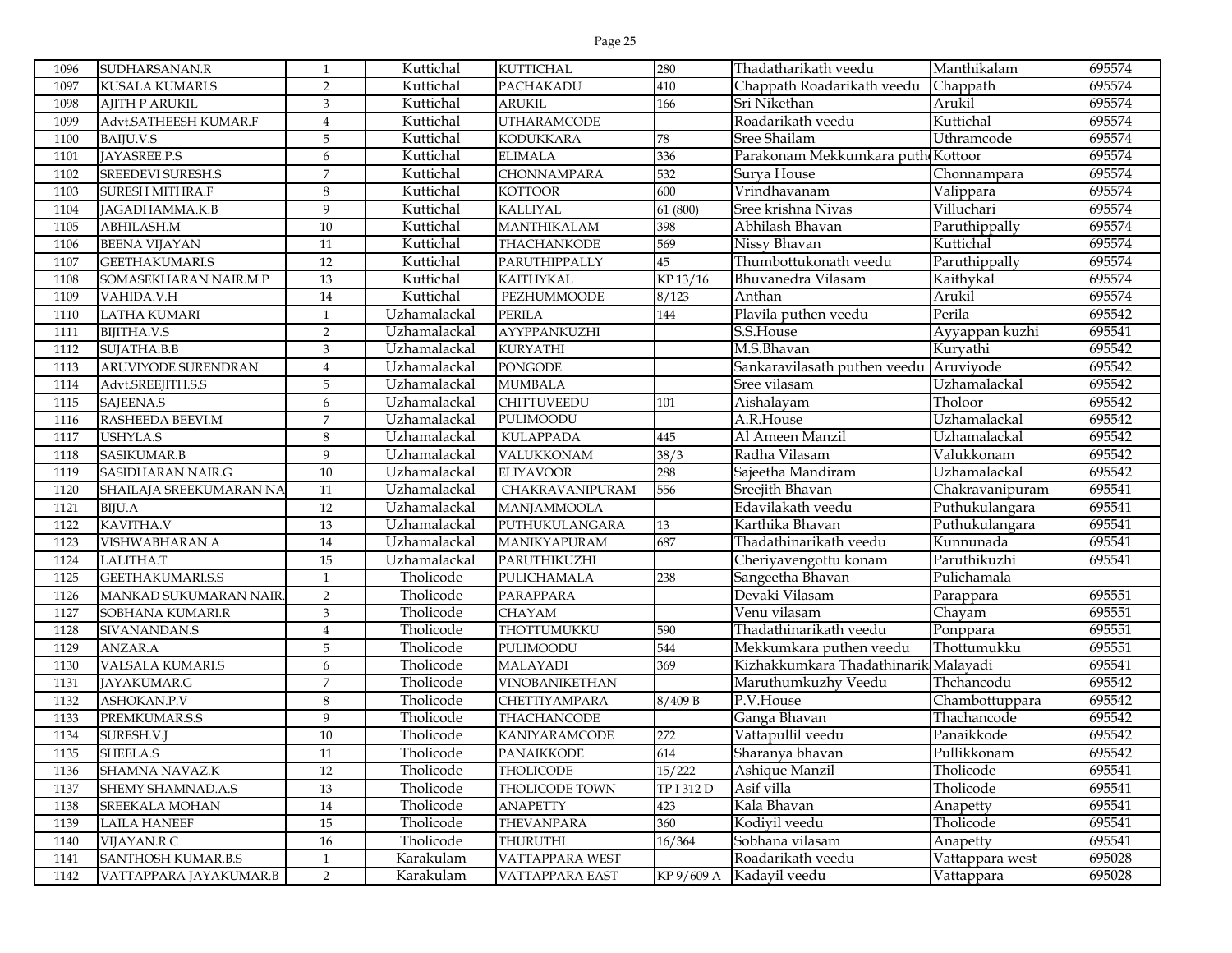| 1143      | <b>BAIJU.R.S</b>         | 3                         | Karakulam  | <b>KARAYALATHUKONAM</b> |                   | Kizhakke vilayil                     | Vattappara       | 695028 |
|-----------|--------------------------|---------------------------|------------|-------------------------|-------------------|--------------------------------------|------------------|--------|
| 1144      | PRABHAKUMARI.B           | $\overline{4}$            | Karakulam  | PLATHARA                | 4/506             | <b>Bhagya Nivas</b>                  | Plathara         | 695028 |
| 1145      | <b>ABDUL MAJEED.E</b>    | 5                         | Karakulam  | <b>VENGODE</b>          | 7/410             | Shiji Manzil                         | Chekkakonam      | 695564 |
| 1146      | THAHIRA BEEVI.A          | 6                         | Karakulam  | <b>KIZHAKELA</b>        | 735               | M.S.Manzil                           | Karakulam        | 695564 |
| 1147      | HEMALATHA KUMARI.V       | $\overline{7}$            | Karakulam  | CHEKKAKKONAM            | 556               | Kavitha Bhavan                       | kozhiyode        | 695564 |
| 1148      | SASIKALA.A               | 8                         | Karakulam  | AYANIKKADU              | 583               | Reshma Bhavan                        | Karakulam        | 695564 |
| 1149      | <b>SREEKANTAN NAIR.K</b> | 9                         | Karakulam  | THARATTA                | 9/133             | Prasanna Bhavan                      | Karakulam        | 695564 |
| 1150      | SASIKALADEVI.R           | 10                        | Karakulam  | <b>KACHANI</b>          | $3/862$ A         | Abhi Nivas                           | Kachani          | 695564 |
| 1151      | RAJAMMA.C                | 11                        | Karakulam  | MUDHISASTHAMKODE        | 548               | Sherin villa                         | Vazhavila        | 695564 |
| 1152      | RAJEEV.V                 | 12                        | Karakulam  | VAZHAYILA               | 643               | Mottelvila veedu                     | Christ Nagar     | 695564 |
| 1153      | SOBHANA KUMARI.K         | 13                        | Karakulam  | AARAMKKALLU             |                   | Lekshmi vilakath veedu               | Aaramkkallu      | 695564 |
| 1154      | <b>REMADEVI.S</b>        | 14                        | Karakulam  | <b>KARAKULAM</b>        | 876 E             | Aswathi Bhavan                       | Karakulam        | 695564 |
| 1155      | VIJAYAKUMARAN NAIR.P     | 15                        | Karakulam  | <b>MUKKOLA</b>          | KP 2/524          | Vishnu Bhavan                        | Karakulam        | 695564 |
| 1156      | AJITHAKUMARI.V           | 16                        | Karakulam  | <b>EANIKKARA</b>        | 764               | Ajitha Bhavan                        | Karakulam        | 695564 |
| 1157      | PUSHPALEELA.B            | 17                        | Karakulam  | <b>NEDUMPARA</b>        | 159               | Ansi Bhavan                          | Karakulam        | 695564 |
| 1158      | <b>GOPINATHAN NAIR.A</b> | 18                        | Karakulam  | <b>KALLAYAM</b>         |                   | Kuzhikonath vadakkumkara pi Kallayam |                  | 695043 |
| 1159      | VIJAYAN.B                | 19                        | Karakulam  | <b>PLAVUVILA</b>        | 5/657A            | Puliyamkode veedu                    | Kallayam         | 695043 |
| 1160      | <b>VENU.G</b>            | 20                        | Karakulam  | <b>NEDUMON</b>          | 219               | Manjamkode Colony                    | Nedumon          | 695043 |
| 1161      | Advt. ASHA SANDHYA.S     | 21                        | Karakulam  | <b>MARUTHOOR</b>        | 18/247            | Cheenivila House                     | Mukkola          | 695043 |
| 1162      | <b>SUNITHA KUMARI.S</b>  | 22                        | Karakulam  | <b>KAZHUNADU</b>        | 21/499            | Manacaud Puthen veedu                | Chittazha        | 695028 |
| 1163      | <b>DAISY BALA</b>        | 23                        | Karakulam  | <b>CHITTAZHA</b>        | 70 A              | Mithun Bhavan                        | Chittazha        | 695028 |
| 1164      | <b>BINDHU.S</b>          | $\mathbf{1}$              | Aruvikkara | VELOORKONAM             | 202               | Sony Bhavan                          | Veloorkonam      |        |
| 1165      | JAYASREE.D               | $\overline{2}$            | Aruvikkara | KOKKOTHAMANGALAM 120    |                   | Kannani veedu                        | Kurunjilakode    | 695543 |
| 1166      | SREEDEVAN.K              | 3                         | Aruvikkara | <b>KALATHARA</b>        |                   | Cheppalli veedu                      | Kokkothamangalam | 695543 |
| 1167      | <b>LEENA RANI.S</b>      | $\overline{4}$            | Aruvikkara | <b>MUNDELA</b>          | 274               | Rajesh Bhavan                        | Mundela          | 695543 |
| 1168      | <b>BABURAJ.L</b>         | 5                         | Aruvikkara | MAILAMOODU              | 395               | Cheruvangottu konath veedu           | Aruvikkara       | 695564 |
| 1169      | VASANTHAKUMARI.R         | 6                         | Aruvikkara | <b>ARUVIKKARA</b>       | AP 1/35           | Upanappalli puthen veedu             | Aruvikkara       | 695564 |
| 1170      | <b>JYOTHI.R</b>          | 7                         | Aruvikkara | <b>VEMBANOOR</b>        | 171/1             | <b>Jyothi Bhavan</b>                 | Vembanoor        | 695564 |
| 1171      | THANKAPPAN.S             | 8                         | Aruvikkara | KADAMBANADU             | 562/1             | Vijaya vilasam                       | Vembanoor        | 695564 |
| 1172      | MINI.I                   | 9                         | Aruvikkara | <b>MANABOORU</b>        | 251               | Mini Bhavan                          | Kuthirakulam     | 695543 |
| 1173      | SREEKUMAR.K              | 10                        | Aruvikkara | BHAGAVATHIPURAM         | 81                | Sree Anashwara Mandiram              | Gandhiji Nagar   | 695543 |
| 1174      | GOPALAKRISHNAN.B         | 11                        | Aruvikkara | CHERIYAKONNY            | IX 183/1          | Priyadarshini Bhavan                 | Cheriyakonny     | 695013 |
| 1175      | JAYAKUMARI.S             | 12                        | Aruvikkara | <b>IRAYAMCODE</b>       | AP 8/607          | Moolayil kadackal veedu              | Irayamcode       | 695013 |
| 1176      | D. KRISHNAKUMAR (UNNI)   | 13                        | Aruvikkara | <b>KACHANI</b>          |                   | Santhalayam                          | Kachani          | 695564 |
| 1177      | LEKHA.L                  | 14                        | Aruvikkara | KALATHUKAL              | 197               | Kaavinpurath veedu                   | Kalathukal       | 695064 |
| 1178      | MARIYA KUTTY.C           | 15                        | Aruvikkara | <b>MAILAM</b>           | 556               | Kadayil veedu                        | Mailam           | 695013 |
| 1179      | ALUMMOODU VIJAYAN        | 16                        | Aruvikkara | <b>PANDIYODE</b>        | AP 17/112         | Alumoottil veedu                     | Irumba           | 695564 |
| 1180      | RAGHAVAN.P               | 17                        | Aruvikkara | <b>IRUMBA</b>           | 99                | Nisha Vilasam                        | Irumba           | 695564 |
| 1181      | Advt. HAKIM.A.A          | 18                        | Aruvikkara | VATTAKULAM              | AP 5/285          | Haritha                              | Mulliilavinmoodu | 695564 |
| 1182      | SAMRATH.S                | 19                        | Aruvikkara | <b>AZHIKODE</b>         | 229               | Poovanamkuzhi puthen veedu Azhikode  |                  | 695564 |
| 1183      | SAJA JAD.A               | 20                        | Aruvikkara | <b>KARUMARAKODE</b>     |                   | Saja Jad Manzil                      | Karumarakode     | 695564 |
|           |                          |                           |            |                         |                   |                                      |                  |        |
| Roll. No. | candidate                | g_wardno                  |            | g_wardname              | $h$ <sub>no</sub> | h_name                               | place            | pin    |
| 1184      | NANNADUKAVU SALAHUDDI    | $\mathbf{1}$              | Vembayam   | <b>THEEPPUKAL</b>       | VP 1/114          | Pongumood veedu                      | Theeppukal       | 695584 |
| 1185      | CHITHRA.V.R              | $\overline{2}$            | Vembayam   | NANNADUKAVU             | 49                | Mannathipoika veedu                  | Nannadukavu      | 695584 |
| 1186      | CHITHRA LEKA.B.S         | $\ensuremath{\mathbf{3}}$ | Vembayam   | VAZHAYKADU              | 83                | Kaavinpurath veedu                   | Vazhaykadu       | 695584 |
| 1187      | JAYAN NAIR.K             | $\overline{4}$            | Vembayam   | <b>KONCHIRA</b>         | 535               | Lijin Bhavan                         | Konchira         | 695615 |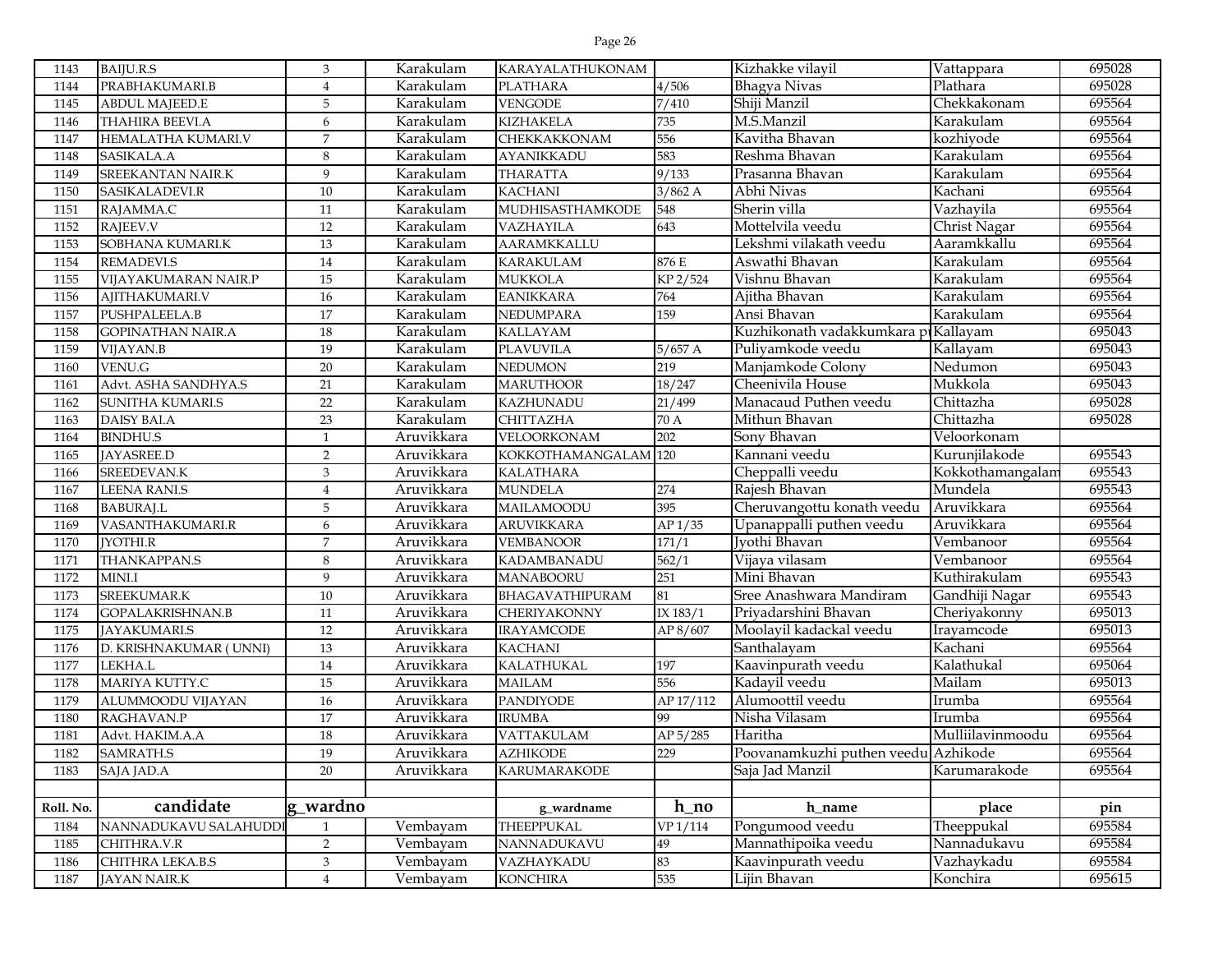| 1188 | <b>NAFEESATH BEEVI.S</b> | 5              | Vembayam                      | KANYAKULANGARA      | 272       | Rahin Manzil           | Kanyakulangara  | 695615 |
|------|--------------------------|----------------|-------------------------------|---------------------|-----------|------------------------|-----------------|--------|
| 1189 | SUBHADRAMMA. D           | 6              | Vembayam                      | <b>KAARANCODE</b>   | 96        | Uthradam               | Mandapam        | 695615 |
| 1190 | SHEELAJA.A               | 7              | Vembayam                      | CHEERANNIKARA       |           | Sopanam                | Gopurathinkuzhi | 695615 |
| 1191 | USHAKUMARI.K             | 8              | Vembayam                      | <b>VETUPARA</b>     | 193       | Mohanavilasam          | Manjapara       | 695615 |
| 1192 | VIJAYAN.S                | 9              | Vembayam                      | THEKKADA            | 142       | Vijay Bhavan           | Thekkada        | 695615 |
| 1193 | JOSE.A                   | 10             | Vembayam                      | CHIRAMUKKU          | 5/620     | Kanavil House          | Vembayam        | 695615 |
| 1194 | <b>SURESH.S</b>          | 11             | Vembayam                      | <b>PERUMKOOR</b>    | 17        | Pottavilakom           | Kanakode        | 695028 |
| 1195 | PRABHAKUMARI.O           | 12             | Vembayam                      | <b>MOTTAMOODU</b>   | 568       | Prabha Mandiram        | Mottamoodu      | 695280 |
| 1196 | <b>NANCY JOSEPH</b>      | 13             | Vembayam                      | <b>KANAKODE</b>     | 223       | Pravikulam House       | Kalluvakuzhi    | 695028 |
| 1197 | RAJESH.S                 | 14             | Vembayam                      | <b>MULANKKAD</b>    | 526       | Karthika               | Kuttiyani       | 695028 |
| 1198 | RAJALEKSHMI.P            | 15             | Vembayam                      | <b>KUTTIYANI</b>    | 208       | Chithralayam           | Kuttiyani       | 695028 |
| 1199 | VASUDEVAN.K              | 16             | Vembayam                      | PANTHALAKODE        | 194       | Pankaja Bhavan         | Panthalakode    | 695028 |
| 1200 | SAJAYAKUMAR.K.V          | 17             | Vembayam                      | <b>VETTINADU</b>    | 297       | Ajaya Vilasam          | Vettinadu       | 695028 |
| 1201 | <b>GOPI PILLAI.B.S</b>   | 18             | Vembayam                      | <b>NEDUVELI</b>     | 18/93     | Ananthu Bhavan         | Neduveli        | 695615 |
| 1202 | <b>JAGANATHA PILLAI</b>  | 19             | Vembayam                      | <b>VATTAVILA</b>    | 679       | J.P.Bhavan             | Vazhaykadu      | 695584 |
| 1203 | <b>BINDHU.S</b>          | $20\,$         | $\overline{\text{V}}$ embayam | MAYILADUM MUGAL     | 527       | Kaloorkonath veedu     | Ayirooppara     | 695584 |
| 1204 | <b>GEETHAKUMARI.R</b>    | 21             | Vembayam                      | <b>AYIROOPPARA</b>  | 138 A     | Kaloorkonath veedu     | Ayirooppara     | 695584 |
| 1205 | VINOD LOPPAS.F           | 1              | Anadu                         | THEERTHAMKARA       | AP 6/863  | <b>Jessy Cottage</b>   | Kalliyode       | 695568 |
| 1206 | SREEKALA.N               | 2              | Anadu                         | <b>CHELA</b>        | 1053      | Gurukripa              | Moozhi          | 695568 |
| 1207 | RADHA.N                  | 3              | Anadu                         | <b>KALLIYODE</b>    | 66        | Radha Bhavan           | Kalliyode       | 695568 |
| 1208 | <b>SURESH KUMARI.R</b>   | 4              | Anadu                         | <b>ERYANADE</b>     | AP 7/71   | Subodhini Mandiram     | Anadu           | 695544 |
| 1209 | <b>BINDHU.V</b>          | 5              | Anadu                         | CHANDRAMANGALAM     | 172       | Kaavuvilakath veedu    | Vattathala      | 695544 |
| 1210 | AJAYAKUMAR.R             | 6              | Anadu                         | <b>ANADU TOWN</b>   | 71 A      | Upasana                | Anadu           | 695544 |
| 1211 | SREEKUMAR.T              | $\overline{7}$ | Anadu                         | <b>CHERUVELI</b>    | 578       | Manju vila veedu       | Chullimanoor    | 695541 |
| 1212 | <b>REENA.S</b>           | 8              | Anadu                         | <b>VANCHUVAM</b>    | 113       | M.R.Manzil             | Vanchuvam       | 695541 |
| 1213 | <b>REJI BENNET.V</b>     | 9              | Anadu                         | MANNORKONAM         | 423       | Leela Bhavan           | Mannorkonam     | 695541 |
| 1214 | SUJATHA.R                | 10             | Anadu                         | THAZHNNAMALA        | 55        | Raj Bhavan             | Chullimanoor    | 695541 |
| 1215 | SADHIYA BEEVI.A          | 11             | Anadu                         | <b>CHULLIMANOOR</b> | 554       | <b>Akbar Building</b>  | Manjakottumoola | 695541 |
| 1216 | GOPALAKRISHNAN.S         | 12             | Anadu                         | NETTARAKONAM        | AP 8/1668 | Puliyaravilakath veedu | Anadu           | 695544 |
| 1217 | SHAILAJA.S               | 13             | Anadu                         | <b>MANDAPAM</b>     | 251       | Padma vilasam          | Aalamkode       | 695544 |
| 1218 | USHAKUMARI.J             | 14             | Anadu                         | PUTHANPALAM         | 151       | Panayencheri veedu     | Anadu           | 695544 |
| 1219 | <b>VENKAVILA SAJI</b>    | 15             | Anadu                         | VETTAMPALLY         | 254       | Thara Vilas            | Venkavila       | 69564  |
| 1220 | SHAIJUKUMAR.G            | 16             | Anadu                         | THIRICHITTOOR       | 130       | Kuruvikonath veedu     | pallimukku      | 695564 |
| 1221 | SHEELA.P.N               | 17             | Anadu                         | <b>VENKAVILA</b>    | 168       | Krishna Vilasam        | Venkavila       | 695561 |
| 1222 | PUSHPA.T                 | 18             | Anadu                         | THANNIMOODE         | 138       | Sree Hari              | Venkavila       | 695561 |
| 1223 | SURESHKUMAR.P            | 19             | Anadu                         | <b>IRINJAYAM</b>    |           | Mekkumkara puteh veedu | Meenmoode       | 695541 |
| 1224 | REJIKUMAR.G              | $\mathbf{1}$   | Panavoor                      | <b>VISWAPURAM</b>   | 1/204     | Maya Vilasam           | Viswapuram      | 695562 |
| 1225 | LEKHA.J                  | 2              | Panavoor                      | <b>PERAYAM</b>      | 2/157     | Aswathi Bhavan         | Thriveni        | 695562 |
| 1226 | SILVARAJAN.T             | 3              | Panavoor                      | PANAYAMUTTAM        | 604       | Ratheesh bhavan        | Panayamuttam    | 695561 |
| 1227 | AMBIKA.S                 | 4              | Panavoor                      | KOTHAKULANGARA      |           | Rajana Vilasam         | Konnamoode      | 695521 |
| 1228 | AJITHA.S                 | 5              | Panavoor                      | <b>MOTTAKKAVE</b>   | 446       | Kunnupurath veedu      | Kazhakunnu      | 695541 |
| 1229 | MOTTAKKAVE RAJAN         | 6              | Panavoor                      | <b>MEENNILAM</b>    | 3/596     | Raj Bhavan             | Panavoor        | 695521 |
| 1230 | JAYAKUMARIL              | 7              | Panavoor                      | <b>ATTUKAL</b>      | 830       | <b>Java Sadanam</b>    | Nedumpa         | 695561 |
| 1231 | SARASWATHY AMMA.K        | $\,8\,$        | Panavoor                      | <b>KARIKKUZHI</b>   |           | Kumar Sadanam          | Karikkuzhi      | 695568 |
| 1232 | PANAVOOR SHARAF.A        | 9              | Panavoor                      | <b>KONGANAMKODE</b> | 416       | Nazeema Manzil         | Panavoor        | 695568 |
| 1233 | SAFEENA BEEGUM.A         | $10\,$         | Panavoor                      | <b>PANAVOOR</b>     | 311       | Rafeed Manzil          | Panavoor        | 695568 |
| 1234 | SHEEJA NAZIM.M.H         | 11             | Panavoor                      | <b>VAZHODE</b>      | 205       | Green Villa            | Panavoor        | 695568 |
|      |                          |                |                               |                     |           |                        |                 |        |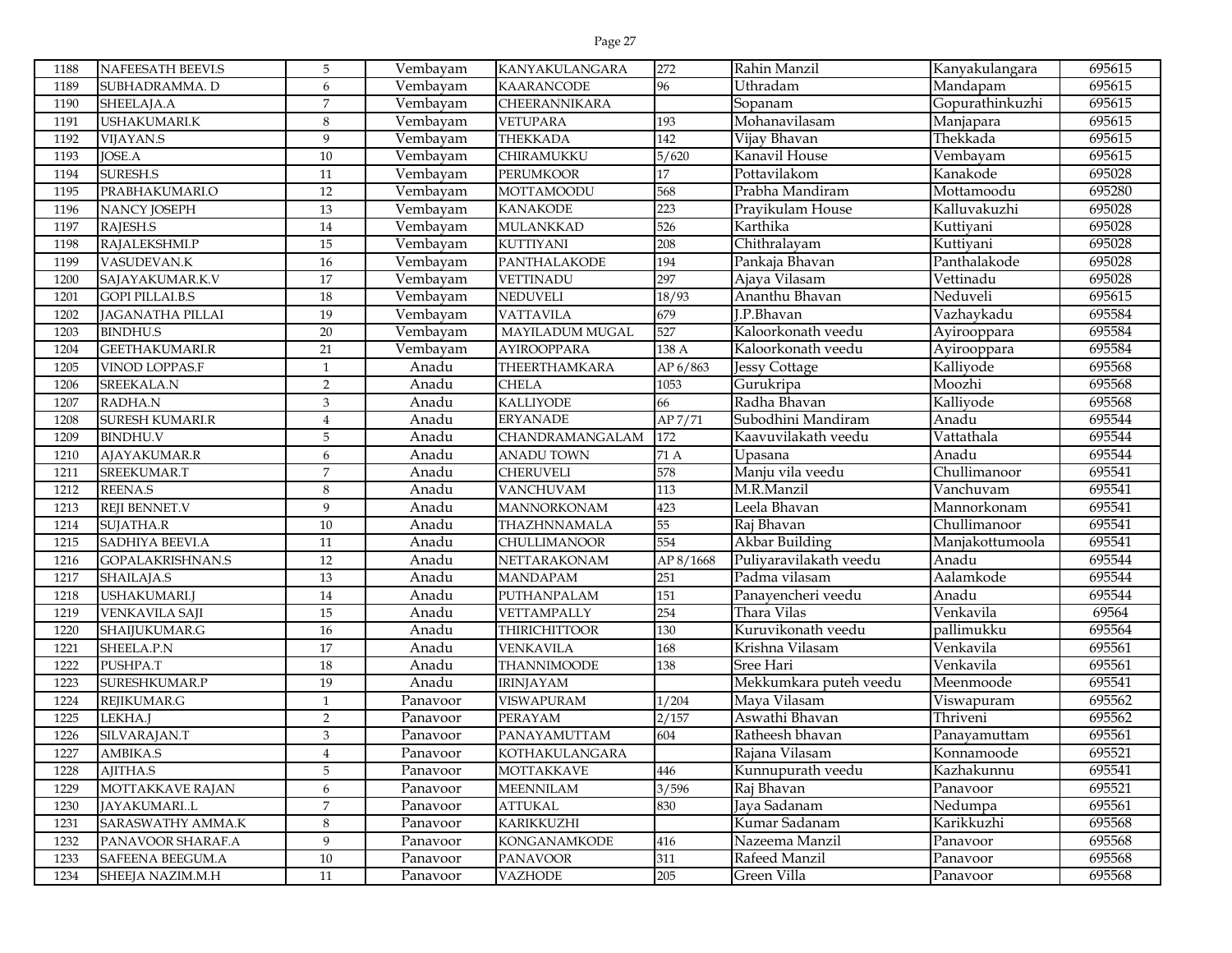| 1235 | <b>SHINU KUMAR.V.S</b>   | 12             | Panavoor    | <b>MALAMUKAL</b>    |             | Lalitha Bhavan                              | Kalliyode       | 695568 |
|------|--------------------------|----------------|-------------|---------------------|-------------|---------------------------------------------|-----------------|--------|
| 1236 | SHAJAHAN.S               | 13             | Panavoor    | VELLANCHIRA         | 9/543A      | Marhaba                                     | Vellamkudi      | 695568 |
| 1237 | SREEDHARAN PILLAI.J      | 14             | Panavoor    | <b>S N PURAM</b>    |             | <b>Sree Remyam</b>                          | S N Puram       | 695568 |
| 1238 | SOBHANA KUMARI.G         | $15\,$         | Panavoor    | AJAYAPURAM          | Mar-42      | Thadathinarikath veedu                      | Manjadi         | 695561 |
| 1239 | SYAMALA.S                | $\mathbf{1}$   | Vamanapuram | <b>PANTHUVILA</b>   | 84          | Manalipoika                                 | Kalamachal      | 695606 |
| 1240 | NABISATHU BEEVI GAFOOR.] | 2              | Vamanapuram | <b>ANACHAL</b>      | 288         | Jahan Bhavan                                | Valiyakanichode | 695606 |
| 1241 | <b>KAMALA.K</b>          | 3              | Vamanapuram | VAZHVELIKONAM       | 26          | R.K.Bhavan                                  | Kanichode       | 695606 |
| 1242 | AMBIKA DEVI.S            | $\overline{4}$ | Vamanapuram | <b>VAMANAPURAM</b>  | 86          | Kochalum mood veedu                         | Vamanapuram     | 695606 |
| 1243 | SHOUKATHALI.S            | 5              | Vamanapuram | <b>KARUVAYAL</b>    |             | Sha Manzil                                  | Karuvayal       | 695606 |
| 1244 | <b>B. USHA</b>           | 6              | Vamanapuram | <b>ANAKUDY</b>      |             | ParavilaPuthanveedu (Melevila Vamanapuram   |                 |        |
| 1245 | MOHANACHANDRAN NAIR.]    | $\overline{7}$ | Vamanapuram | <b>KANJIRAMPARA</b> | Jan-01      | Sobhanathil veedu                           | Anakudy         | 695606 |
| 1246 | KUTTIMOODU BASHEER       | 8              | Vamanapuram | <b>KUTTIMOODU</b>   | $\mathbf Q$ | Varuvilakath veedu                          | Kuttimoodu      | 695608 |
| 1247 | SHAIJU.S                 | 9              | Vamanapuram | <b>MEETHOOR</b>     |             | Charuvila veedu                             | Thoomgayil      | 695610 |
| 1248 | SREEVIDHYA.G.O           | 10             | Vamanapuram | <b>THOOMGAYIL</b>   |             | Madathuvathukal puthen veed Madathuvathukal |                 | 695610 |
| 1249 | SHASHANKAN.V             | 11             | Vamanapuram | <b>IRULOOR</b>      |             | Vilayil veedu                               | Iruloor         | 695610 |
| 1250 | SHIJI.B                  | 12             | Vamanapuram | <b>POOVATHUR</b>    | 410         | Shiji Vilasam                               | Ramankuzhi      | 695606 |
| 1251 | SHERLY SUKUMARA PANICKE  | 13             | Vamanapuram | <b>MELATUMOOZHY</b> | 122         | Sastham Thoppil veedu                       | Melatumoozhy    | 695606 |
| 1252 | SHEEJA.T.S               | 14             | Vamanapuram | <b>EATTYMOODU</b>   |             | Pezhumoodu veedu                            | Anakudy         | 695606 |
| 1253 | G. MADHU                 | 15             | Vamanapuram | <b>KALAMACHAL</b>   |             | Santhinikethan                              | Vamanapuram     | 695606 |
| 1254 | SURENDRAN.G              | $\mathbf{1}$   | Manickal    | <b>MANICKAL</b>     | 458         | Karikkkagathil veedu                        | Mulayam         | 695607 |
| 1255 | SOBHANA KUMARI.P         | 2              | Manickal    | <b>ALIYADU</b>      | 182         | Vilayil veedu                               | Mulayam         | 695607 |
| 1256 | AMBILI.L                 | 3              | Manickal    | <b>MULAYAM</b>      | 320         | Vadakkevila veedu                           | Parackal        | 695607 |
| 1257 | SREEDHARAN NAIR.G        | $\overline{4}$ | Manickal    | <b>THYCADU</b>      | MP 21/452   | S.S.Bhavan                                  | Kunnida         | 695607 |
| 1258 | ANIL.R                   | 5              | Manickal    | PIRAPPANCODE        |             | Ravi Vilasam                                | Pirappancode    | 695607 |
| 1259 | JAYAN.K                  | 6              | Manickal    | KUTHIRAKULAM        | 677         | Radhavam                                    | Vadhyarkonam    | 695607 |
| 1260 | <b>BINDHU.K</b>          | 7              | Manickal    | <b>THALAYIL</b>     | 163         | Kattackalil veedu                           | Thalayal        | 695615 |
| 1261 | THANKAPPAN NAIR.K        | 8              | Manickal    | <b>EDATHARA</b>     | MP 8/496    | T.S.Vihar                                   | Vembayam        | 695615 |
| 1262 | PALLIKKAL NAZEER         | 9              | Manickal    | CHIRATHALAKKAL      | 1000 A      | Pallikkal veedu                             | Vembayam        | 695615 |
| 1263 | <b>SANUJA ATTUKAL</b>    | 10             | Manickal    | VEMBAYAM            | 396         | <b>Shine Manzil</b>                         | Vembayam        | 695615 |
| 1264 | NOUSHAD.A                | 11             | Manickal    | <b>KATTAIKAL</b>    | 430         | Hakkim Manzil                               | Vembayam        | 695615 |
| 1265 | SUDHAKUMARI.R            | 12             | Manickal    | <b>KOPPAM</b>       | 415         | Sreeja bhavan                               | Koppam          | 695615 |
| 1266 | REMA.S                   | 13             | Manickal    | <b>ANNAL</b>        |             | Charuvila veedu                             | Perayathmukal   | 695607 |
| 1267 | SANTHAKUMARI.D           | 14             | Manickal    | <b>PLAKEEZHU</b>    | 31          | Alumkalyil veedu                            | Plakeezhu       | 695607 |
| 1268 | VIJAYAKUMARI.R           | 15             | Manickal    | <b>VELAVOOR</b>     | 613         | Avani                                       | Velavoor        | 695607 |
| 1269 | VASANTHA.B               | 16             | Manickal    | <b>KOLIYAKODE</b>   | 692         | Pulinthanath veedu                          | Koliyakode      | 695607 |
| 1270 | RAJENDRAN NAIR.R         | 17             | Manickal    | <b>KALLIKADU</b>    | 151         | Kizhakkathil Veedu                          | Kallikadu       | 695589 |
| 1271 | SUDHARMINI.S             | 18             | Manickal    | PULANTHARA          |             | Ratheesh Mandiram                           | Pulickakonam    | 695589 |
| 1272 | MANIKANTAN NAIR.T        | 19             | Manickal    | <b>SANTHIGIRI</b>   | 11/987      | M.K.Vilasam                                 | Pulanthara      | 695589 |
| 1273 | ANILKUMAR.M              | $20\,$         | Manickal    | THEEPPUKAL          | 595         | Vimala Bhavan                               | Theeppukal      | 695589 |
| 1274 | REMANIAMMA.S             | 21             | Manickal    | <b>KUNNIDA</b>      | 251         | Krishna Sree                                | Mundackal varam | 695607 |
| 1275 | <b>BHASI.S</b>           | $\mathbf{1}$   | Nellanad    | <b>KOTTUKUNNAM</b>  | 321         | Saranya Bhavan                              | Kottukunnam     | 695606 |
| 1276 | ABHILASH.R               | $\overline{2}$ | Nellanad    | NELLANAD            | 159         | Kalabhavan                                  | Nellanad        | 695606 |
| 1277 | RAJENDRAN NAIR.G         | 3              | Nellanad    | KANTHALAMKONAM      | 34/319      | Kadavarathu veedu                           | Nellanad        | 695606 |
| 1278 | VIJAYAN.C                | $\overline{4}$ | Nellanad    | KEEZHAYIKONAM       | 318         | Edackonath veedu                            | Keezhayikonam   | 695607 |
| 1279 | <b>SAJI VARGHESE</b>     | 5              | Nellanad    | THOTTINPURAM        | 5/179       | Bhagavathikonam                             | Venjaramoodu    | 695607 |
| 1280 | SARALAKUMARI.S           | 6              | Nellanad    | <b>MYLAKKAL</b>     | 579         | Sarayu                                      | Manalimukku     | 695607 |
| 1281 | USHAKUMARI.R             | $\sqrt{7}$     | Nellanad    | <b>VENJARAMOODU</b> | 445         | Kokkottukonath veedu                        | Venjaramoodu    | 695607 |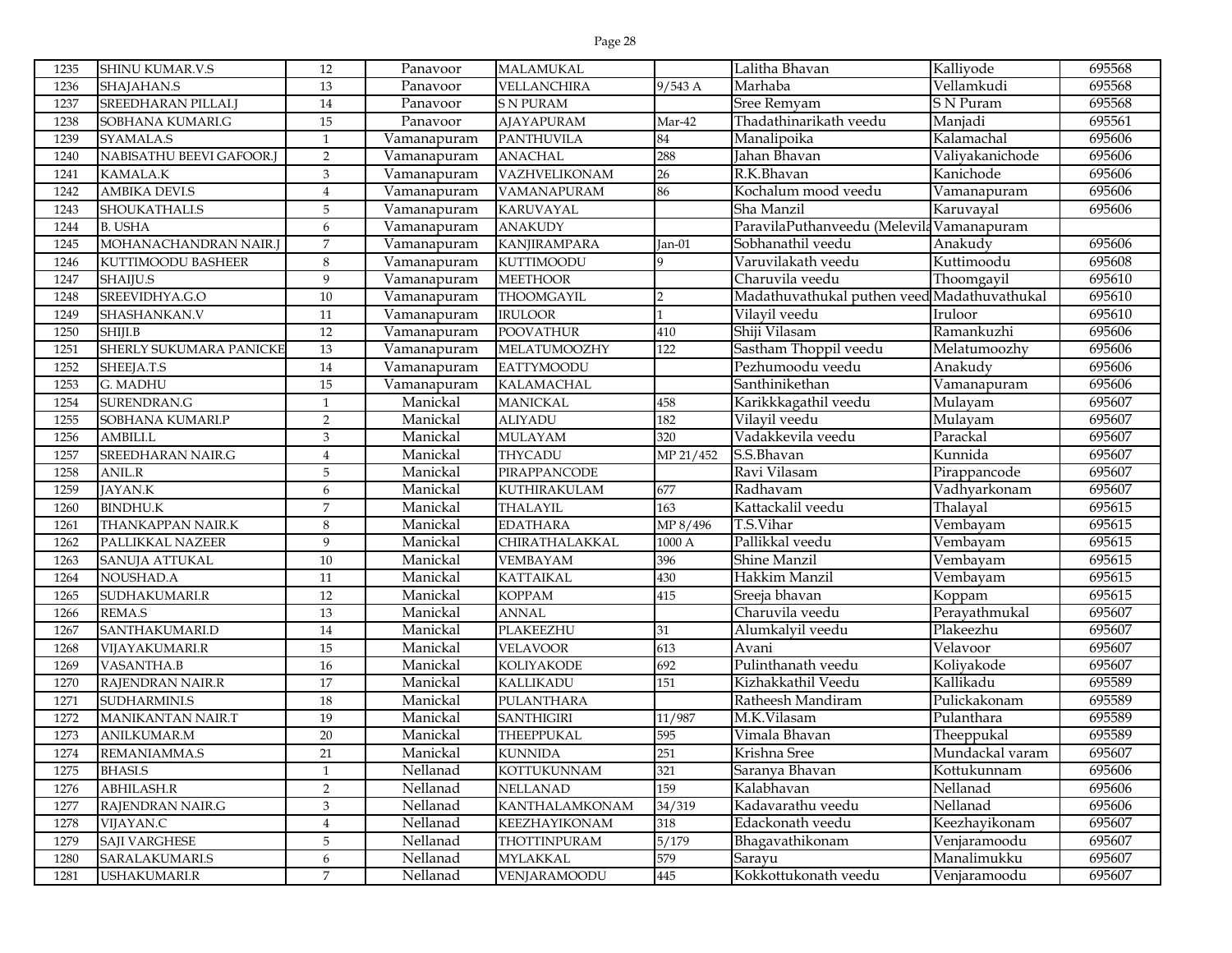| 1282 | SUNIL.D                      | 8              | Nellanad     | <b>MANIKKAM ANGALAM</b> |                | Kattuvilakath veedu                  | Venjaramoodu    | 695607 |
|------|------------------------------|----------------|--------------|-------------------------|----------------|--------------------------------------|-----------------|--------|
| 1283 | NISHA.S                      | 9              | Nellanad     | <b>PUTHOOR</b>          | 756            | Mariyath puthen veedu                | Mariyam         | 695607 |
| 1284 | SUDHEER.S                    | $10\,$         | Nellanad     | VALIYAKATTAYKAL         | 69             | Zamshir Manzil                       | Mukkunnoor      | 695607 |
| 1285 | <b>VILASINI.S</b>            | 11             | Nellanad     | <b>KAAVARA</b>          | 247            | Vilayil veedu                        | Venjaramoodu    | 695607 |
| 1286 | APPUKUTTAN PILLAI.R          | 12             | Nellanad     | <b>MUKKUNNOOR</b>       | 391/16         | Suresh Bhavan                        | Venjaramoodu    | 695407 |
| 1287 | ANITHA MAHESHAN.B            | 13             | Nellanad     | <b>MUROORKONAM</b>      | 345            | Vilayil veedu                        | Muroorkonam     | 695607 |
| 1288 | <b>BEENA RAJENDRAN.R.V</b>   | 14             | Nellanad     | <b>ALANTHARA</b>        |                | Shiva Kripa                          | Keezhavikonam   | 695617 |
| 1289 | MAHESH.J.S                   | 15             | Nellanad     | <b>MANDPA KUNNU</b>     | 1/452          | Cheriyil veedu                       | Gandhi Nagar    | 695606 |
| 1290 | SHAILAJA S KURUP             | 16             | Nellanad     | PARAMESWARAM            | 403            | Thriveni                             | Alanthara       | 695607 |
| 1291 | RAJESH.P.V                   | $\mathbf{1}$   | Pullampara   | PANDAPLAVIKONAM         | 96             | Kaithara veedu                       | Pandaplavikonam | 695607 |
| 1292 | SINDHU.S                     | $\overline{2}$ | Pullampara   | VELLUMANNADI            | 110            | Vadakkathil veedu                    | Vellumannadi    | 695607 |
| 1293 | PULLAMPARA DILEEP.B          | 3              | Pullampara   | <b>PERUMALA</b>         | 150            | Kattaikalil veedu                    | Pullampara      | 695607 |
| 1294 | SUJATHA.P                    | $\overline{4}$ | Pullampara   | MUTHIPARA               | 428            | Alayilthadathinarikath veedu         | Pullampara      | 695607 |
| 1295 | PULIMUTTUKONAM SALIM.A.      | 5              | Pullampara   | PULLAMPARA              |                | Edatharavilakath veedu               | Pulimuttukonam  | 695607 |
| 1296 | <b>VELU.A</b>                | 6              | Pullampara   | <b>KOONANVENGA</b>      | 38             | Thadatharikath veedu                 | Shanthi Nagar   | 695568 |
| 1297 | ASWATHI.S.R                  | $\overline{7}$ | Pullampara   | PANAYAM                 | 70             | Rajitha Nivas                        | Chechilode      | 695562 |
| 1298 | CHULLALAM RAJAN.             | 8              | Pullampara   | CHULLALAM               | 438            | Vekaattinputhen veedu                | Chullalam       | 695568 |
| 1299 | KOMALAVALLI.P                | 9              | Pullampara   | <b>MUKKUDI</b>          | 473            | Vengode Charuvila puthen vee Vengode |                 | 695568 |
| 1300 | Advt.KUTTIMOODU RASHEED.     | 10             | Pullampara   | THEMPAMOODE             |                | Kaduvakuzhi Bungalow                 | Kuttimoodu      | 695607 |
| 1301 | SHEEBA.O                     | 11             | Pullampara   | <b>MANKUZHI</b>         | 226            | Kidarakuzhi veedu                    | Mankuzhi        | 695607 |
| 1302 | <b>VILASINI.S</b>            | 12             | Pullampara   | <b>ATTUKAL</b>          | 126            | Geetha Bhavan                        | Mullamangalam   | 695607 |
| 1303 | SHEELA KUMARI.K              | 13             | Pullampara   | PALAMKONAM              | 689            | Kochirumbalath veedu                 | Palamkonam      | 695607 |
| 1304 | <b>SUHRA SALIM</b>           | 14             | Pullampara   | NAGARUKUZHI             | 603            | S.S.Manzil                           | Perumala        | 695607 |
| 1305 | VIJAYAN.S                    | 15             | Pullampara   | <b>KUTTIMOODE</b>       | 486            | Edatharavilakath veedu               | Vellammannadi   | 695607 |
| 1306 | <b>KAVITHA.R</b>             | $\mathbf{1}$   | Nanniyode    | <b>ANAKULAM</b>         |                | Kaithayil veedu                      | Anakulam        | 695562 |
| 1307 | SUMA.P.R                     | $\overline{2}$ | Nanniyode    | <b>MEENMUTTI</b>        |                | Reshmi House                         | Meenmutti       | 695562 |
| 1308 | SANTHOSH.K                   | 3              | Nanniyode    | PANDYANPARA             |                | Kaliyil veedu                        | Palode          | 695562 |
| 1309 | VENUGOPAL.T.K                | $\overline{4}$ | Nanniyode    | <b>KALLIPPARA</b>       |                | Jyothirgamaya                        | Nanniyode       | 695562 |
| 1310 | Advt.ANILKUMAR.G             | 5              | Nanniyode    | <b>KURUNTHALI</b>       |                | Sree Krishna Vilasam                 | Peringammala    | 695563 |
| 1311 | RATHIKUMARI.S                | 6              | Nanniyode    | <b>PALODE</b>           | 413            | Arun Nivas                           | Ilavattam       | 695562 |
| 1312 | PULIYOOR G PRAKASH           | $\overline{7}$ | Nanniyode    | <b>PULIYOOR</b>         |                | Cablekonath veedu                    | Puliyoor        | 695562 |
| 1313 | SHAILAJA RAJEEVAN.S          | 8              | Nanniyode    | <b>NANNIYODE</b>        |                | Rajeevam                             | Nanniyode       | 695562 |
| 1314 | CHANDRAN.G.R                 | 9              | Nanniyode    | <b>NAVODAYA</b>         |                | Valiyavila veedu                     | Chettachal      | 69551  |
| 1315 | NIMI.S.D                     | 10             | Nanniyode    | VATTAPPANKADU           |                | Ambika Bhavan                        | Vattappankadu   | 695562 |
| 1316 | SUJATHA.A                    | 11             | Nanniyode    | <b>PACHAA</b>           |                | Sajeesh Bhavan                       | Pachaa          | 695562 |
| 1317 | UDAYAKUMAR.M                 | 12             | Nanniyode    | <b>ALUMKUZHI</b>        | 213 A          | Haritha Bhavan                       | Nanniyode       | 695562 |
| 1318 | <b>SREE REKHA.S</b>          | 13             | Nanniyode    | <b>KURUPUZHA</b>        |                | Chandra Mana                         | Ilavattam       | 695562 |
| 1319 | <b>BABU.K.C</b>              | 14             | Nanniyode    | <b>ILAVATTAM</b>        |                | Krishna Vilasam                      | Nanniyode       | 695562 |
| 1320 | JAYASREE.R                   | 15             | Nanniyode    | PERAYAM                 | 337            | Ponpara veedu                        | Panayamuttam    | 695561 |
| 1321 | <b>BAJILAL.P.S</b>           | $16\,$         | Nanniyode    | <b>THANNIMOODU</b>      |                | NP 16/437 Laila Bhavan               | Nanniyode       | 695562 |
| 1322 | RAJESH.R.R                   | 17             | Nanniyode    | <b>ALAMPARA</b>         |                | Rakhil Bhavan                        | Vattappankadu   | 695562 |
| 1323 | <b>SINDHU PRADEEP</b>        | $18\,$         | Nanniyode    | PALUVALLI               |                | Pulliyil veedu                       | Paluvalli       | 695562 |
| 1324 | PRASAD.V                     | $\mathbf{1}$   | Peringammala | <b>VENGOLLA</b>         |                | Karthika                             | Vengolla        | 691541 |
| 1325 | SUKUMARI MANOHARAN.B         | $\overline{2}$ | Peringammala | <b>PONMUDI</b>          | 223            | Merchisten Estate                    | Ponmudi         | 695551 |
| 1326 | <b>SARASWATHY APPUKUTTAN</b> | 3              | Peringammala | <b>EDINJAR</b>          | 117            | Saraswathy vilasam                   | Edinjar         | 695563 |
| 1327 | ANSARI KOCHUVILA.M.A.M       | $\overline{4}$ | Peringammala | <b>KOCHUVILA</b>        | 325            | Nizar Manzil                         | Kochuvila       | 695563 |
| 1328 | SREELATHA SIVANANDAN.V       | 5              | Peringammala | <b>EDAVAM</b>           | 5 <sup>5</sup> | Thekkumkara veedu                    | Kochuvila       | 695563 |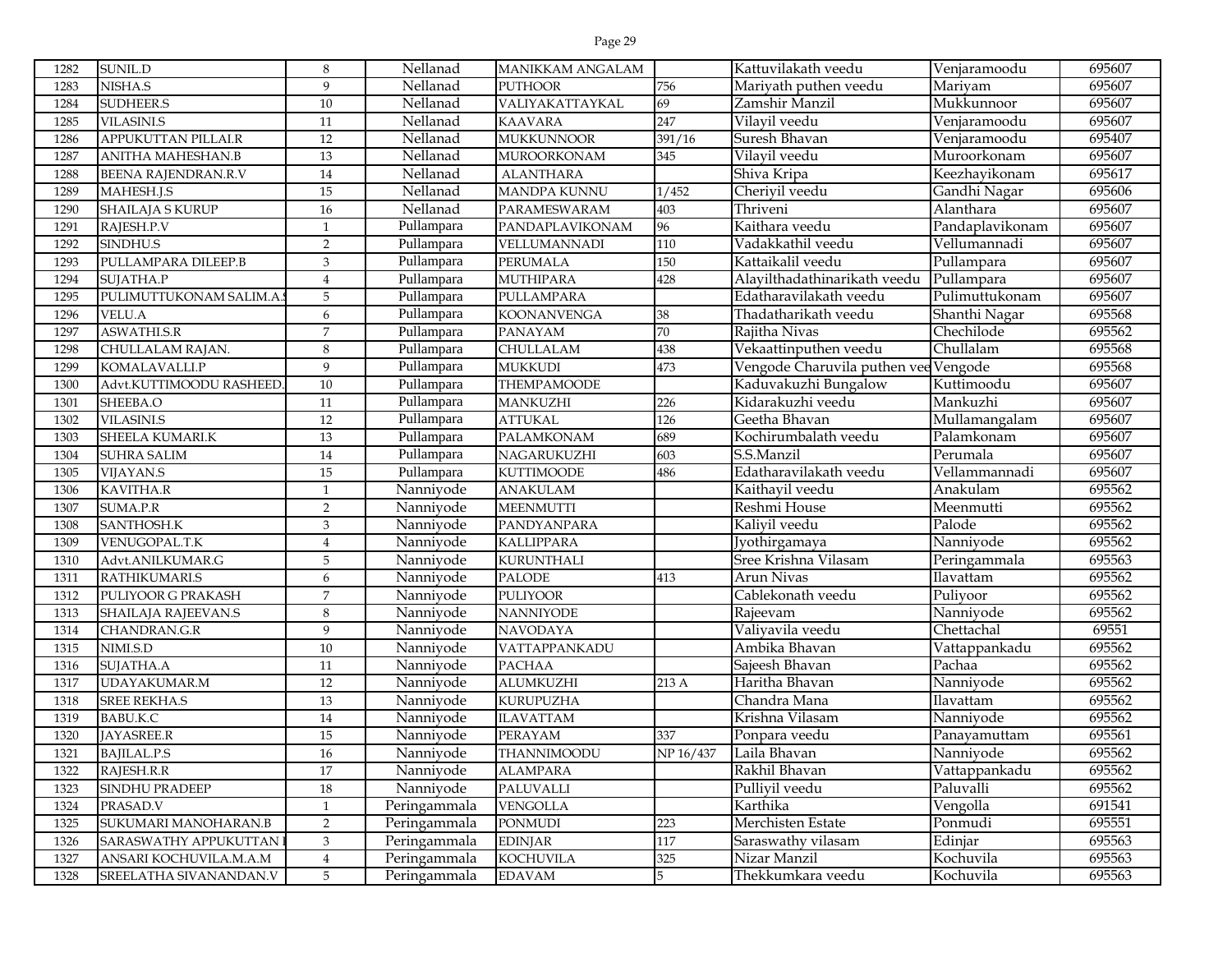| 1329 | VALSALA.P               | 6                | Peringammala | <b>NJARANEELI</b>        |                                 | Lekshmi vilasam            | Njaraneeli        | 695563 |
|------|-------------------------|------------------|--------------|--------------------------|---------------------------------|----------------------------|-------------------|--------|
| 1330 | SANTHOSH KUMAR.A        | $\overline{7}$   | Peringammala | <b>THENNOOR</b>          |                                 | Kizhakkekara veedu         | Thennoor          | 695563 |
| 1331 | ABDUL RASHEED MANPURAM  | 8                | Peringammala | <b>KOCHUKARIKKAKAM</b>   |                                 | Manpurath veedu            | Kochukarikkakam   | 695563 |
| 1332 | <b>GEORGE JOSEPH</b>    | 9                | Peringammala | <b>IQBAL COLLEGE</b>     |                                 | Karaparambil               | Panagode          | 695563 |
| 1333 | <b>SHAHIDA BEEGUM</b>   | 10               | Peringammala | <b>DEAIVAPURA</b>        |                                 | Dream Garden               | Deaivapura        | 695563 |
| 1334 | <b>NASEEMA ELIAS</b>    | 11               | Peringammala | <b>CHITOOR</b>           |                                 | Feminsha Manzil            | Thannimoodu       | 695563 |
| 1335 | PUSHKARANANDAN.D        | 12               | Peringammala | PERINGAMMALA             | 11/401                          | Gayathri                   | Peringammala      | 695563 |
| 1336 | <b>LATHA DILEEP.P.S</b> | 13               | Peringammala | <b>KOLLARUKONAM</b>      | 350                             | Rose Mount                 | Thennoor          | 695563 |
| 1337 | SUBASH.G                | 14               | Peringammala | <b>PALODE</b>            |                                 | Kunnupurath veedu          | Karimmankode      | 695562 |
| 1338 | AJITH.J                 | $15\,$           | Peringammala | <b>KARIMMANKODE</b>      | 98                              | Ushus                      | Karimmankode      | 695562 |
| 1339 | <b>GEETHA PRIJI.S</b>   | 16               | Peringammala | <b>CHIPPANCHIRA</b>      | $\overline{\text{Id} \cdot 00}$ | Priji Bhavan               | Javahar Colony    | 695562 |
| 1340 | SHELA PRASAD.N          | 17               | Peringammala | <b>ELAVUPALAM</b>        | 74                              | <b>Block No 74</b>         | Challimukku       | 695562 |
| 1341 | <b>SULFA BEEGUM.E</b>   | 18               | Peringammala | <b>KOLLAYIL</b>          | 499                             | Shifa Manzil               | Kollavil          | 691541 |
| 1342 | <b>BHUVANENDRAN.G</b>   | 19               | Peringammala | <b>MADATHARA</b>         |                                 | Rinku Bhavan               | Kalayapuram       | 691541 |
| 1343 | SAIFUDEEN.M             | $\mathbf{1}$     | Kallara      | <b>KALLARA</b>           | 100                             | Feroz House                | Kallara           | 695608 |
| 1344 | SREEKANTAN.G            | 2                | Kallara      | <b>KALLARA TOWN</b>      | 234                             | Vishnu Bhavan              | Muthuvila         | 695610 |
| 1345 | <b>SHEELA.K</b>         | 3                | Kallara      | VELLAMKUDI               | 828                             | Kollanvilakath veedu       | Kallara           | 695608 |
| 1346 | SUNITHA MURALI.S        | $\overline{4}$   | Kallara      | THAPASAGIRI              | 644                             | Neenu Land                 | Kottoor           | 695608 |
| 1347 | ATHIRA.P.L              | 5                | Kallara      | <b>KURUBAYAM</b>         | 361                             | Aswathi Bhavan             | Kurubayam         | 695608 |
| 1348 | PRAMILA S PRAKASH       | 6                | Kallara      | <b>PALKKULAM</b>         |                                 | Preethi vilasam            | Pattara           | 695608 |
| 1349 | <b>ANAMPACHA SURESH</b> | $\overline{7}$   | Kallara      | <b>KODITHOOKIYAKUNNU</b> | 7/313                           | Anampacha veedu            | Kodithookiyankunr | 695608 |
| 1350 | SUMA.B                  | 8                | Kallara      | CHERUVALAM               | 305                             |                            | Cheruvalam        | 695608 |
| 1351 | Dr.SUSHAMA.V.N          | 9                | Kallara      | THEGUMCODE               |                                 | Vaishnavam                 | Muthuvila         | 695610 |
| 1352 | LILLY.S                 | 10               | Kallara      | <b>PARAPPIL</b>          | 11                              | Prasanna vilasam           | Muthuvila         | 695610 |
| 1353 | CHEPPILODU VIJAYAKUMAR. | 11               | Kallara      | <b>KALLUVARABU</b>       | 103                             | Vijaya vilasam             | Cheppilodu        | 695610 |
| 1354 | MANIYAN.M               | 12               | Kallara      | MUTHUVIAL                | 56                              | Akshara Bhavan             | Muthuvila         | 695610 |
| 1355 | SAJITHA DEVI.E.S        | 13               | Kallara      | ARUVIPPURAM              | 305                             | Anandham                   | Aruvippuram       | 695610 |
| 1356 | KURUNJILAKADU SAMEER    | 14               | Kallara      | KURUNJILAKADU            | 217                             | Thodumpurath veedu         | Kurunjilakadu     | 695610 |
| 1357 | SREEKALA.L              | 15               | Kallara      | <b>MITHRUMALA</b>        | 408                             | Gokulam                    | Mulayilkonam      | 695610 |
| 1358 | THOTTATHIL SATHEESH     | 16               | Kallara      | MULAYILKONAM             | 118                             | Thottathil veedu           | Mithrumala        | 695610 |
| 1359 | <b>KALLARA BIJU</b>     | 17               | Kallara      | <b>THUMBODE</b>          | $01$ -Jan                       | S.S.House                  | Kallara           | 695608 |
| 1360 | ABDUL KHARIM.M          | $\mathbf{1}$     | Pangode      | <b>PULIPARA</b>          | 217                             | <b>Anus Manzil</b>         | Maruthamon Kallar | 695608 |
| 1361 | <b>BINDHU.S</b>         | $\overline{2}$   | Pangode      | <b>MANAKODE</b>          | 68                              | Nalucent Colony            | Chandhakunnu      | 695609 |
| 1362 | SHAFI.M.M               | 3                | Pangode      | <b>PANGODE</b>           | 3/462                           | Chavettikuzhiyil Annex     | Pangode           | 695609 |
| 1363 | SREEKALA.P.J            | $\overline{4}$   | Pangode      | <b>MARANADE</b>          | 277                             | <b>Sree Shailam</b>        | Maranade          | 695616 |
| 1364 | DEEPA.L                 | 5                | Pangode      | THRIKOVILVATTOM          | 5/508                           | Kalluvazhakunnil House     | Bharathanoor      | 695616 |
| 1365 | SHEEJA KUMARI.K.L       | 6                | Pangode      | <b>MULLAPEZH</b>         |                                 | Rajitha vilasam            | Mullapezh         | 695616 |
| 1366 | LALITHAKUMARI.P         | $\boldsymbol{7}$ | Pangode      | <b>AMBEDKAR WARD</b>     | 311                             | Pushpa Sadanam             | Bharathanoor      | 695616 |
| 1367 | <b>GEETHA.S</b>         | $\,8\,$          | Pangode      | <b>BHARATHANOOR</b>      | 130                             | Boundaril veedu            | Bharathanoor      | 695616 |
| 1368 | AIYROOR MOHANAN         | $\mathbf Q$      | Pangode      | VALIYAVAYAL              |                                 | Kali veedu                 | Amathara          | 695609 |
| 1369 | <b>SURESH KUMAR.B</b>   | 10               | Pangode      | EX SERVICEMAN COLONY     |                                 | Sumesh Bhavan              | Kakkodukunnu      | 695562 |
| 1370 | KAKKANIKARA SUNIL.M     | 11               | Pangode      | <b>KAKKANIKARA</b>       | 274                             | Block No 828               | Kakkanikara       | 695562 |
| 1371 | USHA.K                  | 12               | Pangode      | <b>MAILAMOODU</b>        |                                 | Jothi Bhavan               | Mailamoodu        | 695609 |
| 1372 | CHITHRAKUMARI.S         | 13               | Pangode      | <b>ADAPPUPARA</b>        | 145                             | Reshma Bhavan              | Adappupara        | 695609 |
| 1373 | PRABHAKARAN NAIR.P      | 14               | Pangode      | VELLYAMDESAM             | 107                             | Nedumbarkonath veedu       | Kanchinada        | 95609  |
| 1374 | JAYAN.S                 | 15               | Pangode      | <b>PULIKARA</b>          | 65                              | Adarsh Bhavan              | Bharathanoor      | 695616 |
| 1375 | KALAMACHAL SASI.S       | 16               | Pangode      | LENINKUNNU               |                                 | Mangalathvila puthen veedu | Bharathanoor      | 695616 |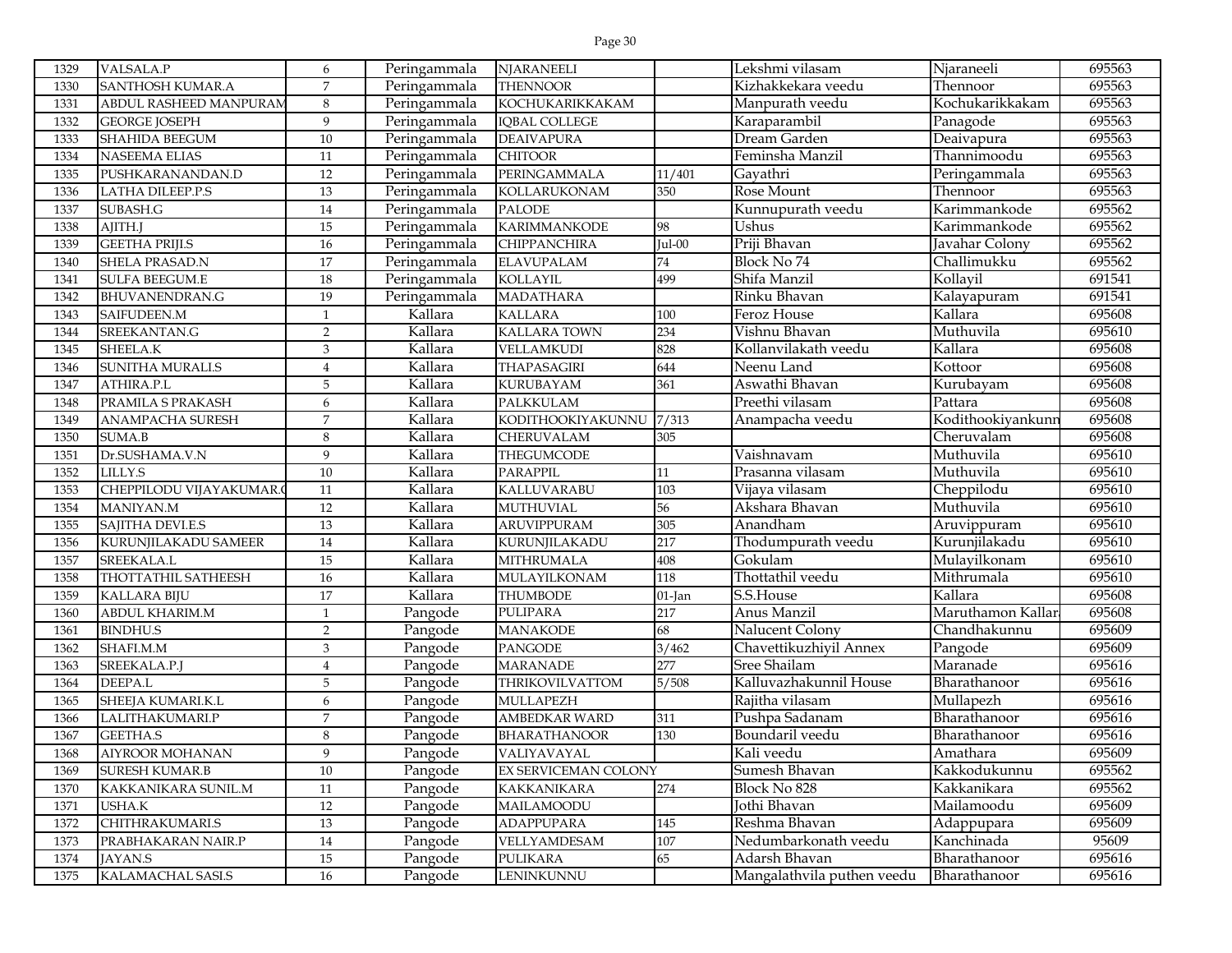| 1376 | SHEENA MOL.S.S        | 17               | Pangode   | <b>KOCHLUMMOODU</b>   | 528      | Shajir Manzil                                    | Kanchinada         | 695609 |
|------|-----------------------|------------------|-----------|-----------------------|----------|--------------------------------------------------|--------------------|--------|
| 1377 | HASHIM.L.A            | 18               | Pangode   | <b>ULIYANCODE</b>     |          | Shabna Cottage                                   | Pangode            | 695609 |
| 1378 | <b>SUMA.R</b>         | $\overline{19}$  | Pangode   | <b>PAZHAVILA</b>      | 471      | Kavuvila puthen veedu                            | Pangode            | 695608 |
| 1379 | VASANTHA KUMARI.K     | $\mathbf{1}$     | Pulimath  | <b>SEEMA VILA</b>     | 608      | Manju Bhavan                                     | Koduvazhannur      | 695612 |
| 1380 | <b>ANILKUMAR</b>      | $\overline{2}$   | Pulimath  | PULLAYIL              |          | Nediyavila Veedu                                 |                    |        |
| 1381 | SUSHEELA.G            | $\mathfrak{Z}$   | Pulimath  | <b>PULIMATH</b>       | 539      | paramugalil puthen veedu                         | Pulimath           | 695612 |
| 1382 | <b>BEENA.D</b>        | $\bf{4}$         | Pulimath  | <b>PORUNDAMAN</b>     | 396      | Thoppil veedu                                    | Kadamukku          | 695601 |
| 1383 | <b>VIPIN.V.S</b>      | 5                | Pulimath  | <b>MANJAPPARA</b>     | 435      | Vadakkumkara puthen veedu Porundaman             |                    | 695612 |
| 1384 | SURESH.A.S            | 6                | Pulimath  | <b>KOODAPPARA</b>     | 573      | Shahid Mandiram                                  | Manjappara         | 695612 |
| 1385 | <b>AHMED KABEER.A</b> | $\overline{7}$   | Pulimath  | <b>KATTUMPURAM</b>    | 127      | Valupachayil veedu                               | Manjappara         | 695612 |
| 1386 | SUMA.S                | 8                | Pulimath  | ARIVARIKKUZHI         | 259      | Suma Bhavan                                      | Arivarikkuzhi      | 695608 |
| 1387 | RUGMINI AMMA.C        | 9                | Pulimath  | <b>KOLLUVILA</b>      | PP9/5    | Geethu Bhavan                                    | Neelimukku         | 695612 |
| 1388 | SURESH.J              | 10               | Pulimath  | PAYATTINGAKKUZHI      | 561      | Krishna Sree                                     | Thenginkonam       | 695612 |
| 1389 | SUSMITHA.S            | 11               | Pulimath  | THALIKKUZHI           | 469      | Sougandhikam                                     | Thalikkuzhi        | 695612 |
| 1390 | SIVAPRASAD.S          | 12               | Pulimath  | KAMUKINKUZHI          | 307      | Chittedath veedu                                 | Thenginkonam       | 695612 |
| 1391 | LEELA. B              | 13               | Pulimath  | <b>KARETTU</b>        |          | Rahul Nivas                                      | Pulimath           |        |
| 1392 | SATHYAN DAMODARAN     | 14               | Pulimath  | PEDIKULAM             | 351      | Karikuzhi veedu                                  | Pedikulam          | 695612 |
| 1393 | AJITHA.S              | 15               | Pulimath  | <b>PLAVODE</b>        | 727      | Thottathvila veedu                               | Plavode            | 695612 |
| 1394 | VIJAYAN.T.N           | 16               | Pulimath  | <b>ARINELLUR</b>      | 207      | Daiva vila                                       | Koduvazhannur      | 695612 |
| 1395 | LATHA.S               | 17               | Pulimath  | <b>KODUVAZHANNUR</b>  |          | Melkonath veedu                                  | Koduvazhannur      | 695612 |
| 1396 | AMBILI.T.G            | 18               | Pulimath  | <b>PANTHUVILA</b>     | 850      | <b>B.J.Bhavan</b>                                | Koduvazhannur      | 695612 |
| 1397 | SHANTHAKUMARI.G       | 19               | Pulimath  | <b>EROOTHINADU</b>    | 219      | Kalluvila veedu                                  | Eroothinadu        | 695612 |
| 1398 | RAJEEV.P.R            | $\mathbf{1}$     | Karavaram | <b>KALLAMBALAM</b>    |          | Nedumburath veedu                                | Kallambalam        | 695605 |
| 1399 | SUBASH.K              | $\overline{2}$   | Karavaram | PUTHUSSERI MUKKU      | 17       | Subash Bhavan                                    | Vanchiyoor         | 695102 |
| 1400 | <b>EESUKUNJU.A</b>    | 3                | Karavaram | <b>ETHUKKADU</b>      | 649      | Kunnuvila veedu                                  | Thalavila mukku    | 695605 |
| 1401 | <b>ABDUL AZIZ.A</b>   | $\bf{4}$         | Karavaram | <b>KONNOORRY</b>      | 131      | Pallivila veedu                                  | Puthusseri mukku   | 695605 |
| 1402 | SURESHKUMAR.S         | 5                | Karavaram | THOATTAAYKKADU        | 1088     | Kanjiramvila veedu                               | Thoattaaykkadu     | 695605 |
| 1403 | RENUKA SAJEEV.P.D     | 6                | Karavaram | MUDIYOTTUKONAM        | 348      | Revathi                                          | Karavaram          | 695605 |
| 1404 | AMBIKA.A              | $\overline{7}$   | Karavaram | KANNATTUKONAM         |          | Puthenvila veedu                                 | Kannattukonam      | 695102 |
| 1405 | <b>CHANDRIKA.M</b>    | 8                | Karavaram | PATTAKONAM            | 481      | Njarayikkattuvila Laksham vee Njarayikkattu vila |                    | 695102 |
| 1406 | GEETHA.M              | 9                | Karavaram | NJARAYIKKATTU VILA    | 346      | Revathi                                          | Njarayikkattu vila | 695102 |
| 1407 | PRADEEP.S             | 10               | Karavaram | <b>VANCHIYOOR</b>     | 374      | Sree Lekshmi                                     | Kallambalam        | 695605 |
| 1408 | SURENDRA KURUP.J      | 11               | Karavaram | <b>IRAMAM</b>         | KP 9/792 | Melathil veedu                                   | Iramam             | 695102 |
| 1409 | <b>SHEEJA</b>         | 12               | Karavaram | <b>PATTLA</b>         | 192      | Lekshmi vilasam                                  | Pattla             | 695102 |
| 1410 | NAZARUDEEN.A          | 13               | Karavaram | PALLIMUKKU            | 545      | Fathima Manzil                                   | Pallimukku         | 695102 |
| 1411 | SHEELA.M              | 14               | Karavaram | <b>MEVARKKAL</b>      | 444      | S.S.Nivas                                        | Aalamkode          | 695102 |
| 1412 | MEVARKKAL NAZAR       | 15               | Karavaram | AALAMKODE             | 368      | Thengu vila                                      | Mevarkkal          | 695102 |
| 1413 | SHAILAJA.V            | 16               | Karavaram | CHATHAMPARA           | 399      | Krishna                                          | Chathampara        | 695605 |
| 1414 | PANKAJAKSHI AMMA.C    | $\overline{17}$  | Karavaram | PARRAKKULAM           | 304      | Parameshwara vilasam                             | Thoattaaykkadu     | 695605 |
| 1415 | <b>LILLY.G</b>        | 18               | Karavaram | <b>KARAVARAM</b>      | 464      | Kaliyilil veedu                                  | Karavaram          | 695605 |
| 1416 | SURYAKUMARI.J.K       | 1                | Nagaroor  | <b>PEROOR</b>         |          | Karode veedu                                     | Peroor             | 695601 |
| 1417 | RATHNAKARAN PILLAI.B  | $\overline{2}$   | Nagaroor  | <b>KEEZHPEROOR</b>    |          | Rajesh Bhavan                                    | Vellaloor          | 695601 |
| 1418 | YAMUNA.G              | 3                | Nagaroor  | <b>MATHAYIL</b>       | 599      | Neduvila veedu                                   | Mathayil           | 695601 |
| 1419 | RAGHU.M               | $\bf{4}$         | Nagaroor  | <b>KESAVAPURAM</b>    | 866      | Sobhana Mandiram                                 | Kesavapuram        | 695601 |
| 1420 | REMANI.J              | $\mathbf 5$      | Nagaroor  | CHEMMARUTHU MUKKU5    |          | Athulya Bhavan                                   | Chemmaruthu muk    | 695618 |
| 1421 | Advt.SHAJAHAN.S       | $\boldsymbol{6}$ | Nagaroor  | <b>NAGAROOR</b>       | 6/181    | Nizam Manzil                                     | Nagaroor           | 695618 |
| 1422 | SUSHAMA.S             | $\overline{7}$   | Nagaroor  | <b>DHARSANAVATTAM</b> | 495      | Sushama vilasam                                  | Nagaroor           | 695102 |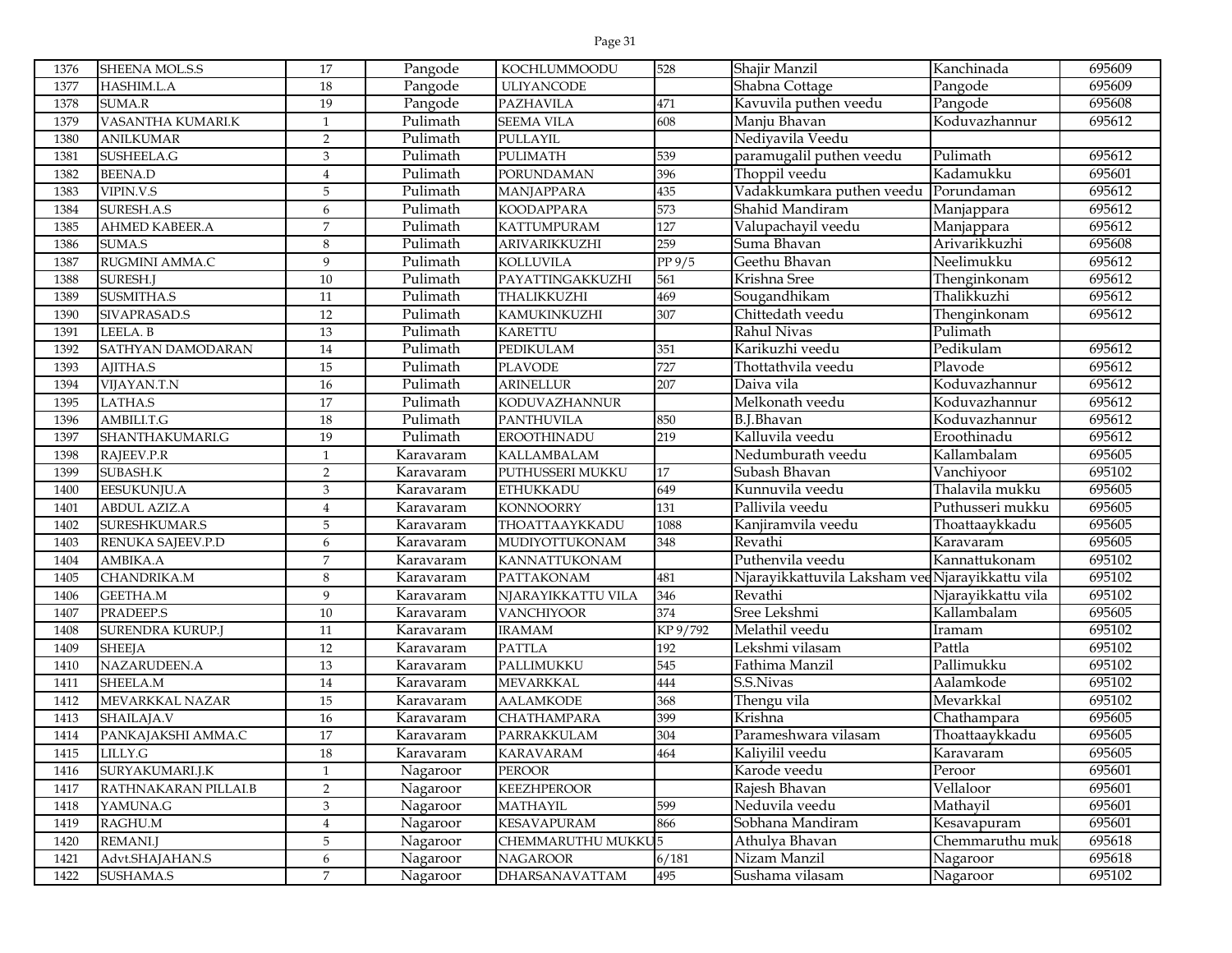| 1423 | <b>NOVEL RAJ.S</b>       | 8               | Nagaroor       | KOTAYIKAL                  |                 | Leela vilas                | Paramukku         | 695102 |
|------|--------------------------|-----------------|----------------|----------------------------|-----------------|----------------------------|-------------------|--------|
| 1424 | UNNIKRISHNAN.N           | 9               | Nagaroor       | PAVOORKONAM                |                 | Aanoor veedu               | Altharamood       | 695102 |
| 1425 | RAJEEV.G                 | 10              | Nagaroor       | THANNIKONAM                | 455             | Kaattil veedu              | Thannikonam       | 695102 |
| 1426 | LATHAKUMARI.P            | 11              | Nagaroor       | NEDUMPARAMBU               | 35              | V.L.Bhavan                 | Nagaroor          | 695102 |
| 1427 | <b>BAHULAYAKURUP.K</b>   | 12              | Nagaroor       | THEKINKADU                 | 19-Dec          | Thekkilazhikath veedu      | Thekinkadu        | 695618 |
| 1428 | SHEEBA.G                 | 13              | Nagaroor       | NANTHAYVANAM               | 424             | Vellamkolli veedu          | Nanthayvanam      | 695108 |
| 1429 | <b>BABY.K</b>            | 14              | Nagaroor       | MADAPADAM                  | 452             | Arya Bhavan                | Madapadam         | 695601 |
| 1430 | VIJAYAKUMAR.P            | 15              | Nagaroor       | <b>ENCHAMOOLA</b>          |                 | <b>Sree Shailam</b>        | Palayam           | 695601 |
| 1431 | <b>NALINI SASIDHARAN</b> | 16              | Nagaroor       | VELLALOOR                  | 246             | Mangalath puthen veedu     | Vellaloor         | 695601 |
| 1432 | <b>IBRAHIM KUTTY.A</b>   | 17              | Nagaroor       | <b>KARIMPALODU</b>         |                 | Valiya veedu               | Karimpalodu       | 695601 |
| 1433 | AMBIKA KUMARI.K          | $\mathbf{1}$    | Pazhayakunnumm | <b>THATTATHUMALA</b>       | 806             | Aji Bhavan                 | Thattathumala     | 695614 |
| 1434 | RAHIYANATH.M             | 2               | Pazhayakunnumm | PARANDAKUZHI               | 54              | Sabuna Manzil              | Parandakuzhi      | 695614 |
| 1435 | SUMA.K                   | 3               | Pazhayakunnumm | CHEMBAKASSERI              | 488             | J.J.Bhavan                 | Thattathumala     | 695614 |
| 1436 | RATHEESH.G               | $\overline{4}$  | Pazhayakunnumm | <b>KULAPPARA</b>           | 337             | Deepa Bhavan               | Parandakuzhi      | 695614 |
| 1437 | HARISH.P                 | 5               | Pazhayakunnumm | SHEDDILKKADA               |                 | Arapacha konath veedu      | Pazhaya kunnumel  | 695604 |
| 1438 | ANIL KUMAR.S (JOHNY)     | 6               | Pazhayakunnumm | CHERUNARAKAMKODE           | 6/809           | Chinju Bhavan              | Cherunarakamkode  | 695604 |
| 1439 | PRASANNA.T               | $\overline{7}$  | Pazhayakunnumm | THOLIKUZHI                 | 720             | Puliyath puthen veedu      | Tholikuzhi        | 695614 |
| 1440 | <b>JANANI.L</b>          | 8               | Pazhayakunnumm | <b>ADAYAMAN</b>            | 223             | Divya Bhavan               | Adayaman          | 695614 |
| 1441 | LEELA.R                  | 9               | Pazhayakunnumm | <b>VANDANNOOR</b>          | 86              | Revathi Bhavan             | Vandannoor        | 695601 |
| 1442 | RAGHUNATHAN NAIR.S       | 10              | Pazhayakunnumm | <b>KANARA</b>              |                 | Parambil veedu             | Pazhaya kunnumel  | 695601 |
| 1443 | <b>GAYATHRI DEVI.G.S</b> | 11              | Pazhayakunnumm | MARADEVESWARAM             |                 | Melemadom                  | Kilimanoor        | 695601 |
| 1444 | SARALAMMA.N              | 12              | Pazhayakunnumm | <b>MANJAPPARA</b>          | $\overline{12}$ | Sarala Nivas               | Umman pallikkara  | 695601 |
| 1445 | <b>ANIL KUMAR.D</b>      | 13              | Pazhavakunnumm | <b>KUNNUMMEL</b>           | 965             | Vellammoola                | Kilimanoor        | 695601 |
| 1446 | SUJITH.U.S               | 14              | Pazhayakunnumm | PUTHIYAKAVU                |                 | Usha Nalari                | Kilimanoor        | 695601 |
| 1447 | ARADHANA.A               | 15              | Pazhayakunnumm | PAZHAYAKUNNAMMEL           | 330             | Prarthana                  | PAZHAYAKUNNA      | 695601 |
| 1448 | SHIHABUDEEN.A            | 16              | Pazhayakunnumm | <b>PAPPLA</b>              |                 | Arafath                    | Tholikuzhi        | 695604 |
| 1449 | AJEESH.G.L               | 17              | Pazhayakunnumm | MANALETHUPACHA             | 677             | Asha Bhavan                | Valloor           | 695614 |
| 1450 | <b>BINDHU.A</b>          | $\mathbf{1}$    | Kilimanoor     | MALAKKAL                   | KP 3/561        | Thenoor kunnazhikath veedu | Thakaraparambu    | 695601 |
| 1451 | PUSHPA MONY.S            | 2               | Kilimanoor     | PANAPPAM KUNNU             | 559             | Charuvila puthen veedu     | Panappam kunnu    | 695602 |
| 1452 | PRINCE.K.G               | 3               | Kilimanoor     | VILANGARA                  | KP 1/665 A      | Koppathil veedu            | Mulayikkalathukav | 695614 |
| 1453 | DEVAKUMARI.V.K           | $\overline{4}$  | Kilimanoor     | PUTHUMANGALAM              |                 | Karthika                   | Mulayikkalathukav | 695614 |
| 1454 | LISI.S                   | 5               | Kilimanoor     | MULAYKKALATHUKAVU 1236/420 |                 | Sulaba Bhavan              | Vattakaitha       | 695614 |
| 1455 | <b>JAYAKANTH.M</b>       | 6               | Kilimanoor     | <b>AAROOR</b>              |                 | Sheeja bhavan              | Aaroor            | 695614 |
| 1456 | JAYA SREE.N.R            | $\overline{7}$  | Kilimanoor     | PULIMBALLIKONAM            | 346             | Pulurkunnu veedu           | Kilimanoor        | 695601 |
| 1457 | <b>GIRIJA.K</b>          | 8               | Kilimanoor     | MALAYAMADAM                |                 | Kulathinkara veedu         | Kilimanoor        | 695601 |
| 1458 | USHAKUMARI.V             | 9               | Kilimanoor     | R.R.V                      | 771/7           | Kollonath veedu            | Kilimanoor        | 695601 |
| 1459 | SURENDRAN.G              | 10              | Kilimanoor     | <b>CHOOTTAYIL</b>          |                 | Komalath veedu             | Choottayil        | 695601 |
| 1460 | RAJALEKSHMI AMMAL.S      | 11              | Kilimanoor     | KOTTAARAM                  | KP 8/44 A       | Uthradam                   | Deveswaram        | 695601 |
| 1461 | SASIKUMAR.J              | $\overline{12}$ | Kilimanoor     | <b>DEVESWARAM</b>          |                 | Puthen veedu               | Kilimanoor        | 695601 |
| 1462 | MURALIDHARAN.A           | $13\,$          | Kilimanoor     | AALATHTHUKKAVU             |                 | Charuvila puthen veedu     | Ponganadu         | 695601 |
| 1463 | ALAPATTU JAYAKUMARC      | 14              | Kilimanoor     | PONGANADU                  |                 | Alappatty veedu            | Ponganadu         | 695601 |
| 1464 | JAGADEESH CHANDRAN UNN   | 15              | Kilimanoor     | VARINJONTTUKONAM           | KP 3/598        | Erathenoor veedu           | Thennoor          | 695602 |
| 1465 | DHARMAJA.S.S             | $\mathbf{1}$    | Navayikulam    | KIZHAKKANELA               | 200             | Charuvila puthen veedu     | Kizhakkanela      | 691574 |
| 1466 | SALEENA BEEGUM.M         | $\sqrt{2}$      | Navayikulam    | PALAVAKKODE                | 32              | Feroz Building             | Kettidam Junction | 695603 |
| 1467 | <b>BEENA.S.N</b>         | 3               | Navayikulam    | <b>IDAMANNILA</b>          |                 | Revathi                    | Idamannila        | 695603 |
| 1468 | ALIYARUKUNU ALUMOOTTIL   | $\overline{4}$  | Navayikulam    | MARUTHIKKUNNU              | 713             | Nishad Manzil              | Maruthikkunnu     | 695603 |
| 1469 | THAJUNNISA BEEGAM.M      | 5               | Navayikulam    | <b>MUKKUKADA</b>           | 5/329           | Puthuval vila puthen veedu | Velloorkonam      | 695603 |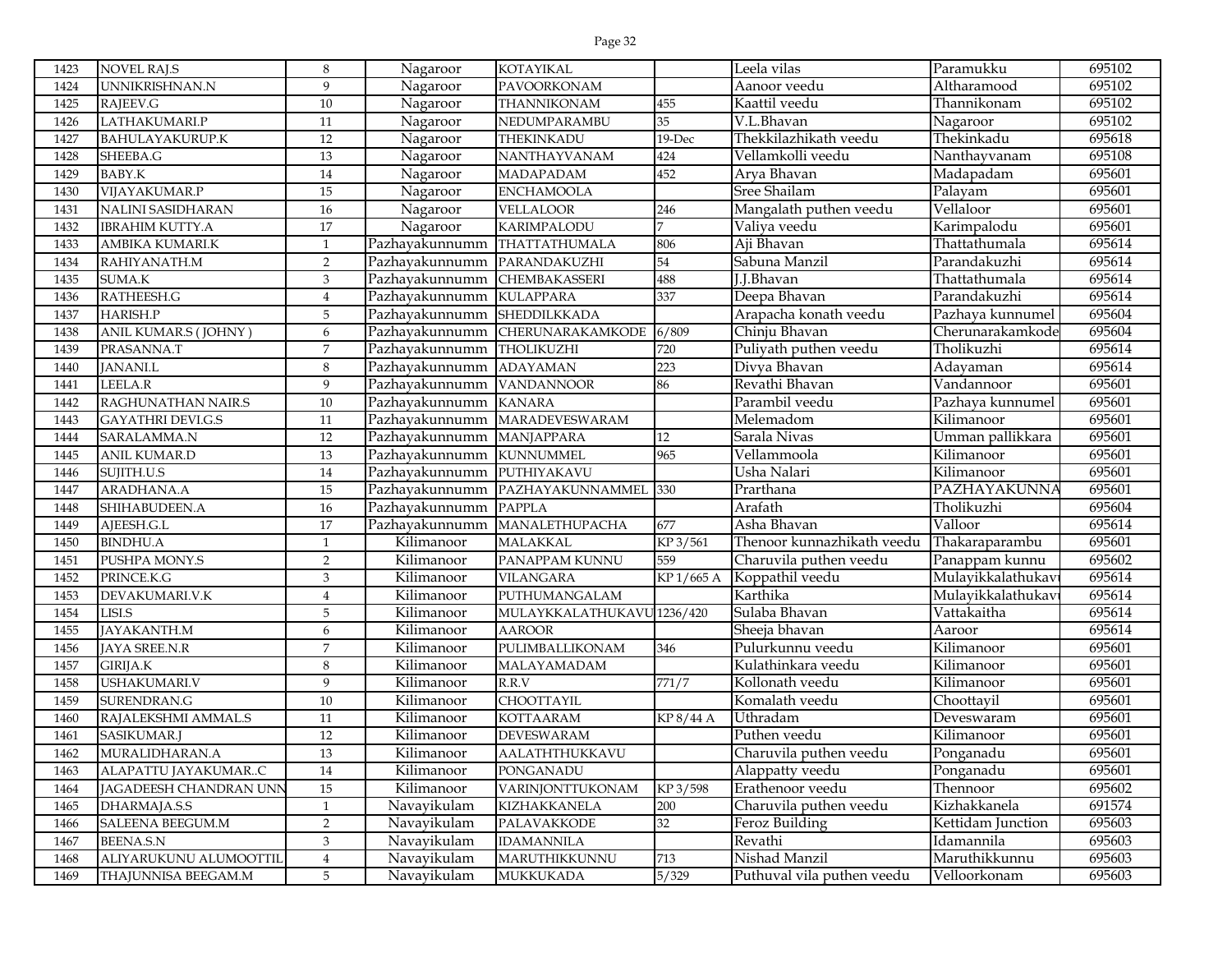| 1470 | <b>BABY RAVINDRAN</b>       | 6               | Navayikulam | <b>THRIKKOVILVATTAM</b>   | 2/388            | Manu Nivas                             | Navayikulam      | 695603 |
|------|-----------------------------|-----------------|-------------|---------------------------|------------------|----------------------------------------|------------------|--------|
| 1471 | MANOJ.N                     | $\overline{7}$  | Navayikulam | VELOORKONAM               | 29               | N.S.Land                               | Navayikulam      | 695603 |
| 1472 | RAFEEKA BEEVI.Y             | 8               | Navayikulam | <b>KAPPAMVILA</b>         | 293              | Thannivila veedu                       | Kappamvila       | 695604 |
| 1473 | <b>RASEENA BEEVI.M</b>      | 9               | Navayikulam | <b>KUDAVOOR</b>           | 10/570           | Kaliyilil veedu                        | Kudavoor         | 695605 |
| 1474 | NAFEESATH BEEVI.A           | 10              | Navayikulam | KOTTARAKONAM              |                  | Kalapurath melethil veedu              | Puthusseri mukku | 695605 |
| 1475 | Advt. SUDEER.S              | 11              | Navayikulam | DIESCENTMUKKU             | NP 6/1599        | Aliya villa                            | Pulurmukku       | 695605 |
| 1476 | <b>NISA NIZAR</b>           | 12              | Navayikulam | <b>KALLAMBALAM</b>        | 216              | Puthenvila veedu                       | Pulurmukku       | 695605 |
| 1477 | VINOD.P.R                   | 13              | Navayikulam | NAVAIKULAM                | 13/411           | Manasar                                | Navaikulam       | 695603 |
| 1478 | NAYANA.S                    | 14              | Navayikulam | MENAPPARA                 | 513              | Laksham veedu                          | Kallambalam      | 695605 |
| 1479 | SREENATH.S                  | $15\,$          | Navayikulam | CHITTAYIKODE              | NP 684           | Sreeja Cottage                         | Maavinmood       | 695605 |
| 1480 | SINIMOL.O                   | 16              | Navayikulam | PARAKUNNU                 | 277              | Sini Bhavan                            | Parakunnu        | 695603 |
| 1481 | <b>MANILAL.S</b>            | $\overline{17}$ | Navayikulam | <b>THAZHE VETTIYARA</b>   | 518              | Vilayil veedu                          | Parakunnu        | 695603 |
| 1482 | BIJU.P                      | 18              | Navayikulam | CHAVARKODE                | 228              | K.C. Sadanam                           | Chavarkode       | 691574 |
| 1483 | UNNIKRISHNAN NAIR.G.K       | 19              | Navayikulam | MILE 28                   | 19/107           | Kailas                                 | Navaikulam       | 695603 |
| 1484 | THAMPY.K                    | 20              | Navayikulam | PIEVELIKONAM              | $7/8 - 106$      | Idavilakath veedu                      | Navaikulam       | 695603 |
| 1485 | RAJENDRA KURUP.A            | 21              | Navayikulam | VETTIYARA                 | 194              | A.R.Nivas                              | Vettivara        | 695603 |
| 1486 | <b>BALAKRISHNA PILLAI.S</b> | 22              | Navayikulam | <b>KADAMBOTTEKONAM</b>    |                  | Kalluvila veedu                        | Kadambottekonam  | 691574 |
| 1487 | PRASANNA.G                  | 1               | Madavoor    | PANCHAYATH OFFICE WARD    |                  | Lekshmi vihar                          | Madavoor         | 695602 |
| 1488 | <b>GIRIJA BALACHANDRAN</b>  | 2               | Madavoor    | <b>VEMOODU</b>            | 31               | Vaishnavam                             | Madavoor         | 695604 |
| 1489 | <b>SEENA.R</b>              | 3               | Madavoor    | ARUKANJIRAM               | 404              | Seena Nivas                            | Arukanjiram      | 695604 |
| 1490 | HASEENA.A                   | $\overline{4}$  | Madavoor    | PULIYOORKONAM             | 4/221            | Shahnaz Manzil                         | puliyoorkonam    | 695604 |
| 1491 | MOHANDAS.M.G                | 5               | Madavoor    | CHANGAYILKONAM            |                  | Anandha Bhavanam                       | Madavoor         | 695602 |
| 1492 | RAVINDRAN UNNITHAN.C        | 6               | Madavoor    | KIZHAKKANELA              | 4/262            | Malakkal House                         | Kizhakkanela     | 695602 |
| 1493 | <b>GOPALAN.E</b>            | $\overline{7}$  | Madavoor    | <b>MULAVANA</b>           |                  | Charuvila veedu                        | Mulavana         | 695602 |
| 1494 | PRATHAPAN.G.S               | 8               | Madavoor    | <b>MADAVOOR</b>           |                  | Ambika Bhavan                          | Madavoor         | 695602 |
| 1495 | JAYACHANDRAN.B.S            | 9               | Madavoor    | <b>THUMBODE</b>           | 531              | <b>B.S.Sadanam</b>                     | Madavoor         | 695602 |
| 1496 | ROHINI MURALIDHARAN NAI     | 10              | Madavoor    | SEEMANDAPURAM             | 6/388            | Remani Mandiram                        | Seemandapuram    | 695602 |
| 1497 | AJITHA.S                    | 11              | Madavoor    | PADINJATTELA              | 409              | Mungalowil veedu                       | Madavoor         | 695602 |
| 1498 | SAJEENA.S                   | 12              | Madavoor    | NJARAYILKONAM             | $\overline{10}$  | Siyad Manzil                           | Njarayilkonam    | 695602 |
| 1499 | JALEEL.A.R                  | 13              | Madavoor    | <b>KAKKODE</b>            | $\overline{362}$ | Riaz Manzil                            | Tholoor          | 695603 |
| 1500 | SHEELA GOPALAN.V            | 14              | Madavoor    | <b>ANAKUNNAM</b>          | 628              | Charuvila puthen veedu                 | Kakkode          | 695602 |
| 1501 | KURICHIYIL SUNILKUMAR.G     | 15              | Madavoor    | <b>TOWN WARD</b>          | 12/712           | Kurichiyil Mangalath puthen v Madavoor |                  | 695602 |
| 1502 | REMANI AMMA.S               | $\mathbf{1}$    | Pallikkal   | <b>AARAYIL</b>            | 605              | Sree Krishna Vilasam                   | Pagalkkuri       | 695609 |
| 1503 | <b>BABY SUDHA</b>           | $\overline{2}$  | Pallikkal   | PAGALKKURI                | 209              | Thamb                                  | Pagalkkuri       | 695604 |
| 1504 | SREEDEVI.P                  | 3               | Pallikkal   | <b>MOOTHALA</b>           | 221              | Padma vilasam                          | Moothala         | 695604 |
| 1505 | ALUMMOOTTIL ASBAR           | $\overline{4}$  | Pallikkal   | MOOLABHAGAM               | 8/113            | Alummoottil veedu                      | K.K.Konam        | 695604 |
| 1506 | LISA NIZAM.A                | 5               | Pallikkal   | <b>KKKONAM</b>            | 316              | Nizam Manzil                           | <b>KKKonam</b>   | 695604 |
| 1507 | VISWANATHAN PILLAI.D        | 6               | Pallikkal   | <b>MOLY CHANTHA</b>       | 415              | Panavila veedu                         | Moothala         | 695604 |
| 1508 | AMBIKA KUMARI.R             | $\overline{7}$  | Pallikkal   | PALLIKKAL TOWN            | 63               | Pulimath Melethil veedu                | Pallikkal        | 695604 |
| 1509 | MANIKANTAN PALLIKKAL.D      | $\,8\,$         | Pallikkal   | OONNAMKKALLU              |                  | Chenkotta Charuvila veedu              | Pallikkal        | 695604 |
| 1510 | DEPTHI.V.D                  | 9               | Pallikkal   | KATTUPUTHUSSERI           | $10\,$           | Perunthani poika veedu                 | Pallikkal        | 695604 |
| 1511 | PALLIKKAL NAZEER            | 10              | Pallikkal   | PALLIKKAL WARD            | 456              | Thazhavila veedu                       | Pallikkal        | 695604 |
| 1512 | REMYA.V.S                   | 11              | Pallikkal   | CHEMMARAM                 | 331              | Mannam Bhavanam                        | Pallikkal        | 695604 |
| 1513 | AJAYAKUMAR.S                | $12\,$          | Pallikkal   | PLACHIVILA                |                  | Sree Bhavan                            | Paiveli          | 695604 |
| 1514 | MADHAVAN KUTTY.M            | $13\,$          | Pallikkal   | KOTTIYAM MUKKU            | 45/3             | Krishna Vilasam                        | Chempakathinmood | 695604 |
| 1515 | LAIJU.V                     | $\mathbf{1}$    | Anchuthengu | KAYIKKARA ASANSMARA 5/264 |                  | Kunnupuram                             | Anchuthengu      | 695309 |
| 1516 | SAMATHY SUBASH.R            | $\overline{2}$  | Anchuthengu | <b>NEDUGANDA</b>          |                  | Puthenvattam                           | Neduganda        | 695307 |
|      |                             |                 |             |                           |                  |                                        |                  |        |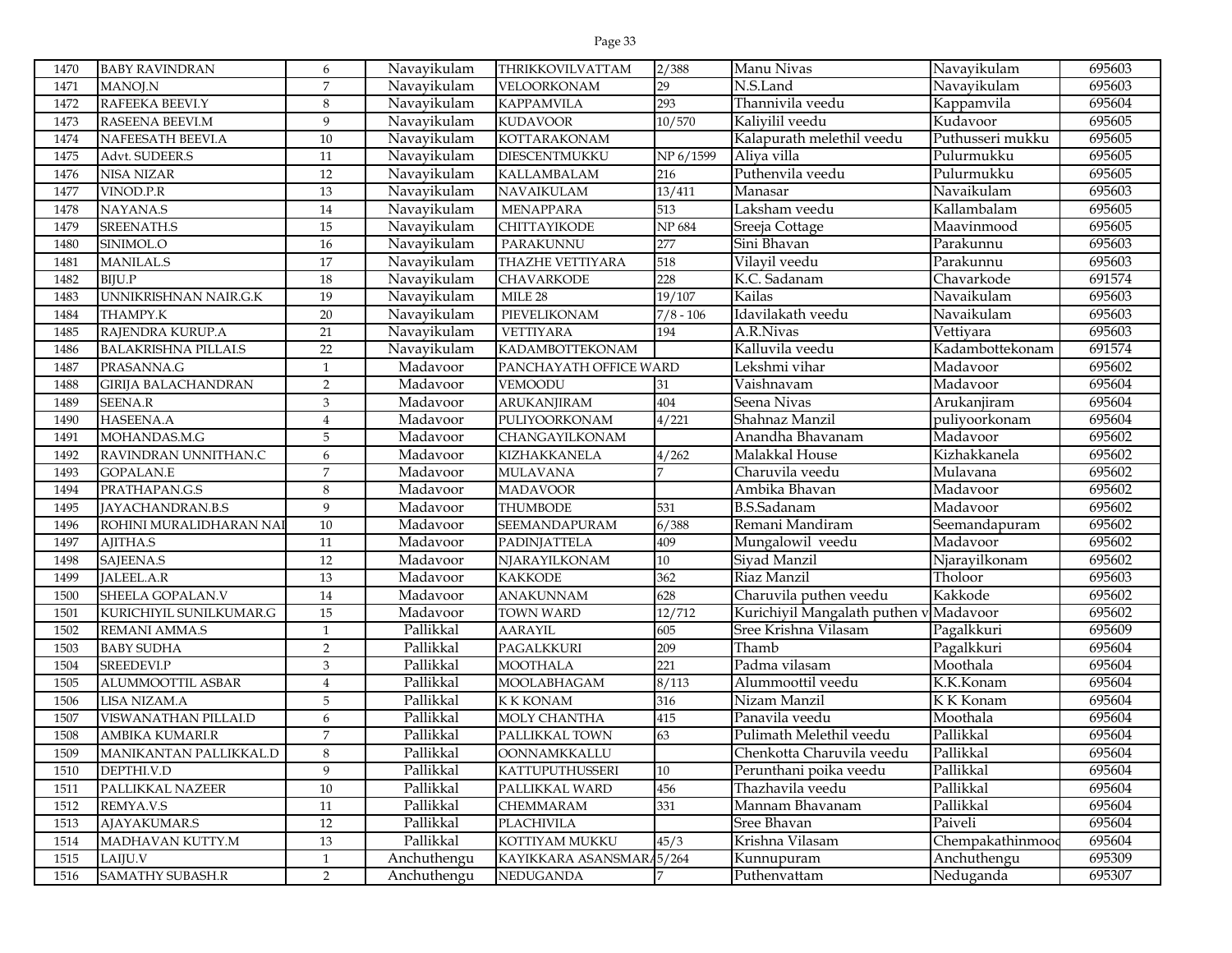| 1517 | <b>RANTHA SHAJI</b>         | 3              | Anchuthengu    | <b>KAYIKKARA</b>         | 185       | Rema Bhavan          | Kayikkara         | 695307 |
|------|-----------------------------|----------------|----------------|--------------------------|-----------|----------------------|-------------------|--------|
| 1518 | <b>BINU VIJAYAN (VINOD)</b> | $\overline{4}$ | Anchuthengu    | <b>KAPALEESWARAM</b>     | 202       | Chonathitta          | Kayikkara         | 695307 |
| 1519 | <b>SURENDRAN.S</b>          | 5              | Anchuthengu    | <b>MUDIPPURA</b>         | 7/586     | Paniyil veedu        | Anchuthengu       | 695309 |
| 1520 | <b>LIJA BOSE</b>            | 6              | Anchuthengu    | <b>PUTHENNADA</b>        | 491       | Vadayil veedu        | Anchuthengu       | 695309 |
| 1521 | PIOUS.C                     | $\overline{7}$ | Anchuthengu    | VALIYAPALLI              | 174       | Arch House           | Anchuthengu       | 695307 |
| 1522 | <b>SHAIJU SIVAN</b>         | 8              | Anchuthengu    | <b>POONTHURA</b>         | 155       | Punnanthalazhikom    | Anchuthengu       | 695307 |
| 1523 | AMALOLBHAVAM PETER LOU      | 9              | Anchuthengu    | <b>CONVENT WARD</b>      | 36        | Puthuval purayidam   | Anchuthengu       | 695309 |
| 1524 | <b>FLORENCE ALBERT</b>      | 10             | Anchuthengu    | PANCHAYAT OFFICE         | 03/057    | <b>SP</b> Nivas      | Anchuthengu       | 695309 |
| 1525 | ELIZABETH (MOLY)            | 11             | Anchuthengu    | ANCHUTHENGU JUNCTIC 151  |           | Murukku vilakom      | Anchuthengu       | 695309 |
| 1526 | THOBIYAS.J                  | 12             | Anchuthengu    | MANNAKKULAM              | 373       | Thaikudam            | Anchuthengu       | 695309 |
| 1527 | <b>JARALD ROBERT</b>        | 13             | Anchuthengu    | <b>MUNDUTHURA</b>        |           | Nediyavilakom        | Mampally          |        |
| 1528 | <b>SUNITHA NELSON</b>       | 14             | Anchuthengu    | <b>MAMBALLI</b>          | 501       | Kochukinattinmood    | Anchuthengu       | 695309 |
| 1529 | NOUSHAD.B                   | $\mathbf{1}$   | Vakkom         | PANAYIL KADAVU           |           | Valiyapalli Thekkath | Vakkom            | 695308 |
| 1530 | SUGANDHI.S                  | $\overline{2}$ | Vakkom         | <b>KOCHUPALLI</b>        | $VP$ 2/65 | Kurupante pana       | Panayil Kadavu    | 695308 |
| 1531 | ABHISHAILAJ                 | 3              | Vakkom         | PUTHEN NADA              |           | Pathma mandiram      | Puthan Nada       | 695308 |
| 1532 | SREEJA.S                    | $\bf{4}$       | Vakkom         | PANCHAYATH OFFICE W. 270 |           | Vattavila            | Vakkom            | 695308 |
| 1533 | SULAJA.A                    | 5              | Vakkom         | <b>KUNJAAN VILAKOM</b>   |           | K.s.Villa            | Vakkom            | 695308 |
| 1534 | SUSHEELA.N                  | 6              | Vakkom         | PUTHIYAKAAVU             |           | Priyadarshini        | Vakkom            | 695308 |
| 1535 | THAHIR.E                    | $\overline{7}$ | Vakkom         | KAAYALVARAM              |           | Thodivil veedu       | Vakkom            | 695102 |
| 1536 | PRASHOBANA.B                | 8              | Vakkom         | PAATTIKKAVILA            | 333       | <b>Sree Shailam</b>  | Chambanvila       | 695308 |
| 1537 | JANARDHANAN.P               | 9              | Vakkom         | NILAYKKAMUKKU            |           | J.B.Nivas            | Vakkom            | 695308 |
| 1538 | Advt. JOY.S                 | 10             | Vakkom         | <b>KUNNUVILA</b>         | 367       | Thunduvila           | Vakkom            | 695308 |
| 1539 | SYAMALA.S                   | 11             | Vakkom         | <b>SOCIETY WARD</b>      | 80        | Karuvakunnu          | Vakkom            | 695308 |
| 1540 | SOBHA.V                     | 12             | Vakkom         | MUKKALUVATTAM            |           | Thenginavattam       | Vakkom            | 695308 |
| 1541 | <b>VEERA BAHU.V</b>         | 13             | Vakkom         | <b>IRANGU KADAVU</b>     | 332       | Pandarathoppu        | Vakkom            | 695308 |
| 1542 | SALIM.J                     | 14             | Vakkom         | KAAYIKKARA KADAVU        | 232       | Chayakudi            | Vakkom            | 695308 |
| 1543 | ANASOOYA.S                  | $\mathbf{1}$   | Chirayinkeezhu | <b>GURUVIHAR</b>         | 493       | R.A.Bhavan           | Mannathimoola     | 695306 |
| 1544 | ANUP.B.S                    | 2              | Chirayinkeezhu | PAZHANCHIRA              | 2/120     | Puthuval veedu       | Kadakkavoor       | 695306 |
| 1545 | <b>MINI DAS.B</b>           | 3              | Chirayinkeezhu | MELKADAKKAVOOR           | 425       | Ravi Bhavan          | Melkadakkavoor    | 695306 |
| 1546 | SURESHKUMAR.G               | $\overline{4}$ | Chirayinkeezhu | <b>SARKARA</b>           | 275 A     | Thottinkara veedu    | Chirayinkeezhu    | 695304 |
| 1547 | RAVINDRAN.C                 | 5              | Chirayinkeezhu | <b>ALTHARAMOODU</b>      | 4/114     | Poovathidath         | Altharamoodu      | 695304 |
| 1548 | RADHAMONY.R.K               | 6              | Chirayinkeezhu | <b>CHIRAYINKEEZHU</b>    | 5         | Enchakkal vilakom    | Chirayinkeezhu    | 695304 |
| 1549 | RAJANI KRISHNA              | 7              | Chirayinkeezhu | VALIYAKADA               | 723       | Krishna vihar        | Chirayinkeezhu    | 695304 |
| 1550 | DEENA.S                     | 8              | Chirayinkeezhu | <b>KOTTAPPURAM</b>       | 113       | Aishwarya            | Manjadimukku      | 695304 |
| 1551 | SUBASH.R                    | 9              | Chirayinkeezhu | <b>KADAKAM</b>           | 136       | Vayalil veedu        | Chirayinkeezhu    | 695304 |
| 1552 | MUSTHAFA.E.M                | 10             | Chirayinkeezhu | <b>OTTAPPANA</b>         | 452 A     | M A R Manzil         | Perumathura       | 695303 |
| 1553 | <b>ABDUL VAHID.M</b>        | 11             | Chirayinkeezhu | <b>PERUMATHURA</b>       | 10/185    | Iqbal Manzil         | Perumathura       | 695303 |
| 1554 | RASHEEDHA.K                 | 12             | Chirayinkeezhu | <b>POZHIKKARA</b>        | 269       | Thoppil veedu        | Perumathura       | 695303 |
| 1555 | YAMUNA.B                    | 13             | Chirayinkeezhu | PULUNTHURUTHI            | 390       | Panayil veedu        | Chirayinkeezhu    | 695304 |
| 1556 | PRAMEELA.S                  | $14\,$         | Chirayinkeezhu | MUTHALAPPOZHI            | 51        | Vattavilakom veedu   | Kadakam           | 695304 |
| 1557 | REEJA.T                     | 15             | Chirayinkeezhu | ARAYATHURUTHI            | 463       | Leksham veedu        | Chirayinkeezhu    | 695304 |
| 1558 | VYASAN.G                    | 16             | Chiravinkeezhu | PUTHUKKARI               | 226       | Chithira             | Kuttikkattil line | 695304 |
| 1559 | SINDHU.S                    | 17             | Chirayinkeezhu | PANDAKASALA              | 385       | J.A, Nivas           | Pandakasala       | 695304 |
| 1560 | PRASANNA.D                  | 18             | Chirayinkeezhu | <b>ANATHALAVATTOM</b>    | 324       | Kochuvila veedu      | Anathalavattom    | 695304 |
| 1561 | KANAKADAS.M.V               | 19             | Chirayinkeezhu | <b>KALAPOSHNI</b>        | 160       | Puthuval veedu       | Anathalavattom    | 695305 |
| 1562 | SATHIKUNJUSANKARAN          | $\mathbf{1}$   | Kizhuvilam     | <b>PURAVOOR</b>          | 159       | Sathi Mandiram       | Kizhuvilam        | 695304 |
| 1563 | SULABA.S                    | $\overline{2}$ | Kizhuvilam     | PAVOORKONAM              | 2/680     | Sulaba Bhavan        | Kizhuvilam        | 695104 |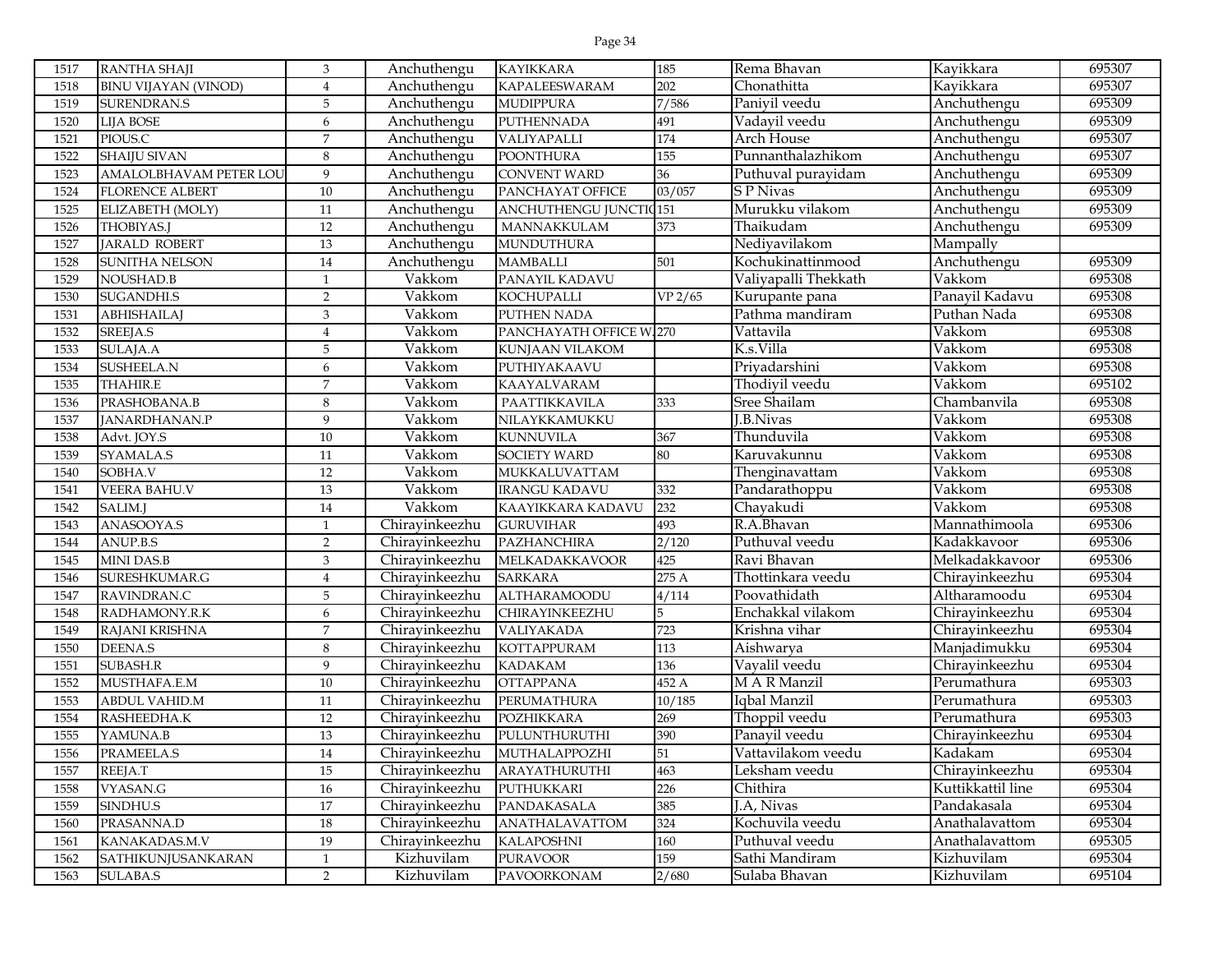| 1564 | <b>MANJU PRADEEP</b>      | 3                | Kizhuvilam  | <b>KATTUMPURAM</b>     | 444    | Malavikom                             | Kattumpuram    | 695101 |
|------|---------------------------|------------------|-------------|------------------------|--------|---------------------------------------|----------------|--------|
| 1565 | <b>BEENA LAL</b>          | $\overline{4}$   | Kizhuvilam  | VELLURKONAM            | 442    | Leena Mandiram                        | Kaduvayil      | 695101 |
| 1566 | USHA.P.G                  | 5                | Kizhuvilam  | PULIYOORKONAM          | 587    | Kochu Madom                           | Kizhuvilam     | 695101 |
| 1567 | SASIDHARAN.P              | 6                | Kizhuvilam  | <b>MAMAMNADA</b>       | 454    | Parayathkonam Laksham veed Kizhuvilam |                | 695104 |
| 1568 | MINIMOL.R                 | $\overline{7}$   | Kizhuvilam  | <b>ARIKATHUVAR</b>     | 148    | Kunnilcharuvila                       | Mamam          | 695104 |
| 1569 | Advt.SREEKANTAN NAIR.R    | 8                | Kizhuvilam  | <b>KURAKADA</b>        |        | Panayil puthen veedu                  | Kizhuvilam     | 695104 |
| 1570 | <b>ANILKUMAR.K</b>        | 9                | Kizhuvilam  | <b>NYNAMKONAM</b>      |        | Geetha Mandiram                       | Nynamkonam     | 695104 |
| 1571 | RAGHU.N                   | 10               | Kizhuvilam  | <b>MUDAPURAM</b>       |        | Raghu vilasam                         | Mudapuram      | 695314 |
| 1572 | <b>CHANDRAN.S</b>         | 11               | Kizhuvilam  | THENNOORKONAM          | 293    | Thettivila veedu                      | Mudapuram      | 695314 |
| 1573 | <b>BINDHU SAHADEVAN.S</b> | 12               | Kizhuvilam  | <b>KIZHUVILAM</b>      | 563    | Thekkevila veedu                      | Kizhuvilam     | 695314 |
| 1574 | GOPINATHAN.P              | 13               | Kizhuvilam  | CHUMADUTHANGI          | 609    | Koodathil veedu                       | Mudapuram      | 695314 |
| 1575 | REETHA SUDARSANAN.R       | 14               | Kizhuvilam  | KATTUMURAKKAL          | 424    | C.S.Mandiram                          | Chumaduthangi  | 695314 |
| 1576 | <b>ANITHA SURESH</b>      | 15               | Kizhuvilam  | <b>KUNNUVARAM</b>      | 191    | Charuvila puthen veedu                | Kizhuvilam     | 695314 |
| 1577 | <b>VINEETHA.S</b>         | 16               | Kizhuvilam  | PULIMOODU              | 140    | S.V.House                             | Erattakalungu  | 695304 |
| 1578 | RADHA RENJINI.I           | 17               | Kizhuvilam  | <b>KOONTHALLOOR</b>    | 378    | Chothi Nivas                          | Chirayinkeezhu | 695304 |
| 1579 | SUNIL.T                   | 18               | Kizhuvilam  | VYDHYANDE MUKKU        | 163    | Panikkakudi veedu                     | Koonthalloor   | 695304 |
| 1580 | SANTHOSH KUMAR.G          | 19               | Kizhuvilam  | THOTTAVARAM            | 302    | vilayil veedu                         | Koonthalloor   | 695304 |
| 1581 | <b>VIJU KUMAR.V.S</b>     | 20               | Kizhuvilam  | VALIYAALA              | 243    | Chirayil veedu                        | Koonthalloor   | 695304 |
| 1582 | SUKESHINI.P.K             | $\mathbf{1}$     | Mudakkal    | KAIPATTIMUKKU          | 73     | Kollamkonath veedu                    | Avanavacheri   | 695103 |
| 1583 | RAFEEK.A                  | $\overline{2}$   | Mudakkal    | <b>KALLINMOODU</b>     | 49     | Kunnil puthen veedu                   | Kallinmoodu    | 695103 |
| 1584 | MINI.S                    | 3                | Mudakkal    | <b>NELLIMOODU</b>      | 542    | Karikkakom puthen veedu               | Karikkakom     | 695103 |
| 1585 | ELAMPA UNNIKRISHNAN       | $\overline{4}$   | Mudakkal    | <b>VASUDEVAPURAM</b>   |        | Kadayil veedu                         | Elampa         | 695103 |
| 1586 | <b>BEENA.V</b>            | 5                | Mudakkal    | <b>AYILAM</b>          | 424    | Thazhavila veedu                      | Ayilam         | 695103 |
| 1587 | <b>RAKESH.M</b>           | 6                | Mudakkal    | PALLIYARA              | 309    | Rajeev Bhavan                         | Elampa         | 695103 |
| 1588 | <b>BABURAJAN.K</b>        | 7                | Mudakkal    | <b>VALAKADU</b>        | 531    | Manjula Bhavan                        | Valakadu       | 695103 |
| 1589 | USHA ANITHA KUMAR.V       | 8                | Mudakkal    | PIRAPPANKOTTUKONAM     |        | Charuvila veedu                       | Avilam         | 695103 |
| 1590 | VIJAYAKUMARI.R.S          | 9                | Mudakkal    | PARAYADI               | 11/923 | Shiva Kripa                           | Parayadi       | 695103 |
| 1591 | ANITHA HARIKUMAR          | 10               | Mudakkal    | POIKAMUKKU             | 383    | Lalitha Bhavan                        | Poikamukku     | 695103 |
| 1592 | ANITHA RAJAN BABU.S.S     | 11               | Mudakkal    | <b>MUDAKKAL</b>        | 321    | Nandhanam                             | Mudakkal       | 695103 |
| 1593 | SOMAN.N                   | 12               | Mudakkal    | <b>CHEMBOORE</b>       | 3/1516 | Deepu Bhavan                          | Peroorkonam    | 695103 |
| 1594 | <b>SURENDRAN NAIR.P</b>   | 13               | Mudakkal    | <b>KATTIYADE</b>       | 209    | Plakattuvila puthen veedu             | Chemboore      | 695103 |
| 1595 | <b>LENIN.S</b>            | 14               | Mudakkal    | <b>KURIYKAKAM</b>      |        | Likitham                              | Attingal       | 695101 |
| 1596 | <b>BIPIN.S.R</b>          | 15               | Mudakkal    | <b>KAIPALLIKONAM</b>   | 543    | Mangattu veedu                        | Oorupoika      | 695104 |
| 1597 | <b>AISHA HAREESH.G</b>    | 16               | Mudakkal    | <b>OORUPOIKA</b>       | 477    | Krisha Sree                           | Oorupoika      | 695104 |
| 1598 | PRABHAKARAN NAIR.K        | 17               | Mudakkal    | <b>IDAIKKODE</b>       | 66     | K.P.Nivas                             | Idaikkode      | 695104 |
| 1599 | SARASWATHI AMMA.K         | 18               | Mudakkal    | <b>KORANI</b>          | 125    | Narayana vilasam                      | Korani         | 695104 |
| 1600 | <b>SURESH KUMAR.B</b>     | $\overline{19}$  | Mudakkal    | <b>KATTAIKONAM</b>     | 19/554 | Vandhanam                             | Kattaikonam    | 695104 |
| 1601 | LEELA RAJENDRAN.P         | 20               | Mudakkal    | <b>PARUTHI</b>         | 116    | Leela sadanam                         | Cheruvalli     | 695104 |
| 1602 | JAYAKUMAR.A               | $\mathbf{1}$     | Kadakkavoor | <b>MELETINGAL</b>      |        | Mele Bungalow House                   | Keezhattingal  | 695101 |
| 1603 | SADASHIVAN PILLAI.V       | $\overline{2}$   | Kadakkavoor | SHANKARAMANGALAM KP8/1 |        | J.J.Nivas                             | Kaloorkonam    | 695102 |
| 1604 | THANKAMONY SUDEVAN        | 3                | Kadakkavoor | KEEZHATTINGAL          |        | Poovathur veedu                       | Keezhattingal  | 695101 |
| 1605 | SREEKALA.G                | $\overline{4}$   | Kadakkavoor | SASTHAMNADA            | 553 A  | Lathika Bhavanam                      | Keezhattingal  | 695101 |
| 1606 | PRASANNA.S                | 5                | Kadakkavoor | <b>THINAVILA</b>       |        | Sathi Bhavan                          | Keezhattingal  | 695101 |
| 1607 | <b>CHANDRA BABU.S</b>     | $\boldsymbol{6}$ | Kadakkavoor | VILLAYILMOOLA          |        | Charuvila veedu                       | Keezhattingal  | 695101 |
| 1608 | LATHA.T                   | 7                | Kadakkavoor | AYIKUDI                |        | Ambadi                                | Kadakkavoor    | 695306 |
| 1609 | SHEELA.S                  | $\,8\,$          | Kadakkavoor | THEKKUMBHAGAM          | 888    | Madathu vilakom                       | Kadakkavoor    | 695306 |
| 1610 | JYOTHI.S.R                | 9                | Kadakkavoor | <b>UTTUPRAMBU</b>      |        | Ashoka Building                       | Kadakkavoor    | 695306 |
|      |                           |                  |             |                        |        |                                       |                |        |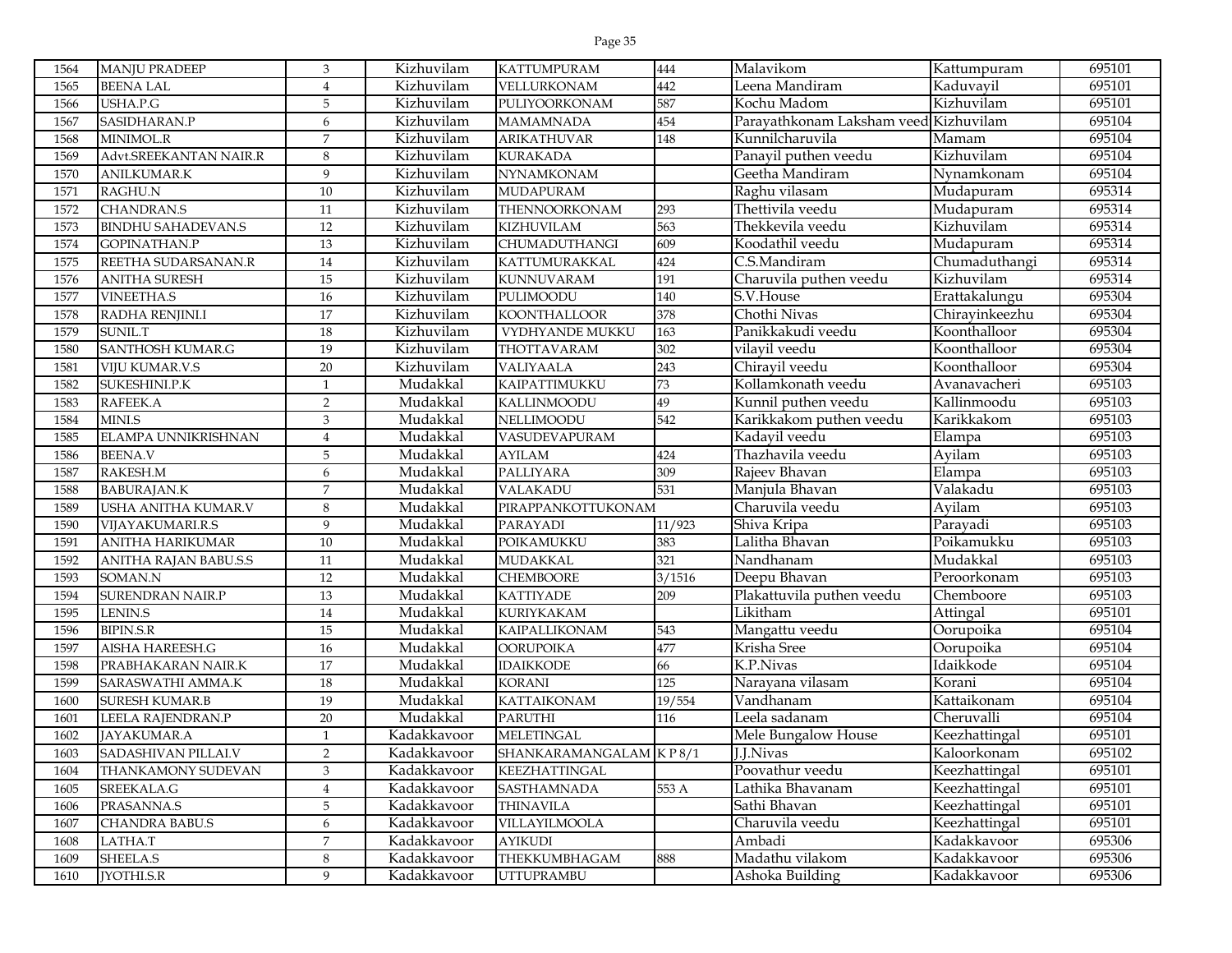|              |                               |                       | Kadakkavoor  | <b>RAILWAY STATION</b>   |             | Punnarathazha         | Kadakkavoor          | 695306 |
|--------------|-------------------------------|-----------------------|--------------|--------------------------|-------------|-----------------------|----------------------|--------|
| 1611<br>1612 | <b>SUKUMAR.S</b><br>SAHITHI.S | 10                    | Kadakkavoor  |                          | 21          | Vilayil padickal      | Kadakkavoor          | 695306 |
|              |                               | 11                    | Kadakkavoor  | <b>KADAKKAVOOR</b>       |             |                       | Thekkumbhagam        | 695306 |
| 1613         | <b>BEENA RAJEEV</b>           | 12<br>$\overline{13}$ |              | NILAYKKAMUKKU            |             | Shaima Nivas          | Nilaykkamukku        | 695306 |
| 1614         | PRADEEP.R                     |                       | Kadakkavoor  | BHAJANAMADAM             | <b>KP13</b> | Velickagath veedu     |                      |        |
| 1615         | SHIJU.M                       | 14                    | Kadakkavoor  | <b>MANANAKKE</b>         | 558         | Shibu Manzil          | Perumkulam           | 695102 |
| 1616         | JAYANTHI SOMAN.B              | 15                    | Kadakkavoor  | PERUMKULAM               | 243         | Charuvila veedu       | Kadakkavoor          | 695306 |
| 1617         | UNNIPILLAI.G                  | 16                    | Kadakkavoor  | <b>KALLOORKONAM</b>      | 484         | Vilayil veedu         | Kalloorkonam         | 695101 |
| 1618         | <b>KM KASIM</b>               | $\mathbf{1}$          | Vettoor      | <b>TOURIST BUNGALOW</b>  |             | Cheenakara vila       | Vettoor              | 695101 |
| 1619         | <b>SUNIL KUMAR.V</b>          | 2                     | Vettoor      | <b>AKKARAVILA</b>        | 115         | Punnavila veedu       | Vettoor              | 695312 |
| 1620         | PRASANNAKUMARI.M              | 3                     | Vettoor      | THENGARA                 | 474         | Devi vilasam          | Vettoor              | 695312 |
| 1621         | <b>BINU.B</b>                 | $\overline{4}$        | Vettoor      | PUTHENCHANTHA            | 697         | Sri Narayana vilasam  | Puthenchantha        | 695141 |
| 1622         | SUNITHA SAMAD.A               | $\sqrt{5}$            | Vettoor      | <b>ELAPPIL</b>           | 506         | Kattuvila             | Vettoor              | 695312 |
| 1623         | SUNIL.S                       | 6                     | Vettoor      | <b>VETTOOR</b>           | 2/190       | V.S.Mandiram          | Vettoor              | 695312 |
| 1624         | SHEEJA SUNIL LAL.B            | $\overline{7}$        | Vettoor      | <b>NETHAJI</b>           | 217 A       | S S Bhavan            | Melvettoor           | 695312 |
| 1625         | HARIDAS.A                     | 8                     | Vettoor      | KAZHUTHUMOODU            | 618 A       | Manju Mandiram        | Valayantekuzhi       | 695318 |
| 1626         | REEJA.S                       | 9                     | Vettoor      | VILAMBAGHAM              | 118         | Thannivila veedu      | Vilambagham          | 695307 |
| 1627         | MENNAMBIKA.J                  | 10                    | Vettoor      | VALAYANTEKUZHI           |             | Sankaravilasam        | Vennikode            | 695318 |
| 1628         | VIJAYAKUMAR.N                 | 11                    | Vettoor      | PLAVAZHIKAM              | 356         | Kannettil             | Neduganda            | 695307 |
| 1629         | <b>ASIM HUSSAIN</b>           | 12                    | Vettoor      | <b>RATHIKKAL</b>         | 121         | Hussain Manzil        | Rathikkal            | 695312 |
| 1630         | <b>BUSHRASADIKH.M</b>         | 13                    | Vettoor      | <b>PERUMAM</b>           |             | Valivavilakom         | Rathikkal            | 695312 |
| 1631         | <b>NABEESATH .S</b>           | 14                    | Vettoor      | CHOOLAPURA               |             | Thundil Kizhakath     | Choolapura           | 695312 |
| 1632         | LALITHA RAJAN.B               | $\mathbf{1}$          | Cherunniyoor | <b>AYANTHI</b>           | 902         | Kunninpurath veedu    | Avanthi              | 695312 |
| 1633         | <b>JANCY BIN.A</b>            | 2                     | Cherunniyoor | <b>PALACHIRA</b>         | 794 A       | Kalingu vila          | Palachira            | 695143 |
| 1634         | JAHAMGHEER.M                  | 3                     | Cherunniyoor | VADASSERIKONAM           | 2/289       | Charuvila veedu       | Vadasserikonam       | 695143 |
| 1635         | <b>OMANAKUTTAN.S</b>          | $\overline{4}$        | Cherunniyoor | THETTIKULAM              | 222 A       | Mini Nivas            | Thettikulam          | 695144 |
| 1636         | <b>OMANA SIVAKUMAR</b>        | 5                     | Cherunniyoor | <b>NELLETTIL</b>         |             | Hari vilasam          | Cherunniyoor         | 695142 |
| 1637         | SALIM YUSUF.Y                 | 6                     | Cherunniyoor | ACHUMMAMUKKU             |             | Salim Manzil          | Palachira            | 695143 |
| 1638         | SIVAPRASAD.S                  | $\overline{7}$        | Cherunniyoor | <b>DALAVAPURAM</b>       | 643         | Mechoot veedu         | Dalavapuram          | 695141 |
| 1639         | <b>BALAKRISHNAN NAIR.C</b>    | 8                     | Cherunniyoor | <b>CHERUNNIYOOR</b>      |             | Athira                | Cherunniyoor         | 695142 |
| 1640         | SAJAN.L                       | 9                     | Cherunniyoor | CHACKAPOIKA              |             | Charuvila veedu       | Cherunniyoor         | 695142 |
| 1641         | <b>USHAKUMARI</b>             | 10                    | Cherunniyoor | MUDIYAKKODE              |             | Dhwani                | Cherunniyoor         | 695142 |
| 1642         | SASIKALA.S                    | 11                    | Cherunniyoor | THANNIMOODE              | 28          | Kalluvila veedu       | Thannimoode          | 695142 |
| 1643         | CHANDRA LEKHA.A               | 12                    | Cherunniyoor | VENNIKODE                | 663         | A.K.Nivas             | Vennikode            | 695318 |
| 1644         | NAVAPRAKASH.N                 | 13                    | Cherunniyoor | <b>CUTTING</b>           |             | Anilash               | Vennikode            | 695318 |
| 1645         | SARASWATHI.A.K                | 14                    | Cherunniyoor | KALLUMALAKKUNNU          | 44          | Puthen veedu          | Vennikode            | 695318 |
| 1646         | CHANDRIKA GOPALAKRISHN        | $\mathbf{1}$          | Edava        | <b>KAPPIL</b>            | 512 A       | Chand Mall            | Kappil               | 695311 |
| 1647         | SHAILAJA.C                    | 2                     | Edava        | <b>KAPPIL HS</b>         | 314         | Munnumoola veedu      | Kappil               | 695311 |
| 1648         | <b>SAJEEV KUMAR.K</b>         | 3                     | Edava        | <b>AMBEDKAR</b>          | 96          | Supraba Mandiram      | Edava                | 695311 |
| 1649         | <b>BINDHU MOHAN.S</b>         | $\overline{4}$        | Edava        | PARAYIL                  | 4/177       | Karthika              | Edava                | 695311 |
|              | <b>ANITHA.S</b>               |                       |              |                          |             | Vilayil veedu         | Edava                |        |
| 1650         |                               | $\mathbf 5$           | Edava        | <b>VENKULAM</b>          | 495 B       |                       |                      | 695311 |
| 1651         | GOPAKUMAR.D                   | 6                     | Edava        | <b>POTTAKULAM</b>        | 8/244       | Anandha Bhavan        | Venkulam<br>Venkulam | 695311 |
| 1652         | JAYASREE.V.S                  | 7                     | Edava        | <b>KATTUVILA</b>         | 121         | Sree Vihar            |                      | 695311 |
| 1653         | <b>REMARNAIR</b>              | 8                     | Edava        | <b>KURUVILA</b>          | 283         | Purushothama vilasam  | Venkulam             | 695311 |
| 1654         | PAVITHRAN VELU.V              | 9                     | Edava        | VENKULAM LVUPS           | 10/192      | Puthen vila           | Venkulam             | 695311 |
| 1655         | <b>SUNITHA S BABU</b>         | 10                    | Edava        | CHEMPAKATHINMOODU 10/178 |             | Anjali                | Venkulam             | 695311 |
| 1656         | Prof.ABDUL RUB.K              | 11                    | Edava        | <b>EMHS</b>              | 12/363      | Rachana               | Odayam               | 695141 |
| 1657         | ASEENA.R                      | 12                    | Edava        | <b>ODAYAM</b>            | 11/178      | Padinjatte Thekkevila | Odayam               | 695141 |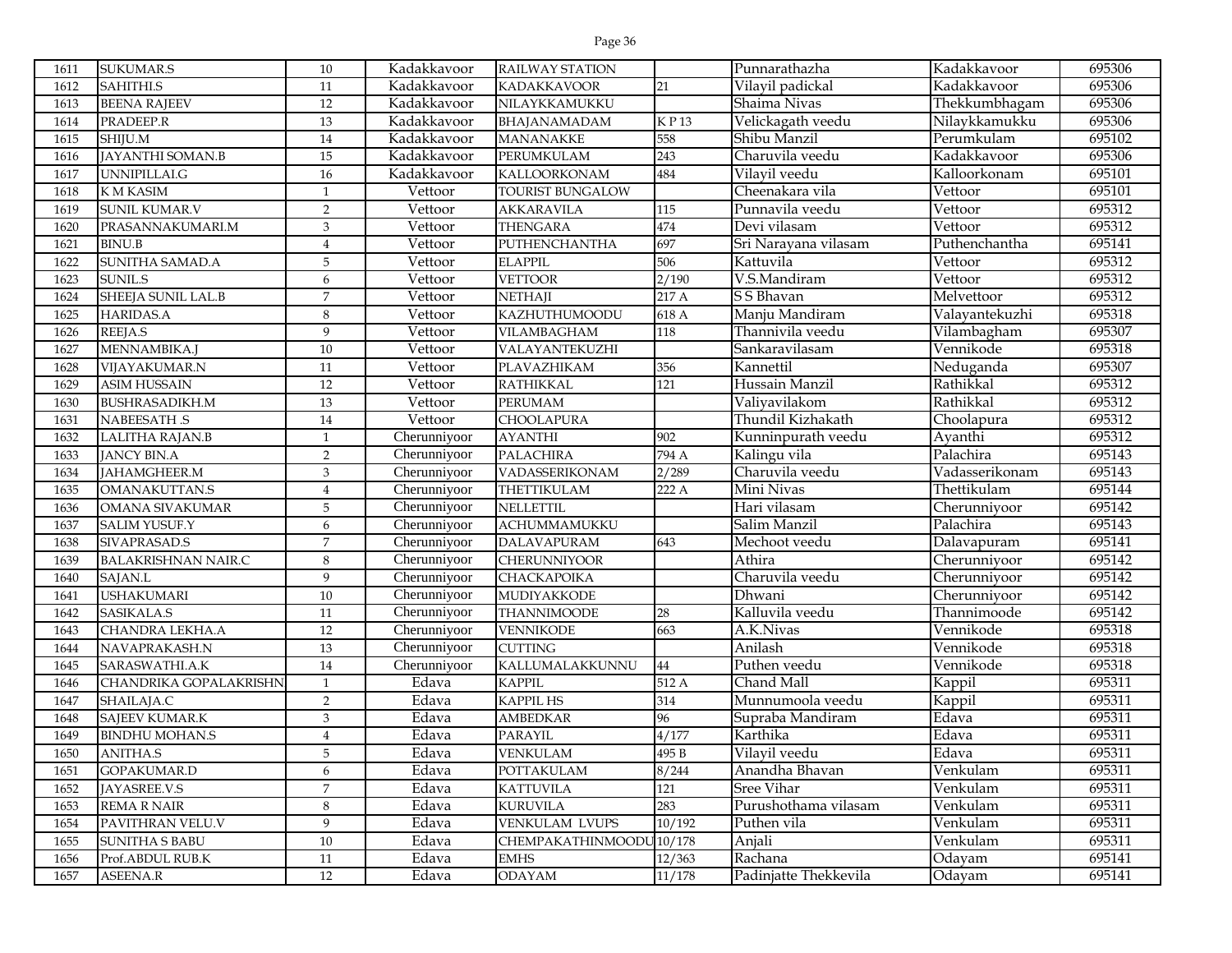| 1658         | NAJEELA BEEVI.J        | 13                  | Edava                  | <b>MANTHARA</b>                | 389      | Ashari vilakom                       | Manthara                | 695311           |
|--------------|------------------------|---------------------|------------------------|--------------------------------|----------|--------------------------------------|-------------------------|------------------|
| 1659         | SHIBU.S                | 14                  | Edava                  | <b>SREEATE</b>                 | 108      | Matheru vila                         | Edava                   | 695311           |
| 1660         | <b>BALIK.A</b>         | 15                  | Edava                  | <b>MADRASA</b>                 | 129 A    | Wilna                                | Edava                   | 695311           |
| 1661         | <b>ASHOK KUMAR.K</b>   | 16                  | Edava                  | <b>EDAVA PHC</b>               | 22A      | Paattuvila veedu                     | Parayadi                | 695311           |
| 1662         | SIMILIYA.A             | 17                  | Edava                  | VETTAKADA                      | 1/404    | Sakir Manzil                         | Kappil                  | 695311           |
| 1663         | <b>KUMARI.D</b>        | $\mathbf{1}$        | Elakamon               | <b>THONIPPARA</b>              | 247      | Paruthipuzha                         | Hariharapuram           | 695310           |
| 1664         | SUNDARAN.P             | $\overline{2}$      | Elakamon               | <b>HARIHARAPURAM</b>           | 309      | Nediyavila veedu                     | Hariharapuram           | 695310           |
| 1665         | JAYADHARAN.S           | 3                   | Elakamon               | <b>OONNINMOODU</b>             |          | Thodiyil veedu                       | Oonninmoodu             | 695310           |
| 1666         | SHAIJI.M               | $\overline{4}$      | Elakamon               | <b>KALIYIKKAL</b>              |          | <b>Breeze Bungalow</b>               | Kizhakkeppuram          | 695310           |
| 1667         | <b>BINDHU DILEEP.S</b> | 5                   | Elakamon               | <b>ELAKAMON</b>                |          | <b>Sree Ragam</b>                    | Elakamon                | 695310           |
| 1668         | NADEERA.D              | 6                   | Elakamon               | KIZHAKKEPPURAM                 | 103      | Thekkathil veedu                     | Kizhakkeppuram          | 695310           |
| 1669         | SENCY.V                | $\overline{7}$      | Elakamon               | <b>VENGODU</b>                 | 694      | Shine Nivas                          | Chavarkode              | 691574           |
| 1670         | Advt.SHALI.B           | 8                   | Elakamon               | PALAYAMKUNNU                   |          | Kankanikudi                          | Palayamkunnu            | 695146           |
| 1671         | <b>ANITHA.S</b>        | 9                   | Elakamon               | <b>SASTHAMNADA</b>             |          | Chembuvila veedu                     | Palayamkunnu            | 695146           |
| 1672         | RATHEESH.G             | 10                  | Elakamon               | <b>KADAVINKARA</b>             | 10/127   | Vettikkal puthen veedu               | Palayamkunnu            | 695146           |
| 1673         | PRASANNA.S             | 11                  | Elakamon               | <b>KALATHARA</b>               |          | Pulluvila veedu                      | Aviroor                 | 695310           |
| 1674         | SHANTHI.S              | 12                  | Elakamon               | MOOLABHAGAM                    |          | Kottichivila                         | Ayiroor                 | 695310           |
| 1675         | <b>CHANDRIKA.K</b>     | 13                  | Elakamon               | <b>AYIROOR</b>                 |          | Sukhavas                             | Ayiroor                 | 695310           |
| 1676         | SHAJAHAN.M             | 14                  | Elakamon               | <b>KAYALPURAM</b>              | 4/317    | Eppukettu Building                   | Kayalpuram              | 695310           |
| 1677         | <b>VINOJ VISHAL</b>    | 15                  | Elakamon               | <b>VILAPURAM</b>               |          | Vishala Mandiram                     | Elakamon                | 695310           |
| 1678         | SHIBU.G                | 16                  | Elakamon               | <b>KEDAKULAM</b>               | 5/725    | Charuvila                            | Kedakulam               | 695310           |
|              |                        |                     |                        |                                |          |                                      |                         |                  |
| Roll. No.    | candidate              | g wardno            |                        | g_wardname                     | h no     | h name                               | place                   | pin              |
|              | <b>BABY.P</b>          | $\mathbf{1}$        | Chemmaruthy            |                                |          |                                      |                         |                  |
| 1679         |                        |                     |                        | VANDIPPURA                     | 402      | Charuvila                            | Palayamkunnu            | 695146           |
| 1680         | SREELATHA.D            | 2                   | Chemmaruthy            | PALAYAMKUNNU                   | 342      | Vasudevavilasam                      | Palayamkunnu            | 695146           |
| 1681         | KAVITHA.V              | 3                   | Chemmaruthy            | <b>KOAVOOR</b>                 | 486      | Kavitha Flat                         | Koavoor                 | 695146           |
| 1682         | ANIL.V                 | $\overline{4}$      | Chemmaruthy            | <b>SIVAPURAM</b>               | 790      | K.V.Bungalow                         | Koavoor                 | 695146           |
| 1683         | <b>JAYALEKSHMLS</b>    | 5                   | Chemmaruthy            | <b>MUTHANA</b>                 | 411      | Santhosh Nivas                       | Muthana                 | 695146           |
| 1684         | SASIKALANATH.S         | 6                   | Chemmaruthy            | <b>MAAVINMOODU</b>             | 192      | Viswaprathiba                        | Maavinmood              | 695605           |
| 1685         | P. MANILAL             | 7                   | Chemmaruthy            | <b>NJEKKAD</b>                 |          | Valiyavila Veedu                     | Vadasserikonam          |                  |
| 1686         | <b>SASEENDRA.V</b>     | 8                   | Chemmaruthy            | <b>CHEMMARUTHY</b>             | 51       | Uthradam                             | Chemmaruthy             | 695143           |
| 1687         | PRASANTH PANAYARA.G.S  | 9                   | Chemmaruthy            | PANCHAYATH OFFICE W 5/878      |          | Padma vilasam                        | Panayara                | 695145           |
| 1688         | SANJAYAN.S             | 10                  | Chemmaruthy            | <b>VALIYAVILA</b>              | 745      | Rohini                               | Njekkad                 | 695143           |
| 1689         | SALIM.A.H              | 11                  | Chemmaruthy            | <b>THARATTA</b>                | CP/600   | Shafi Nivas                          | Thoakkadu               | 695143           |
| 1690         | <b>BINDHU.P</b>        | 12                  | Chemmaruthy            | THOAKKADU                      | 12/627   | Ashoka Mandiram                      | Thoakkadu               | 695143           |
| 1691         | PANAYARA RAJU          | 13                  | Chemmaruthy            | PRALEYAGIRI                    | 12/250   | Puthen Bungalow                      | Praleyagiri             | 695145           |
| 1692         | THYAGARAJAN.D          | 14                  | Chemmaruthy            | PANAYARA                       | 394/7    | Thiruvathira                         | Muttappalam             | 695145           |
| 1693         | LEENIS.R               | 15                  | Chemmaruthy            | <b>THACHODE</b>                | 393      | Lissy vilasam                        | Muttappalam             | 695145           |
| 1694         | SHEELA.K               | 16                  | Chemmaruthy            | <b>SREENIVASAPURAM</b>         | 194      | Punnavila                            | Sreenivasapuram         | 695145           |
| 1695         | SUNANDA.S              | 17                  | Chemmaruthy            | MUTTAPPALAM                    | 19       | Vilayil veedu                        | Muttappalam             | 695145           |
| 1696         | <b>GEETHA NALAN</b>    | 18                  | Chemmaruthy            | <b>NATAYARA</b>                | 1068     | Karunyam                             | Muthana                 | 691574           |
| 1697         | SAJU.S                 | 19                  | Chemmaruthy            | CHAVADIMUKKU                   | 278      | Plavila veedu                        | Chavadimukku            | 695145           |
| 1698         | <b>AMBILI PRAKASH</b>  | 1                   | Manamboor              | PARTHUKONAM                    | MP I 525 | Melevaril veedu                      | Manamboor               | 695144           |
| 1699         | SATHYASEELAN.G         | 2                   | Manamboor              | <b>KUZHIVILA</b>               | 3/510    | Udayagiri                            | Manamboor               | 695611           |
| 1700         | <b>REENA GOPAN</b>     | 3                   | Manamboor              | <b>GURU NAGAR</b>              | 269      | Aryappalli                           | Manamboor               | 695611           |
| 1701<br>1702 | RENJINI.R.S<br>JAYAN.G | $\overline{4}$<br>5 | Manamboor<br>Manamboor | <b>MANAMBOOR</b><br>PUTHANCODE | 81       | Sree Nilayam<br>Malavila poika veedu | Manamboor<br>Perumkulam | 695605<br>695102 |